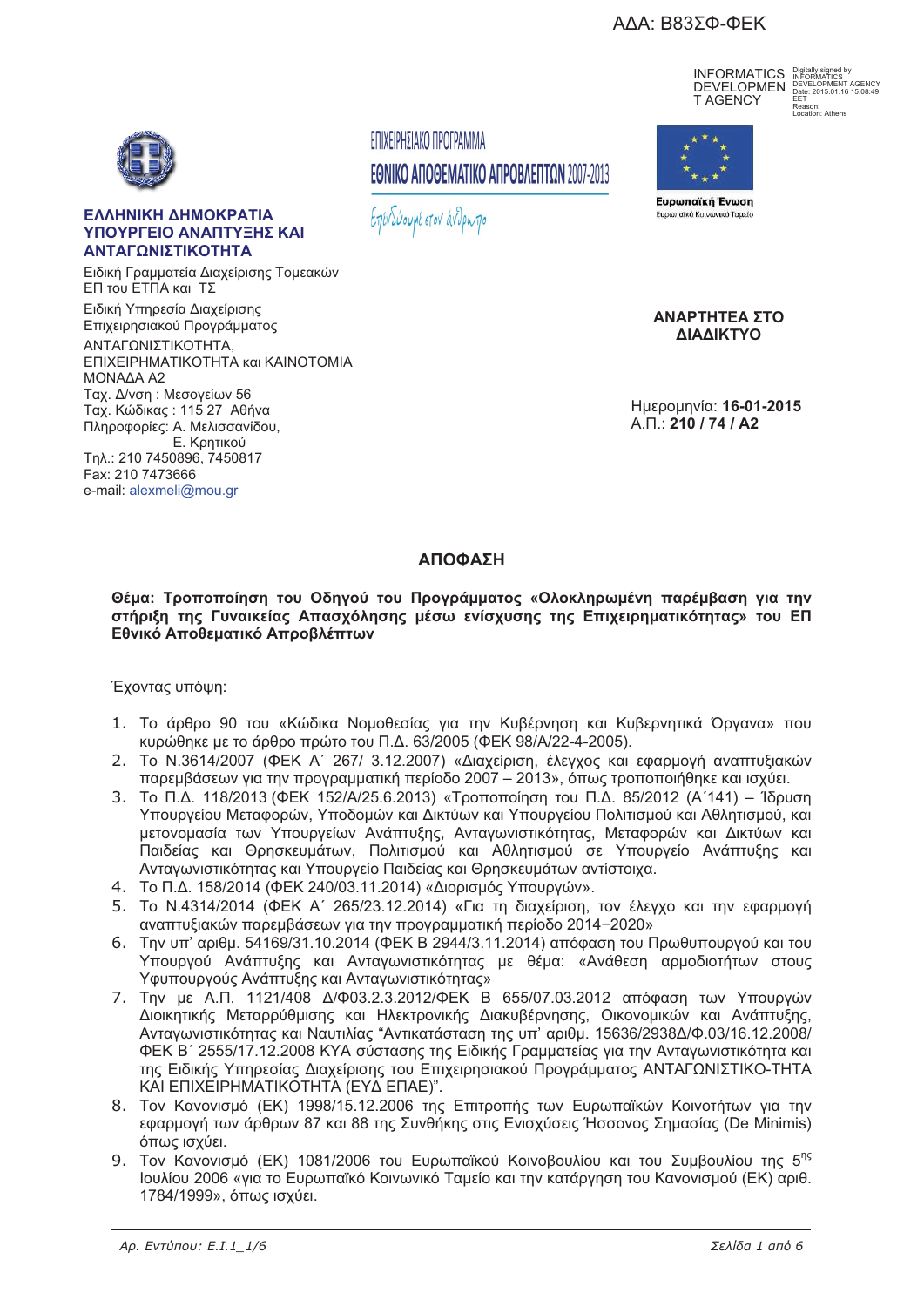- 10. Τον Κανονισμό ΕΚ 1083/2006 του Συμβουλίου της 11.7.2006 (ΕΕΕΕ L 210/31.7.2006) "περί καθορισμού γενικών διατάξεων για το Ευρωπαϊκό Ταμείο Περιφερειακής Ανάπτυξης, το Ευρωπαϊκό Κοινωνικό Ταμείο και το Ταμείο Συνοχής και την κατάργηση του ΕΚ 1260/1999", όπως ισχύει.
- 11. Τον Κανονισμό ΕΚ 1828/2006 της Επιτροπής της 8.12.2006 (ΕΕΕΕ L 317/27.12.2006) "για τη θέσπιση κανόνων σχετικά με την εφαρμογή του κανονισμού ΕΚ 1083/2006 του Συμβουλίου της 11.7.2006 περί καθορισμού γενικών διατάξεων για το Ευρωπαϊκό Ταμείο Περιφερειακής Ανάπτυξης, το Ευρωπαϊκό Κοινωνικό Ταμείο και το Ταμείο Συνοχής και του κανονισμού ΕΚ 1080/2006 του Ευρωπαϊκού Κοινοβουλίου και του Συμβουλίου για το Ευρωπαϊκό Ταμείο Περιφερειακής Ανάπτυξης, όπως ισχύει.
- 12. Την με αριθμό C(2008) 6479/03.11.2008 Απόφαση της Ευρωπαϊκής Επιτροπής για την έγκριση του Επιχειρησιακού Προγράμματος «Εθνικό Αποθεματικό Απροβλέπτων» (2007GR051RV001) όπως ισχύει κάθε φορά.
- 13. Τη με Α.Π. 14053/ΕΥΣ1749/27.03.08 Υπουργική Απόφαση Συστήματος Διαχείρισης, όπως ισχύει.
- 14. Το με Α.Π. 23105/ΓΔΑΑΠ4632/ΕΥΘΥ1/23.05.2008 Εγχειρίδιο Διαδικασιών Διαχείρισης και Ελέγχου Συγχρηματοδοτούμενων Πράξεων, όπως ισχύει.
- 15. Τον με Α.Π. 37135/ΓΔΑΠΠΠ 5537/08.08.2008 Οδηγό Συστήματος Διαχείρισης & Ελέγχου Συγχρηματοδοτούμενων Πράξεων, όπως ισχύει.
- 16. Την με Α.Π. 7682/1854Δ/Φ03/4.11.2010 (ΦΕΚ Β' 1826/22.11.2010) απόφαση του Υπουργού Οικονομίας, Ανταγωνιστικότητας και Ναυτιλίας "Μεταβίβαση στον Ειδικό Γραμματέα της Ειδικής Γραμματείας για την Αντανωνιστικότητα, στον Προϊστάμενο της Ειδικής Υπηρεσίας Διαχείρισης (ΕΥΔ) του Επιχειρησιακού Προγράμματος ΑΝΤΑΓΩΝΙΣΤΙΚΟΤΗΤΑ και ΕΠΙΧΕΙΡΗΜΑΤΙΚΟΤΗΤΑ, στους Προϊσταμένους των Μονάδων της ΕΥΔ, του δικαιώματος υπογραφής «Με εντολή Υπουρνού»".
- 17. Την υπ' αριθμ. 11770/ΕΥΣ 2102/28.03.2013 (ΦΕΚ 696/Β/28.03.2013) Υπουργική Απόφαση σχετικά με την «Εκχώρηση αρμοδιοτήτων διαχείρισης για Πράξεις του Επιχειρησιακού Προγράμματος «Εθνικό Αποθεματικό Απροβλέπτων» στην Ειδική Υπηρεσία Διαχείρισης του Επιχειρησιακού Προγράμματος «Ανταγωνιστικότητα και Επιχειρηματικότητα», όπως ισχύει.
- 18. Την Απόφαση του Ειδικού Γραμματέα για την Ανταγωνιστικότητα για την ανάθεση του έργου: «Επιλογή Ενδιάμεσων Φορέων Διαχείρισης Κρατικών Ενισχύσεων του ΕΠΑΕ, σύμφωνα με το Άρθρο 4 του Ν. 3614/2007 και του ΠΔ 98/96» στον ΕΦΕΠΑΕ (Αρ. Πρωτ. 4226/1019Δ/14.4.2009).
- 19. Την σύμβαση μεταξύ ΕΥΔ ΕΠΑΕ και ΕΦΕΠΑΕ με Α.Π. 4226/1019Δ/14.04.2009, «Επιλογή Ενδιάμεσου Φορέα Διαχείρισης Κρατικών Ενισχύσεων του ΕΠΑΕ, σύμφωνα με το Άρθρο 4 του Ν. 3614/2007 και του ΠΔ 98/96».
- 20. Την υπ' αριθμ. 1496/286<sup>^</sup>1/0020-A10/04.03.2013 (ΦΕΚ 604/Β/15.03.2013) Υπουργική Απόφαση σχετικά με την «Εκχώρηση αρμοδιοτήτων για κατηγορίες πράξεων του Επιχειρησιακού Προγράμματος ΕΘΝΙΚΟ ΑΠΟΘΕΜΑΤΙΚΟ ΑΠΡΟΒΛΕΠΤΩΝ (ΕΠΕΑΑ) του ΕΣΠΑ στον Ενδιάμεσο
- Φορέα Επιχειρησιακού Προγράμματος Ανταγωνιστικότητα και Επιχειρηματικότητα (ΕΦΕΠΑΕ).<br>21. Την από 21.11.2012 Απόφαση της 4<sup>ης</sup> Συνεδρίασης της Επιτροπής Παρακολούθησης του Ε.Π. ΕΘΝΙΚΟ ΑΠΟΘΕΜΑΤΙΚΟ ΑΠΡΟΒΛΕΠΤΩΝ (ΕΠΕΑΑ) για την έγκριση των κριτηρίων αξιολόγησης πράξεων του σχεδίου δράσης «Ολοκληρωμένη παρέμβαση για την στήριξη της Γυναικείας Απασχόλησης μέσω ενίσχυσης της Επιχειρηματικότητας»
- 22. Την με Α.Π. 316/49/Α2/18.01.2013 Απόφαση του Υπουργού Ανάπτυξης, Ανταγωνιστικότητας, Υποδομών, Μεταφορών & Δικτύων με θέμα: Πρόσκληση υποβολής αιτήσεων υπαγωγής επενδυτικών σχεδίων/ενισχύσεων στη Δράση «Ολοκληρωμένη παρέμβαση για την στήριξης της Γυναικείας Απασχόλησης μέσω ενίσχυσης της Επιχειρηματικότητας» και στα Παραρτήματα αυτού του Επιχειρησιακού Προγράμματος «Εθνικό Αποθεματικό Απροβλέπτων», όπως τροποποιήθηκε και ισχύει με την με Α.Π. 5521/3489/Α2/16.04.2014 όμοια απόφαση.
- 23. Την με Α.Π. 2019/456/Α2/26.03.2013 Απόφαση του Υπουργού Ανάπτυξης, Ανταγωνιστικότητας, Υποδομών, Μεταφορών & Δικτύων με θέμα: Συμπλήρωση διευκρινίσεων στον Οδηγό του Προγράμματος «Ολοκληρωμένη παρέμβαση για την στήριξης της Γυναικείας Απασχόλησης μέσω ενίσχυσης της Επιχειρηματικότητας» και στα Παραρτήματα αυτού του Επιχειρησιακού Προγράμματος «Εθνικό Αποθεματικό Απροβλέπτων» και παράταση προθεσμίας υποβολής προτάσεων.
- 24. Την με Α.Π. 2324/531/Α2/05.04.2013 απόφαση του Υπουργού Ανάπτυξης, Ανταγωνιστικότητας, Υποδομών, Μεταφορών & Δικτύων με θέμα: Παράταση μέχρι την Δευτέρα 8 Απριλίου, ώρα 17:00, της καταληκτικής ημερομηνίας ηλεκτρονικής υποβολής αιτήσεων υπαγωγής στο Πρόγραμμα «Ολοκληρωμένη παρέμβαση για την στήριξης της Γυναικείας Απασχόλησης μέσω ενίσχυσης της Επιχειρηματικότητας» του Επιχειρησιακού Προγράμματος «Εθνικό Αποθεματικό Απροβλέπτων».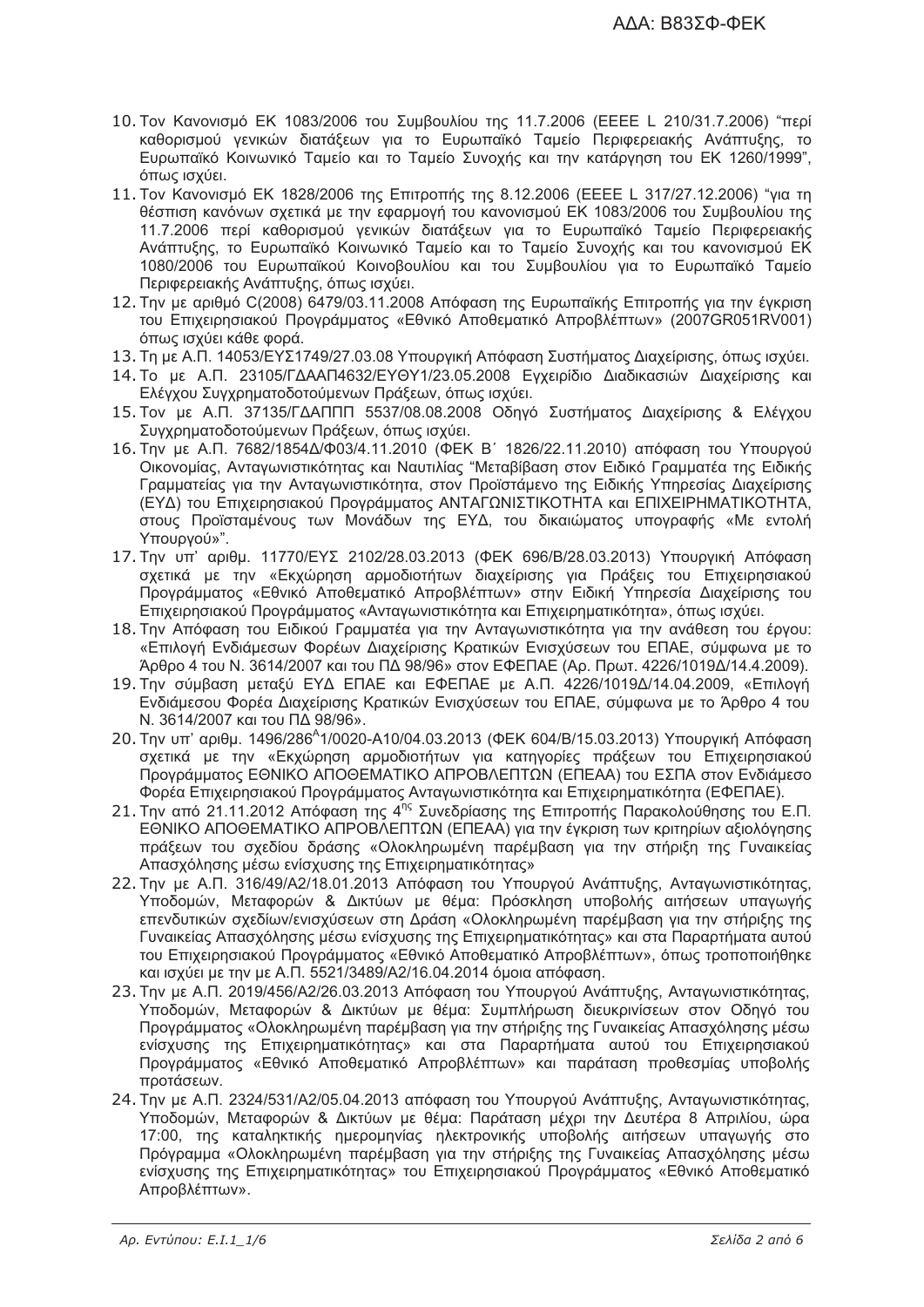- 25. Την με Α.Π. 5794/1403/Α2/23.08.2013 Απόφαση του Υπουργού Ανάπτυξης και Ανταγωνιστικότητας με θέμα: Ένταξη και έγκριση χρηματοδότησης των έργων στο Πρόγραμμα «Ολοκληρωμένη παρέμβαση για την στήριξη της Γυναικείας Απασχόλησης μέσω ενίσχυσης της Eπιχειρηματικότητας»
- 26. Την με Α.Π. 7338/1810/Α2/15.10.2013 Απόφαση του Υπουργού Ανάπτυξης και Ανταγωνιστικότητας με θέμα: Παράταση προθεσμίας υποβολής δικαιολογητικών μετά την ένταξη των έργων του Προγράμματος «Ολοκληρωμένη παρέμβαση για την στήριξη της Γυναικείας Απασχόλησης μέσω ενίσχυσης της Επιχειρηματικότητας»
- 27. Την με Α.Π. 5521/3489/Α2/16-04-2014 Απόφαση του Υπουργού Ανάπτυξης και Ανταγωνιστικότητας με θέμα: Τροποποίηση του Οδηγού του Προγράμματος «Ολοκληρωμένη παρέμβαση για την στήριξη της Γυναικείας Απασχόλησης μέσω ενίσχυσης της Επιχειρηματικότητας» του ΕΠ Εθνικό Αποθεματικό Απροβλέπτων
- 28. Την με Α.Π. 5971/3702/Α2/05.05.2014 Απόφαση του Υπουργού Ανάπτυξης και Ανταγωνιστικότητας με θέμα: Αποδοχή και απόρριψη ενστάσεων – Ένταξη Έργων – Πρόγραμμα «Ολοκληρωμένη παρέμβαση για την στήριξη της Γυναικείας Απασχόλησης μέσω ενίσχυσης της Eπιχειρηματικότητας»
- 29. Tnv με Α.Π. 7377/4143/Α2/25.06.2014 Απόφαση του Υπουργού Ανάπτυξης και Ανταγωνιστικότητας με θέμα: Αποδοχή και απόρριψη ενστάσεων – Ένταξη Έργου – Πρόγραμμα «Ολοκληρωμένη παρέμβαση για την στήριξη της Γυναικείας Απασχόλησης μέσω ενίσχυσης της Eπιχειρηματικότητας»
- 30. με Α.Π. 7612/4247/Α2/30.06.2014 Απόφαση του Υπουρνού Ανάπτυξης Ανταγωνιστικότητας με θέμα: Αποδοχή και απόρριψη ενστάσεων – Ένταξη Έργου - Πρόγραμμα «Ολοκληρωμένη παρέμβαση για την στήριξη της Γυναικείας Απασχόλησης μέσω ενίσχυσης της Επιχειρηματικό-τητας»
- 31. με Α.Π. 7401/4151/Α2/25.06.2014 Απόφαση του Υπουργού Ανάπτυξης και Ανταγωνιστικότητας με θέμα: Απένταξη ενταγμένων έργων από το Πρόγραμμα «Ολοκληρωμένη παρέμβαση για την στήριξη της Γυναικείας Απασχόλησης μέσω ενίσχυσης της Επιχειρηματικότητας» του Ε.Π. «Εθνικό Αποθεματικό Απροβλέπτων»
- 32. Την με Α.Π. 11811/5334/Α2/16.12.2014 Απόφαση του Υπουργού Ανάπτυξης και Ανταγωνιστικότητας ε θέμα: Αποδοχή ενστάσεων στο πλαίσιο του Προγράμματος «Ολοκληρωμένη παρέμβαση για την στήριξη της Γυναικείας Απασχόλησης μέσω ενίσχυσης της Επιχειρηματικότητας» του Ε.Π. «Εθνικό Αποθεματικό Απροβλέπτων» - Ανάκληση της με Α.Π. 7401/4151/Α2/25.06.2014 Απόφασης του Υπουργού Ανάπτυξης και Ανταγωνιστικότητας
- 33. Το αίτημα του ΕΦΕΠΑΕ με Α.Π. 10786/13.10.2014 (Α.Π. ΕΥΔ ΕΠΑΕ 10264/5050/Α2/17.10.2014) με θέμα: Παράταση προθεσμίας Ολοκλήρωσης Επιχειρηματικών Σχεδίων της Δράσης «Ολοκληρωμένη παρέμβαση για την στήριξη της Γυναικείας Απασχόλησης μέσω ενίσχυσης της Επιχειρηματικότητας» του Ε. Π. «Εθνικό Αποθεματικό Απροβλέπτων».
- 34. Το με Α.Π. 11017/12.11.2014 (Α.Π. ΕΥΔ ΕΠΑΕ 10904/5192/Α2/12.11.2014) έγγραφο του ΕΦΕΠΑΕ με θέμα: Αίτημα παράτασης της Δράσης της Γυναικείας Απασχόλησης του ΕΠΕΑΑ, σε απάντηση του από 22/10/2014 ηλεκτρονικού μηνύματος της ΕΥΔ ΕΠΑΕ
- 35. Το με Α.Π. 11253/08.12.2014 (Α.Π. ΕΥΔ ΕΠΑΕ 11579/8.12.2014) έγγραφο του ΕΦΕΠΑΕ με θέμα: Παράταση Προθεσμίας Ολοκλήρωσης Επιχειρηματικών Σχεδίων της Δράσης «ΟΛΟΚΛΗΡΩΜΕΝΗ ΠΑΡΕΜΒΑΣΗ ΓΙΑ ΤΗ ΣΤΗΡΙΞΗ ΤΗΣ ΓΥΝΑΙΚΕΙΑΣ ΑΠΑΣΧΟΛΗΣΗΣ ΜΕΣΩ ΕΝΙΣΧΥΣΗΣ ΤΗΣ ΕΠΙΧΕΙΡΗΜΑΤΙΚΟΤΗΤΑΣ» Αιτιολόγηση πρότασης ΕΦΕΠΑΕ αναφορικά με τις τροποποιήσεις ΚΑΔ και τη διατήρηση των υφιστάμενων ΕΜΕ, πλέον της ΝΘΕ κατά την ολοκλήρωση των επιχειρηματικών σχεδίων
- 36. Το από 09.01.2015 (Α.Π. ΕΥΔ ΕΠΑΕ 57/25/Α2/12.01.2015) ηλεκτρονικό μήνυμα της Ειδικής Υπηρεσίας Διαχείρισης του ΕΠΕΑΑ με το οποίο παρέχει τη σύμφωνη γνώμη της για την προτεινόμενη τροποποίηση του Οδηγού.

# **= -**

- Α. Την τροποποίηση του Οδηγού του Προγράμματος «Ολοκληρωμένη παρέμβαση για την στήριξη της Γυναικείας Απασχόλησης μέσω ενίσχυσης της Επιχειρηματικότητας», όπως **αναφέρεται αναλυτικά παρακάτω:** 
	- 1. Στο Κεφάλαιο 9. Παράνραφος 9.4. Αντικατάσταση της πρώτης παρανράφου ως εξής;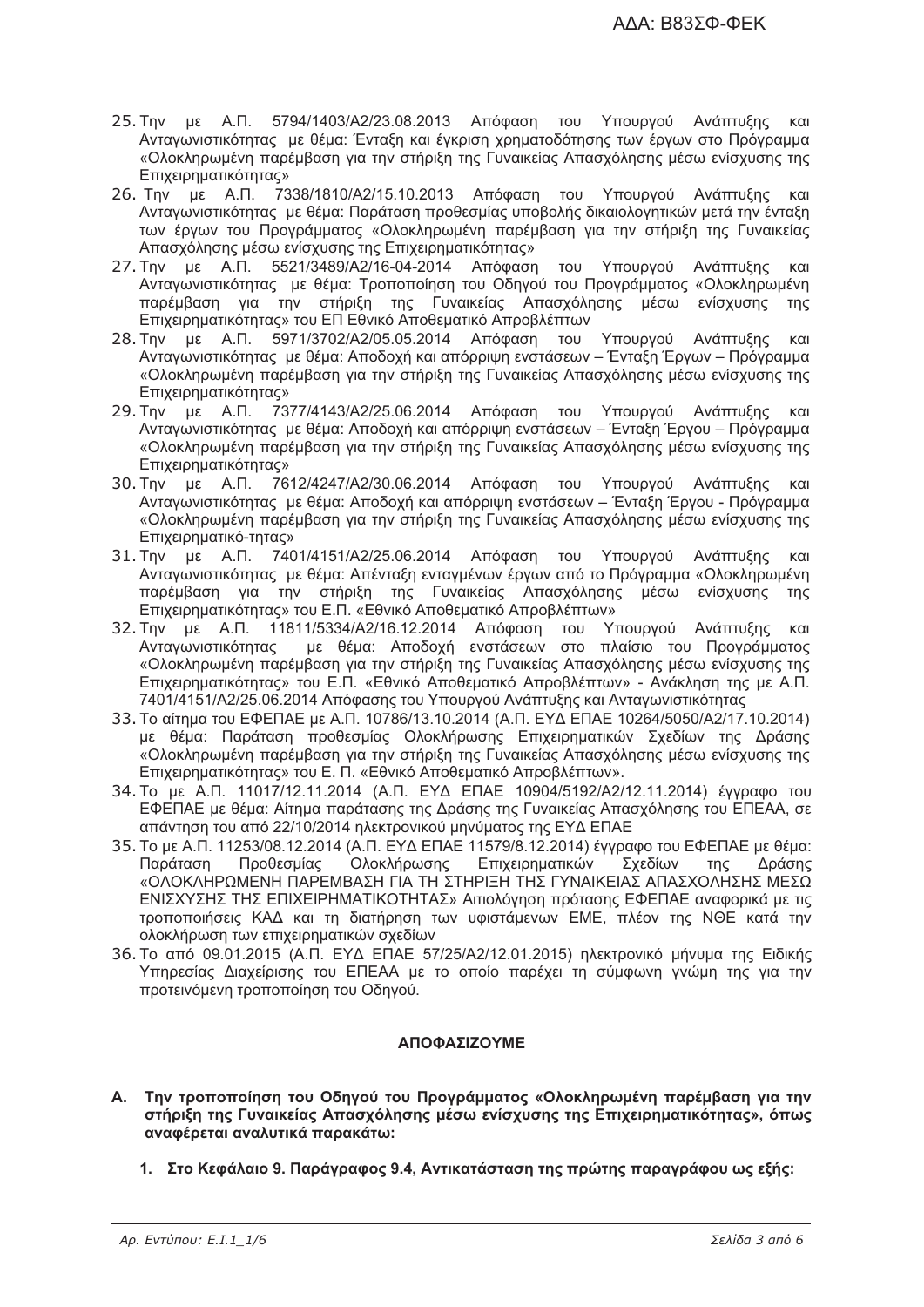Στο πλαίσιο του προγράμματος, η μορφή της ενίσχυσης συνίσταται στη:

- χορήγηση χρηματικού ποσού (επιχορήγηση) από 10.000 € έως 20.000 € ανά πρόταση, για την κάλυψη του 100% ισόποσων επιλέξιμων δαπανών. Επιλέξιμες είναι οι δαπάνες για τις οποίες έχει αναληφθεί η υποχρέωση από 01/09/2012 έως και την 30/06/2015 για τα έργα που έχουν ενταχθεί εντός του 2013 και την 31/12/2015 για τα έργα που έχουν ενταχθεί εντός του 2014.
- επιπλέον χορήγηση χρηματικού ποσού (επιχορήγηση) μέχρι 12.000 € του μισθολογικού κόστους από τη δημιουργία νέας/ων θέσης/εων εργασίας με πρόσληψη ανέργου/ων για διάστημα απασχόλησης τουλάχιστον μέχρι τη συμπλήρωση της μιας Ετήσιας Μονάδας Εργασίας (1 ΕΜΕ) ή μέχρι τη συμπλήρωση 2.400 ωρών εργασίας κατά τη διάρκεια υλοποίησης του επιχειρηματικού σχεδίου. Διευκρινίζεται ότι σε περίπτωση που δεν απορροφηθεί το ποσό για την κάλυψη του μισθολογικού κόστους, δύναται να παραταθεί η περίοδος απασχόλησης μέχρις εξαντλήσεως του ποσού των 12.000€.

# 2. Στο Κεφάλαιο 9. Παράγραφος 9.4, Αντικατάσταση της δεύτερης και τρίτης παραγράφου ως εξής:

Η διάρκεια υλοποίησης των επιχειρηματικών σχεδίων που έχουν ενταχθεί εντός του 2013 δεν μπορεί να ξεπερνά την 30/06/2015 και των επιχειρηματικών σχεδίων που έχουν ενταχθεί εντός του 2014 δεν μπορεί να ξεπερνά την 31/12/2015.

Το άθροισμα των ωρών εργασίας της/του/των νεοπροσλαμβανόμενης/νου/νων θα πρέπει να αντιστοιχεί/ούν συνολικά σε τουλάχιστον μία Ετήσια Μονάδα Εργασίας (1 ΕΜΕ) ή σε 2400 ώρες εργασίας κατά τη διάρκεια υλοποίησης του επιχειρηματικού σχεδίου. Η/Ο/Οι νεοπροσλαμβανόμενη/ος/ες θα πρέπει να διαθέτει/ουν δελτίο ανεργίας σε ισχύ ή να πληροί/ούν κάποια από τις άλλες προϋποθέσεις επιλεξιμότητας των δικαιούχων (απειλούμενου από ανεργία κλπ.) όπως προσδιορίζονται στο Κεφάλαιο 9, παράγραφος 9.1. του Οδηνού του Προνράμματος.

### 3. Στο Κεφάλαιο 11. ΥΛΟΠΟΙΗΣΗ – ΟΛΟΚΛΗΡΩΣΗ ΠΡΟΓΡΑΜΜΑΤΟΣ. Επαναδιατύπωση και συμπλήρωση του κεφαλαίου ως εξής:

Εντός εξήντα (60) ημερολογιακών ημερών από την ημερομηνία ολοκλήρωσης του επιχειρηματικού σχεδίου, ο δικαιούχος υποχρεούται να υποβάλει στον ΕΦΕΠΑΕ «Αίτηση Ολοκλήρωσης» συνοδευόμενη από τα δικαιολογητικά που περιγράφονται αναλυτικά στο Παράρτημα ΙΙΙ του παρόντος Οδηγού. Ως ημερομηνία ολοκλήρωσης νοείται η ημερομηνία έκδοσης του τελευταίου παραστατικού αποπληρωμής της πράξης, η οποία δεν μπορεί να ξεπεράσει την 30/06/2015 για τα έργα που έχουν ενταχθεί εντός του 2013 και την 31/12/2015 για τα έργα που έχουν ενταχθεί εντός του 2014.

### 4. Στο Κεφάλαιο 12, παράγραφος 12.3 Ολοκλήρωση και παραλαβή έργου, Επαναδιατύπωση και συμπλήρωση της πρώτης και τρίτης παραγράφου του κεφαλαίου ως εξής:

Το αίτημα ολοκλήρωσης, υποβάλλεται στον ΕΦΕΠΑΕ έως και εξήντα (60) ημερολογιακές ημέρες μετά την ημερομηνία ολοκλήρωσης του ολοκληρωμένου σχεδίου παρέμβασης. Ως ημερομηνία ολοκλήρωσης νοείται η ημερομηνία έκδοσης του τελευταίου παραστατικού αποπληρωμής της πράξης, η οποία δεν μπορεί να ξεπεράσει την 30/06/2015 νια τα έρνα που έχουν ενταχθεί εντός του 2013 και την 31/12/2015 για τα έργα που έχουν ενταχθεί εντός του 2014.

Σε περίπτωση δημιουργίας νέας ή νέων θέσεων εργασίας απαιτείται και έλεγχος διατήρησης των θέσεων αυτών μέχρι την συμπλήρωση της 1 Ετήσιας Μονάδας Εργασίας ή την συμπλήρωση 2400 ωρών εργασίας κατά τη διάρκεια υλοποίησης του επιχειρηματικού σχεδίου. Ο δικαιούχος είναι υποχρεωμένος καθ' όλη την διάρκεια του έργου έως και την ολοκλήρωση αυτού να διατηρεί κατά μέσο όρο (Μ.Ο.) τις ΕΜΕ που είχε η επιχείρησή του κατά το έτος πριν την απόφαση ένταξης (δηλαδή το 2012).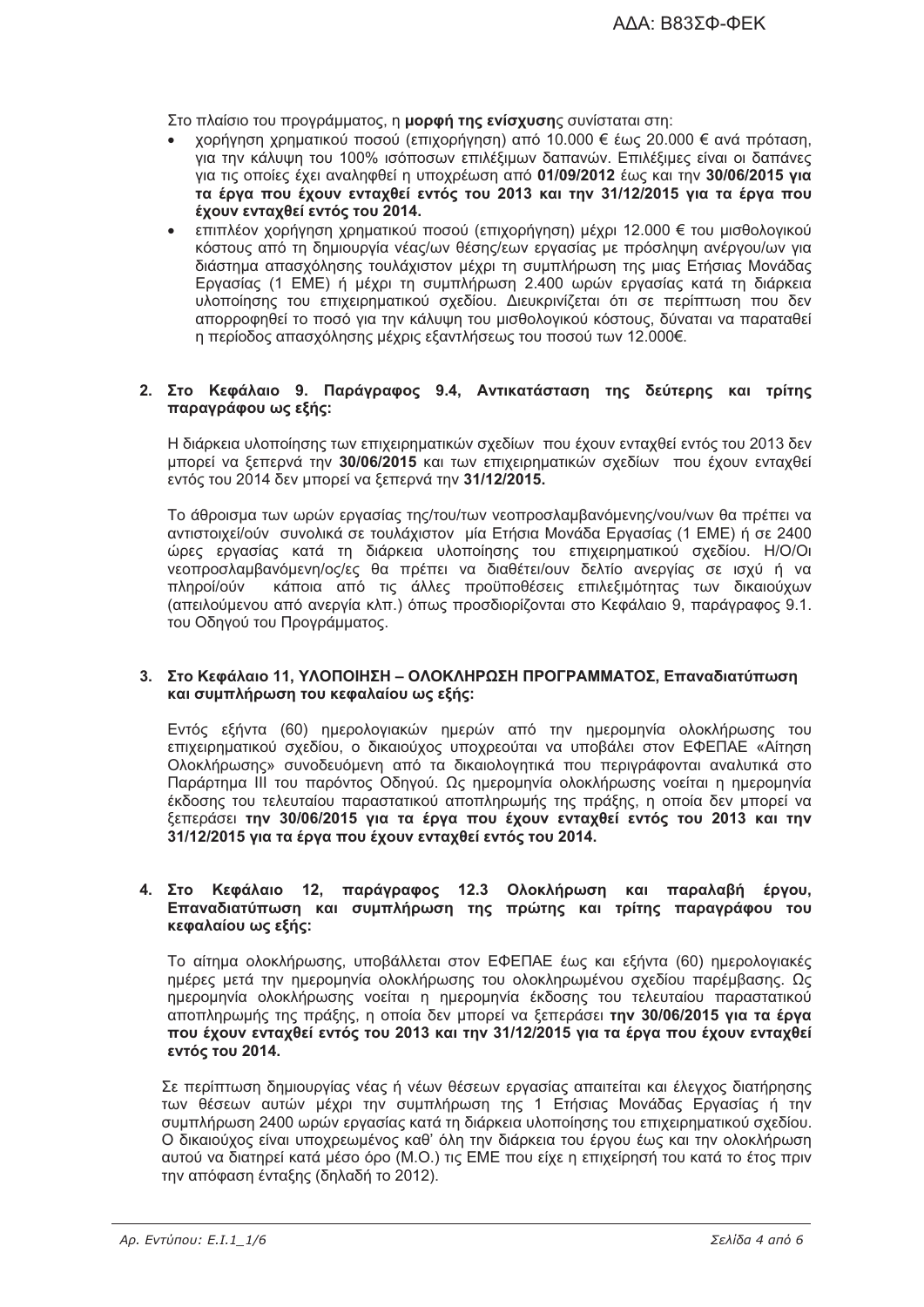5. Στο Κεφάλαιο 13, παρ.13.1, "Τροποποιήσεις Φυσικού και Οικονομικού Αντικειμένου", η πρώτη παράγραφος επαναδιατυπώνεται ως εξής: Κατά τη διάρκεια υλοποίησης του επενδυτικού σχεδίου, επιτρέπονται τροποποιήσεις του φυσικού και οικονομικού αντικειμένου (ΦΟΑ) της επένδυσης. Είναι δυνατές έως τρεις (3) τροποποιήσεις του οικονομικού και φυσικού αντικειμένου της επένδυσης και εφόσον με την αιτούμενη διαμόρφωση ή τροποποίηση δεν αλλοιώνονται οι προϋποθέσεις ένταξης του έργου στο Πρόγραμμα. Σ' αυτές τις τροποποιήσεις ΦΟΑ της επένδυσης δεν συγκαταριθμούνται οι λοιπές, ήσσονος σημασίας κατά

### 6. Κεφάλαιο 13, παρ. 13.2, "Λοιπές Τροποποιήσεις", το πέμπτο bullet της δεύτερης παρανράφου επαναδιατυπώνεται ως εξής:

τους όρους της παραγράφου 13.2 κατωτέρω τροποποιήσεις.

Τροποποιήσεις ΚΑΔ, με την προϋπόθεση να είναι επιλέξιμοι και συναφείς με το επενδυτικό σχέδιο και τα κριτήρια αξιολόνησης αυτού

# 7. Κεφάλαιο 13, παρ. 13.2, "Λοιπές Τροποποιήσεις", προστίθεται ως τρίτη παράγραφος η ακόλουθη:

Δεν απαιτείται τροποποίηση ΦΟΑ όταν ο δικαιούχος πραγματοποιεί αλλαγές ΚΑΔ οι οποίες δεν διαφοροποιούν ουσιωδώς τα κριτήρια επιλεξιμότητας και αξιολόγησης του επιχειρηματικού σχεδίου. Οι αλλαγές των ΚΑΔ θα εξετάζονται κατά την πιστοποίηση των αιτημάτων επαλήθευσης και θα αποτυπώνονται στα σχετικά έντυπα. Σε περίπτωση που οι διαφοροποιήσεις των ΚΑΔ αλλοιώνουν τα κριτήρια αξιολόγησης το έργο θα παραπέμπεται στην αρμόδια Επιτροπή Παρακολούθησης της ΕΥΔ ΕΠΑΕ. Αιτήματα τροποποιήσεων δύναται να υποβληθούν πέραν των καταληκτικών ημερομηνιών ολοκλήρωσης του έργου

### 8. Στο Κεφάλαιο 14, ΥΠΟΧΡΕΩΣΕΙΣ ΕΝΙΣΧΥΟΜΕΝΩΝ ΕΠΙΧΕΙΡΗΣΕΩΝ, Επαναδιατύπωση και συμπλήρωση της τρίτης και πέμπτης παραγράφου του κεφαλαίου ως εξής:

Σε περίπτωση δημιουργίας νέας ή νέων θέσεων εργασίας απαιτείται και έλεγχος διατήρησης των θέσεων αυτών μέχρι την συμπλήρωση της μίας (1) Ετήσιας Μονάδας Εργασίας ή την συμπλήρωση 2400 ωρών εργασίας κατά τη διάρκεια υλοποίησης του επιχειρηματικού σχεδίου. Ο δικαιούχος είναι υποχρεωμένος καθ' όλη την διάρκεια του έρνου έως και την ολοκλήρωση αυτού να διατηρεί κατά μέσο όρο (M.O.) τις ΕΜΕ που είχε η επιχείρησή του κατά το έτος πριν την απόφαση ένταξης (δηλαδή το 2012).

Εξαιρούνται οι περιπτώσεις που αφορούν σε θέσεις εργασίας που έμειναν κενές μετά από αναπηρία ή συνταξιοδότηση λόγω ηλικίας ή άδεια μητρότητας.

Σε περίπτωση που διαπιστωθεί κατά τον τελικό έλεγχο από τον ΕΦΕΠΑΕ, παραβίαση από τον Δικαιούχο της δέσμευσης για διατήρηση των θέσεων εργασίας (υφιστάμενων και γέων) με μείωση μεγαλύτερη του 0,2 ΕΜΕ αθροιστικά ή άνω των 480 ωρών εργασίας, ο δικαιούχος χάνει εξ' ολοκλήρου το δικαίωμα της ενίσχυσης, το έργο απεντάσσεται και επιστρέφεται η επιχορήγηση που έχει ήδη καταβληθεί.

# 9. Παράρτημα ΙΙ, αντικατάσταση του κειμένου του Παραρτήματος ΙΙ όσον αφορά στην εξόφληση δαπάνης ΜΙΣΘΟΛΟΓΙΚΟ ΚΟΣΤΟΣ ΓΙΑ ΝΕΑ/ΕΣ ΘΕΣΗ/ΕΙΣ ΕΡΓΑΣΙΑΣ (1 ΕΜΕ), ως εξής:

### **ПАРАРТНМА II** ΑΝΑΛΥΣΗ ΕΠΙΛΕΞΙΜΟΤΗΤΑΣ ΔΑΠΑΝΟΝ

# ΜΙΣΘΟΛΟΓΙΚΟ ΚΟΣΤΟΣ ΓΙΑ ΝΕΑ/ΕΣ ΘΕΣΗ/ΕΙΣ ΕΡΓΑΣΙΑΣ

Περιλαμβάνει δαπάνες μισθοδοσίας του / των νέου / νέων εργαζομένου / -νων της επιχείρησης με σχέση εξαρτημένης εργασίας (όχι απαραίτητα συνεχόμενων αρκεί να είναι κατά τη διάρκεια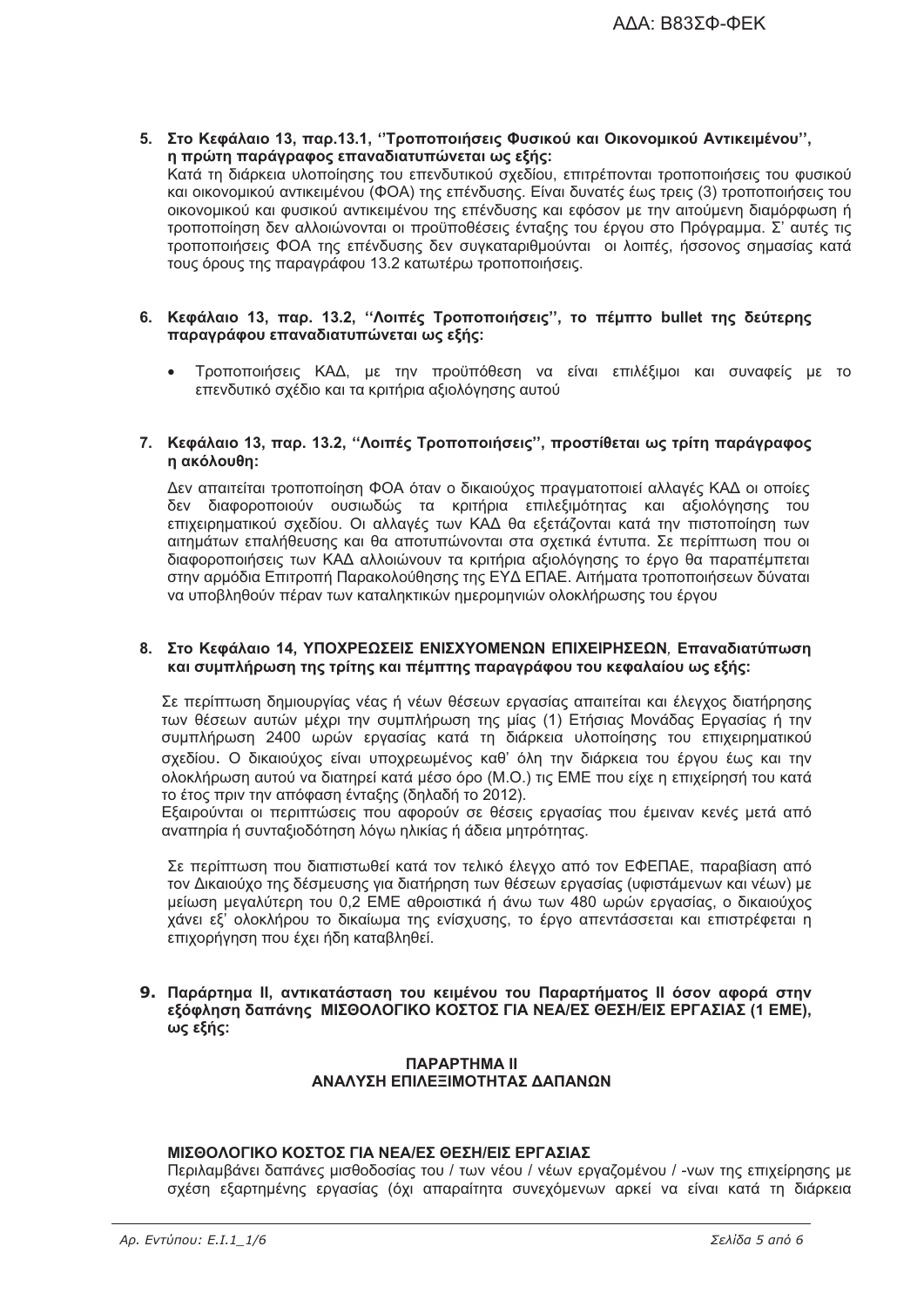υλοποίησης του επενδυτικού σχεδίου και να ικανοποιείται η υποχρέωση συμπλήρωσης 1 ΕΜΕ ή συμπλήρωσης 2400 ωρών εργασίας κατά τη διάρκεια υλοποίησης του επιχειρηματικού σχεδίου. Συγκεκριμένα στο μισθολογικό κόστος περιλαμβάνονται όλες οι νόμιμες αποδοχές & ασφαλιστικές εισφορές σύμφωνα με τις εκάστοτε ισχύουσες διατάξεις, καθώς και οι υποχρεώσεις της επιχείρησης προς τους φορείς του Δημοσίου<del>,</del> εξαιρουμένης της αποζημίωσης απόλυσης. Σε περίπτωση που δεν απορροφηθεί το ποσό για την κάλυψη του μισθολογικού κόστους, δύναται να παραταθεί η περίοδος απασχόλησης μέχρις εξαντλήσεως του ποσού των 12.000 €.

- Β. Αναπόσπαστο τμήμα της απόφασης είναι ο συνημμένος Οδηνός του Προνράμματος και τα Παραρτήματα αυτού όπου έχουν ενσωματωθεί όλες οι μέχρι τώρα τροποποιήσεις.
- Γ. Ο ΕΦΕΠΑΕ θα ενημερώσει κάθε ένα από τους ενδιαφερόμενους για την απόφαση αυτή.
- $\Delta$ . H απόφαση δημοσιευθεί  $\sigma$ TIC ιστοσελίδες ΕΥΔ **ENAE**  $\mathbf{v}$  $inc$ http://www.antagonistikotita.gr, Tou EXTIA www.espa.gr, Tou EQETIAE www.efepae.gr, Tou **ENEAA** www.epeaa.gr.

### Ο Υπουργός

### Ανάπτυξης και Αντανωνιστικότητας

# Κωνσταντίνος Σκρέκας

### Κοινοποίηση:

- Γραφείο Υφυπουργού Ανάπτυξης και Ανταγωνιστικότητας, κ. Οδυσσέα Κωνσταντινόπουλου
- Γραφείο Γενικού Γραμματέα Δημοσίων Επενδύσεων ΕΣΠΑ
- $\blacktriangleright$ Εθνική Αρχή Συντονισμού, Νίκης 5-7, 10180 Αθήνα
- ΕΥΔ ΕΠΕΑΑ, Ειδική Υπηρεσία Συντονισμού, Νίκης 5-7, 10180 Αθήνα
- Αρχή Πιστοποίησης, Ναυάρχου Νικοδήμου & Βουλής 11, 10557 Αθήνα
- EΥΣ EKT
- ЕФЕПАЕ

### Εσωτερική διανομή:

- τιτρική τιπιτριμή.<br>Γραφείο Υπουργού Ανάπτυξης και Ανταγωνιστικότητας, Νίκης 5-7, 10180 Αθήνα
- Μονάδες Α1, Β3, Γ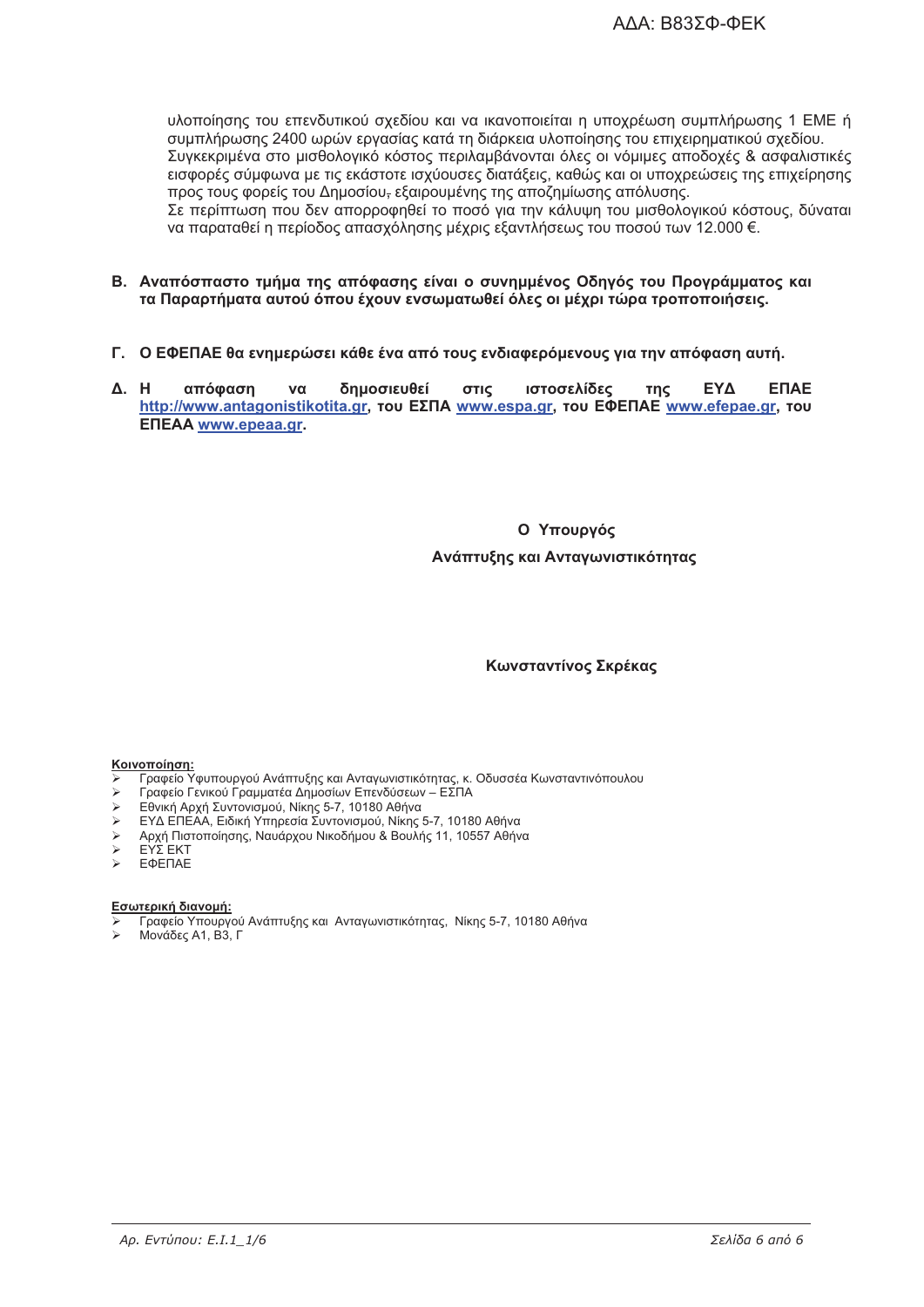ΑΔΑ: Β83ΣΦ-ΦΕΚ



Υπουργείο Ανάπτυξης & Ανταγωνιστικότητας

ΕΙΔΙΚΗ ΥΠΗΡΕΣΙΑ ΔΙΑΧΕΙΡΙΣΗΣ ΕΠΙΧΕΙΡΗΣΙΑΚΟΥ ΠΡΟΓΡΑΜΜΑΤΟΣ «ΑΝΤΑΓΩΝΙΣΤΙΚΟΤΗΤΑ, ΕΠΙΧΕΙΡΗΜΑΤΙΚΟΤΗΤΑ ΚΑΙ ΚΑΙΝΟΤΟΜΙΑ»

# ΕΠΙΧΕΙΡΗΣΙΑΚΟ ΠΡΟΓΡΑΜΜΑ

# «ΕΘΝΙΚΟ ΑΠΟΘΕΜΑΤΙΚΟ ΑΠΡΟΒΛΕΠΤΩΝ»

# ΕΘΝΙΚΟ ΣΤΡΑΤΗΓΙΚΟ ΠΛΑΙΣΙΟ ΑΝΑΦΟΡΑΣ ΕΣΠΑ 2007-2013

# ΤΡΟΠΟΠΟΙΗΜΕΝΟΣ ΟΔΗΓΟΣ ΠΡΟΓΡΑΜΜΑΤΟΣ ΙΑΝΟΥΑΡΙΟΣ 2015

# «ΟΛΟΚΛΗΡΩΜΕΝΗ ΠΑΡΕΜΒΑΣΗ ΓΙΑ ΤΗ ΣΤΗΡΙΞΗ ΤΗΣ ΓΥΝΑΙΚΕΙΑΣ ΑΠΑΣΧΟΛΗΣΗΣ ΜΕΣΩ ΕΝΙΣΧΥΣΗΣ ΤΗΣ ΕΠΙΧΕΙΡΗΜΑΤΙΚΟΤΗΤΑΣ»



ΕΠΙΧΕΙΡΗΣΙΑΚΟ ΠΡΟΓΡΑΜΜΑ ΕΘΝΙΚΟ ΑΠΟΘΕΜΑΤΙΚΟ ΑΠΡΟΒΛΕΠΤΩΝ 2007-2013





Επενδύουμε στον άνθρωπο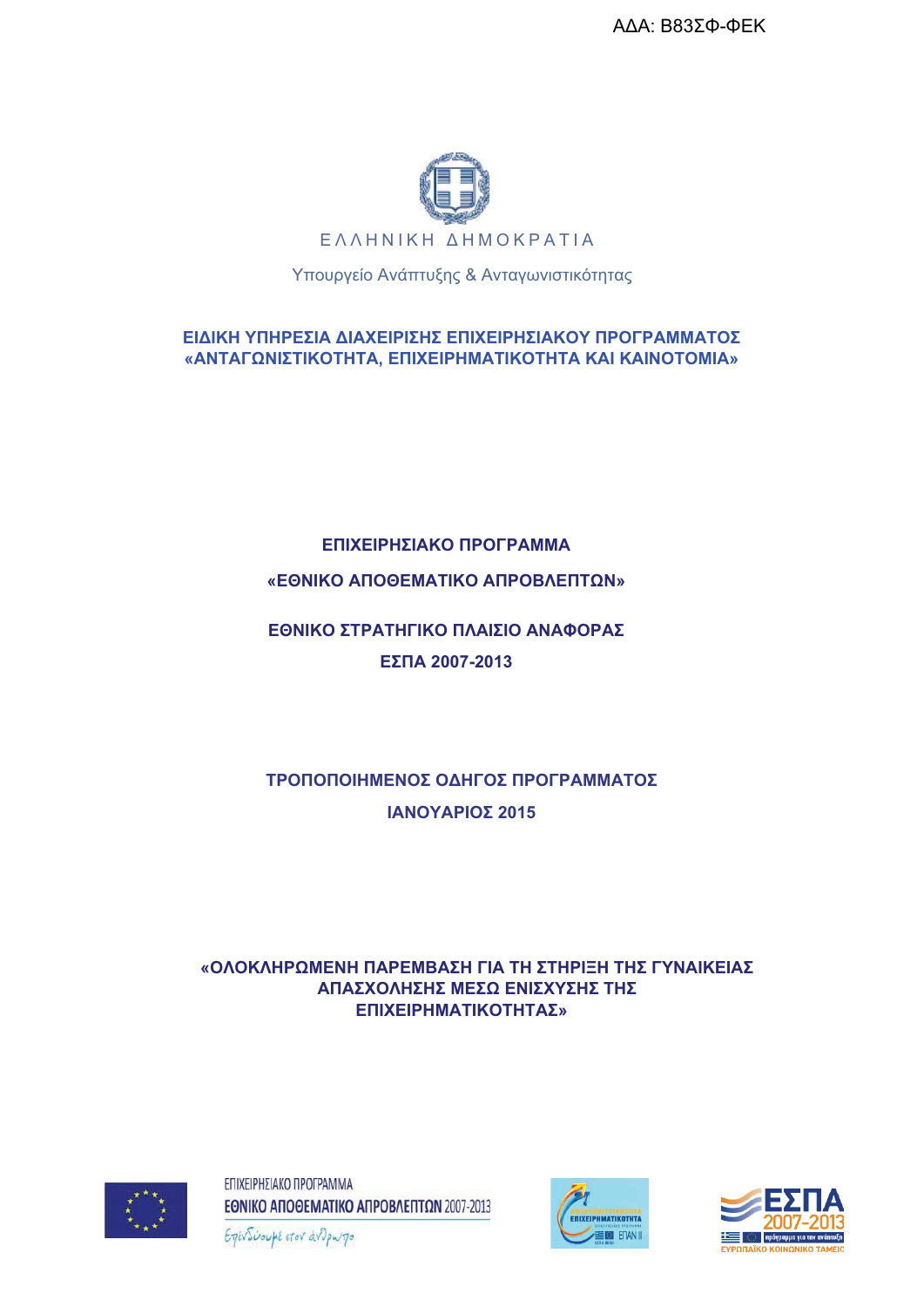| AµEA                           | Άτομα με αναπηρία. Ο όρος αναφέρεται σε άτομα με κινητική ή/και αισθητηριακή<br>αναπηρία (προβλήματα όρασης και ακοής) ή/και ψυχική/νοητική/ γνωστική κ.λπ.<br>αναπηρίες.                                                                                                                                                                                                                                                                                                                                                                                                                                                                                                                                                                                                  |  |  |
|--------------------------------|----------------------------------------------------------------------------------------------------------------------------------------------------------------------------------------------------------------------------------------------------------------------------------------------------------------------------------------------------------------------------------------------------------------------------------------------------------------------------------------------------------------------------------------------------------------------------------------------------------------------------------------------------------------------------------------------------------------------------------------------------------------------------|--|--|
| Αναθέτουσα αρχή                | Υπουργείο Ανάπτυξης Ανταγωνιστικότητας και Ναυτιλίας                                                                                                                                                                                                                                                                                                                                                                                                                                                                                                                                                                                                                                                                                                                       |  |  |
| Ανάκτηση                       | Η επιστροφή των αχρεωστήτως ή παρανόμως καταβληθέντων ποσών από τον λαβόντα<br>για μη νόμιμη αιτία.                                                                                                                                                                                                                                                                                                                                                                                                                                                                                                                                                                                                                                                                        |  |  |
| АП                             | Άξονας Προτεραιότητας: Μια από τις προτεραιότητες της στρατηγικής στο πλαίσιο<br>Επιχειρησιακού Προγράμματος που έχει συγκεκριμένους μετρήσιμους στόχους και<br>περιλαμβάνει ομάδα πράξεων οι οποίες σχετίζονται μεταξύ τους.                                                                                                                                                                                                                                                                                                                                                                                                                                                                                                                                              |  |  |
| Αχρεωστήτως<br>Καταβληθέν Ποσό | Κάθε δαπάνη στην οποία δεν αντιστοιχεί ίσης αξίας παραδοθέν προϊόν, έργο ή υπηρεσία,<br>σύμφωνα με τους όρους της σχετικής απόφασης ένταξης με την οποία αναλήφθηκε η<br>υποχρέωση υλοποίησης του επενδυτικού σχεδίου.                                                                                                                                                                                                                                                                                                                                                                                                                                                                                                                                                     |  |  |
| ΔΑ                             | Διαχειριστική Αρχή: Εθνική, περιφερειακή ή τοπική δημόσια αρχή ή δημόσιος ή ιδιωτικός<br>φορέας, που ορίζεται από το κράτος μέλος για τη διαχείριση του Επιχειρησιακού<br>Προγράμματος.                                                                                                                                                                                                                                                                                                                                                                                                                                                                                                                                                                                    |  |  |
| Δημόσια Δαπάνη                 | Κάθε δημόσια<br>συνεισφορά στη<br>χρηματοδότηση πράξεων<br>από<br>κρατικό<br><b>TOV</b><br>προϋπολογισμό, τον προϋπολογισμό περιφερειακών ή τοπικών αρχών ή τον<br>προϋπολογισμό των Ευρωπαϊκών Κοινοτήτων στα πλαίσια των διαρθρωτικών ταμείων και<br>του Ταμείου Συνοχής, καθώς και κάθε παρόμοια δαπάνη. Κάθε συμμετοχή στη<br>χρηματοδότηση από τον προϋπολογισμό πράξεων φορέων ή ενώσεων του δημόσιου<br>τομέα, μίας ή περισσοτέρων περιφερειακών ή τοπικών αρχών ή φορέων του δημόσιου<br>τομέα που ενεργούν σύμφωνα με την οδηγία 2004/18/ΕΚ του Ευρωπαϊκού Κοινοβουλίου<br>και του Συμβουλίου, της 31 <sup>ης</sup> Μαρτίου 2004, περί συντονισμού των διαδικασιών σύναψης<br>δημοσίων συμβάσεων έργων, προμηθειών και υπηρεσιών νοείται ως παρεμφερής<br>δαπάνη. |  |  |
| Δημοσιονομική Διόρθωση         | Η ακύρωση του συνόλου ή μέρους της Κοινοτικής και Εθνικής συμμετοχής σε ένα έργο ή<br>πράξη, στο πλαίσιο της συγχρηματοδότησής του από τα επιχειρησιακά προγράμματα της<br>περιόδου 2007-2013 η οποία είναι ανάλογη της παράβασης που διαπιστώνεται.                                                                                                                                                                                                                                                                                                                                                                                                                                                                                                                       |  |  |
| Δικαιούχος                     | Δημόσιος ή ιδιωτικός οργανισμός, φορέας ή επιχείρηση, αρμόδιος για την έναρξη ή την<br>έναρξη και υλοποίηση πράξεων. Στα πλαίσια των καθεστώτων ενίσχυσης δυνάμει του<br>άρθρου 87 της Συνθήκης, οι δικαιούχοι είναι δημόσιες ή ιδιωτικές επιχειρήσεις που<br>εκτελούν μεμονωμένο έργο και λαμβάνουν δημόσια ενίσχυση.                                                                                                                                                                                                                                                                                                                                                                                                                                                     |  |  |
| EE                             | Ευρωπαϊκή Ένωση                                                                                                                                                                                                                                                                                                                                                                                                                                                                                                                                                                                                                                                                                                                                                            |  |  |
| <b>EME</b>                     | Ετήσια Μονάδα Εργασίας.<br>Η <b>μία (1) ετήσια μονάδα εργασίας</b> αντιστοιχεί σε ένα άτομο που εργάστηκε στην                                                                                                                                                                                                                                                                                                                                                                                                                                                                                                                                                                                                                                                             |  |  |
|                                | επιχείρηση, η για λογαριασμό της επιχείρησης, με καθεστώς πλήρους απασχόλησης<br>κατά τη διάρκεια ολόκληρου του εξεταζόμενου έτους. Η εργασία των προσώπων που δεν<br>έχουν εργαστεί καθ' όλη τη διάρκεια του έτους ή που εργάστηκαν με καθεστώς μερικής<br>απασχόλησης η εποχιακά, υπολογίζεται <b>ως κλάσματα ΕΜΕ.</b>                                                                                                                                                                                                                                                                                                                                                                                                                                                   |  |  |
| EП                             | Επιχειρησιακό Πρόγραμμα: Έγγραφο το οποίο υποβάλλεται από το Υπουργείο<br>Οικονομίας, Ανταγωνιστικότητας και Ναυτιλίας και εγκρίνεται από την Επιτροπή και το<br>οποίο καθορίζει μία αναπτυξιακή στρατηγική με τη χρήση ενός συνεκτικού συνόλου<br>προτεραιοτήτων, που θα επιτευχθεί με τη συνδρομή ενός Ταμείου ή, στην περίπτωση του<br>και ειδικότερα για τα Επιχειρησιακά Προγράμματα<br>στόχου<br>«Σύγκλιση»<br>«Προσπελασιμότητα» και «Περιβάλλον και αειφόρος ανάπτυξη 2007-2013», με τη<br>συνδρομή του Ταμείου Συνοχής και του ΕΤΠΑ.                                                                                                                                                                                                                              |  |  |
| ΕΠΕΑΑ                          | Επιχειρησιακό Πρόγραμμα «Εθνικό Αποθεματικό Απροβλέπτων»                                                                                                                                                                                                                                                                                                                                                                                                                                                                                                                                                                                                                                                                                                                   |  |  |
| ΕΣΔΕΚ                          | Ενιαίο Σύστημα Διαχείρισης, Αξιολόγησης, Παρακολούθησης και Ελέγχου των Ενεργειών<br>Επαγγελματικής Κατάρτισης συγχρηματοδοτούμενων από το ΕΚΤ στο πλαίσιο του ΕΣΠΑ<br>(2007-2013) για όλα τα Επιχειρησιακά Προγράμματα που εμπεριέχουν δράσεις                                                                                                                                                                                                                                                                                                                                                                                                                                                                                                                            |  |  |
| ΕΣΠΑ                           | κατάρτισης<br>Εθνικό Στρατηγικό Πλαίσιο Αναφοράς: Το έγγραφο που καταρτίζεται από το Υπουργείο<br>Οικονομίας, Ανταγωνιστικότητας και Ναυτιλίας σε διάλογο με την Επιτροπή των<br>Ευρωπαϊκών Κοινοτήτων και το οποίο αποτελεί μέσο αναφοράς για την εκπόνηση του<br>προγραμματισμού του Ευρωπαϊκού Ταμείου Περιφερειακής Ανάπτυξης (ΕΤΠΑ), του<br>Ευρωπαϊκού Κοινωνικού Ταμείου (ΕΚΤ) και του Ταμείου Συνοχής                                                                                                                                                                                                                                                                                                                                                               |  |  |
| ΕΥΔ ΕΠΑΕ                       | Ειδική Υπηρεσία Διαχείρισης του ΕΠ «Ανταγωνιστικότητα-Επιχειρηματικότητα»                                                                                                                                                                                                                                                                                                                                                                                                                                                                                                                                                                                                                                                                                                  |  |  |
| Ευρωπαϊκή Επιτροπή             | Ευρωπαϊκή Επιτροπή (εφεξής Επιτροπή)                                                                                                                                                                                                                                                                                                                                                                                                                                                                                                                                                                                                                                                                                                                                       |  |  |
| ΕΦΔ                            | Ενδιάμεσος Φορέας Διαχείρισης, ως ορίζεται στο Ν.3614/07 (ΦΕΚ 267/Α) (άρθρο 4 παρ.<br>4γ): Κάθε δημόσιος ή ιδιωτικός φορέας ή υπηρεσία, η οποία ενεργεί υπό την ευθύνη<br>διαχειριστικής αρχής ή αρχής πιστοποίησης, και εκτελεί καθήκοντα για λογαριασμό μιας<br>τέτοιας αρχής σε σχέση με δικαιούχους που υλοποιούν πράξεις. Ως ενδιάμεσος φορέας<br>διαχείρισης δύναται να επιλεγεί νομικό πρόσωπο ιδιωτικού δικαίου μη κερδοσκοπικού<br>χαρακτήρα, ή αναπτυξιακή ανώνυμη εταιρεία ΟΤΑ, μετά από διαγωνιστική διαδικασία και<br>ο οποίος, μεταξύ άλλων, πρέπει να πληροί και τις παρακάτω προϋποθέσεις: α) να έχει                                                                                                                                                      |  |  |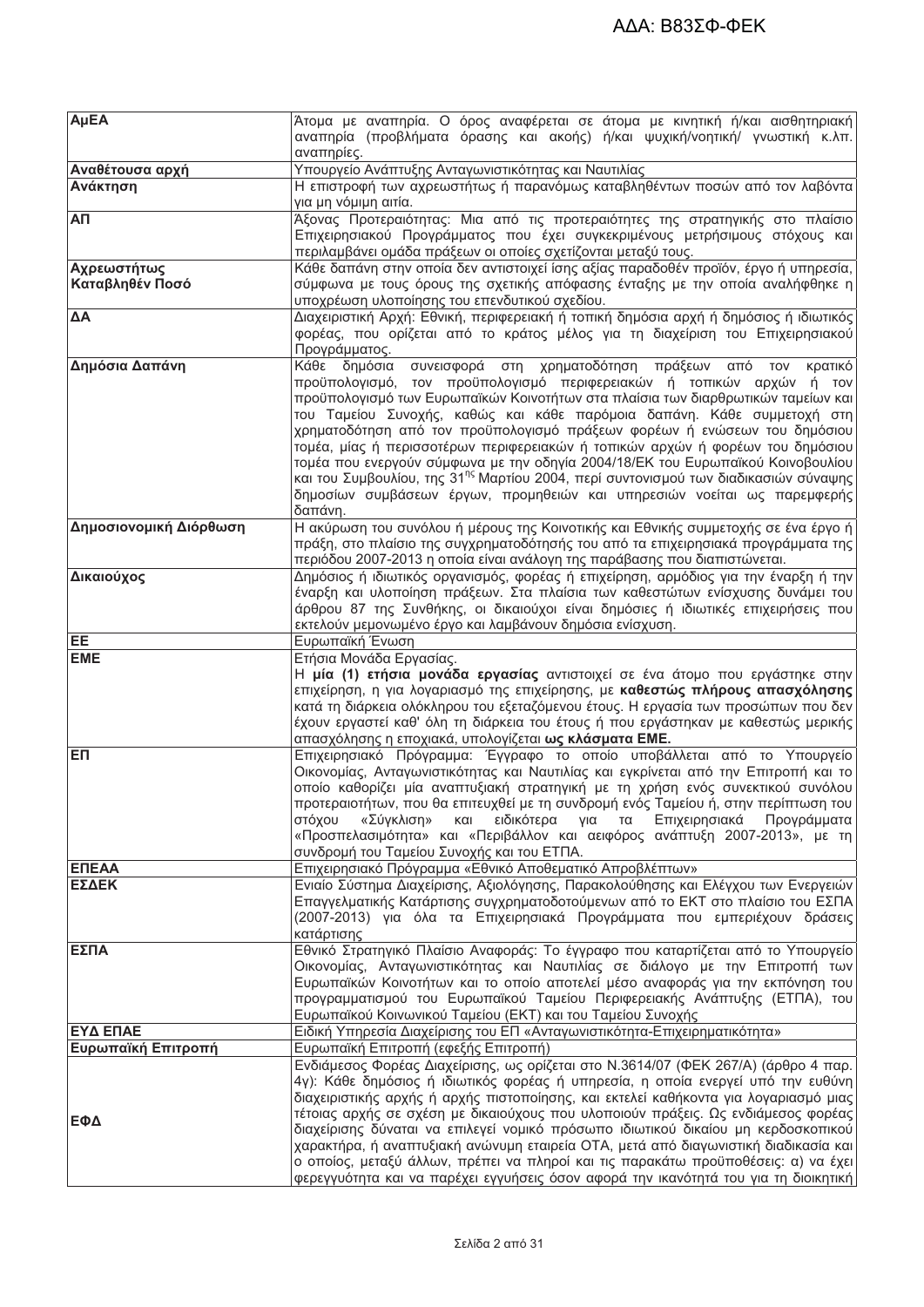|                       | ικαι οικονομική διαχείριση του έργου που θα του ανατεθεί, β) να διαθέτει εμπειρία στον |  |  |  |
|-----------------------|----------------------------------------------------------------------------------------|--|--|--|
|                       | τομέα που αφορά το αντικείμενο του προγράμματος ή τμήματός του. Στην περίπτωση που     |  |  |  |
|                       | ο ενδιάμεσος φορέας επιλέγεται μετά από διαγωνιστική διαδικασία, απαιτείται σύναψη     |  |  |  |
|                       | σύμβασης ανάθεσης. Η σύμβαση ανάθεσης υπογράφεται μεταξύ της οικείας διαχειριστικής    |  |  |  |
|                       | αρχής και του ενδιάμεσου φορέα διαχείρισης.                                            |  |  |  |
| ΕΦΕΠΑΕ                | Ενδιάμεσος φορέας διαχείρισης του Επιχειρησιακού Προγράμματος Ανταγωνιστικότητα        |  |  |  |
|                       | και Επιχειρηματικότητα 2007-2013 (ΕΠΑΕ).                                               |  |  |  |
| I€                    | Ευρώ.                                                                                  |  |  |  |
| ΠΣΚΕ                  | Πληροφοριακό Σύστημα Κρατικών Ενισχύσεων.                                              |  |  |  |
| Παρατυπία             | Κάθε παράβαση διάταξης του κοινοτικού δικαίου η οποία προκύπτει από πράξη ή            |  |  |  |
|                       | παράλειψη οικονομικού φορέα και η οποία ζημιώνει ή ενδέχεται να ζημιώσει το γενικό     |  |  |  |
|                       | προϋπολογισμό της Ευρωπαϊκής Ένωσης, με τον καταλογισμό στον κοινοτικό                 |  |  |  |
|                       | προϋπολογισμό αδικαιολόγητης δαπάνης.                                                  |  |  |  |
| ПДЕ                   | Πρόγραμμα Δημοσίων Επενδύσεων.                                                         |  |  |  |
| Πράξη/Έργο ΕΠΕΑΑ      | Έργο ή ομάδα έργων που επιλέγονται από τη διαχειριστική αρχή του οικείου               |  |  |  |
|                       | επιχειρησιακού προγράμματος ή με ευθύνη της, σύμφωνα με κριτήρια που καθορίζονται      |  |  |  |
|                       | από την επιτροπή παρακολούθησης και υλοποιούνται από έναν ή περισσότερους              |  |  |  |
|                       | δικαιούχους, προκειμένου να επιτευχθούν οι στόχοι του άξονα προτεραιότητας με τον      |  |  |  |
|                       | οποίο σχετίζονται.                                                                     |  |  |  |
| ΣΑΕ                   | Συλλογική Απόφαση Έργου.                                                               |  |  |  |
| ΣΔΕ                   | Σύστημα Διαχείρισης Ελέγχου.                                                           |  |  |  |
| <b>TNE</b>            | Τεχνολογίες Πληροφορικής και Επικοινωνίας                                              |  |  |  |
| ΥΠΑΣΥΔ                | Απόφαση του Υπουργού Οικονομίας Ανταγωνιστικότητας και Ναυτιλίας, εκδιδόμενη σε        |  |  |  |
|                       | εφαρμογή του άρθρου 2 του Ν.3614/07, με την οποία προσδιορίζονται οι βασικοί κανόνες   |  |  |  |
|                       | του Συστήματος διαχείρισης των επιχειρησιακών προγραμμάτων του ΕΣΠΑ. Η ισχύουσα        |  |  |  |
|                       | είναι η 14053/ΕΥΣ 1749/27.03.08 (ΦΕΚ 540 Β'), όπως τροποποιήθηκε με την Υ.Α.           |  |  |  |
|                       | 43804/ΕΥΘΥ 2041 (ΦΕΚ 1957/Β/09.09.2009) και με την Υ.Α 28020/ΕΥΘΥ1212 (ΦΕΚ             |  |  |  |
|                       | 1088/B/19.07.2010).                                                                    |  |  |  |
| Φορέας χρηματοδότησης | Το Υπουργείο ή η Περιφέρεια ή η Νομαρχιακή Αυτοδιοίκηση, ο οποίος έχει την ευθύνη      |  |  |  |
|                       | απόδοσης των πιστώσεων στο δικαιούχο ή στον ενδιάμεσο φορέα διαχείρισης στην           |  |  |  |
|                       | περίπτωση πράξεων κρατικών ενισχύσεων.                                                 |  |  |  |
| Φορέας της            | Άτυπος, εναλλακτικός τρόπος περιγραφής των δικαιούχων στο πλαίσιο των καθεστώτων       |  |  |  |
| Επένδυσης/Φορέας      | ενίσχυσης δυνάμει του άρθρου 87 της Συνθήκης.                                          |  |  |  |
| υλοποίησης            |                                                                                        |  |  |  |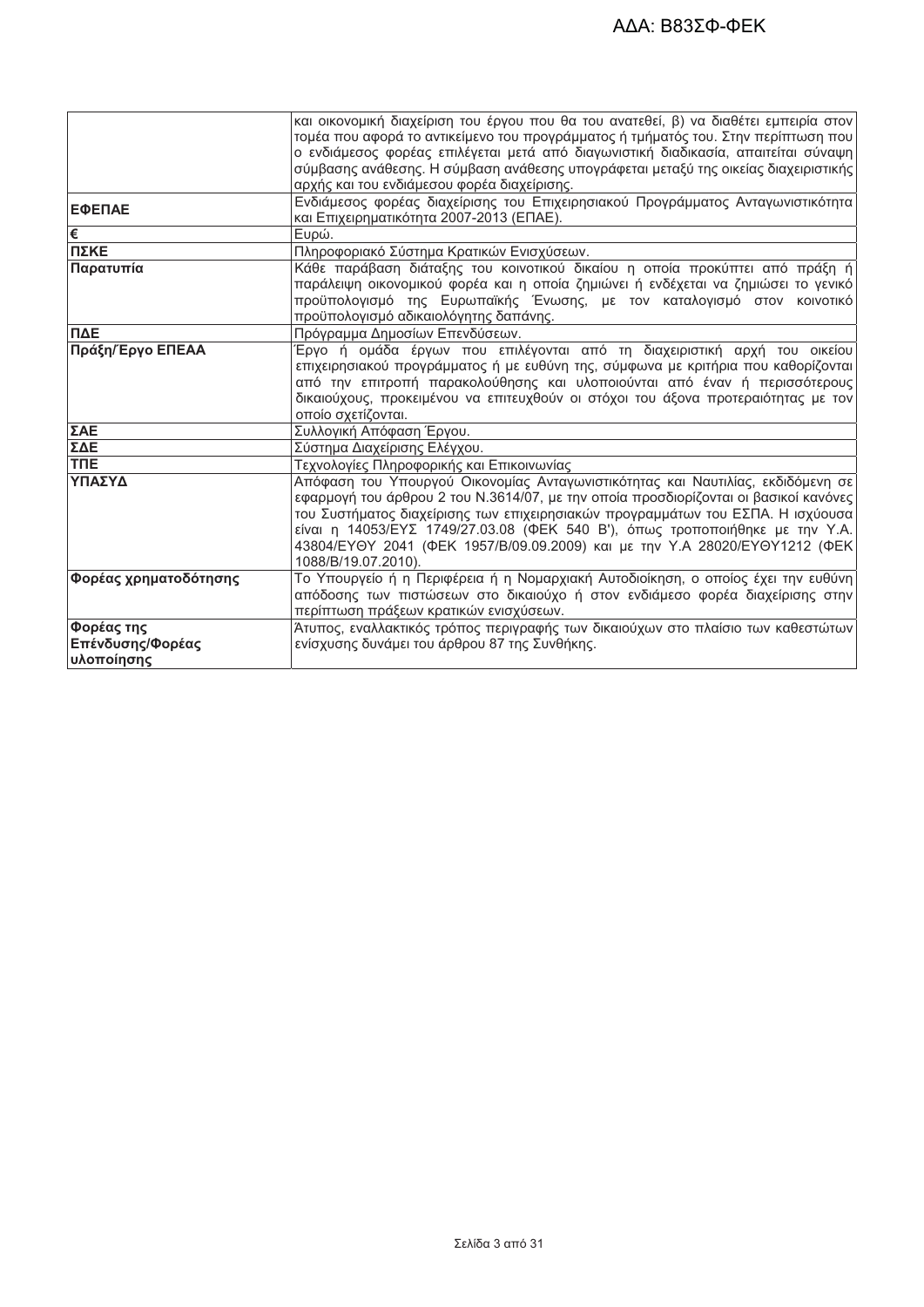# ΠΙΝΑΚΑΣ ΠΕΡΙΕΧΟΜΕΝΩΝ

| <u>1. ΣΤΡΑΤΗΓΙΚΗ ΚΑΙ ΣΤΟΧΟΙ ΤΟΥ ΕΠΙΧΕΙΡΗΣΙΑΚΟΥ ΠΡΟΓΡΑΜΜΑΤΟΣ «ΕΘΝΙΚΟ</u><br>ΑΠΟΘΕΜΑΤΙΚΟ ΑΠΡΟΒΛΕΠΤΩΝ» | 6                |
|-----------------------------------------------------------------------------------------------------|------------------|
| 2. ΠΕΡΙΓΡΑΦΗ ΥΦΙΣΤΑΜΕΝΗΣ ΚΑΤΑΣΤΑΣΗΣ                                                                 | 7                |
| 3. ΣΤΟΧΟΣ ΠΡΟΓΡΑΜΜΑΤΟΣ                                                                              | 8                |
| 4. ΕΠΙΛΕΞΙΜΕΣ ΠΕΡΙΟΧΕΣ - ΠΡΟΥΠΟΛΟΓΙΣΜΟΣ ΤΟΥ ΠΡΟΓΡΑΜΜΑΤΟΣ                                            | 9                |
| 5. ΥΨΟΣ ΔΗΜΟΣΙΑΣ ΔΑΠΑΝΗΣ – ΔΗΜΟΣΙΑ ΧΡΗΜΑΤΟΔΟΤΗΣΗ                                                    | $\boldsymbol{9}$ |
| 6. ΝΟΜΟΘΕΤΙΚΟ – ΚΑΝΟΝΙΣΤΙΚΟ ΠΛΑΙΣΙΟ ΥΛΟΠΟΙΗΣΗΣ ΤΟΥ ΠΡΟΓΡΑΜΜΑΤΟΣ                                     | - 9              |
| 7. ΦΟΡΕΙΣ ΥΛΟΠΟΙΗΣΗΣ ΤΟΥ ΠΡΟΓΡΑΜΜΑΤΟΣ                                                               | 11               |
| 8. ΔΙΑΔΙΚΑΣΙΑ ΥΛΟΠΟΙΗΣΗΣ ΠΡΟΓΡΑΜΜΑΤΟΣ ΕΩΣ ΤΗΝ ΕΝΤΑΞΗ ΤΩΝ ΕΡΓΩΝ                                      | 11               |
| 9. ΠΕΡΙΓΡΑΦΗ ΔΡΑΣΕΩΝ                                                                                | 11               |
| 9.1 Δικαιούχοι - Προϋποθέσεις Συμμετοχής                                                            | 11               |
| 9.2 Επιλέζιμες Κατηγορίες Επιχειρήσεων και Επιχειρηματικών Δραστηριοτήτων                           | 14               |
| 9.3 Επιλέξιμες Δαπάνες                                                                              | 15               |
| 9.4 Ποσό Επιχορήγησης - Διάρκεια Υλοποίησης                                                         | 16               |
| 9.5 Διευκρινίσεις Επιλεξιμότητας Δαπανών                                                            | 17               |
| 10. ΔΙΑΔΙΚΑΣΙΑ ΥΠΑΓΩΓΗΣ ΣΤΟ ΠΡΟΓΡΑΜΜΑ                                                               | 18               |
| 10.1 Διαδικασία υποβολής «αίτησης υπαγωγής στο πρόγραμμα»                                           | 18               |
| 10.2 Οργανα Υλοποίησης Διαδικασίας Αξιολόγησης                                                      | 20               |
| 10.3 Έλεγχος Τυπικών Προϋποθέσεων Συμμετοχής                                                        | 21               |
| 10.4 Έλεγχος Δικαιολογητικών                                                                        | 21               |
| 10.5 Αξιολόγηση σε επίπεδο κατηγορίας κριτηρίων                                                     | 22               |
| 10.6 Ολοκλήρωση αξιολόγησης – βαθμολόγησης                                                          | 26               |
| 11. ΥΛΟΠΟΙΗΣΗ - ΟΛΟΚΛΗΡΩΣΗ ΠΡΟΓΡΑΜΜΑΤΟΣ                                                             | 27               |
| 12. ΕΠΑΛΗΘΕΥΣΕΙΣ                                                                                    | 27               |
| 12.1 Εκθέσεις προόδου έργων – πιστοποίηση                                                           | 27               |
| 12.2 Πιστοποίηση δαπανών νέας θέσης εργασίας                                                        | 28               |
| 12.3 Ολοκλήρωση και παραλαβή έργου                                                                  | 28               |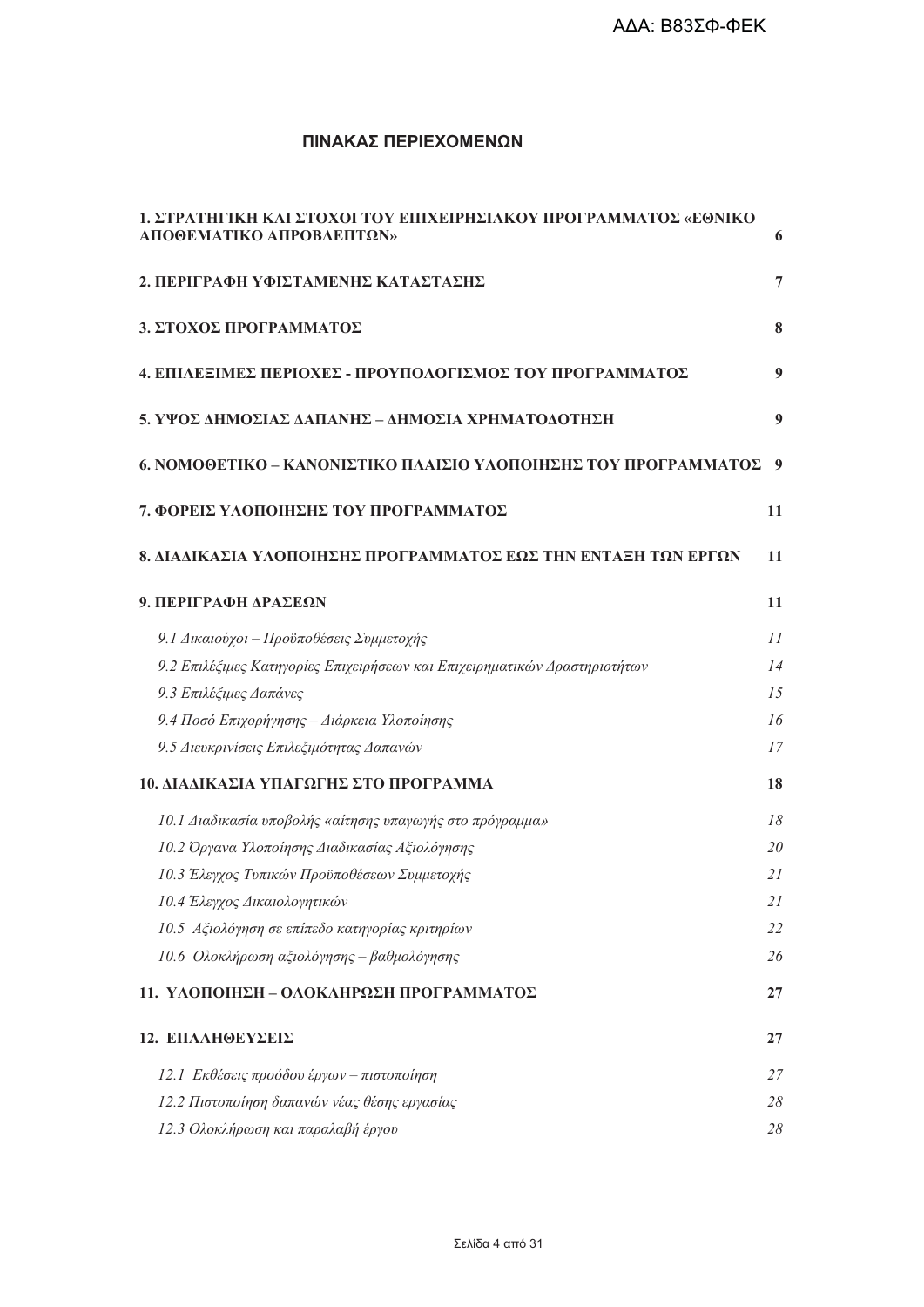| 13. ΤΡΟΠΟΠΟΙΗΣΕΙΣ ΑΠΟΦΑΣΕΩΝ ΕΝΤΑΞΗΣ                     | 28 |
|---------------------------------------------------------|----|
| 13.1 Τροποποιήσεις Φυσικού και Οικονομικού Αντικειμένου | 28 |
| 13.2. Λοιπές τροποποιήσεις                              | 29 |
| 14. ΥΠΟΧΡΕΩΣΕΙΣ ΕΝΙΣΧΥΟΜΕΝΩΝ ΕΠΙΧΕΙΡΗΣΕΩΝ               | 30 |
| 15. ΟΜΑΔΑ ΠΑΡΑΚΟΛΟΥΘΗΣΗΣ ΠΡΟΓΡΑΜΜΑΤΟΣ                   |    |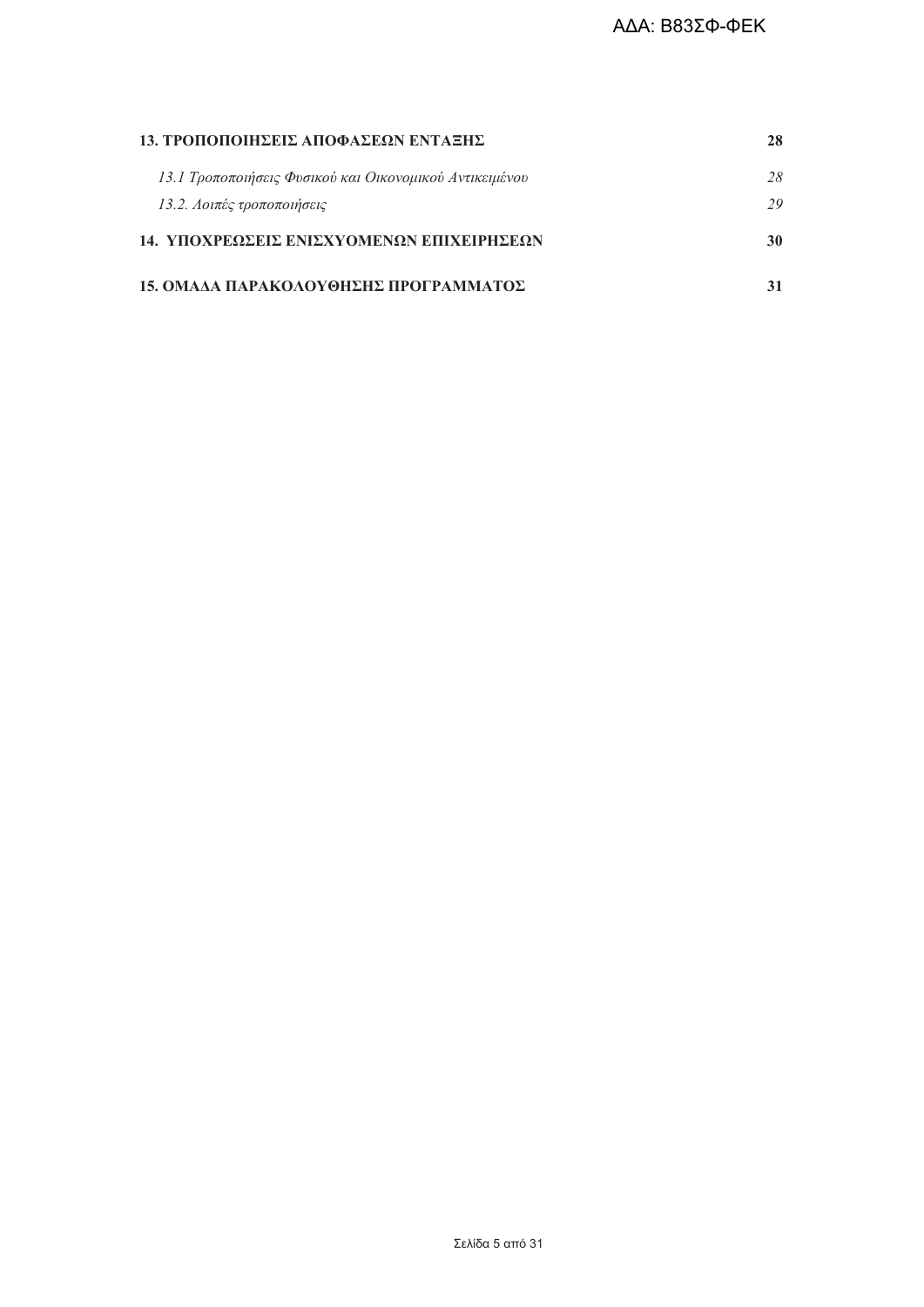# 1. ΣΤΡΑΤΗΓΙΚΗ ΚΑΙ ΣΤΟΧΟΙ ΤΟΥ ΕΠΙΧΕΙΡΗΣΙΑΚΟΥ ΠΡΟΓΡΑΜΜΑΤΟΣ «ΕΘΝΙΚΟ ΑΠΟΘΕΜΑΤΙΚΟ ΑΠΡΟΒΛΕΠΤΩΝ»

Το Επιχειρησιακό Πρόνραμμα «Εθνικό Αποθεματικό Απροβλέπτων» (ΕΠ ΕΑΑ) είναι ένα από τα εγκεκριμένα Επιχειρησιακά Προγράμματα του ΕΣΠΑ. Σύμφωνα με το Άρθρο 51 του Κανονισμού (ΕΚ) 1083/2006, επιδίωξη και ζητούμενο του ΕΠ ΕΑΑ είναι, αφενός μεν η αντιμετώπιση των άμεσων συνεπειών μιας κρίσης, αφετέρου δε η δημιουργία των προϋποθέσεων νια κοινωνική και οικονομική ανασυνκρότηση και ενερνοποίηση των τοπικών κοινωνιών που υφίστανται τις συνέπειες, έτσι ώστε να ανακτήσουν μια δυναμική και να επανενταχθούν τόσο στον κοινωνικο-οικονομικό ιστό της χώρας όσο και στο Ευρωπαϊκό οικονομικό περιβάλλον.

Η στρατηγική του ΕΠ ΕΑΑ, έχει βραχυπρόθεσμο και μέσο-μακροπρόθεσμο ολοκληρωμένο χαρακτήρα, επιδιώκοντας σε πρώτο χρόνο την άμεση στήριξη νέων επιχειρήσεων και της απασχόλησης σε αυτές, προς αντιμετώπιση των αναγκών του πληθυσμού που πλήττεται από την κρίση και σε δεύτερο χρόνο την ανάπτυξή τους, σε μία προσπάθεια αναστροφής της ύφεσης και των συνεπειών της.

Οι στόχοι του προγράμματος συνίστανται στα παρακάτω:

- Προώθηση του ανθρώπινου δυναμικού στην απασχόληση και επανένταξή του στην αγορά εργασίας.
- Συμβολή στην αποκατάσταση του κοινωνικού και οικονομικού ιστού.
- Δημιουργία προϋποθέσεων για τη συγκράτηση του τοπικού πληθυσμού.
- Διατήρηση της κοινωνικής συνοχής και  $\bullet$
- Ανάπτυξη και βιωσιμότητα της τοπικής οικονομίας,

σε περιοχές που πλήττονται από απρόβλεπτες τοπικές ή τομεακές κρίσεις που συνδέονται με οικονομική και κοινωνική αναδιάρθρωση, συμπεριλαμβανομένης τυχόν αναδιάρθρωσης που προκαλείται από φυσικές καταστροφές, ή με τις συνέπειες της απελευθέρωσης του εμπορίου.

Το Πρόγραμμα παρέχει τη δυνατότητα χρηματοδότησης ενός πλέγματος δράσεων ενταγμένων στους ακόλουθους άξονες προτεραιότητας:

Άξονας Προτεραιότητας 1: «Μέσο-μακροπρόθεσμη στήριξη του ανθρώπινου δυναμικού που υφίσταται τις συνέπειες απρόβλεπτων τοπικών η τομεακών κρίσεων που συνδέονται με την οικονομική και κοινωνική αναδιάρθρωση, συμπεριλαμβανομένης τυχόν αναδιάρθρωσης που προκαλείται από φυσικές καταστροφές, ή με τις συνέπειες της απελευθέρωσης του εμπορίου στις περιφέρειες που πληρούν τους όρους για το στόχο σύγκλισης και στις περιφέρειες που είναι επιλέξιμες για μεταβατική στήριξη στο πλαίσιο του στόχου σύγκλισης».

Άξονας Προτεραιότητας 2: «Ταχεία αντιμετώπιση των άμεσων συνεπειών που υφίσταται το ανθρώπινο δυναμικό εξαιτίας απρόβλεπτων τοπικών η τομεακών κρίσεων που συνδέονται με την οικονομική και κοινωνική αναδιάρθοωση, συμπεριλαμβανομένης τυχόν αναδιάρθοωσης που προκαλείται από φυσικές καταστροφές, ή με τις συνέπειες της απελευθέρωσης του εμπορίου στις περιφέρειες που πληρούν τους όρους για το στόχο σύγκλισης και στις περιφέρειες που είναι επιλέξιμες νια μεταβατική στήριξη στο πλαίσιο του στόχου σύνκλισης».

Σύμφωνα με το Εθνικό Στρατηγικό Πλαίσιο Αναφοράς (ΕΣΠΑ), το Εθνικό Αποθεματικό Απροβλέπτων βρίσκει εφαρμονή στις Περιφέρειες του στόχου «Σύγκλιση» δηλ. τις Περιφέρειες Σύγκλισης (8 Περιφέρειες) και τις Περιφέρειες Σταδιακής Εξόδου (3 Περιφέρειες).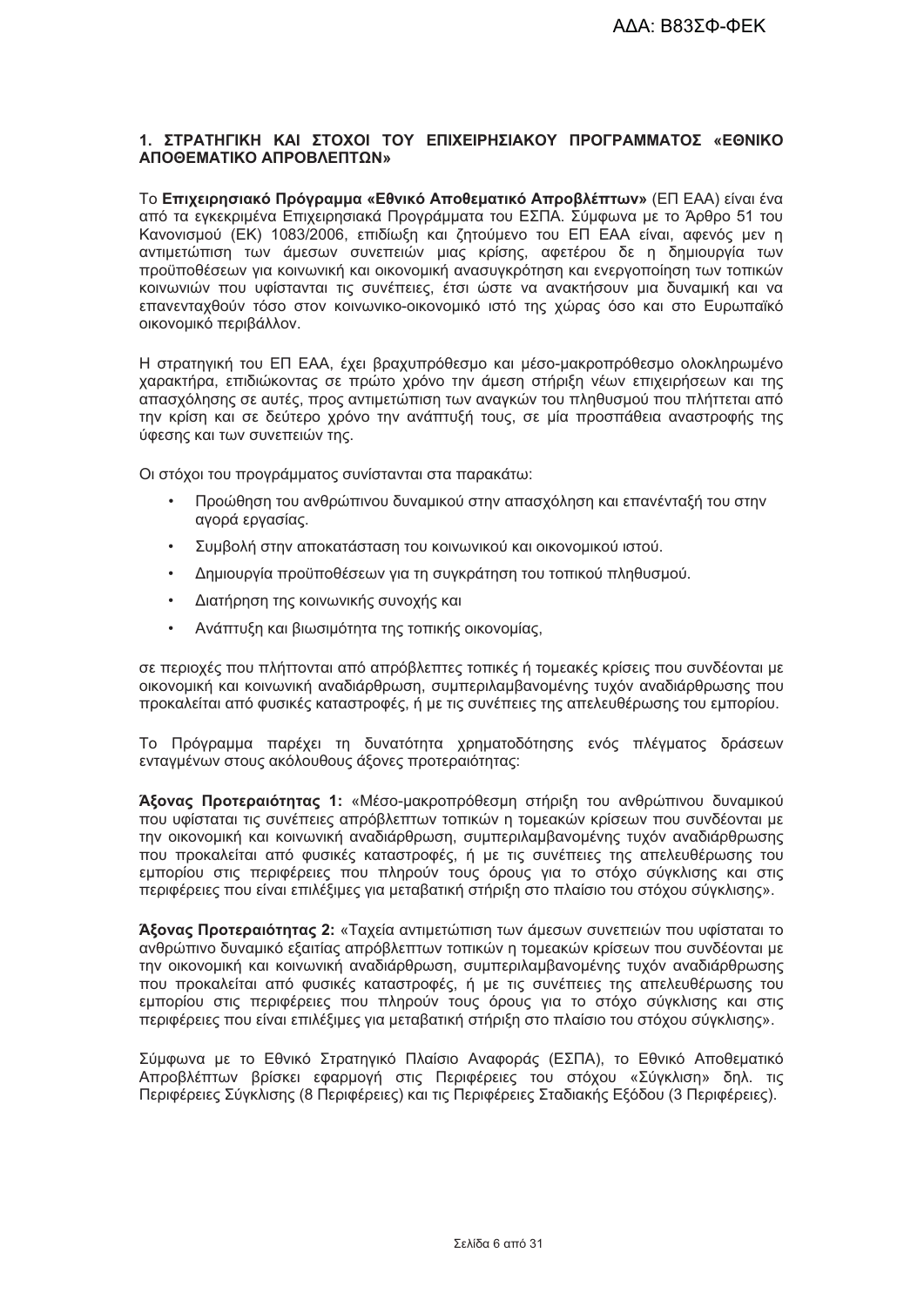# 2. ΠΕΡΙΓΡΑΦΗ ΥΦΙΣΤΑΜΕΝΗΣ ΚΑΤΑΣΤΑΣΗΣ

Στο πλαίσιο αυτής της στρατηγικής, επισημαίνονται τα κάτωθι γεγονότα:

Η τρέχουσα οικονομική κρίση έχει προκαλέσει εξαιρετικά δυσμενείς επιπτώσεις στην Ελληνική αγορά εργασίας, με αποτέλεσμα η ανεργία να κινείται στο υψηλότερο επίπεδο των τελευταίων δεκαετιών, και παράλληλα η απασχόληση να έχει υποχωρήσει στο χαμηλότερο επίπεδο της τελευταίας δεκαπενταετίας. Ο συνολικός αριθμός των ανέργων στη χώρα υπερβαίνει πλέον, μετά από τη σημαντική επιτάχυνση του ρυθμού αύξησης κατά τη διάρκεια της τελευταίας τριετίας (2009-2011), το ένα εκατομμύριο άτομα, ενώ η Ελλάδα καταλαμβάνει μετά την Ισπανία τη 2<sup>η</sup> θέση μεταξύ των 27 κρατών μελών της ΕΕ ως προς την κατάταξη των υψηλότερων ποσοστών ανεονίας.

Η άνοδος της ανεργίας προκλήθηκε από την κατακόρυφη πτώση της απασχόλησης κατά τη διάρκεια της τριετίας 2009-2011, ενώ φαίνεται να επιδεινώθηκε περαιτέρω από την ένδειξη της μεγάλης εισόδου ανενεργών γυναικών στην αγορά εργασίας και της σχετικής αδυναμίας της αγοράς να τις απορροφήσει.

Η κατάσταση αυτή αντανακλά την παρατεταμένη ύφεση στην οποία έχει παραμένει σήμερα η Ελληνική οικονομία, με βασικά συμπτώματα τη κατάρρευση της ζήτησης, τη μείωση της οικονομικής δραστηριότητας, τη χρηματοδοτική ασφυξία και το κλείσιμο των επιχειρήσεων, καθώς και τη δυσκολία ανάκαμψης που καθιστά ιδιαίτερα δυσοίωνες τις προοπτικές βραχυπρόθεσμης αναπλήρωσης σημαντικού μέρους θέσεων εργασίας προκειμένου να αντιστραφεί η συνεχιζόμενη τάση διερεύνησης της ανερνίας.

Τα διαθέσιμα στοιχεία καταδεικνύουν, ότι η ανεργία επηρεάζει διαχρονικά περισσότερο τις γυναίκες και τους νέους ηλικίας κάτω των 30 ετών. Οι συγκεκριμένες πληθυσμιακές ομάδες φαίνονται να πλήττονται επίσης ιδιαίτερα έντονα κατά την περίοδο της τελευταίας τριετίας (2009-2011) από τις συνέπειες της τρέχουσας οικονομικής κρίσης.

Σύμφωνα με τα στατιστικά δεδομένα της Ελληνικής Στατιστικής Αρχής (ΕΛΣΤΑΤ) και του ΟΑΕΔ προκύπτει ειδικότερα η εξαγωγή των ακόλουθων συμπερασμάτων σχετικά με τα χαρακτηριστικά ανεργίας της πληθυσμιακής ομάδας των γυναικών:

- Σε σύγκριση με τον ανδρικό πληθυσμό, οι γυναίκες εμφανίζουν διαχρονικά μεγαλύτερα μεγέθη ανεργίας, τόσο ως προς τον αριθμό, όσο και ως προς το ποσοστό.
- Ως προς την ηλικιακή κατανομή των ανέργων γυναικών, τον μεγαλύτερο αριθμό  $\bullet$ εμφανίζουν οι γυναίκες ηλικίας 30-44 ετών, ωστόσο, τα υψηλότερα ποσοστά ανεργίας εμφανίζουν διαχρονικά οι νεότερες ηλικιακές ομάδες των 15-19 και 20-24 ετών. Ειδικότερα η ομάδα ηλικίας των 15-19 ετών εμφανίζει σημαντική αύξηση του αριθμού των ανέργων γυναικών κατά 65% στη διάρκεια της τριετίας 2009-11. Εντούτοις, σημαντικά εντονότερη είναι η ποσοστιαία αύξηση του αριθμού των ανέργων γυναικών για τις ηλικιακές ομάδες άνω των 25 ετών. Προκύπτει ιδιαίτερα μεγαλύτερη επιδείνωση των μεγεθών, όσο αυξάνει η ηλικιακή ομάδα, γεγονός που αντανακλά τις αυξανόμενες δυσκολίες απασχόλησης των περισσότερο ηλικιωμένων νυναικών.
- Το μεγαλύτερο μέρος των άνεργων γυναικών (58,6%) είναι μακροχρόνια άνεργες με  $\bullet$ διάρκεια αναζήτησης εργασίας άνω των 12 μηνών. Το ποσοστό αυτό είναι σαφώς υψηλότερό από εκείνο των ανδρών (50,6%), ενώ σημειώνει συνεχή διόγκωση μεταξύ του 2009 και του 2011.

Σύμφωνα με τα στοιχεία ανερνίας της ΕΛΣΤΑΤ νια το Δ' τρίμηνο του 2011, ο συνολικός αριθμός άνεργων γυναικών ανέρχεται σε 515.615 γυναίκες 18-64 ετών, χωρίς να συνυπολογίζονται τα άτομα που πληρούν τις λοιπές προϋποθέσεις επιλεξιμότητας (απολυμένοι κλπ.), που δεν μπορούν να ποσοτικοποιηθούν. Ειδικότερα στις 8 Περιφέρειες Αμιγούς Στόχου 1 ο συνολικός αριθμός της ομάδας στόχου ανέρχεται σε 169.071 γυναίκες 18-64 ετών, εκ των οποίων οι γυναίκες 18-35 ετών ανέρχονται σε 65.292.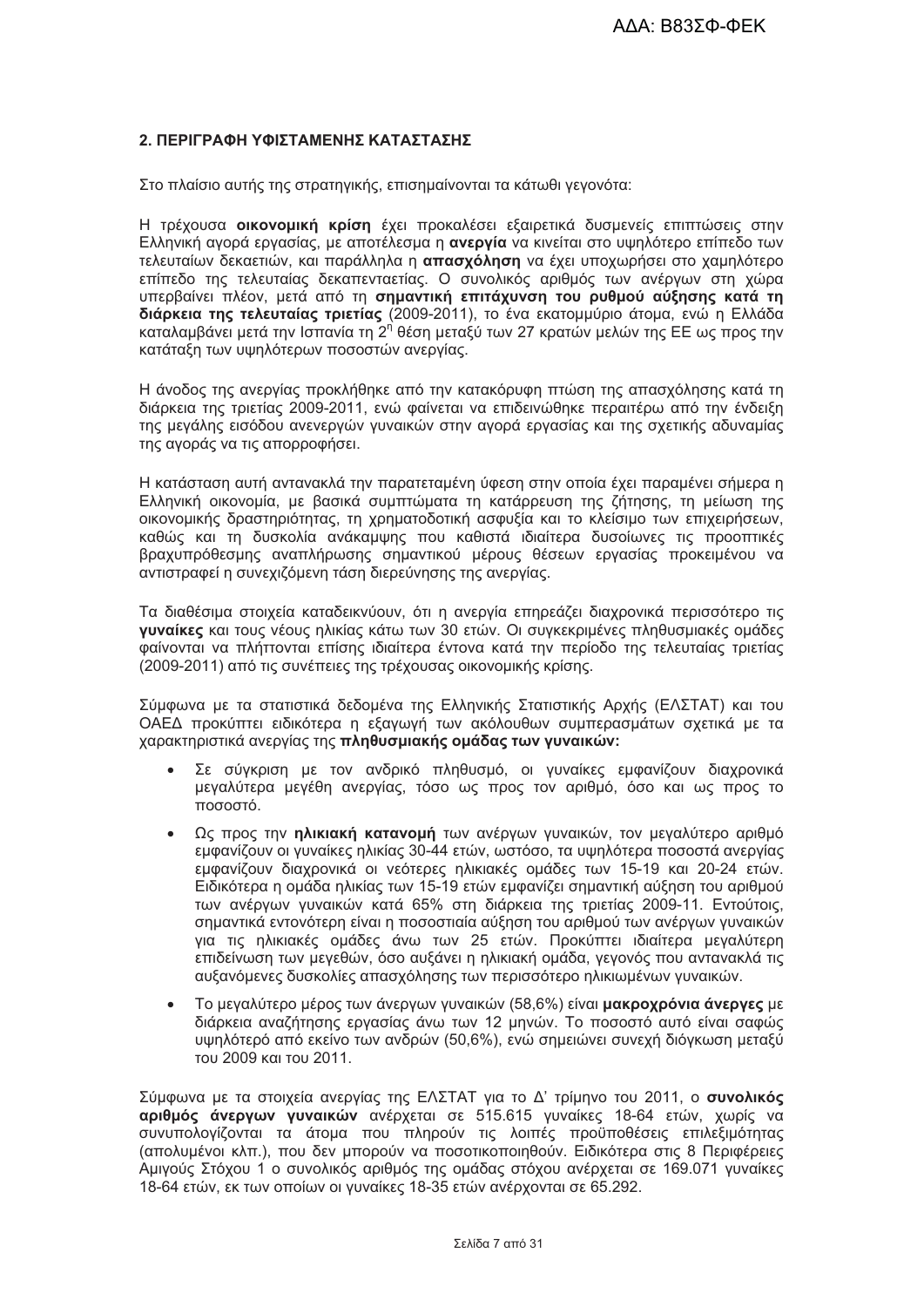Με βάση τα παραπάνω, κρίνεται επιβεβλημένη η τόνωση της απασχόλησης μέσω της δημιουργίας πρόσθετων δυνατοτήτων πρόσβασης στην αγορά εργασίας των απειλούμενων από ανεργία γυναικών, των ανέργων – αιτούντων εργασία και των ανενεργών γυναικών.

### 3. ΣΤΟΧΟΣ ΠΡΟΓΡΑΜΜΑΤΟΣ

Το παρόν Πρόγραμμα «Ολοκληρωμένη παρέμβαση για τη στήριξη της γυναικείας απασχόλησης μέσω ενίσχυσης της επιχειρηματικότητας» συγχρηματοδοτείται από το Ευρωπαϊκό Κοινωνικό Ταμείο (Ε.Κ.Τ), στο πλαίσιο του Επιχειρησιακού Προγράμματος «Εθνικό Αποθεματικό Απροβλέπτων» και στοχεύει στην τόνωση της απασχόλησης μέσω της δημιουργίας πρόσθετων δυνατοτήτων πρόσβασης στην αγορά εργασίας των απειλούμενων από την ανεργία γυναικών, των ανέργων – αιτούντων εργασία και των ανενεργών γυναικών.

Στο πλαίσιο αυτό ενισχύονται οι παρακάτω 2 Υποδράσεις:

### ΥΠΟΔΡΑΣΗ 1

«Ολοκληρωμένη παρέμβαση για τη στήριξη της γυναικείας απασχόλησης μέσω ενίσχυσης της επιχειρηματικότητας για γυναίκες 18-35 ετών»

### ΥΠΟΔΡΑΣΗ 2

### «Ολοκληρωμένη παρέμβαση για τη στήριξη της γυναικείας απασχόλησης μέσω ενίσχυσης της επιχειρηματικότητας για γυναίκες 36-64 ετών»

Η στρατηγική της παρέμβασης έχει βραχυπρόθεσμο και μέσο-μακροπρόθεσμο, ολοκληρωμένο χαρακτήρα, επιδιώκοντας σε πρώτο χρόνο την άμεση στήριξη και αντιμετώπιση των αναγκών του ανθρώπινου δυναμικού και των πληθυσμών που πλήττονται από την κρίση και σε δεύτερο χρόνο την κοινωνική και παραγωγική ενσωμάτωση τους σε μία προσπάθεια αναστροφής των δυσμενών τάσεων.

Η παρέμβαση εστιάζεται καταρχήν στην άμεση αντιμετώπιση των επιπτώσεων της κρίσης και στη λήψη βραχυπρόθεσμων μέτρων μετριασμού των συνεπειών της κρίσης σε τομεακό και τοπικό επίπεδο.

Η προσπάθεια αυτή περιλαμβάνει:

- την προώθηση δυνατοτήτων πολυαπασχόλησης,
- την αντιστροφή του φαινομένου της ανεργίας,
- τη διασφάλιση ίσων ευκαιριών μεταξύ των φύλων και των κοινωνικών ομάδων.
- τη δημιουργία συνθηκών και προϋποθέσεων για την αναστροφή των δυσμενών δημογραφικών τάσεων και
- την αξιοποίηση των ανταγωνιστικών πλεονεκτημάτων και δυνατοτήτων του πληττόμενου ανθρώπινου δυναμικού.

Η Παρέμβαση εντάσσεται στον Άξονα Προτεραιότητας 1 του ΕΠ «Εθνικό Αποθεματικό Απροβλέπτων» του ΕΣΠΑ ο οποίος θέτει σε άμεση προτεραιότητα την παροχή δυνατοτήτων απασχόλησης και προσαρμογής του ανθρώπινου δυναμικού στην υπό οικονομική και κοινωνική αναδιάρθρωση αγορά εργασίας, παροχή κινήτρων και διαμόρφωση συνθηκών για τη διατήρηση και ενδυνάμωση της κοινωνικής συνοχής με συγκράτηση του τοπικού πληθυσμού στις περιοχές που πλήττονται.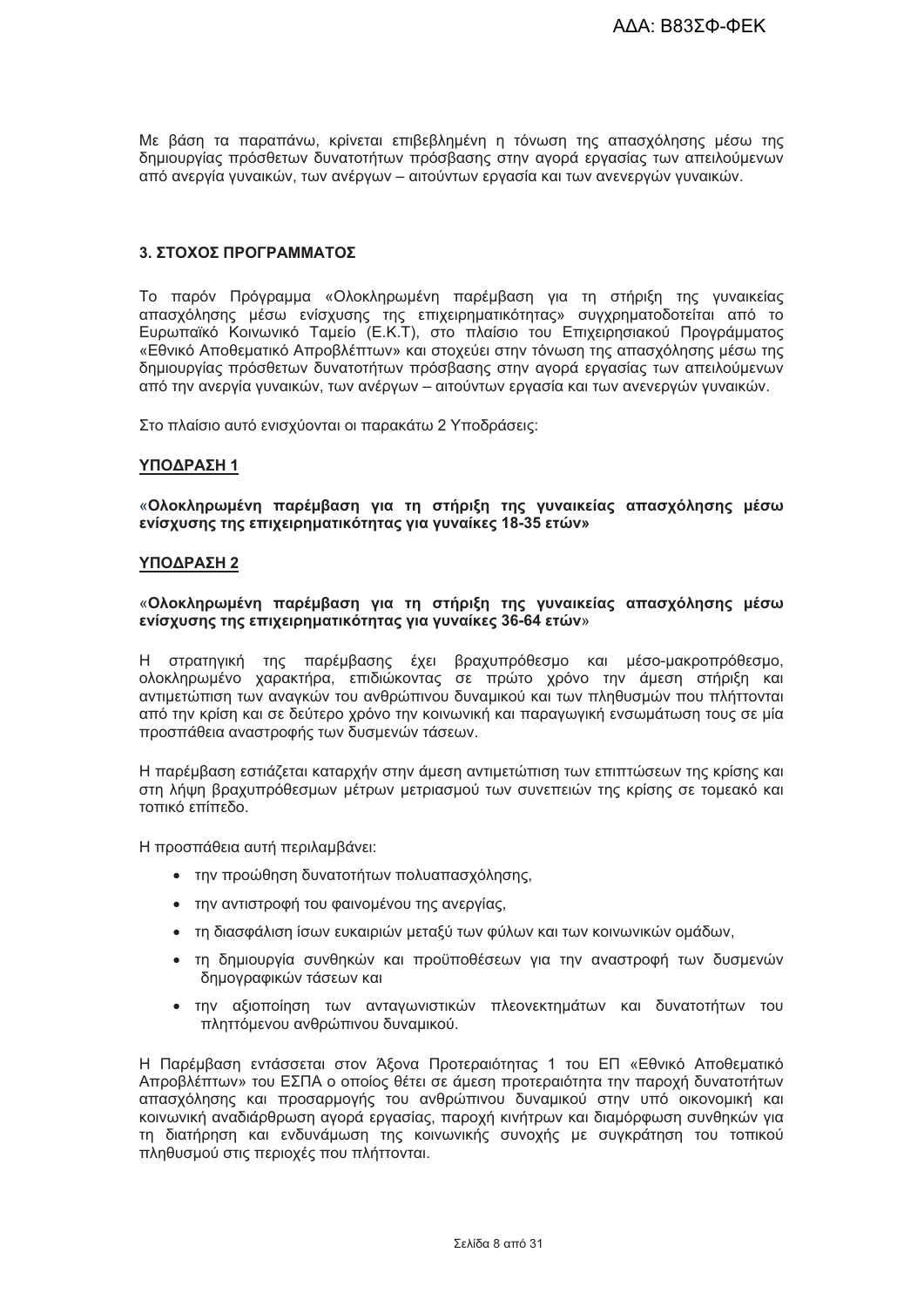Εξυπηρετεί δε τον Ειδικό Στόχο 1 του Άξονα που είναι: «Πρόσβαση στην απασχόληση και διατήρηση στην αγορά εργασίας του ενεργού πληθυσμού των περιοχών / τομέων που πλήττονται, μέσω ενεργητικών πολιτικών απασχόλησης και ολοκληρωμένων σχεδίων απασχόλησης τοπικού χαρακτήρα - Ενίσχυση της επιχειρηματικότητας».

### 4. ΕΠΙΛΕΞΙΜΕΣ ΠΕΡΙΟΧΕΣ - ΠΡΟΥΠΟΛΟΓΙΣΜΟΣ ΤΟΥ ΠΡΟΓΡΑΜΜΑΤΟΣ

Σύμφωνα με το Εθνικό Στρατηγικό Πλαίσιο Αναφοράς 2007-2013, ως επιλέξιμες γεωγραφικές περιοχές του Ε.Π. «Εθνικό Αποθεματικό Απροβλέπτων» ορίστηκαν οι 11 επιλέξιμες Περιφέρειες της χώρας, δηλαδή οι οκτώ (8) Περιφέρειες Αμιγούς Στόχου Σύγκλισης: Κρήτη, Ιόνια Νησιά, Β. Αιγαίο, Ανατολική Μακεδονία & Θράκη, Ήπειρος, Θεσσαλία, Δυτική Ελλάδα και Πελοπόννησος, και οι τρεις (3) Περιφέρειες Σταδιακής Εξόδου; Αττική, Κεντρική και Δυτική Μακεδονία.

### Η παρούσα Δράση χρηματοδοτείται με το συνολικό ποσό των 40.000.000 € (Δημόσια Δαπάνη) στην γεωγραφική περιοχή των (8) Περιφερειών Αμιγούς Στόχου Σύγκλισης και ισοκατανέμεται στις δύο Υποδράσεις.

| Γεωγραφική Περιοχή                                                                                                                      | Υποδράση                    | ΔΙΑΘΕΣΙΜΗ<br>$\Lambda \Lambda$ .<br>(ευρώ) |
|-----------------------------------------------------------------------------------------------------------------------------------------|-----------------------------|--------------------------------------------|
| 8 Περιφέρειες Αμιγούς Στόχου 1:<br>(Κρήτη, Ιόνια Νησιά, Β. Αιγαίο, Ανατολική)                                                           | 1 (για γυναίκες 18-35 ετών) | 20.000.000 €                               |
| ι κρητή, του του καταική.<br>Μακεδονία & Θράκη, Ήπειρος, Θεσσαλία, $ _2$ (για γυναίκες 36-64 ετών)  <br>Δυτική Ελλάδα και Πελοπόννησος) |                             | 20.000.000 €                               |
| ΙΣΥΝΟΛΟ                                                                                                                                 |                             | 40.000.000 €                               |

Δύναται να υπάρξει μεταφορά πόρων από τη μία δράση στην άλλη, σε περίπτωση μη κάλυψης του διαθέσιμου προϋπολογισμού.

# 5. ΥΨΟΣ ΔΗΜΟΣΙΑΣ ΔΑΠΑΝΗΣ – ΔΗΜΟΣΙΑ ΧΡΗΜΑΤΟΔΟΤΗΣΗ

Για τις Υποδράσεις 1 και 2, το ποσοστό Δημόσιας Χρηματοδότησης ανέρχεται σε 100% του συνολικού προϋπολογισμού.

Το παρόν πρόνραμμα συνχρηματοδοτείται κατά 85% από το Ευρωπαϊκό Κοινωνικό Ταμείο (Ε.Κ.Τ.) και κατά 15% από Εθνικούς πόρους, στο πλαίσιο του Επιχειρησιακού Προγράμματος «Εθνικό Αποθεματικό Απροβλέπτων».

# 6. ΝΟΜΟΘΕΤΙΚΟ – ΚΑΝΟΝΙΣΤΙΚΟ ΠΛΑΙΣΙΟ ΥΛΟΠΟΙΗΣΗΣ ΤΟΥ ΠΡΟΓΡΑΜΜΑΤΟΣ

Η νομική βάση του προγράμματος είναι:

- Ο Κανονισμός (ΕΚ) αριθ. 1998/2006 της Επιτροπής για την εφαρμογή των άρθρων 87 και 88 της συνθήκης στις ενισχύσεις ήσσονος σημασίας (De Minimis Aid) (OJ L 379/5 / 28.12.2006).
- Ο Κανονισμός (ΕΚ) αριθ. 1828/2006 της Επιτροπής για τη θέσπιση κανόνων σχετικά με την εφαρμονή του κανονισμού (ΕΚ) αριθ. 1083/2006 του Συμβουλίου περί καθορισμού νενικών διατάξεων για το Ευρωπαϊκό Ταμείο Περιφερειακής Ανάπτυξης, το Ευρωπαϊκό Κοινωνικό Ταμείο και το Ταμείο Συνοχής και του κανονισμού (ΕΚ) αριθ. 1080/2006 του Ευρωπαϊκού Κοινοβουλίου και του Συμβουλίου για το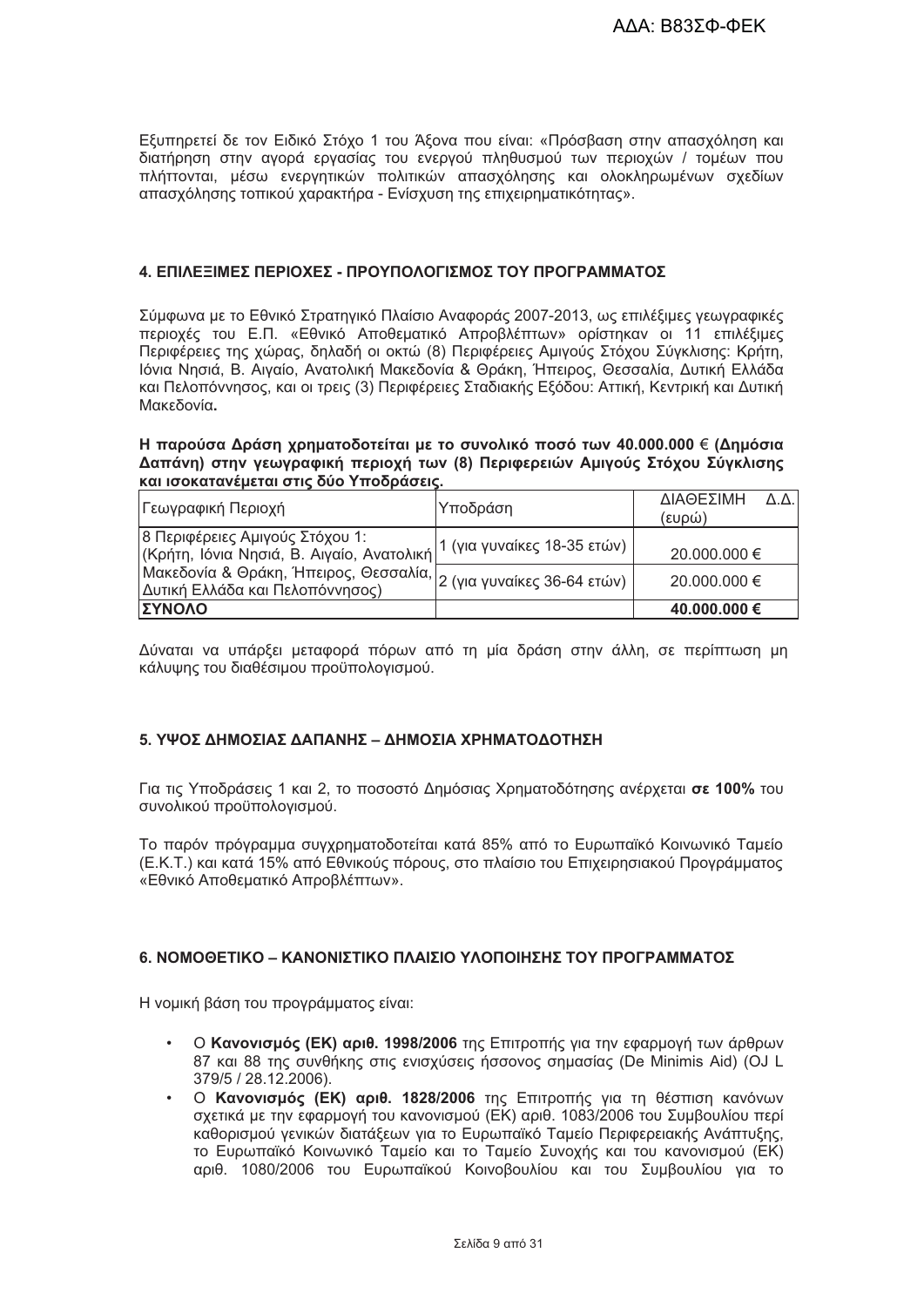Ευρωπαϊκό Ταμείο Περιφερειακής Ανάπτυξης (OJ L 371/1 / 27.12.2006), όπως ισχύει.

- Ο **Κανονισμός (ΕΚ) αριθ. 1081/2006** του Ευρωπαϊκού Κοινοβουλίου και του Συμβουλίου για το Ευρωπαϊκό Κοινωνικό Ταμείο και για την κατάργηση του κανονισμού (ΕΚ) αριθ. 1784/1999, όπως ισχύει.
- **Ο Κανονισμός (ΕΚ) αριθ. 1083/2006** του Συμβουλίου της 11<sup>ης</sup> Ιουλίου 2006 περί καθορισμού γενικών διατάξεων για το Ευρωπαϊκό Ταμείο Περιφερειακής Ανάπτυξης, το Ευρωπαϊκό Κοινωνικό Ταμείο και το Ταμείο Συνοχής και την κατάργηση του κανονισμού (ΕΚ) αριθ. 1260/1999 του Ευρωπαϊκού Κοινοβουλίου, όπως ισχύει.
- Ο Νόμος 3614/2007 (Διαχείριση, έλεγχος και εφαρμογή αναπτυξιακών παρεμβάσεων για *την προγραμματική περίοδο 2007 - 2013)* (ΦΕΚ 267/Α) όπως τροποποιήθηκε και ισχύει.
- Η ΥΠΑΣΥΔ 14053/ΕΥΣ/1749/27.03.08 (ΦΕΚ 540/Β) όπως τροποποιήθηκε και ισχύει.
- Η με αριθ. C (2008) 6479/3-11-2008 Απόφαση της Ευρωπαϊκής Επιτροπής για την έγκριση του Επιχειρησιακού Προγράμματος «Εθνικό Αποθεματικό Απροβλέπτων», όπως ισχύει..
- Την Υπουργική Απόφαση αριθμ. 15188/3968/15-4-2011 (ΦΕΚ 915/20-52011) που αφορά το Ενιαίο Σύστημα Διαχείρισης, Αξιολόγησης, Παρακολούθησης και Ελέγχου των Ενεργειών Επαγγελματικής Κατάρτισης συγχρηματοδοτούμενων από το ΕΚΤ στο πλαίσιο του ΕΣΠΑ (2007-2013) για όλα τα Επιχειρησιακά Προγράμματα που εμπεριέχουν δράσεις κατάρτισης, όπως ισχύει.
- Το Π.Δ. 98/1996 (ΦΕΚ 77/Α' 8-5-1996) «Όροι και διαδικασίες ανάθεσης σε ενδιάμεσους φορείς της εφαρμογής προγραμμάτων ή τμημάτων τους του Υπουργείου Ανάπτυξης που αναφέρονται στους τομείς βιομηχανίας, έρευνας και τεχνολογίας και αφορούν έργα του ιδιωτικού τομέα καθώς και της διαχείρισης των αντίστοιχων  $\pi$ όρων».
- Η Υ.Α. με α.π. 3357/ ΕΥΣ/1338/27-01-2011 «Στοιχεία συστήματος για τον έλεγχο σώρευσης κρατικών ενισχύσεων» όπως ισχύει.
- Η με Α.Π. 19020/ΕΥΣ 2141 ΦΕΚ 949/24-5-2011 Υ.Α εκχώρησης αρμοδιοτήτων διαχείρισης του Ε.Π. «Εθνικό Αποθεματικό Απροβλέπτων» στην Ειδική Υπηρεσία Διαχείρισης του Ε.Π. «Ανταγωνιστικότητα και Επιχειρηματικότητα» , όπως τροποποιήθηκε και ισχύει..
- Η με Α.Π. ΕΥΣΣΑΑΠ 1657/23-6-2009 Εγκύκλιο για την εκτίμηση της απασχόλησης που δημιουργείται κατά την υλοποίηση των έργων των Επιχειρησιακών Προγραμμάτων του ΕΣΠΑ.
- Ο Νόμος 3879/2010 (ΦΕΚ 163/21.9.2010) *(Ανάπτυξη της Δια Βίου Μάθησης και λοιπές διατάξεις)*

Στη γενικότερη φιλοσοφία του προγράμματος τίθεται ως προτεραιότητα η λήψη μέτρων για την ελαχιστοποίηση των εμποδίων και την αύξηση της προσβασιμότητας σε δομές και υπηρεσίες ευπαθών κοινωνικών ομάδων. Οι επιχειρήσεις που θα συμμετέχουν στο πρόγραμμα θα πρέπει να λαμβάνουν μέριμνα για τη διευκόλυνση της πρόσβασης σε αυτές ατόμων με ειδικές ανάγκες, σύμφωνα με τα προβλεπόμενα στον Κανονισμό (ΕΚ) αριθ. 1083/2006 του Συμβουλίου, της 11ης Ιουλίου 2006, περί καθορισμού γενικών διατάξεων για το Ευρωπαϊκό Ταμείο Περιφερειακής Ανάπτυξης, το Ευρωπαϊκό Κοινωνικό Ταμείο και το Ταμείο Συνοχής και την κατάργηση του κανονισμού (EK) αριθ. 1260/1999 (OJ L 210/25 / 31.7.2006).

### Επισημαίνεται ότι:

Για την υλοποίηση του προγράμματος έχουν ληφθεί υπόψη όσα προβλέπονται στον Κανονισμό (ΕΚ) αρ.1998/2006 της Επιτροπής της 15<sup>ης</sup> Δεκεμβρίου 2006 (EL L 379/28.12.2006) που αφορά στην εφαρμογή των άρθρων 87 & 88 της συνθήκης στις ενισχύσεις ήσσονος σημασίας (De Minimis aid), όπως περιγράφεται στο Παράρτημα του Κανονισμού. Σύμφωνα με τον Κανονισμό, το συνολικό ποσό των ενισχύσεων ήσσονος σημασίας που χορηγούνται στην ίδια επιχείρηση ή ίδια δεδομένη επιχείρηση, δεν μπορεί να υπερβαίνει το ποσό των 200.000 ευρώ (ή 100.000 ευρώ για τον τομέα των μεταφορών) σε περίοδο μέσα σε μία τριετία (τρέχον οικονομικό έτος και τα δύο (2) προηγούμενα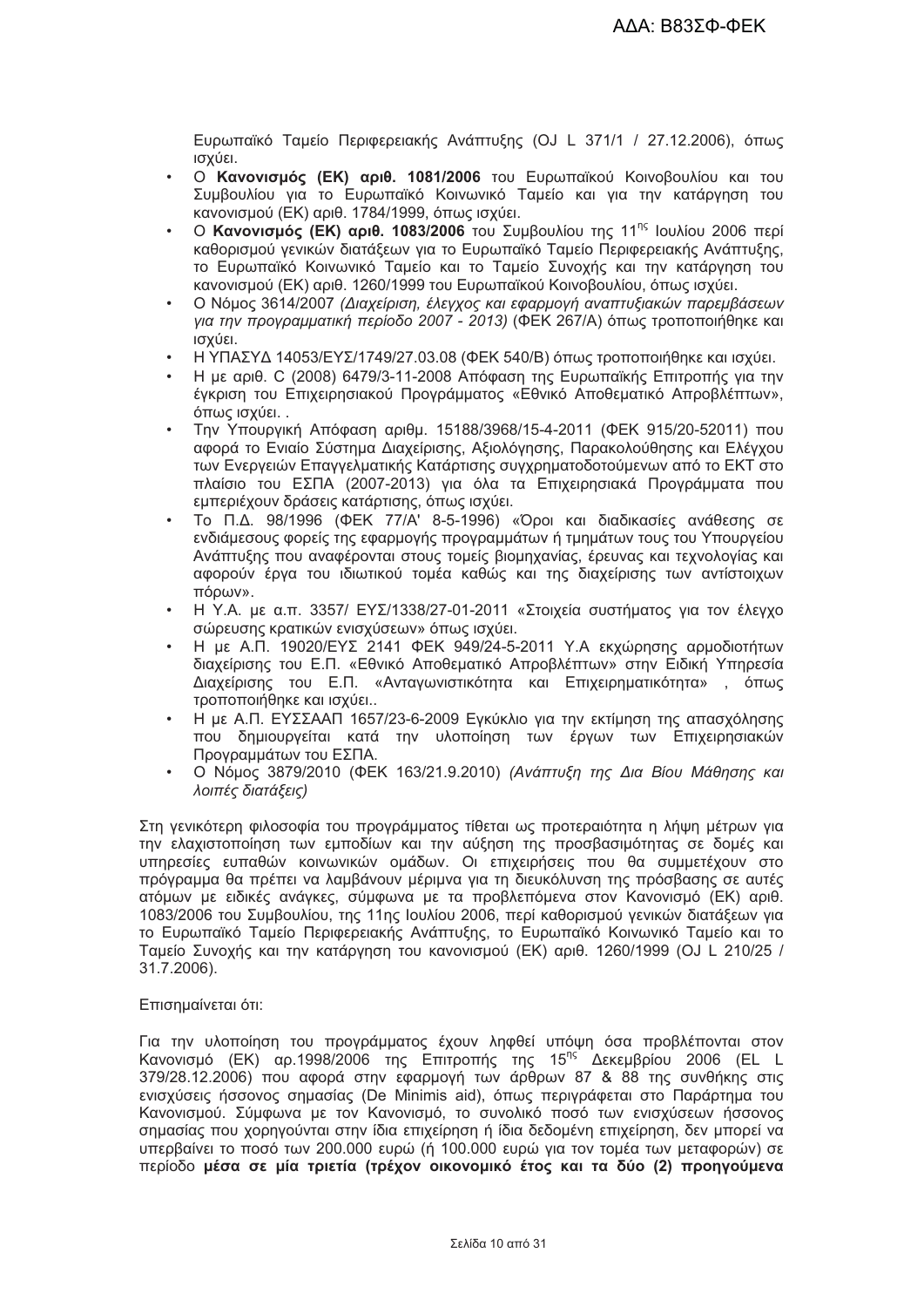οικονομικά έτη) πριν από την ημερομηνία ένταξης της πρότασης (βλ. συνημμένο Παράρτημα IV).

### 7. ΦΟΡΕΙΣ ΥΛΟΠΟΙΗΣΗΣ ΤΟΥ ΠΡΟΓΡΑΜΜΑΤΟΣ

Το πρόνραμμα θα υλοποιηθεί από την Ειδική Υπηρεσία Διαχείρισης Επιχειρησιακού Προγράμματος Ανταγωνιστικότητα και Επιχειρηματικότητα (ΕΥΔ/ΕΠΑΕ) και τον Ενδιάμεσο Φορέα του Επιχειρησιακού Προγράμματος Ανταγωνιστικότητα και Επιχειρηματικότητα (ΕΦΕΠΑΕ) σύμφωνα με τις σχετικές αποφάσεις εκχώρησης. Οι δύο αυτοί φορείς θα λειτουργήσουν ως Ενδιάμεσοι Φορείς Διαχείρισης (ΕΦΔ) με βάση το νομοθετικό πλαίσιο που διέπει την υλοποίηση του ΕΣΠΑ.

### 8. ΔΙΑΔΙΚΑΣΙΑ ΥΛΟΠΟΙΗΣΗΣ ΠΡΟΓΡΑΜΜΑΤΟΣ ΕΩΣ ΤΗΝ ΕΝΤΑΞΗ ΤΩΝ ΕΡΓΩΝ

Τα στάδια της διαδικασίας μέχρι την έκδοση της εγκριτικής απόφασης ένταξης στο πρόγραμμα για την υλοποίηση των έργων από τους δικαιούχους είναι τα παρακάτω:

- Δημόσια πρόσκληση εκδήλωσης ενδιαφέροντος για συμμετοχή στο πρόγραμμα. Ως  $\bullet$ χρόνος έναρξης επιλεξιμότητας δαπανών ορίζεται η 1/9/2012.
- Προβολή και προώθηση του Προγράμματος με την συνδρομή του ΕΦΕΠΑΕ και υπό την εποπτεία της ΕΥΔ/ΕΠΑΕ.
- Ηλεκτρονική υποβολή των προτάσεων και δικαιολονητικών και φυσική υποβολή προτάσεων και.
- Εξέταση των υποβαλλομένων προτάσεων και δικαιολογητικών σύμφωνα με τις διατάξεις του παρόντος Οδηγού, ως προς την επιλεξιμότητα. Οι προτάσεις που δεν πληρούν τις προϋποθέσεις συμμετοχής δεν θα προχωρούν στο στάδιο Αξιολόγησης.
- Συγκριτική αξιολόγηση των επιλέξιμων προτάσεων (με χρήση αξιολογητών του μητρώου του ΕΦΕΠΑΕ) και βαθμολόγηση
- Δημοσιοποίηση των αποτελεσμάτων της αξιολόνησης.
- Ένταξη των προτάσεων. Η ένταξη των προτάσεων θα γίνει με φθίνουσα βαθμολογική κατάταξη μέχρι εξαντλήσεως των διατιθέμενων πόρων όπως αυτά αναφέρονται στο Κεφάλαιο 4 του παρόντος Οδηνού
- Έκδοση αποφάσεων ένταξης.
- Δημοσιοποίηση και αποστολή των αποφάσεων ένταξης στους δικαιούχους.

### 9 ΠΕΡΙΓΡΑΦΗ ΛΡΑΣΕΩΝ

## 9.1 Δικαιούχοι - Προϋποθέσεις Συμμετοχής

Οι Δικαιούχοι της Δράσης πρέπει να είναι Έλληνες πολίτες ή πολίτες άλλου κράτους μέλους της ΕΕ ή να είναι ομογενείς ή υπήκοοι τρίτων χωρών που έχουν δικαίωμα διαμονής και απασχόλησης στη χώρα μας.

### Δικαιούχοι της Δράσης είναι γυναίκες 18-64 ετών άνεργες ή απειλούμενες από ανεργία που προσδιορίζονται ως εξής:

• έχουν την ιδιότητα της ανέργου, ή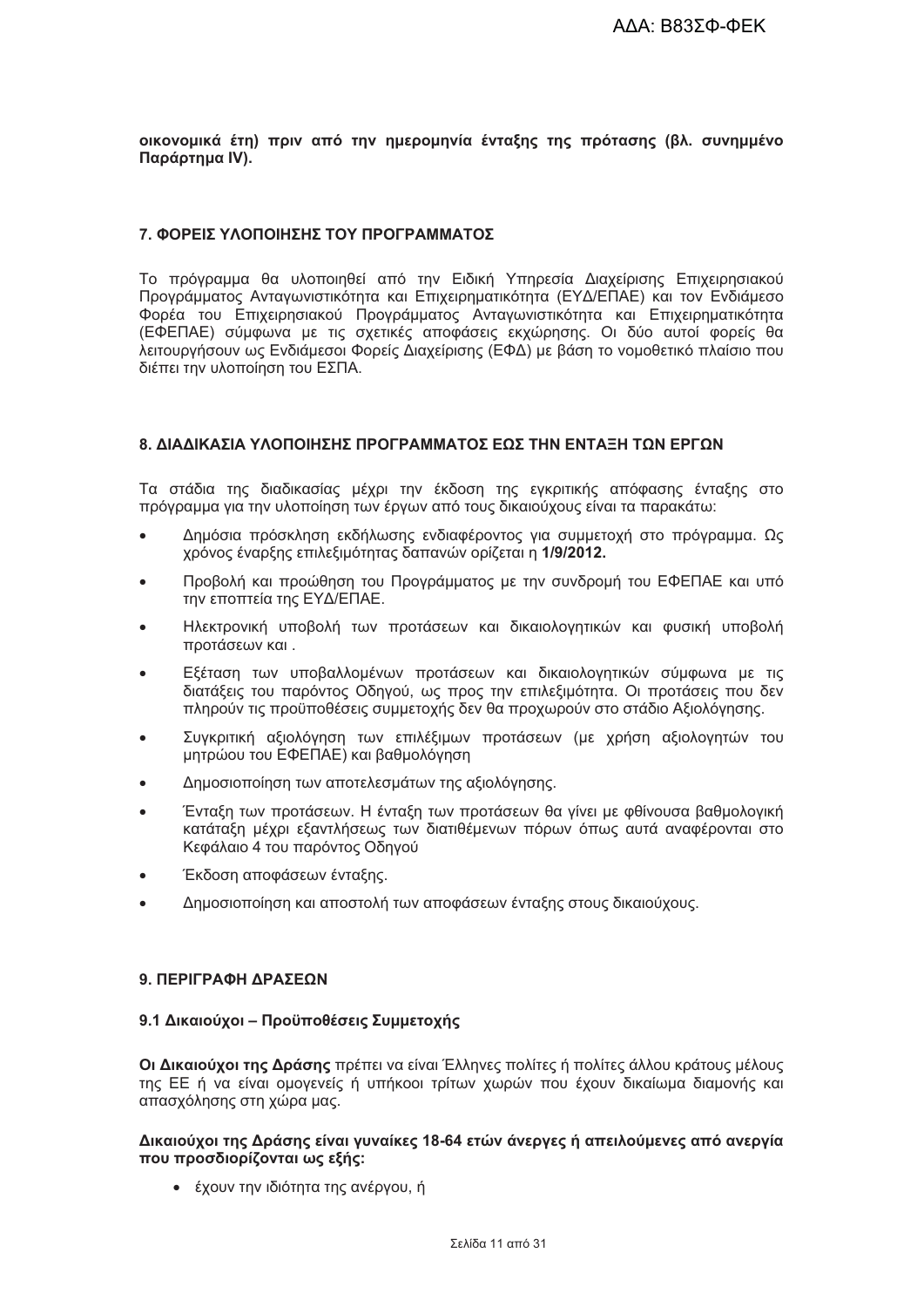- έχουν απολυθεί την τελευταία τριετία και βρίσκονται σε αναζήτηση εργασίας, ή
- έχουν κλείσει την ατομική ή προσωπική τους επιχείρηση κατά την τελευταία τριετία. δεν ασκούν άλλη επιχειρηματική δραστηριότητα και δεν απασχολούνται με σύμβαση εξαρτημένης εργασίας, ή
- απειλούνται από ανερνία. π.χ. ερναζόμενες σε επιχειρήσεις που βρίσκονται σε επίσχεση εργασίας ή έχουν υπαχθεί στο άρθρο 99 κατά τη διάρκεια της τελευταίας τοιετίας κλπ.
- · Αυτοαπασχολούμενες ασφαλισμένες σε οικείους ασφαλιστικούς φορείς με εισόδημα χαμηλότερο από το εισοδηματικό όριο φτώχειας, όπως αυτό ορίζεται από την ΕΛΣΤΑΤ

Από τις παραπάνω περιπτώσεις εξαιρούνται απολυμένες γυναίκες, των οποίων η σύμβαση καταγγέλθηκε από υπαιτιότητά τους, καθώς και απολυμένες, των οποίων ο εργοδότης είναι σύζυγος ή συγγενής Α' βαθμού, εκτός από τις περιπτώσεις κατά τις οποίες απολύθηκαν λόγω διακοπής λειτουργίας της επιχείρησης.

Για την τεκμηρίωση των δικαιούχων σύμφωνα με τις παραπάνω ιδιότητες θα πρέπει να προσκομιστούν τα ακόλουθα δικαιολογητικά:

- Άνεργες: Δελτίο ανεργίας σε ισχύ την ημερομηνία έναρξης της επιχειρηματικής τους δραστηριότητας για όσες έχουν κάνει έναρξη και δελτίο ανεργίας σε ισχύ κατά την υποβολή της πρότασης και μέχρι την έναρξη της επιχειρηματικής δραστηριότητας, για όσες δεν έχουν ιδρυθεί ακόμα ή βεβαίωση από τον ΟΑΕΔ ότι είναι εγγεγραμμένοι στα μητρώα ανέργων.
- Απολυμένες κατά την τελευταία τριετία: Βεβαίωση απόλυσης από εργοδότη (καταγγελία της σύμβασης εξαρτημένης εργασίας ορισμένου ή αόριστου χρόνου, πλήρους ή μερικής απασχόλησης) και βεβαίωση ΟΑΕΔ ότι δεν έχει γίνει αναγγελία πρόσληψης από την καταγγελία της σύμβασης έως την ημερομηνία έναρξης της επιχείρησης ή υποβολής πρότασης στο πρόγραμμα.
- Επιχειρηματίες που έκλεισαν την επιχείρησή τους την τελευταία τριετία: Βεβαίωση διακοπής άσκησης επιτηδεύματος της Δ.Ο.Υ και βεβαίωση ΟΑΕΔ ότι δεν έχει πραγματοποιηθεί καμία αναγγελία πρόσληψης στο διάστημα από τη διακοπή της επιχείρησης έως την έναρξη της νέας επιχείρησης, ή βεβαίωση από ΙΚΑ ότι δεν υπάρχουν ένσημα το ζητούμενο διάστημα ή πρόσφατο αντίγραφο ενσήμων από το ΙΚΑ από το οποίο να προκύπτει ότι δεν υπάρχουν ένσημα το ζητούμενο διάστημα και Υπεύθυνη δήλωση της υποψήφιας που να βεβαιώνει ότι κατά την ημερομηνία καταγγελίας της σύμβασης έως την ημερομηνία έναρξης τη επιχείρησης (για όσες έχουν κάνει έναρξη) ή υποβολής της πρότασης στο πρόγραμμα (για όσες δεν έχουν κάνει ακόμη έναρξη) δεν ασκούσε κάποια επαγγελματική δραστηριότητα».
- Απειλούμενες από ανεργία (εργαζόμενες σε επιχειρήσεις που βρίσκονται σε επίσχεση εργασίας): Θεωρημένο αντίγραφο αγωγής επίσχεσης εργασίας στο όνομα του δικαιούχου.
- Απειλούμενες από ανεργία (εργαζόμενες σε επιχειρήσεις που έχουν υπαχθεί στο άρθρο 99: Βεβαίωση εργοδότη / απόφαση πρωτοδικείου για την αίτηση ή απόφαση υπαγωγής της επιχείρησης στο άρθρο 99.
- Αυτοαπασχολούμενες: Βεβαίωση του οικείου ασφαλιστικού φορέα και Εκκαθαριστικό Σημείωμα για το οικονομικό έτος 2012 (εισοδήματα 2011).

Σε περίπτωση αδυναμίας προσκόμισης των παραπάνω δικαιολογητικών, δεν θα μπορεί να γίνει αποδεκτή η επιλεξιμότητα της ενδιαφερόμενης.

Επιπλέον, για τις απολυμένες γυναίκες θα πρέπει να προσκομιστεί Υπεύθυνη Δήλωση, με την οποία θα δηλώνεται ότι η σύμβαση τους δεν καταγγέλθηκε από υπαιτιότητά τους, καθώς επίσης και ότι ο εργοδότης δεν είναι σύζυγος ή συγγενής Α' βαθμού, εκτός από τις περιπτώσεις κατά τις οποίες απολύθηκαν λόγω διακοπής λειτουργίας της επιχείρησης.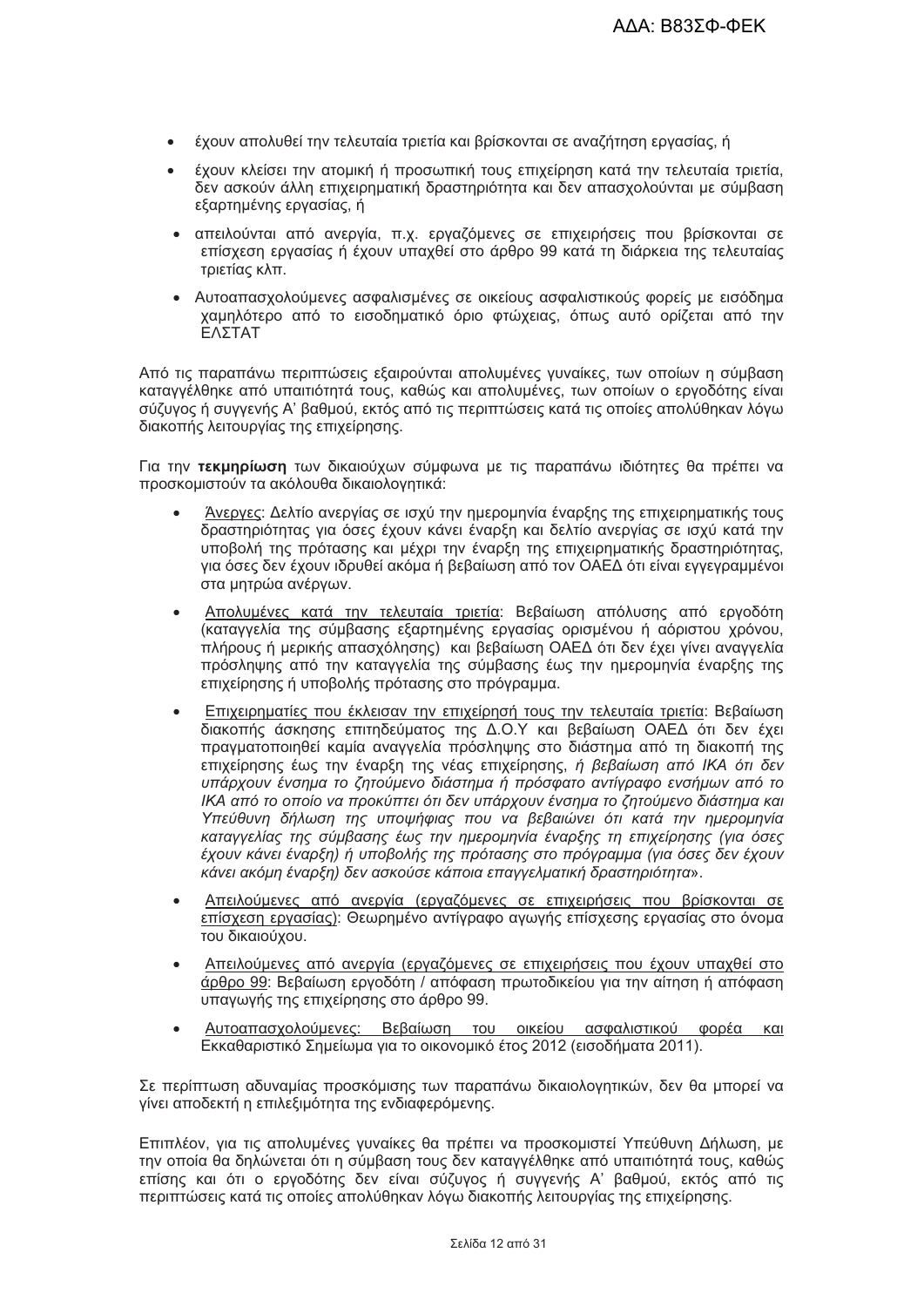Προτεραιότητα δίνεται επίσης σε υποψηφίους που εντάσσονται σε μια από τις ακόλουθες κατηγορίες και λαμβάνουν πρόσθετη βαθμολόγηση:

- Γυναίκες για τις οποίες προκύπτει από τα εκκαθαριστικά σημειώματα ότι το συνολικό εισόδημα δεν υπερβαίνει κατ΄ έτος το όριο φτώχιας όπως αυτό ορίζεται από την  $E$ ΛΣΤΑΤ<sup>1</sup>.
- · Γυναίκες γονείς πολύτεκνων / τρίτεκνων οικογενειών.
- Γυναίκες με ειδικές ανάγκες ή δικαιούχοι που έχουν σύζυγο / τέκνο / -α που ανήκουν στην ομάδα των Αμεα.
- Γυναίκες μέλη οικογενειών με άνεργο απολυμένο τουλάχιστον ένα ακόμη μέλος της οικογένειας (σύζυγος / γονέας / τέκνο μέχρι 24 ετών σε σχέση κοινής διαβίωσης) και με συνολικό οικογενειακό εισόδημα που δεν υπερβαίνει το οικογενειακό όριο φτώχιας ανάλογα με τον αριθμό των οικογενειακών μελών.
- Μακροχρόνια άνεργες γυναίκες που είναι εγγεγραμμένες πάνω από 12 μήνες στο μητρώο ανέργων του ΟΑΕΔ.
- Μητέρες μονογονεϊκής οικογένειας (ανύπαντρες / διαζευγμένες / σε διάσταση / χήρες, με τουλάχιστον ένα εξαρτώμενο ανήλικο τέκνο, συμπεριλαμβανομένων των ανάδοχων μητέρων).
- Γυναίκες θύματα trafficking ή οικογενειακής βίας.
- Γυναίκες ωφελούμενες από Τοπικές Δράσεις Κοινωνικής Ένταξης νια Ευάλωτες Ομάδες (ΤοπΕΚΟ) και Τοπικά Σχέδια για την Απασχόληση προσαρμοσμένα στις Ανάγκες των Τοπικών Αγορών εργασίας (ΤοπΣΑ)

Όσες υποψήφιες δικαιούχοι εμπίπτουν σε περισσότερες από μία κατηνορίες. θα πρέπει να δηλώσουν μόνο μία κατηγορία, της επιλογής τους.

#### $9.1.1$ Υποδράση 1 (Γυναίκες 18-35 ετών)

Στην Υποδράση 1 υπάγονται οι υποψήφιες δικαιούχοι οι οποίες έχουν συμπληρώσει το 18ο έτος της ηλικίας τους και να είναι μέχρι 35 ετών, δηλαδή το 18ο έτος θα πρέπει να είναι συμπληρωμένο (λαμβάνοντας υπόψη την ημερομηνία γέννησης) κατά την ημερομηνία υποβολής της αίτησης για υπαγωγή στο πρόγραμμα. Όσον αφορά στο 35ο έτος, μετά τη συμπλήρωσή του (λαμβάνοντας υπόψη την ημερομηνία γέννησης), οι ενδιαφερόμενες δεν θα μπορούν να υποβάλλουν αίτηση για υπαγωγή στην παρούσα Υποδράση.

#### Υποδράση 2 (Γυναίκες 36-64 ετών)  $9.1.2$

Στην Υποδράση 2 υπάνονται οι υποψήφιες δικαιούχοι οι οποίες έχουν συμπληρώσει το 35ο έτος της ηλικίας τους και να είναι μέχρι 64 ετών, δηλαδή το 35ο έτος θα πρέπει να είναι συμπληρωμένο (λαμβάνοντας υπόψη την ημερομηνία γέννησης) κατά την ημερομηνία υποβολής της αίτησης για υπανωνή στο πρόνραμμα. Όσον αφορά στο 64ο έτος, μετά τη συμπλήρωσή του (λαμβάνοντας υπόψη την ημερομηνία γέννησης), οι ενδιαφερόμενες δεν θα μπορούν να υποβάλλουν αίτηση για υπαγωγή στο Πρόγραμμα.

Όλες οι υποψήφιες δικαιούχοι και των δύο Υποδράσεων θα πρέπει να διαθέτουν αριθμό φορολογικού μητρώου (ΑΦΜ).

Στην περίπτωση επιχειρήσεων ή συνεταιρισμών όπου συμμετέχουν δικαιούχοι που ανήκουν και στις δύο παραπάνω κατηγορίες, η πρόταση υποβάλλεται στην υποδράση όπου υπάγονται οι υποψήφιες δικαιούχοι που συμμετέχουν ως εταίροι σε ποσοστό άνω του 51%. Σε περίπτωση που τα ποσοστά συμμετοχής γυναικών 18-35 ετών και γυναικών 36-64 ετών είναι 50% - 50%, τότε υπάρχει δυνατότητα επιλογής της υποδράσης.

Σύμφωνα με τα αποτελέσματα της δειγματοληπτικής «Έρευνας Εισοδήματος και Συνθηκών Διαβίωσης των Νοικοκυριών» της ΕΛΣΤΑΤ για το έτος 2011 (με περίοδο αναφοράς εισοδήματος το έτος 2010), το χρηματικό όριο της φτώχειας ανέρχεται στο ετήσιο ποσό των 6.591 Ευρώ ανά άτομο και σε 13.842 Ευρώ για νοικοκυριά με δύο ενήλικες και δύο εξαρτώμενα παιδιά ηλικίας κάτω των 14 ετών.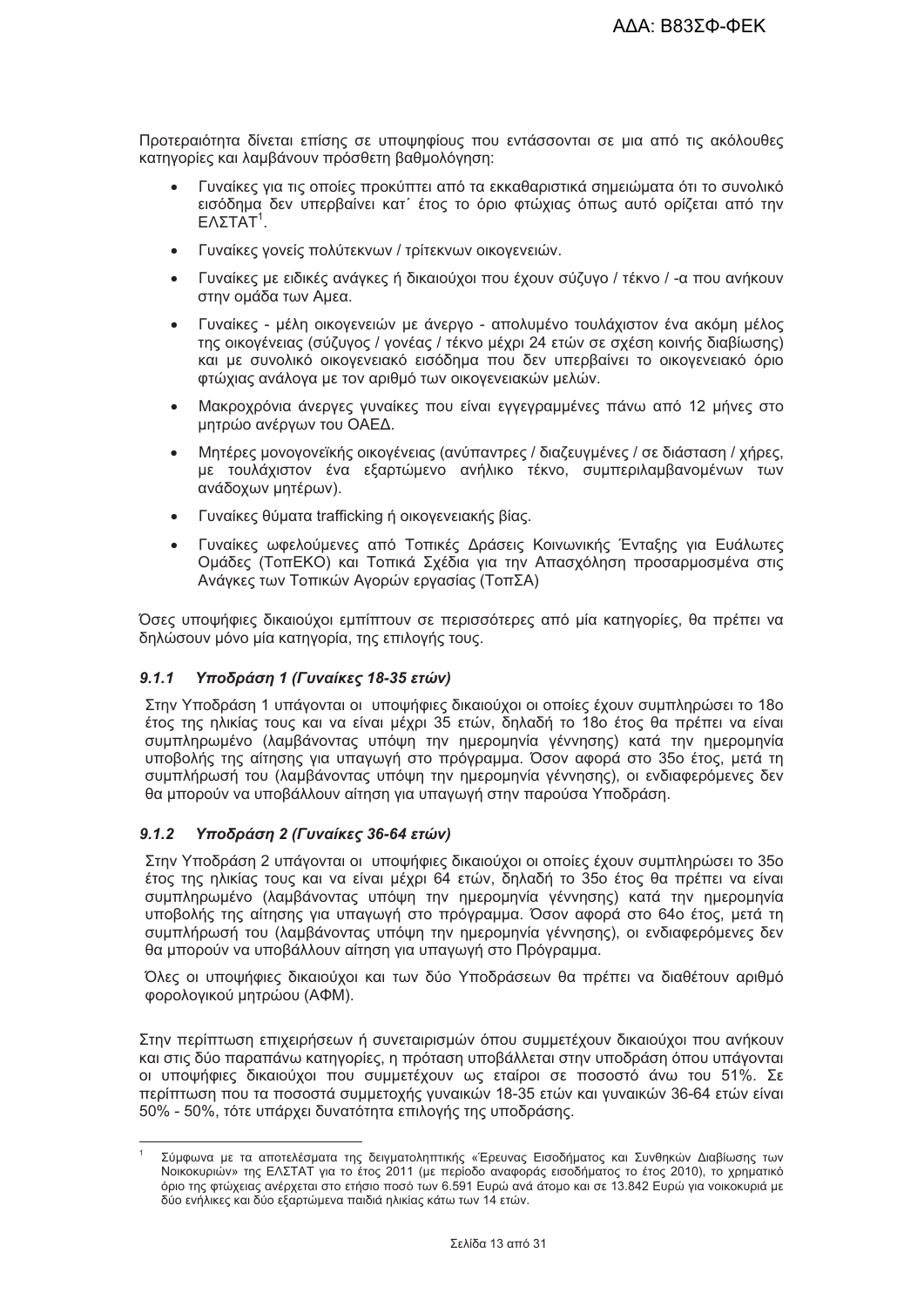# 9.2 Επιλέξιμες Κατηγορίες Επιχειρήσεων και Επιχειρηματικών Δραστηριοτήτων

Σκοπός του Προγράμματος είναι η οικονομική ενίσχυση ανέργων ή απειλούμενων από την ανεργία γυναικών / νέων για την ίδρυση επιχειρήσεων μικρής κλίμακας (βλ. σχετικούς ορισμούς στο συνημμένο Παράρτημα IV), σε συνδυασμό με την ενίσχυση της πρόσληψης ανέργων από τις νέες επιχειρήσεις.

Επιλέξιμα είναι τα επιχειρηματικά σχέδια που υποβάλλονται από τους δικαιούχους της δράσης για έναρξη επιχειρηματικής δραστηριότητας στους επιλέξιμους ΚΑΔ, από την 1/9/2012 και έως την ημερομηνία που θα ορισθεί στην απόφαση ένταξης, και με τη μορφή:

- νέων ατομικών επιχειρήσεων.
- νέων ατομικών επιχειρήσεων κατ΄ οίκον.
- νέων προσωπικών εταιριών (Ο.Ε. και Ε.Ε. στην οποία οι δικαιούχοι συμμετέχουν ως το ομόρρυθμο μέλος της) ή κεφαλαιουχικών εταιριών (αποκλειστικά Ε.Π.Ε.). στο εταιρικό κεφάλαιο των οποίων συμμετέχουν οι δικαιούχοι ως εταίροι σε ποσοστό άνω του 51% (στις περιπτώσεις όπου συμμετέχουν περισσότεροι από ένας δικαιούχοι, το 51% μπορεί να καλύπτεται αθροιστικά).
- νέων αστικών συνεταιρισμών<sup>2</sup>, στους οποίους οι δικαιούχοι συμμετέχουν ως μέλη  $\bullet$ σε ποσοστό άνω του 51% (στις περιπτώσεις όπου συμμετέχουν περισσότεροι από ένας δικαιούχοι, το 51% μπορεί να καλύπτεται αθροιστικά).
- νέων κοινωνικών επιχειρήσεων<sup>3</sup>, στις οποίες οι δικαιούχοι συμμετέχουν ως μέλη σε ποσοστό άνω του 51% (στις περιπτώσεις όπου συμμετέχουν περισσότεροι από ένας δικαιούχοι, το 51% μπορεί να καλύπτεται αθροιστικά).

Οι επιχειρήσεις που θα δημιουργηθούν από τους δικαιούχους της δράσης θα πρέπει να πληρούν τις ακόλουθες προϋποθέσεις:

- να έχουν συσταθεί μετά την 1/9/2012 και έως την ημερομηνία που θα ορισθεί στην απόφαση ένταξης,
- · να έχουν συσταθεί με μια από τις επιλέξιμες νομικές μορφές, όπως προσδιορίζονται παραπάνω,
- να διαθέτουν ΜΟΝΟ επιλέξιμο / -ους ΚΑΔ.
- να βρίσκονται εγκατεστημένες και να δραστηριοποιούνται στην Ελληνική Επικράτεια.
- να λειτουργούν νόμιμα,
- το συνολικό ποσό των ενισχύσεων ήσσονος σημασίας που έχει λάβει η ίδια επιχείρηση ή ίδια δεδομένη επιχείρηση, να μην υπερβαίνει το ποσό των 200.000 ευρώ (ή 100.000 ευρώ για τον τομέα των μεταφορών) σε περίοδο μέσα σε μία τριετία (τρέχον οικονομικό έτος και τα δύο (2) προηνούμενα οικονομικά έτη) πριν από την ημερομηνία ένταξης της πρότασης.

Δεν μπορούν να υπαχθούν στη δράση:

- οι μη επιλέξιμοι κλάδοι που ορίζονταιστο Παράρτημα Ι του παρόντος οδηνού.
- · όσα επαγγέλματα απαιτούν την ύπαρξη κενής θέσης (π.χ. συμβολαιογράφοι, δικαστικοί επιμελητές κλπ.) και συνεπώς η δημιουργία επιχείρησης δεν εξαρτάται

<sup>&</sup>lt;sup>2</sup> Σύμφωνα με το θεσμικό πλαίσιο που διέπει τη σύσταση και λειτουργία των αστικών συνεταιρισμών (Νόμοι 1667/1986, 2169/1993 και 2810/2000).

Με τη διαδικασία που προβλέπεται από το θεσμικό πλαίσιο του Ν. 4019/2011 όπως τροποποιήθηκε με το Ν. 4052/2012, και την Υ.Α. 2.2250/οικ.4105/2012 όπως τροποποιήθηκε με την Υ.Α. 2.9621/οικ.4.1200/2012.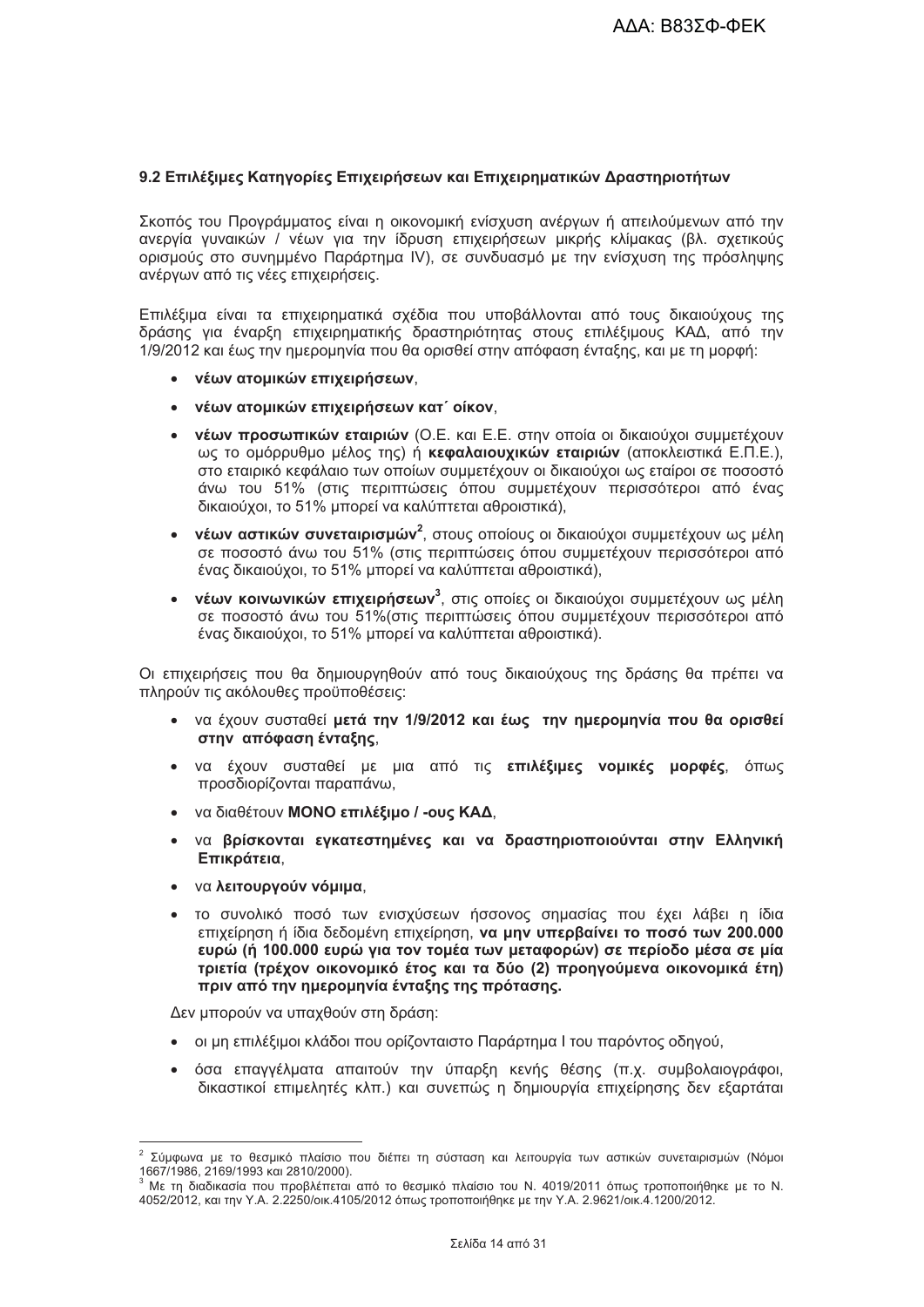από την απόφαση και την πρωτοβουλία του ενδιαφερόμενου, που θα μπορούσε να ενισχυθεί με την παροχή της επιχορήγησης,

- όσοι υποψήφιοι απασχοληθούν με την εκμετάλλευση επιβατικού δημοσίας χρήσεως (TAXI), λεωφορείου ή φορτηγού δημοσίας χρήσεως,
- όσοι υποψήφιοι δημιουργούν επιχειρήσεις αποκλειστικά χωματουργικών εργασιών. φροντιστήρια, εργαστήρια ή κέντρα ελευθέρων σπουδών, καντίνες, περίπτερα, φαρμακεία, επιχειρήσεις που λειτουργούν αποκλειστικά και μόνο τις βραδινές ώρες (10 μ.μ. - 6 π.μ.), καθώς και επιχειρήσεις που παρέχουν ψυχανωνικές υπηρεσίες μαζικού χαρακτήρα (νυκτερινά κέντρα διασκέδασης, αναψυκτήρια, κ.ά.), τυχερά, ψυχαγωγικά ή ηλεκτρονικά παιχνίδια, πρακτορεία ΠΡΟΠΟ, ΛΟΤΤΟ, λαχείων και συναφή αυτών.
- πλανόδιες επιχειρήσεις,
- κυλικεία σχολείων, οργανισμών κλπ. που η ανάθεση της λειτουργίας και εκμετάλλευσής τους γίνεται κατόπιν πλειοδοτικού διαγωνισμού,
- Ανώνυμες Εταιρείες (Α.Ε.).
- φορείς του δημοσίου,
- νομικά πρόσωπα δημοσίου δικαίου,
- Οργανισμοί Τοπικής Αυτοδιοίκησης Α' και Β' βαθμού, νομικά πρόσωπα και επιχειρήσεις των ΟΤΑ, συμπεριλαμβανομένων των αναπτυξιακών ανωνύμων εταιρειών του Άρθρου 194 του Ν. 3852/2010,
- επιχειρήσεις που αναπτύσσονται ή δραστηριοποιούνται στο πλαίσιο σύμβασης franchising (δικαιόχρησης) και κάθε τύπου πρακτόρευση,

# 9.3 Επιλέξιμες Δαπάνες

Επιλέξιμες δαπάνες των επιχειρηματικών σχεδίων στο πλαίσιο του προγράμματος είναι οι ακόλουθες:

- Λειτουργικές δαπάνες επιχείρησης (ενοίκια, λογαριασμοί ΔΕΚΟ, δαπάνες ίδρυσης, δαπάνες παροχής υπηρεσιών νομικής και λογιστικής υποστήριξης, έξοδα προβολής  $\kappa\lambda\pi$ .).
- Ασφαλιστικές εισφορές του επιχειρηματία (στον κύριο φορέα υποχρεωτικής ασφάλισης).
- Δαπάνη παροχής υπηρεσιών συμβούλου για την σύνταξη και παρακολούθηση  $\bullet$ επιχειρηματικού σχεδίου. Επισημαίνεται ότι στις ωφελούμενες ΤοπΣΑ και ΤοπΕΚΟ για τις οποίες είναι υποχρεωτική η σύνταξη του Επιχειρηματικού Σχεδίου προκειμένου να δημιουργήσουν επιχείρηση, η εν λόγω δαπάνη δεν δύναται να είναι επιλέξιμη στο πλαίσιο του παρόντος προγράμματος.
- Δαπάνες για την παροχή υπηρεσιών mentoring / coaching από συμβούλους με σκοπό την υποστήριξη των ωφελούμενων στην ανάπτυξη της επιχειρηματικής ιδέας και την υλοποίηση του επιχειρησιακού σχεδίου για διάστημα έξι (6) μηνών από την έναρξη της επιχειρηματικής δραστηριότητας.
- Δαπάνες κατάρτισης του δικαιούχου επιχειρηματία ή / και του νεοπροσλαμβανόμενου (ανέργου / άνεργης ή απειλούμενου / -ης από ανεργία) σε πιστοποιημένο φορέα επαγγελματικής κατάρτισης.
- Μισθολογικό κόστος (συμπεριλαμβανομένων των ασφαλιστικών εισφορών) που θα προκύψει από τη δημιουργία νέας/νέων θέσης/εων εργασίας.

Οι κατηγορίες επιλέξιμων δαπανών δίνονται στον ακόλουθο πίνακα: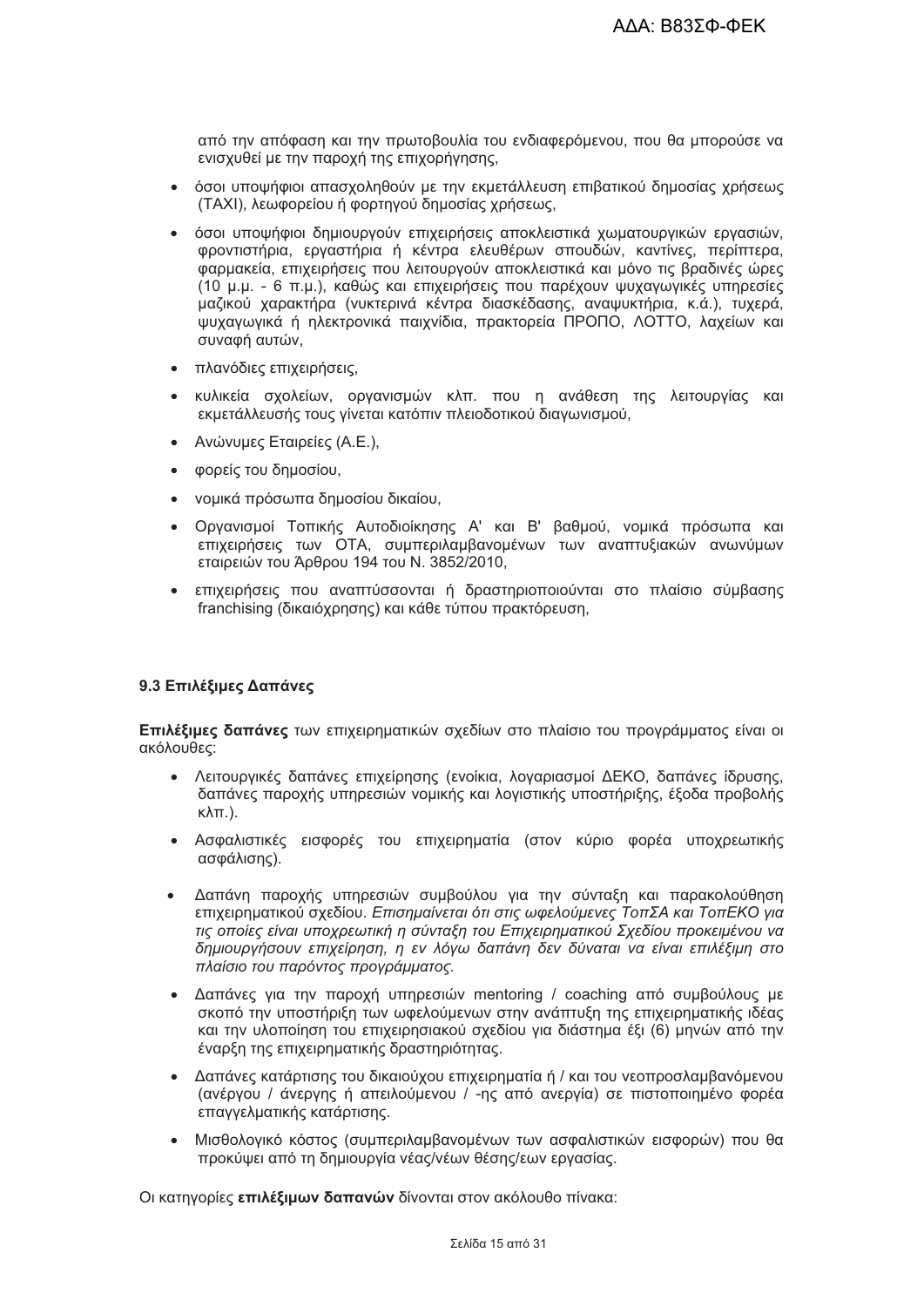| A/A             | Κατηγορία Ενέργειας - Δαπάνης                            |
|-----------------|----------------------------------------------------------|
| $\mathbf{1}$ .  | <b>ENOIKIA</b>                                           |
| 2.              | ΛΟΓΑΡΙΑΣΜΟΙ ΔΕΚΟ                                         |
| 3.              | ΔΑΠΑΝΕΣ ΙΔΡΥΣΗΣ ΤΗΣ ΕΠΙΧΕΙΡΗΣΗΣ                          |
| 4.              | ΔΑΠΑΝΕΣ ΠΑΡΟΧΗΣ ΥΠΗΡΕΣΙΩΝ (ΝΟΜΙΚΗ, ΛΟΓΙΣΤΙΚΗ ΚΑΙ ΤΕΧΝΙΚΗ |
|                 | ΥΠΟΣΤΗΡΙΞΗ)                                              |
| 5.              | ΕΞΟΔΑ ΠΡΟΒΟΛΗΣ & ΔΙΑΦΗΜΙΣΗΣ                              |
| 6.              | ΑΣΦΑΛΙΣΤΙΚΕΣ ΕΙΣΦΟΡΕΣ ΕΠΙΧΕΙΡΗΜΑΤΙΑ                      |
| 7 <sub>1</sub>  | ΔΑΠΑΝΕΣ ΠΑΡΟΧΗΣ ΥΠΗΡΕΣΙΩΝ ΣΥΜΒΟΥΛΟΥ ΓΙΑ ΤΗ ΣΥΝΤΑΞΗ ΚΑΙ   |
|                 | ΠΑΡΑΚΟΛΟΥΘΗΣΗ ΤΟΥ ΕΠΙΧΕΙΡΗΜΑΤΙΚΟΥ ΣΧΕΔΙΟΥ                |
| 8.              | ΔΑΠΑΝΕΣ ΠΑΡΟΧΗΣ ΥΠΗΡΕΣΙΩΝ ΜΕΝΤΟRING / COACHING ή/και     |
|                 | ΔΑΠΑΝΕΣ ΚΑΤΑΡΤΙΣΗΣ ΣΕ ΠΙΣΤΟΠΟΙΗΜΕΝΟ ΦΟΡΕΑ                |
| 9.              | ΑΠΟΣΒΕΣΕΙΣ ΠΑΓΙΩΝ                                        |
| 10 <sub>1</sub> | ΔΑΠΑΝΕΣ ΜΙΣΘΩΣΗΣ / LEASING ΕΞΟΠΛΙΣΜΟΥ ΚΑΙ ΠΡΟΜΗΘΕΙΑΣ     |
|                 | ΠΡΩΤΩΝ ΥΛΩΝ ΚΑΙ ΕΝΔΙΑΜΕΣΩΝ ΠΡΟΙΟΝΤΩΝ                     |
| 11.             | ΜΙΣΘΟΛΟΓΙΚΟ ΚΟΣΤΟΣ (ΣΥΜΠ. ΑΣΦΑΛΙΣΤΙΚΩΝ ΕΙΣΦΟΡΩΝ) ΝΕΑΣ    |
|                 | /ΝΕΩΝ ΘΕΣΗΣ/ΕΩΝ ΕΡΓΑΣΙΑΣ (1 ΕΜΕ)                         |

- Το άθροισμα των κατηγοριών δαπανών 3, 4 και 7 δεν μπορεί να υπερβαίνει το 20% του συνολικού προϋπολογισμού μη συμπεριλαμβανομένης της δαπάνης για τη νέα θέση ερνασίας.
- Το ποσό της κατηγορίας δαπάνης 9 δεν μπορεί να υπερβαίνει το 10% του συνολικού προϋπολογισμού μη συμπεριλαμβανομένης της δαπάνης για τη νέα θέση εργασίας.
- Ο πιστοποιημένος προϋπολονισμός δεν μπορεί να είναι μεναλύτερος από τον εγκεκριμένο.

Η ανάλυση των επιλέξιμων δαπανών περιγράφεται στο Παράρτημα ΙΙ.

Δεν είναι επιλέξιμη δαπάνη ο ΦΠΑ σε καμία κατηγορία δαπανών, ο οποίος επιβαρύνει εξ ολοκλήρου την επιχείρηση.

# 9.4 Ποσό Επιχορήνησης – Διάρκεια Υλοποίησης

Στο πλαίσιο του προγράμματος, η μορφή της ενίσχυσης συνίσταται στη:

- χορήγηση χρηματικού ποσού (επιχορήγηση) από 10.000 € έως 20.000 € ανά πρόταση, για την κάλυψη του 100% ισόποσων επιλέξιμων δαπανών. Επιλέξιμες είναι οι δαπάνες για τις οποίες έχει αναληφθεί η υποχρέωση από 01/09/2012 έως και την 30/06/2015 για τα έργα που έχουν ενταχθεί εντός του 2013 και την 31/12/2015 για τα έργα που έχουν ενταχθεί εντός του 2014.
- επιπλέον χορήγηση χρηματικού ποσού (επιχορήγηση) μέχρι 12.000 € του  $\mathbf{u}$  . μισθολογικού κόστους από τη δημιουργία νέας/ων θέσης/εων εργασίας με πρόσληψη ανέργου/ων για διάστημα απασχόλησης τουλάχιστον μέχρι τη συμπλήρωση της μιας Ετήσιας Μονάδας Εργασίας (1 ΕΜΕ) ή μέχρι τη συμπλήρωση 2.400 ωρών εργασίας κατά τη διάρκεια υλοποίησης του επιχειρηματικού σχεδίου. Διευκρινίζεται ότι σε περίπτωση που δεν απορροφηθεί το ποσό για την κάλυψη του μισθολογικού κόστους, δύναται να παραταθεί η περίοδος απασχόλησης μέχρις εξαντλήσεως του ποσού των 12.000€.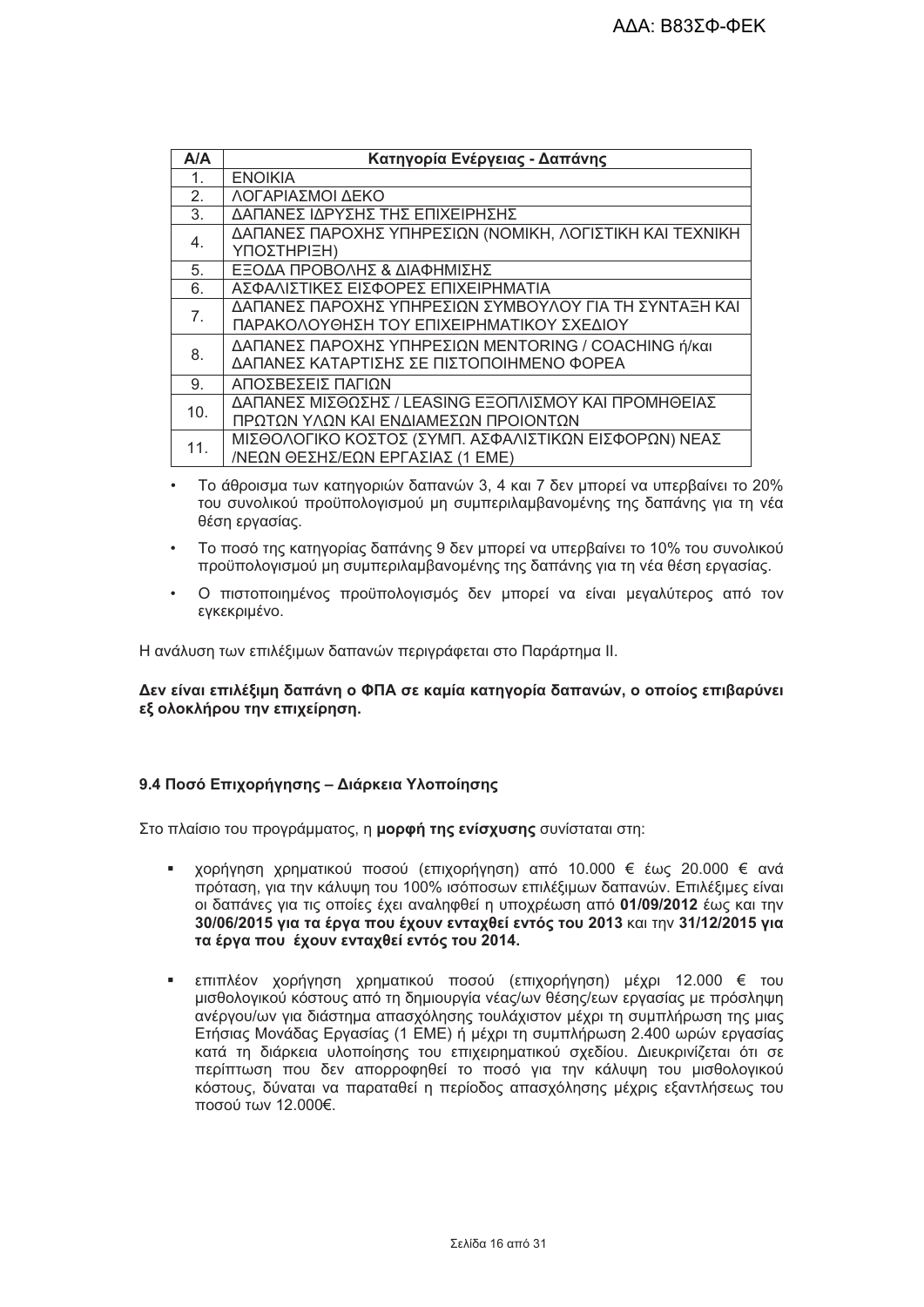Η διάρκεια υλοποίησης των επιχειρηματικών σχεδίων που έχουν ενταχθεί εντός του 2013 δεν μπορεί να ξεπερνά την 30/06/2015 και των επιχειρηματικών σχεδίων που έχουν ενταχθεί εντός του 2014 δεν μπορεί να ξεπερνά την 31/12/2015.

Το άθροισμα των ωρών ερνασίας της/του/των νεοπροσλαμβανόμενης/νου/νων θα πρέπει να αντιστοιχεί/ούν συνολικά σε τουλάχιστον μία Ετήσια Μονάδα Εργασίας (1 ΕΜΕ) ή σε 2400 ώρες εργασίας κατά τη διάρκεια υλοποίησης του επιχειρηματικού σχεδίου. Η/Ο/Οι νεοπροσλαμβανόμενη/ος/ες θα πρέπει να διαθέτει/ουν δελτίο ανεργίας σε ισχύ ή να πληροί/ούν κάποια από τις άλλες προϋποθέσεις επιλεξιμότητας των δικαιούχων (απειλούμενου από ανεργία κλπ.) όπως προσδιορίζονται στο Κεφάλαιο 9, παράγραφος 9.1. του Οδηγού του Προγράμματος.

Δύναται, εφόσον ζητηθεί από τον επιχειρηματία, να καταβληθεί προκαταβολή με την προσκόμιση ισόποσης εγγυητικής επιστολής από τον δικαιούχο.

Δυνατότητα λήψης προκαταβολής δύναται οι δικαιούχοι να λαμβάνουν οποιαδήποτε στιγμή, ακόμη και μετά από εγκεκριμένη τροποποίηση ΦΟΑ όπου το αίτημα προκαταβολής θα πρέπει να υπολογίζει τα νέα ποσά της επιχορήγησης μετά και τη τροποποίηση.

Η εγγυητική επιστολή προκαταβολής εκδίδεται υπέρ του ΕΦΕΠΑΕ με διάρκεια ισχύος μέχρι την παραλαβή του έργου.

Χωρίς να παραβιάζονται οι λοιποί όροι χορήγησης της προκαταβολής επιχορήγησης, δύναται ο Δικαιούχος να κάνει χρήση εγγυητικής επιστολής ορισμένου χρόνου εγγυημένης από την ΕΤΕΑΝ ΑΕ. Στην περίπτωση αυτή ο δικαιούχος υποχρεούται, προ της λήξεως της εγγυημένης από την ΕΤΕΑΝ ΑΕ εγγυητικής επιστολής, να προσκομίσει άλλη εγγυητική επιστολή προς αντικατάστασή της για το τυχόν υπολειπόμενο χρονικό διάστημα διατήρησης της προκαταβολής. Σε αντίθετη περίπτωση ο δικαιούχος κατόπιν έγγραφης ενημέρωσης από τον ΕΦΕΠΑΕ οφείλει να επιστρέψει το ποσό της εκταμιευθείσας δημόσιας επιχορήγησης που δεν έχει συμψηφιστεί με πραγματοποιηθείσες δαπάνες εντόκως, άλλως ο ΕΦΕΠΑΕ θα προβεί σε διαδικασία κατάπτωσης της εγγυητικής επιστολής.

Η εγγυητική επιστολή προκαταβολής δύναται να απομειώνεται σταδιακά με βάση ισόποσο συμψηφισμό με πιστοποιηθείσες δαπάνες του έργου και έπειτα από αίτημα του επενδυτή, στο οποίο θα καθορίζεται το ποσό το οποίο ζητεί να του καταβληθεί σε μετρητά και το ποσό τυχόν απομείωσης της εγγυητικής προκαταβολής. Η εγγυητική επιστολή επιστρέφεται στο δικαιούχο μετά τον πλήρη συμψηφισμό της με πραγματοποιηθείσες δαπάνες.

Επίσης, παρέχεται η δυνατότητα / επιλογή στον δικαιούχο, όταν καλύψει δαπάνες (ελεγμένες και πιστοποιημένες) ισόποσες με την εγγυητική επιστολή, να ζητήσει την διατήρηση του συνόλου της εγγυητικής επιστολής έναντι καταβολής νέας ισόποσης δημόσιας επιχορήγησης. Στην περίπτωση αυτή η εγγυητική επιστολή επιστρέφεται στο δικαιούχο μετά τον πλήρη συμψηφισμό της με πραγματοποιηθείσες δαπάνες στην ολοκλήρωση του έργου.

### 9.5 Διευκρινίσεις Επιλεξιμότητας Δαπανών

Οι κατηγορίες των δαπανών που είναι απαραίτητες για την υλοποίηση των στόχων του προγράμματος θεωρούνται επιλέξιμες εφόσον αποδεικνύονται από τα απαραίτητα δικαιολονητικά και παραστατικά που προβλέπει ο Κώδικας Βιβλίων και Στοιχείων (Κ.Β.Σ.) μέχρι 31.12.2012 και ο Κώδικας Φορολογικής Απεικόνισης Συναλλαγών (Κ.Φ.Α.Σ.) από  $1.1$ 2013 και εντεύθεν

Οι δικαιούχοι δύνανται να υποβάλλουν δαπάνες, νια τις οποίες έχει αναληφθεί η υποχρέωση από την 1/9/2012 και μέχρι 60 ημερολογιακές ημέρες από τη λήξη της υλοποίησης του φυσικού αντικειμένου.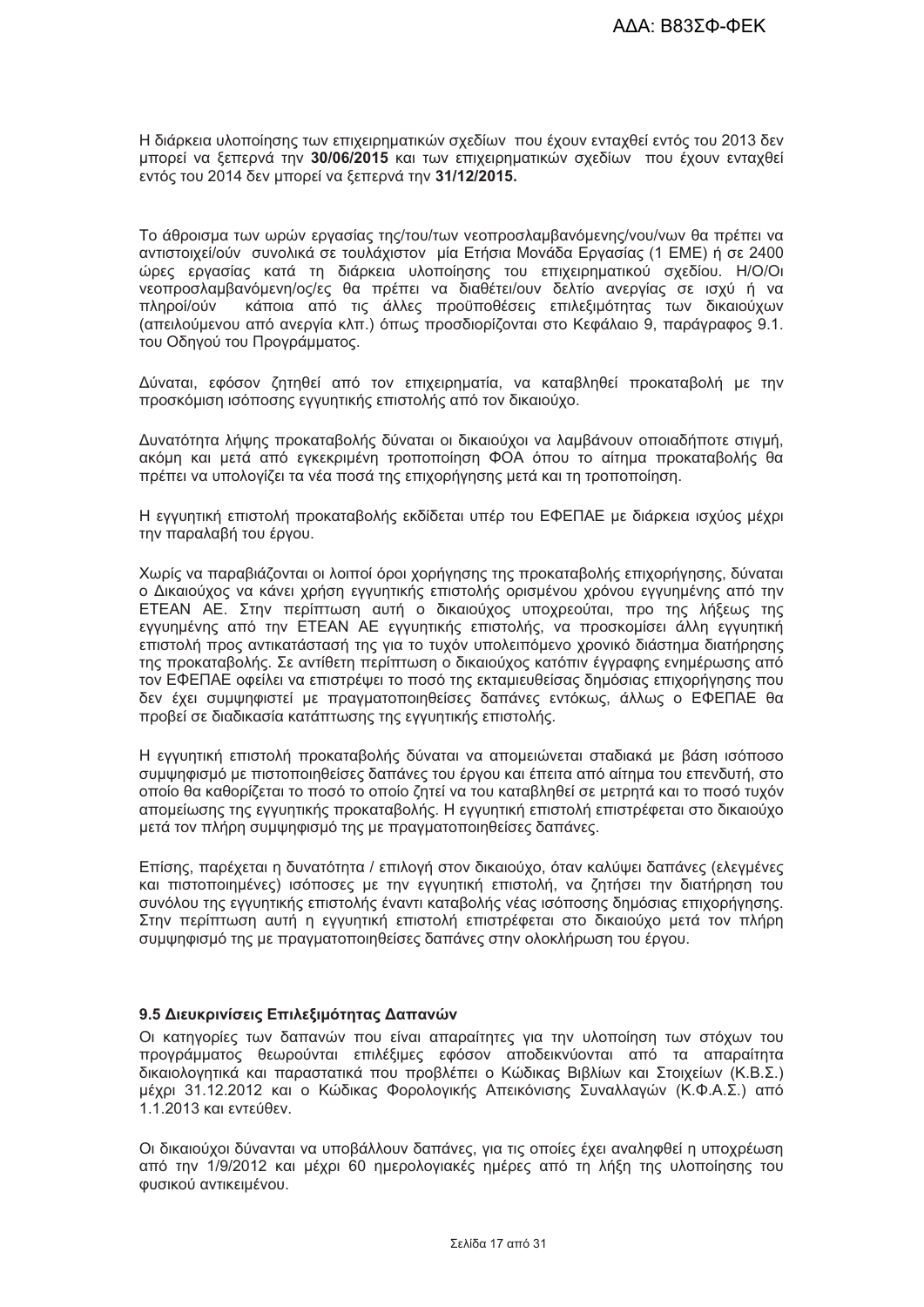Οι δικαιούχοι έχουν τη δυνατότητα να υποβάλλουν αίτημα τελικού ελέγχου έως και δύο μήνες μετά την έκδοση του τελευταίου παραστατικού εξόφλησης..

ΔΕΝ ΕΙΝΑΙ ΕΠΙΛΕΞΙΜΕΣ για συνεισφορά από το ΕΚΤ οι ακόλουθες δαπάνες (Παρ.2 του αρ. 11 тои ЕК 1081/2006):

- Α) ανακτήσιμος ΦΠΑ,
- Β) τόκοι επί χρεών,
- Γ) αγορά επίπλωσης, εξοπλισμού, οχημάτων, υποδομής, ακινήτων και γηπέδων,

Δεν επιτρέπεται η συστέγαση επιχειρήσεων. Με τον όρο συστέγαση νοείται η εγκατάσταση της επιχείρησης σε χώρο που δεν αποτελεί μια οριζόντια ανεξάρτητη ιδιοκτησία. Σε περίπτωση που δεν υφίσταται σύσταση οριζόντιας ιδιοκτησίας να ζητηθούν και να διενεργηθούν τα εξής:

- Επιτόπιος έλεγχος όπου θα πιστοποιεί ότι οι χώροι θα είναι διακριτοί
- Αρχιτεκτονικό σχέδιο σφραγισμένο από μηχανικό (κάτοψη, διάγραμμα κάλυψης) όπου θα τεκμαίρεται ότι οι χώροι θα είναι διακριτοί μέσω της ταυτοποίησης των τ.μ. του μισθωτηρίου συμβολαίου και του αρχιτεκτονικού σχεδίου

Θα γίνονται δεκτές όλες οι δαπάνες πλην ΔΕΚΟ (με εξαίρεση την κινητή τηλεφωνία) Σε κάθε άλλη περίπτωση πρόκειται για συστέγαση και πρέπει οπωσδήποτε η επιχείρηση να μετεγκατασταθεί. Η επιλεξιμότητα των δαπανών ενοικίων, λογαριασμών ΔΕΚΟ, αποσβέσεων παγίων και αγοράς εξοπλισμού/πρώτων και ενδιάμεσων προϊόντων θα ορίζεται από την μετεγκατάσταση της επιχείρησης σε νέο αυτόνομο χώρο.

### 10 ΛΙΑΛΙΚΑΣΙΑ ΥΠΑΓΟΓΗΣ ΣΤΟ ΠΡΟΓΡΑΜΜΑ

Η διαδικασία υπαγωγής στο πρόγραμμα για τις Υποδράσεις 1 & 2, περιλαμβάνει τα παρακάτω στάδια:

### 10.1 Διαδικασία υποβολής «αίτησης υπαγωγής στο πρόγραμμα»

Η επενδυτική πρόταση υποβάλλεται υποχρεωτικά με το «Έντυπο Υποβολής», το οποίο παράγεται κατά τη διαδικασία ηλεκτρονικής υποβολής από το Πληροφοριακό Σύστημα Κρατικών Ενισχύσεων (ΠΣΚΕ). Η αίτηση περιλαμβάνει το ολοκληρωμένο σχέδιο παρέμβασης της επιχείρησης και επέχει την μορφή υπεύθυνης δήλωσης.

Υπογραμμίζεται ότι κάθε δυνητικός δικαιούχος μπορεί να υποβάλει μία μόνο πρόταση είτε μεμονωμένα είτε ως εταίρος σε ομαδικό σχήμα. Σε περίπτωση υποβολής, από το ίδιο δυνητικό δικαιούχο περισσοτέρων της μίας προτάσεων στο πλαίσιο του Προγράμματος, απορρίπτονται όλες και οι φάκελοι τίθενται στο αρχείο.

Η υποβολή του Εντύπου Υποβολής γίνεται υποχρεωτικά τόσο ηλεκτρονικά όσο και σε έντυπη μορφή (ένα αντίγραφο). Προηγείται η ηλεκτρονική μορφή και ακολουθεί η έντυπη.

Η υποβολή των δικαιολογητικών γίνεται υποχρεωτικά ηλεκτρονικά. Τα δικαιολογητικά σε έντυπη μορφή υποβάλλονται μετά την ένταξη και έως την ημερομηνία που θα ορισθεί στην απόφαση ένταξης.

### Α) Ηλεκτρονική Υποβολή

Κάθε ενδιαφερόμενος μπορεί να επισκεφθεί τους παρακάτω δικτυακούς τόπους και να λάβει πληροφοριακό υλικό, το έντυπο υποβολής, τα έντυπα της πρόσκλησης, καθώς και οδηγίες αναφορικά με τη διαδικασία ηλεκτρονικής υποβολής της πρότασής του:

της ΕΥΔ/ΕΠΑΕ (www.antagonistikotita.gr),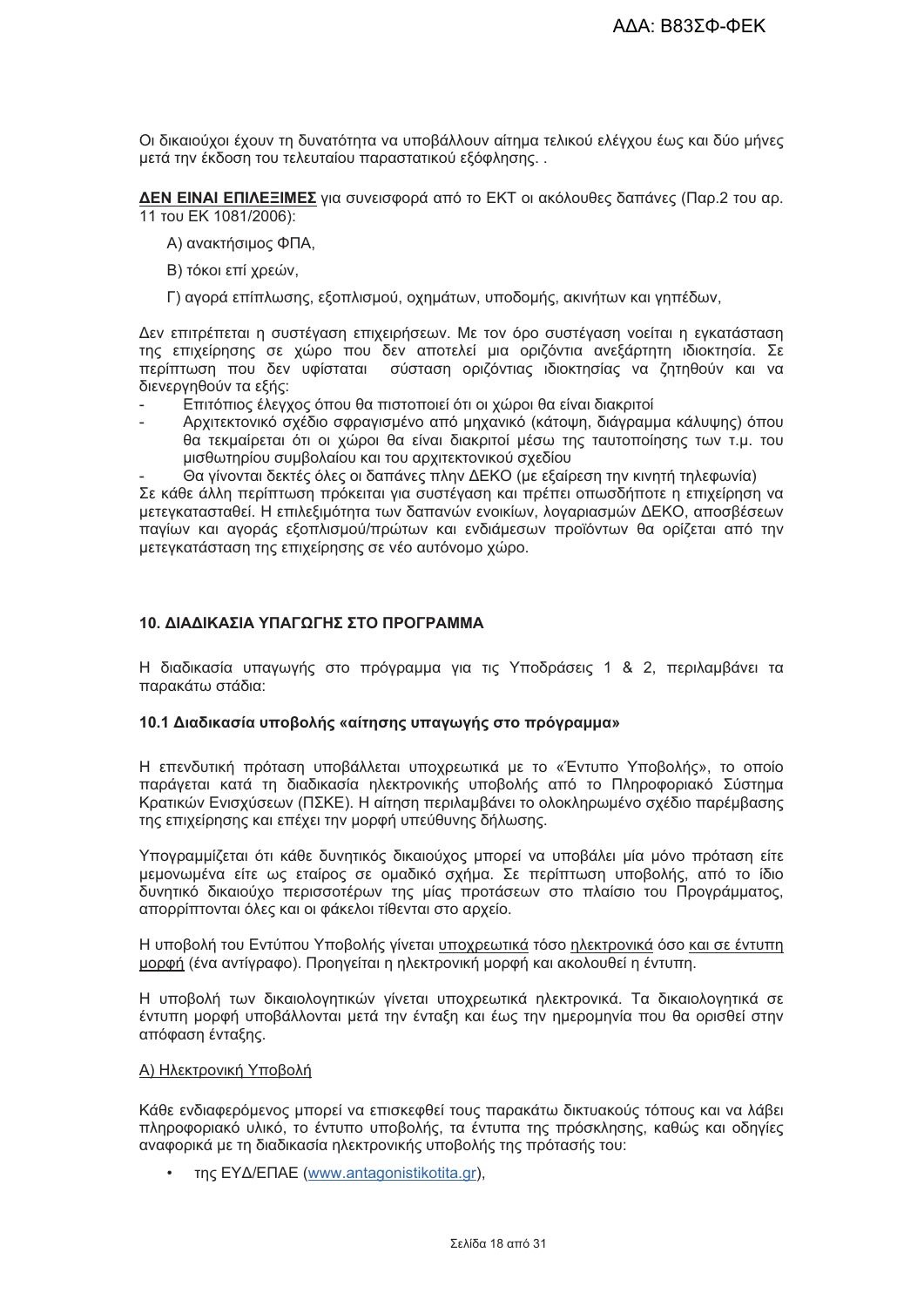- тои ЕФЕПАЕ (www.efepae.gr)  $\bullet$
- $\bullet$ του ΕΠΕΑΑ (www.epeaa.gr)
- (www.espa.gr, www.ependyseis.gr/mis)  $\bullet$
- των εταίρων του ΕΦΕΠΑΕ (Βλέπε Παράρτημα V).  $\blacksquare$

Οι προτάσεις υποβάλλονται ηλεκτρονικά μόνο μέσω του δικτυακού τόπου (ιστοσελίδα) του (www.ependyseis.gr, www.ependyseis.gr/mis), στην οποία οι ενδιαφερόμενοι ΠΣΚΕ μπορούν να εισέρχονται και μέσω συνδέσμων των ανωτέρω αναφερόμενων ιστοσελίδων.

Η ηλεκτρονική υποβολή περιλαμβάνει την πρόταση και όλα τα απαιτούμενα δικαιολογητικά σαρωμένα όπως περιγράφονται στο Παράρτημα ΙΙΙ.

Η ημερομηνία έναρξης της ηλεκτρονικής υποβολής ορίζεται η 1/3/2013 και η καταληκτική η 29/3/2013. Μετά τη λήξη της ημερομηνίας της ηλεκτρονικής υποβολής των προτάσεων, δεν γίνεται αποδεκτή καμία υποβολή προτάσεων.

Οι προτάσεις που δεν έχουν υποβληθεί ηλεκτρονικά δεν αξιολογούνται.

### Β) Υποβολή σε έντυπη μορφή

Οι Προτάσεις (Φάκελοι Υποψηφιότητας) πρέπει υποχρεωτικά να υποβληθούν και σε έντυπη μορφή (ένα αντίγραφο), το αργότερο σε επτά (7) ημέρες (ημερολογιακές) μετά την καταληκτική ημερομηνία ηλεκτρονικής υποβολής των προτάσεων, ήτοι έως 5/4/2013.

Ο φάκελος υποψηφιότητας θα πρέπει να περιλαμβάνει την πρόταση, όπως αυτή θα έχει παραχθεί μέσω της υποβολής της στη φόρμα της ηλεκτρονικής υποβολής στο ΠΣΚΕ στη διεύθυνση htpp:www.ependyseis.ar και να συνοδεύεται από την Υπεύθυνη Δήλωση που αναφέρεται στο Παράρτημα III.

Η υποβολή των προτάσεων γίνεται σε έναν από τους εταίρους του ΕΦΕΠΑΕ ανάλογα με τον τόπο υλοποίησης της επένδυσης, με βάση την περιφερειακή αρμοδιότητά του (Βλέπε Παράρτημα V του Οδηγού).

Εναλλακτικά, μπορούν να αποσταλούν ταχυδρομικά στον περιφερειακά αρμόδιο εταίρο του ΕΦΕΠΑΕ με συστημένη επιστολή ή με ταχυμεταφορά το αργότερο σε επτά (7) ημέρες (ημερολογιακές) μετά την καταληκτική ημερομηνία ηλεκτρονικής υποβολής των προτάσεων.

Στην περίπτωση υποβολής του φακέλου υποψηφιότητας ιδιοχείρως, αυτός θα πρωτοκολλείται κατά την παραλαβή του, ως εισερχόμενο έγγραφο στο κεντρικό πρωτόκολλο των κατά τόπους εταίρων του ΕΦΕΠΑΕ. Η ημερομηνία πρωτοκόλλησης θεωρείται αποδεικτικό στοιχείο εμπρόθεσμης υποβολής.

Στην περίπτωση αποστολής, ως ημερομηνία υποβολής θεωρείται η ημερομηνία που αναγράφεται στη σφραγίδα αποστολής ταχυδρομείου (ΕΛΤΑ-συστημένη αποστολή) ή στο παραστατικό αποστολής της εταιρείας ταχυμεταφοράς, η οποία θα πρέπει να είναι ευδιάκριτη. Η απόδειξη αποστολής των ΕΛΤΑ ή της εταιρείας ταχυμεταφοράς θεωρείται αποδεικτικό στοιχείο εμπρόθεσμης υποβολής. Αντίστοιχα, οι Προτάσεις που θα αποσταλούν μετά την παραπάνω ημερομηνία θεωρούνται εκπρόθεσμες και δεν αξιολογούνται. Ο ενδιαφερόμενος ενημερώνεται εννοάφως με σχετική επιστολή από τον ΕΦΕΠΑΕ.

Στην περίπτωση υποβολής και αποστολής (ταχυδρομικά ή με ταχυμεταφορά) ο φάκελος θα φέρει εξωτερικά την ακόλουθη ένδειξη: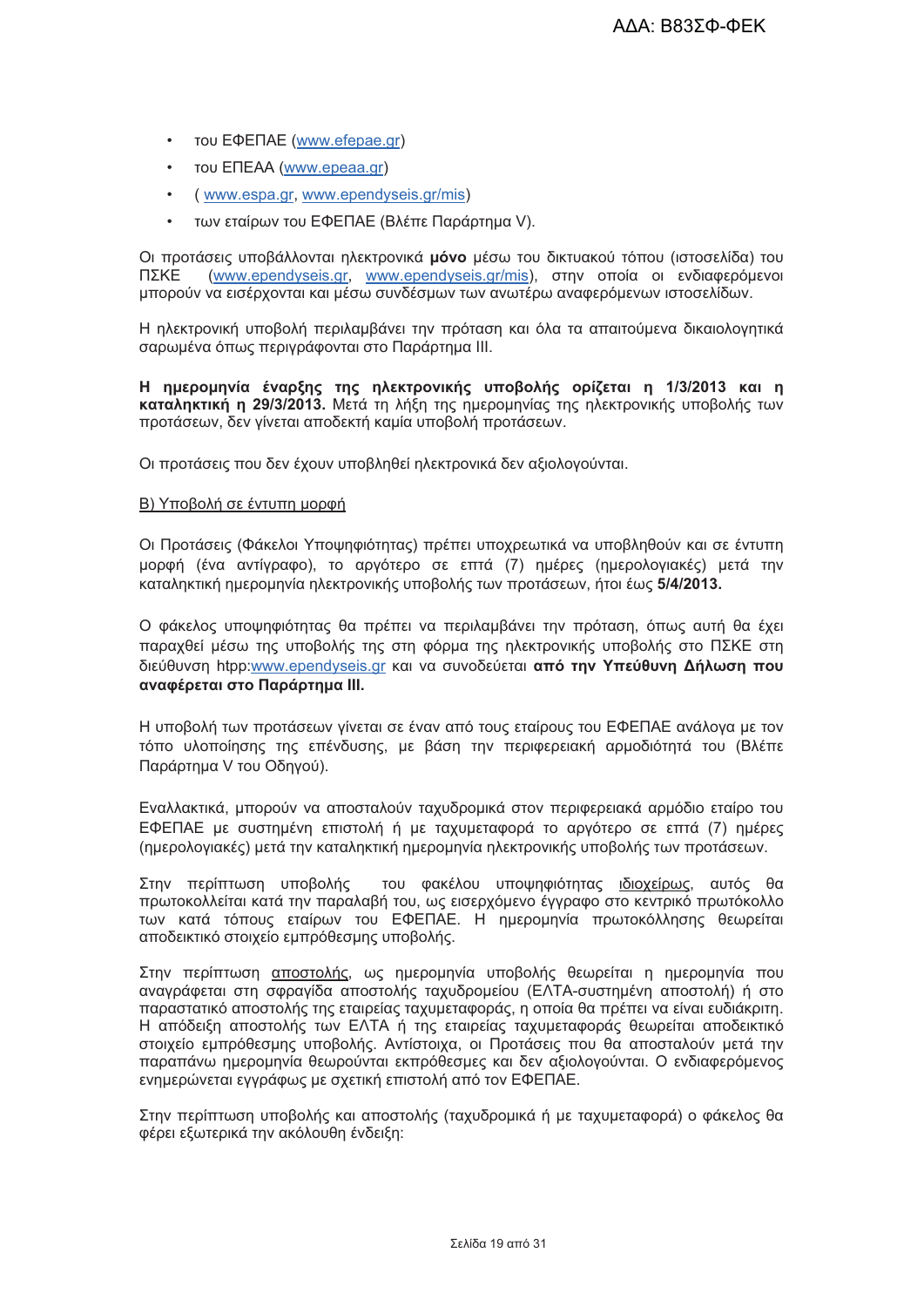# ΦΑΚΕΛΟΣ ΕΠΙΧΕΙΡΗΜΑΤΙΚΟΥ ΣΧΕΔΙΟΥ ΚΑΙ ΔΙΚΑΙΟΛΟΓΗΤΙΚΩΝ ΣΥΜΜΕΤΟΧΗΣ ΓΙΑ ΤΟ ΠΡΟΓΡΑΜΜΑ

## «ΟΛΟΚΛΗΡΩΜΕΝΗ ΠΑΡΕΜΒΑΣΗ ΓΙΑ ΤΗ ΣΤΗΡΙΞΗ ΤΗΣ ΓΥΝΑΙΚΕΙΑΣ ΑΠΑΣΧΟΛΗΣΗΣ ΜΕΣΩ ΕΝΙΣΧΥΣΗΣ ΤΗΣ ΕΠΙΧΕΙΡΗΜΑΤΙΚΟΤΗΤΑΣ»

Κωδικός Πρότασης(1): «.....................» 

(1) Είναι ο κωδικός που θα παραχθεί κατά την ηλεκτρονική παραλαβή του Εντύπου Υποβολής.

Για να θεωρηθεί ότι η διαδικασία υποβολής ολοκληρώθηκε εμπρόθεσμα, θα πρέπει:

- Η ηλεκτρονική υποβολή του Εντύπου Υποβολής και των δικαιολογητικών σε ηλεκτρονική μορφή να έχει γίνει πριν την καταληκτική ημερομηνία και ώρα ηλεκτρονικής υποβολής προτάσεων.
- Να έχει πρανματοποιηθεί η υποβολή/αποστολή της πρότασης σε έντυπη μορφή, μέσα στα χρονικά περιθώρια που ορίζονται.

Οι προτάσεις που θα αξιολογηθούν θα είναι αυτές για τις οποίες έχει ολοκληρωθεί η διαδικασία υποβολής εμπρόθεσμα.

Με την ολοκλήρωση της ηλεκτρονικής και φυσικής υποβολής φακέλων, αρχίζει άμεσα από τον ΕΦΕΠΑΕ η διαδικασία ελέγχου των δικαιολογητικών.

# 10.2 Όργανα Υλοποίησης Διαδικασίας Αξιολόγησης

Η ΕΥΔ/ΕΠΑΕ έχει την ευθύνη της αξιολόγησης των προτάσεων, της έκδοσης της απόφασης ένταξης καθώς και της τροποποίησης ή ανάκλησης αυτής.

### Αξιολογητές - Μητρώο - Επόπτες Αξιολόγησης

Η αξιολόνηση των υποβαλλόμενων επιχειρηματικών σχεδίων στη Υποδράση 1 και στη Υποδράση 2. διενεργείται από έναν αξιολογητή του μητρώου του ΕΦΕΠΑΕ μέσω του Πληροφοριακού Συστήματος Κρατικών Ενισχύσεων (ΠΣΚΕ), με βάση τα κριτήρια αξιολόνησης (Κεφάλαιο 10.5).

Ο Αξιολογητής προέρχεται κατόπιν ηλεκτρονικής κλήρωσης μεταξύ των μελών του μητρώου αξιολογητών του ΕΦΕΠΑΕ που διατηρεί για τις δράσεις του ΕΣΠΑ και έχουν εμπειρία σχετική με το περιεχόμενο της προκήρυξης. Το μητρώο μπορεί να διευρύνεται ή να επικαιροποιείται για την εξυπηρέτηση των αναγκών του παρόντος οδηγού και εγκρίνεται από την ΕΥΔ/ ΕΠΑΕ.

Προβλέπεται διαδικασία / σύστημα εκπαίδευσης και αξιολόγησης των αξιολογητών που θα χρησιμοποιηθούν, καθώς και σύστημα επιβολής κυρώσεων σε περίπτωση μη ορθής εκτέλεσης του προβλεπόμενου για τους αξιολονητές έρνου.

Ο ΕΦΕΠΑΕ αναλαμβάνει τις ενέρνειες οι οποίες απαιτούνται για την διοργάνωση και υποστήριξη της διαδικασίας αξιολόγησης, και έχει την εποπτεία της καταχώρησης όλων των απαραίτητων δεδομένων στο Πληροφοριακό Σύστημα Κρατικών Ενισχύσεων. Σε κάθε περίπτωση είναι ευθύνη του ΕΦΕΑΠΕ να διασφαλίζεται κατά την αξιολόγηση ότι ο αξιολονητής δεν ταυτίζεται με το συντάκτη της πρότασης επένδυσης.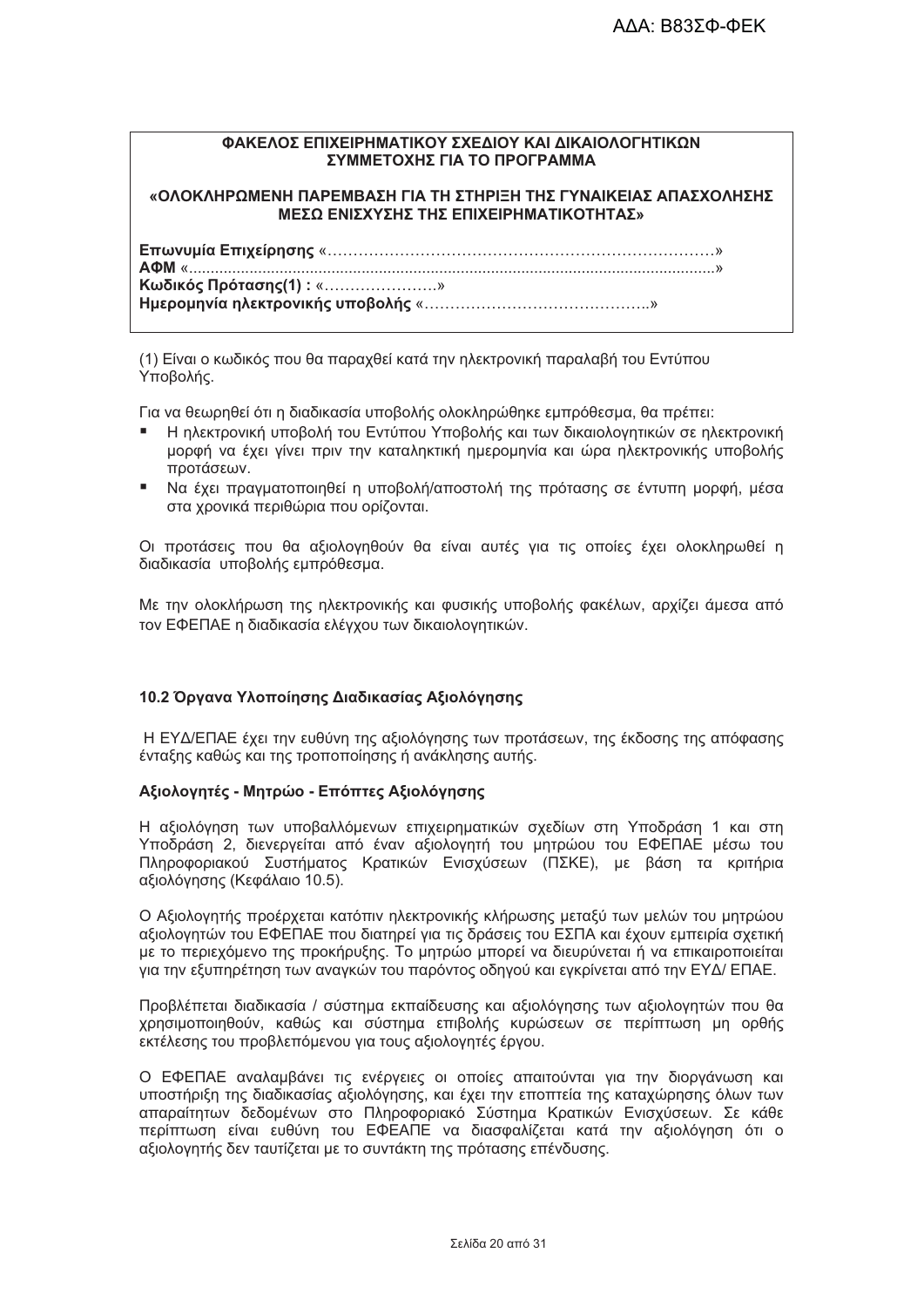Ο ΕΦΕΠΑΕ εισηνείται στην ΕΥΔ/ΕΠΑΕ τους πίνακες κατάταξης της Υποδράσης 1 και της Υποδράσης 2, που περιλαμβάνει τις επιλέξιμες και μη επιλέξιμες για συγχρηματοδότηση επιχειρήσεις για έγκριση και έκδοση της απόφασης ένταξης.

# Επιτροπή Αξιολόγησης

Για τις ανάγκες της εγκριτικής διαδικασίας του προγράμματος, δημιουργείται Επιτροπή Αξιολόνησης η οποία είναι 5μελής, και η οποία ορίζεται σύμφωνα με τις ισχύουσες διατάξεις,

Τα μέλη της Επιτροπής θα προέρχονται από την ΕΥΔ - ΕΠΑΕ, την Γενική Γραμματεία Ισότητας των Φύλων και τον ΕΦΕΠΑΕ.. Με την ίδια απόφαση ορισμού των μελών της Επιτροπής ορίζονται και τα αντίστοιχα αναπληρωματικά μέλη. Για τις ανάγκες του προγράμματος δύναται να ορίζονται σύμφωνα με τα ανωτέρω, και επιπρόσθετες γνωμοδοτικές επιτροπές για την εξέταση των προτάσεων.

Χωρίς δικαίωμα ψήφου δύναται να συμμετέχει στην Επιτροπή Αξιολόγησης και αρμόδιο στέλεχος από την Ειδική Υπηρεσία Διαχείρισης του ΕΠΕΑΑ.

Η Επιτροπή Αξιολόγησης έχει τις εξής αρμοδιότητες:

- Μέριμνα, με την συνδρομή του ΕΦΕΠΑΕ, για κάθε ενέργεια που απαιτείται στο πλαίσιο της οργάνωσης και εποπτείας της διαδικασίας Αξιολόγησης
- Επικύρωση του καταλόγου των προτάσεων που απορρίφθηκαν κατά το 1ο στάδιο ελέγχου των τυπικών προϋποθέσεων συμμετοχής και των δικαιολογητικών.
- Γνωμοδότηση επί των προτάσεων ως προς την ενκυρότητά τους, μετά το στάδιο της  $\blacksquare$ αξιολόγησης/βαθμολόγησης, έχοντας τη δυνατότητα απόρριψης σε περίπτωση που διαπιστωθεί ότι δεν πληρούνται όλες οι προϋποθέσεις συμμετοχής.
- Διατύπωση αιτιολογημένης γνώμης σε περιπτώσεις για τις οποίες εγείρονται  $\blacksquare$ αμφισβητήσεις.
- Οριστικοποίηση προϋπολογισμού και βαθμολογίας των προτάσεων σύμφωνα με τα οριζόμενα στην παρακάτω παράγραφο 10.6.

Οι γνωμοδοτήσεις της Επιτροπής πρέπει να αφορούν στο σύνολο της πρότασης και να είναι επαρκώς αιτιολογημένες.

Η Επιτροπή Αξιολόγησης βρίσκεται σε απαρτία και μπορεί να συνεδριάσει όταν παρευρίσκονται τρία (3) τουλάχιστον από τα μέλη της.

### 10.3 Έλεγχος Τυπικών Προϋποθέσεων Συμμετοχής

Ο έλεγχος των τυπικών προϋποθέσεων συμμετοχής διενεργείται από τον ΕΦΕΠΑΕ (κριτήριο Α3 Κεφ. 10.5). Σε περίπτωση που μία πρόταση δεν πληροί τις τυπικές προϋποθέσεις του Οδηγού δεν προχωρεί σε περαιτέρω στάδιο αξιολόγησης και παραπέμπεται στην επιτροπή αξιολόγησης.

### 10.4 Έλεγχος Δικαιολογητικών

Σε περίπτωση που κατά τον έλεγχο διαπιστωθεί αναντιστοιχία στοιχείων όπως δηλώνονται στην πρόταση και όπως προκύπτουν με βάση τα δικαιολογητικά η πρόταση παραπέμπεται στην επιτροπή αξιολόγησης, με εισήγηση του ΕΦΕΠΑΕ.

Σε κάθε περίπτωση ο ΕΦΕΠΑΕ διατηρεί το δικαίωμα διασταύρωσης και ελέγχου της ακρίβειας των υποβαλλόμενων στοιχείων σε οποιαδήποτε χρονική στιγμή μετά την υποβολή της πρότασης.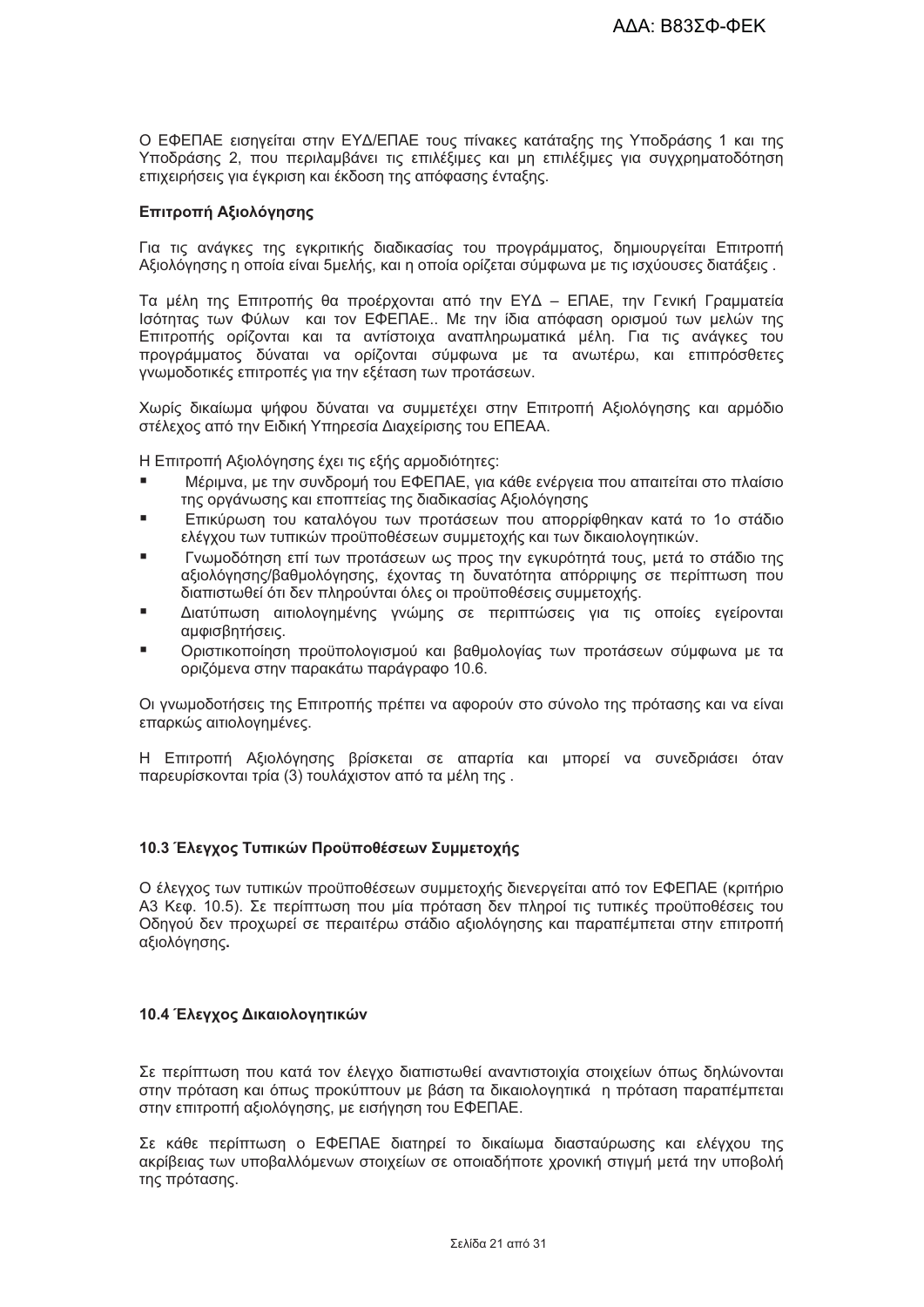Οι προτάσεις οι οποίες έχουν όλα τα απαραίτητα δικαιολονητικά υποβολής, προχωρούν στο επόμενο στάδιο, την αξιολόγηση.

### 10.5 Αξιολόγηση σε επίπεδο κατηγορίας κριτηρίων

Η αξιολόγηση των επιχειρηματικών σχεδίων της Υποδράσης 1 και της Υποδράσης 2 θα γίνει βάσει των παρακάτω κριτηρίων αξιολόγησης των πράξεων κρατικών ενισχύσεων του Επιχειρησιακού Προγράμματος «Εθνικό Αποθεματικό Απροβλέπτων», όπως εγκρίθηκαν από την Επιτροπή Παρακολούθησης του συγκεκριμένου Επιχειρησιακού Προγράμματος.

Για την επιλονή των τελικά εντασσόμενων επιχειρήσεων νίνεται συνκριτική αξιολόνηση ηλεκτρονικά ανά Υποδράση, με βάση τα κριτήρια του παρόντος οδηγού. Κάθε κριτήριο έχει το δικό του συντελεστή βαρύτητας. Όλα τα κριτήρια βαθμολογούνται σε κλίμακα, από το ελάχιστο έως το μέγιστο οριζόμενο όριο κάθε κριτηρίου, και στη συνέχεια πολλαπλασιάζονται με τον αντίστοιχο συντελεστή βαρύτητας.

Η τελική βαθμολογία της πρότασης προκύπτει από το άθροισμα των βαθμολογούμενων κριτηρίων.

Α. ΕΛΕΓΧΟΣ ΠΛΗΡΟΤΗΤΑΣ ΠΡΟΤΑΣΗΣ (κριτήρια αποκλεισμού)

Εξετάζεται η πληρότητα της υποβαλλόμενης αίτησης ως προς:

1. Τη χρήση της τυποποιημένης ηλεκτρονικής αίτησης, με συμπληρωμένα όλα τα υποχρεωτικά πεδία και την επισύναψη όλων των απαιτούμενων ηλεκτρονικών αρχείων (κριτήριο Α1)

2. Τα απαιτούμενα δικαιολογητικά των υποβαλλόμενων προτάσεων (κριτήριο Α2).

3. Το ότι ο υποψήφιος πληροί τις τυπικές προϋποθέσεις επιλεξιμότητας (κριτήριο Α3). Καταρχήν επιλέξιμες είναι όσες προτάσεις καλύπτουν και τα 4 ακόλουθα κριτήρια επιλεξιμότητας (ON/OFF):

| A/A | ΚΡΙΤΗΡΙΑ ΕΠΙΛΕΞΙΜΟΤΗΤΑΣ                                                                                                                                                     | <b>NAI</b> | OXI |
|-----|-----------------------------------------------------------------------------------------------------------------------------------------------------------------------------|------------|-----|
|     | Ιδιότητα ανέργου ή απειλούμενου από ανεργία σε συνδυασμό με<br> την ημερομηνία τέλεσης της ιδιότητας αυτής (εγγραφή στο μητρώο<br> ανέργων, απόλυση κλπ. μετά την 1.1.2009) |            |     |
|     | Επιλεξιμότητα ως προς τα όρια ηλικίας των υποψηφίων                                                                                                                         |            |     |
| 3   | Επιλεξιμότητα ΚΑΔ νέας επιχειρηματικής δραστηριότητας                                                                                                                       |            |     |
|     | Ημερομηνία έναρξης της επιχειρηματικής δραστηριότητας μετά την  <br>1/9/2012                                                                                                |            |     |

# Β. ΤΗΡΗΣΗ ΕΘΝΙΚΩΝ ΚΑΙ ΚΟΙΝΟΤΙΚΩΝ ΚΑΝΟΝΩΝ (κριτήρια αποκλεισμού)

1. Τήρηση των εθνικών και κοινοτικών κανόνων για τη δημοσιότητα, την πληροφόρηση και τη διάχυση των αποτελεσμάτων.

Εξετάζεται εάν η προτεινόμενη πράξη περιλαμβάνει σαφείς και συγκεκριμένες δεσμεύσεις ως προς την τήρηση των εθνικών και κοινοτικών κανόνων περί δημοσιότητας και πληροφόρησης.

2. Τήρηση των εθνικών και κοινοτικών κανόνων που αφορούν κρατικές ενισχύσεις.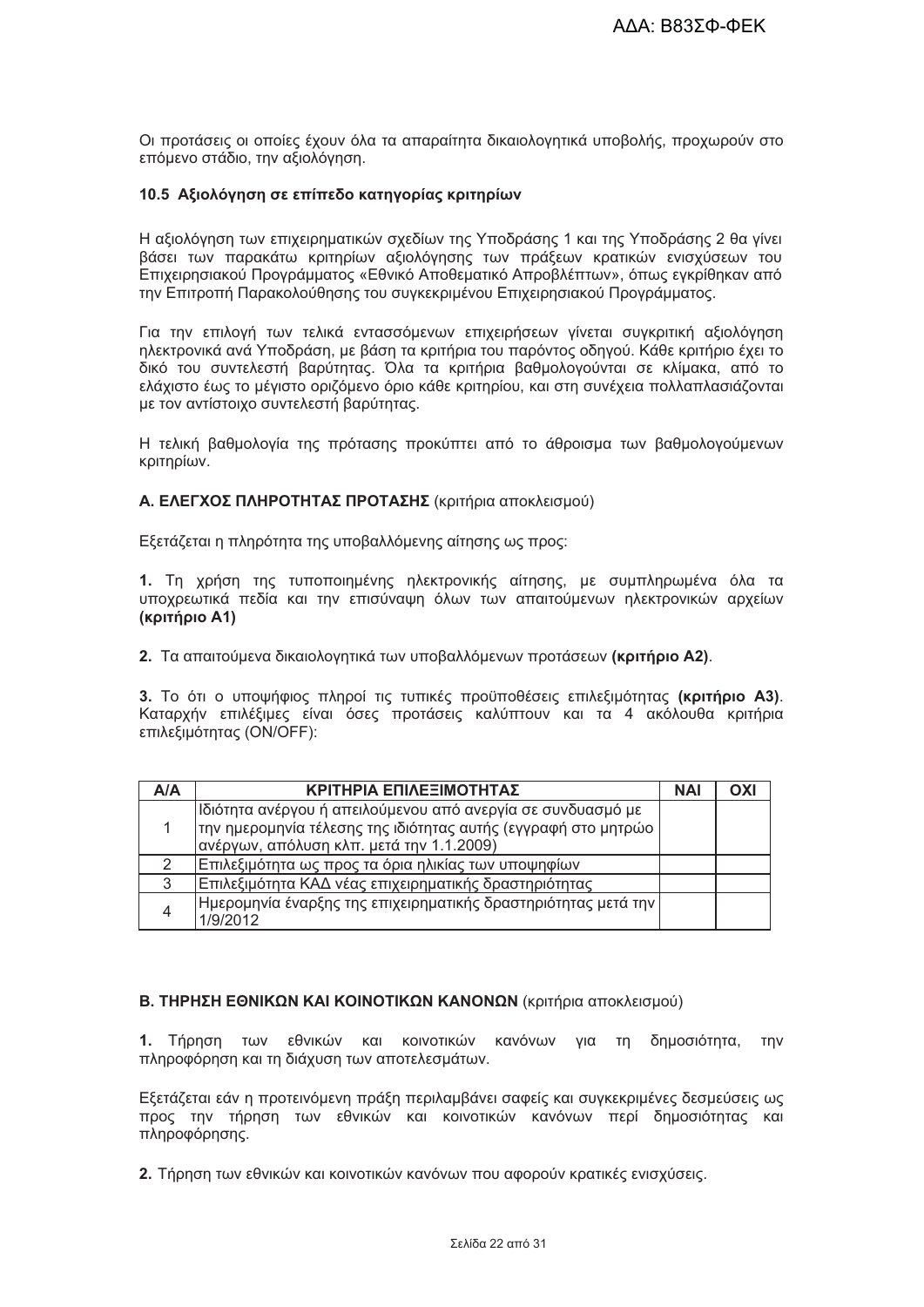Εξετάζεται εάν ο δικαιούχος δεσμεύεται να τηρήσει τους εθνικούς και κοινοτικούς κανόνες που αφορούν κρατικές ενισχύσεις κατά το στάδιο της προκήρυξης, της σύμβασης και πιθανών τροποποιήσεων αυτής.

3. Τήρηση των κανόνων για την εξασφάλιση προσβασιμότητας των ατόμων με αναπηρία.

Εξετάζεται η εξασφάλιση της προσβασιμότητας ατόμων με αναπηρία.

Προϋπόθεση για τη συνέχιση της διαδικασίας είναι η θετική απάντηση ΝΑΙ σε όλα τα ανωτέρω.

# Γ. ΣΚΟΠΙΜΟΤΗΤΑ ΠΡΑΞΗΣ Συντελεστής: 20%

1. Σαφήνεια περιγραφής της πρότασης. Συντελεστής: 50%

Εξετάζεται η σαφήνεια της περιγραφής του φυσικού αντικειμένου της πράξης, ως προς τα βασικά, τεχνικά και λειτουργικά χαρακτηριστικά της προκήρυξης. (κριτήριο Γ1).

Μια απόλυτα σαφής και ολοκληρωμένη περιγραφή του φυσικού αντικειμένου της πράξης καθώς και των παραγόντων που συνηγορούν για τη συμμετοχή της επιχείρησης στο συγκεκριμένο πρόγραμμα θα παίρνει βαθμό 5 ή 4. Αντίστοιχα μια μέτρια περιγραφή θα παίρνει 3 ή 2, ενώ μια ελλιπής 1 ή 0 βαθμό.

2. Συμβολή της πράξης στην επίτευξη των στόχων / δεικτών του αντίστοιχου άξονα προτεραιότητας. Συντελεστής: 50%

Συμβολή της πρότασης στους στόχους του Άξονα Προτεραιότητας 1 «Μέσο-μακροπρόθεσμη στήριξη του ανθρώπινου δυναμικού που υφίσταται τις συνέπειες απρόβλεπτων τοπικών ή τομεακών κρίσεων που συνδέονται με την οικονομική και κοινωνική αναδιάρθρωση, συμπεριλαμβανομένης τυχόν αναδιάρθρωσης που προκαλείται από φυσικές καταστροφές, ή με τις συνέπειες της απελευθέρωσης του εμπορίου» του Επιχειρησιακού Προνράμματος «Εθνικό Αποθεματικό Απροβλέπτων», εντός του οποίου εξετάζεται η δυνατότητα υλοποίησης της υποβαλλόμενης πρότασης και στη στόχευση του προγράμματος. (κριτήριο Γ2)

Στο πλαίσιο αυτό, οι κοινές επιχειρηματικές προτάσεις που κατατίθενται από ομάδα δικαιούχων ατόμων (υποχρεωτικά ως εταίροι / μέλη σε κοινό επιχειρηματικό σχήμα), θα βαθμολογούνται με μεγαλύτερο βαθμό ανάλογα με τον αριθμό των δικαιούχων που συμμετέχουν, ως εξής:

| > 3 δικαιούχοι: | 5 βαθμοί |
|-----------------|----------|
| 2-3 δικαιούχοι: | 3 βαθμοί |
| 1 δικαιούχος:   | 1 βαθμός |

# Βαθμολογία κριτηρίου Γ:

 $\Gamma = \frac{\Gamma(\Gamma_1 * 50\%) + \Gamma_2 * 50\%}{1}$  \* 20

| A/A                   | ΠΕΡΙΓΡΑΦΗ ΚΡΙΤΗΡΙΩΝ                                                                        | Σχετική βαρύτητα |
|-----------------------|--------------------------------------------------------------------------------------------|------------------|
| ΟΜΑΔΑ<br>$\Delta$ .1. | Κριτήρια αξιοπιστίας<br>επιχειρηματικού φορέα<br>και επιχειρηματικού<br>σχεδίου            | 20%              |
| $\Delta$ .1.1         | Προσόντα φυσικών<br>προσώπων / εταίρων<br>του υπό σύσταση φορέα<br>(εκπαίδευση - εμπειρία) | 50%              |

### Δ. ΑΞΙΟΛΟΓΗΣΗ – ΕΠΙΛΕΞΙΜΟΤΗΤΑ Συντελεστής 80%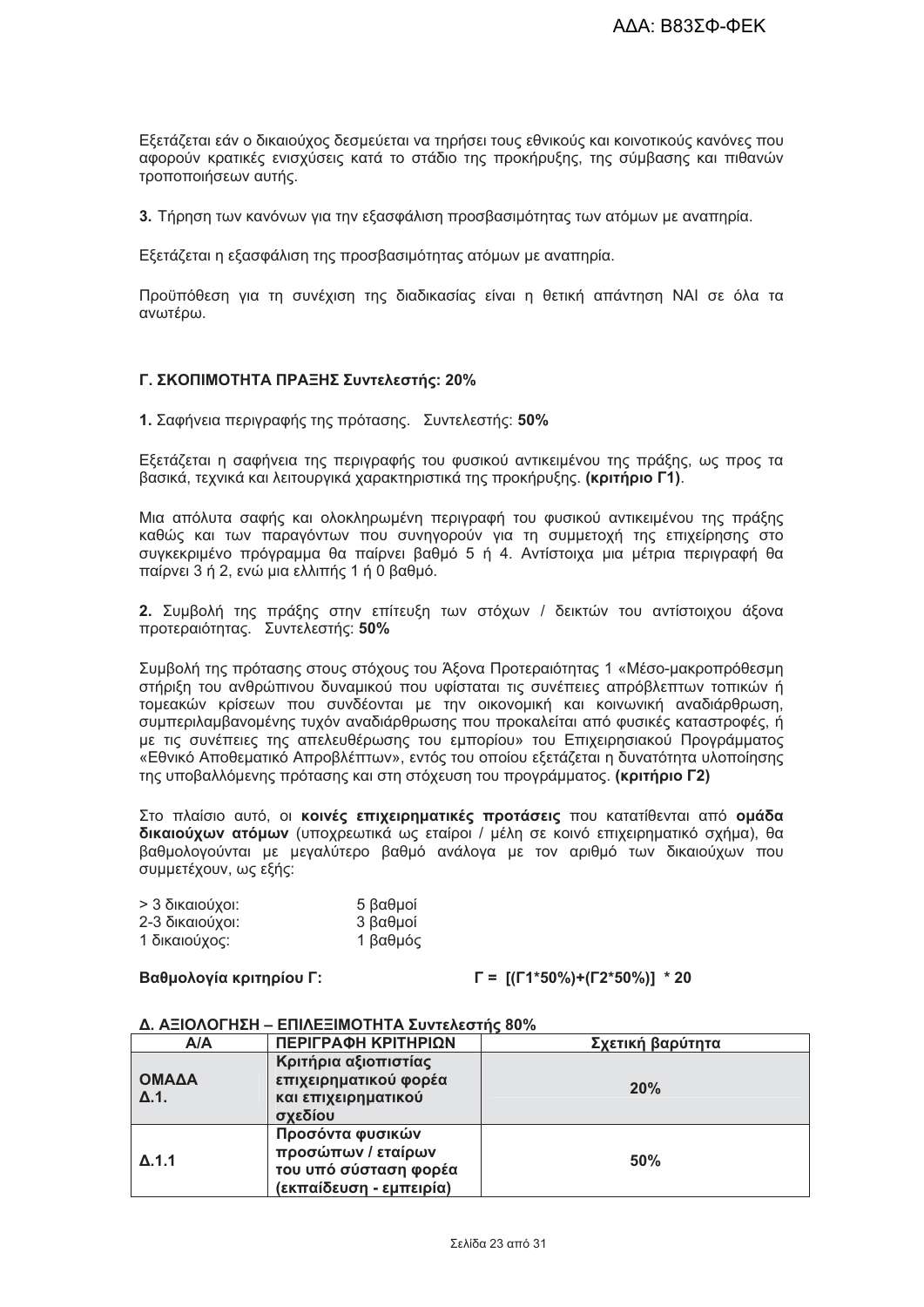| A/A             | ΠΕΡΙΓΡΑΦΗ ΚΡΙΤΗΡΙΩΝ                                                                                      | Σχετική βαρύτητα                                                                                                                                                                                                                                                                                                                                                                                                                                                                                                                                                                                                                                                                                |
|-----------------|----------------------------------------------------------------------------------------------------------|-------------------------------------------------------------------------------------------------------------------------------------------------------------------------------------------------------------------------------------------------------------------------------------------------------------------------------------------------------------------------------------------------------------------------------------------------------------------------------------------------------------------------------------------------------------------------------------------------------------------------------------------------------------------------------------------------|
| $\Delta$ .1.1.1 | Επίπεδο Εκπαίδευσης                                                                                      | - Μεταπτυχιακές σπουδές: 4,0<br>- Ανώτατη Εκπαίδευση (ΤΕΙ, ΑΕΙ): 3,0<br>- Ανώτερη Εκπαίδευση (π.χ. ΙΕΚ): 2,0<br>- Λύκειο: 1,5<br>- Βασική Εκπαίδευση: 1,0                                                                                                                                                                                                                                                                                                                                                                                                                                                                                                                                       |
| $\Delta$ .1.1.2 | Εργασιακή Εμπειρία                                                                                       | - Πάνω από 10 έτη και συναφής με το<br>αντικείμενο του έργου: 4,0<br>- Από 5-10 έτη και συναφής με το<br>αντικείμενο του έργου: 3,5<br>- Από 0-5 έτη και συναφής με το αντικείμενο<br>του έργου: 3,0<br>- Πάνω από 10 έτη και μη συναφής με το<br>αντικείμενο του έργου: 3,0<br>- Από 5-10 έτη και μη συναφής με το<br>αντικείμενο του έργου: 2,5<br>- Από 0-5 έτη και μη συναφής με το<br>αντικείμενο του έργου: 2,0<br>- Χωρίς εμπειρία / χωρίς τεκμηρίωση: 0                                                                                                                                                                                                                                 |
| $\Delta$ .1.1.3 | Επαγγελματική κατάρτιση                                                                                  | Υπάρχουσα και συναφής: 2,0<br>Υπάρχουσα μη συναφής: 1,0<br>Δεν υπάρχει / δεν<br>τεκμηριώνεται: (0)                                                                                                                                                                                                                                                                                                                                                                                                                                                                                                                                                                                              |
| $\Delta$ .1.2   | Βιωσιμότητα σχεδίου                                                                                      | 50%                                                                                                                                                                                                                                                                                                                                                                                                                                                                                                                                                                                                                                                                                             |
| $\Delta$ .1.2.1 | Προβλεπόμενη<br>βιωσιμότητα της<br>επιχείρησης για τις<br>διαχειριστικές χρήσεις<br>2013, 2014 και 2015. | Προβλεπόμενος Κύκλος εργασιών<br>Έστω α, β, γ οι προβλεπόμενοι κύκλοι<br>εργασιών της επιχείρησης στις διαχειριστικές<br>χρήσεις 2012, 2013 και 2014 αντιστοίχως.<br>$P_1 = (\beta - \alpha)/\alpha$ , $P_2 = (\gamma - \beta)/\beta$ και $P_{\tau \epsilon \lambda} =$<br>(P1+P2)/2 ^<br>0 βαθμοί<br>Av $P_{T\epsilon\lambda}$ < 0<br>Aν 0 < $P_{\text{TE}}$ < 5% 1 βαθμός<br>Aν 5% < $P_{\text{TE}}$ < 10% 2 βαθμοί<br>$\bullet$<br>Aν 10% < $P_{TEλ}$ < 15% 3 βαθμοί<br>$\bullet$<br>Av 15% < $P_{T_{E}}$ < 20%<br>4 βαθμοί<br>5 βαθμοί<br>Av 20% $<$ $P_{T\epsilon\lambda}$                                                                                                                 |
| $\Delta$ .1.2.2 |                                                                                                          | Προβλεπόμενα Κέρδη προ αποσβέσεων<br>και φόρων<br>Αξιολογείται ο μέσος όρος Μ του μεγέθους<br>(κέρδη προ αποσβέσεων και φόρων) /<br>(κύκλος εργασιών) για τις διαχειριστικές<br>χρήσεις 2012, 2013 και 2014 αντιστοίχως.<br>Έστω δ, ε, ζ οι τιμές του μεγέθους (κέρδη<br>προ αποσβέσεων και φόρων) / (κύκλος<br>εργασιών) για τις διαχειριστικές χρήσεις<br>2012, 2013 και 2014 αντιστοίχως.<br>$M=(\delta+\epsilon+\zeta)/3$<br>Αυτονόητο είναι ότι σε περίπτωση ζημίας τα<br>μεγέθη δ, ή ε, ή ζ έχουν αρνητικό πρόσημο.<br>Av $M < 0$<br>0 βαθμοί<br>$\bullet$<br>Av $0 < M < 5\%$<br>1 βαθμός<br>Aν 5% < M < 10% 2 βαθμοί<br>• Av 10% < M < 15%<br>3 βαθμοί<br>Av $15\% < M < 20\%$ 4 βαθμοί |
| Υπολογισμός Δ.1 |                                                                                                          | Av $20\% < M$<br>5 βαθμοί<br>$\bullet$<br>$\Delta$ .1. = ( $\Delta$ .1.1.1+ $\Delta$ .1.1.2 + $\Delta$ .1.1.3)*0,5 +( $\Delta$ .1.2.1+ $\Delta$ .1.2.2)*0,5                                                                                                                                                                                                                                                                                                                                                                                                                                                                                                                                     |
| ΟΜΑΔΑ Δ.2       | Κριτήρια ως προς τον<br>χαρακτήρα και την                                                                | 50%                                                                                                                                                                                                                                                                                                                                                                                                                                                                                                                                                                                                                                                                                             |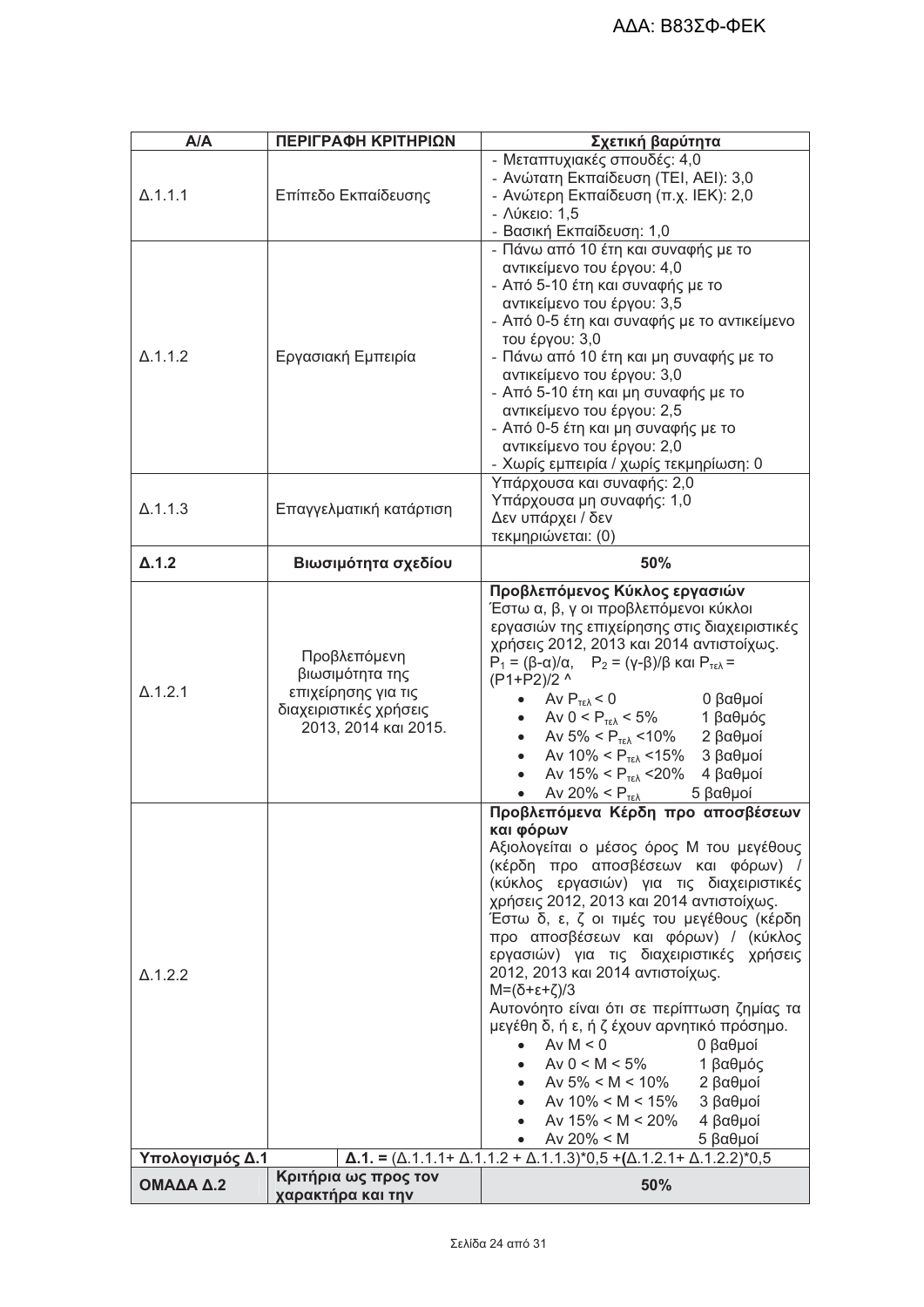| A/A             | ΠΕΡΙΓΡΑΦΗ ΚΡΙΤΗΡΙΩΝ                                                                             | Σχετική βαρύτητα                                                                                                                                                                                                                                                                                                                                                                                                                                                                                                                                                                                                                                                                                                                                                                                                                                                                                                                                                                                                                                                                                                                                                                                                                                                                                                                                                                                                                                                                         |
|-----------------|-------------------------------------------------------------------------------------------------|------------------------------------------------------------------------------------------------------------------------------------------------------------------------------------------------------------------------------------------------------------------------------------------------------------------------------------------------------------------------------------------------------------------------------------------------------------------------------------------------------------------------------------------------------------------------------------------------------------------------------------------------------------------------------------------------------------------------------------------------------------------------------------------------------------------------------------------------------------------------------------------------------------------------------------------------------------------------------------------------------------------------------------------------------------------------------------------------------------------------------------------------------------------------------------------------------------------------------------------------------------------------------------------------------------------------------------------------------------------------------------------------------------------------------------------------------------------------------------------|
|                 | ποιότητα του                                                                                    |                                                                                                                                                                                                                                                                                                                                                                                                                                                                                                                                                                                                                                                                                                                                                                                                                                                                                                                                                                                                                                                                                                                                                                                                                                                                                                                                                                                                                                                                                          |
|                 | επενδυτικού σχεδίου                                                                             |                                                                                                                                                                                                                                                                                                                                                                                                                                                                                                                                                                                                                                                                                                                                                                                                                                                                                                                                                                                                                                                                                                                                                                                                                                                                                                                                                                                                                                                                                          |
| $\Delta$ .2.1   | Προκύπτοντα οφέλη<br>(ανταγωνιστικότη <b>τα</b><br>επιχείρησης, περιβάλλον,<br>τοπική ανάπτυξη) | 40%                                                                                                                                                                                                                                                                                                                                                                                                                                                                                                                                                                                                                                                                                                                                                                                                                                                                                                                                                                                                                                                                                                                                                                                                                                                                                                                                                                                                                                                                                      |
| $\Delta$ .2.1.1 | Βαθμός ανταγωνισμού με<br>άλλες επιχειρήσεις                                                    | 5 βαθμοί<br>Μικρός<br>$\bullet$<br>Σημαντικός<br>2,5 βαθμοί<br>$\bullet$<br>Πολύ έντονος<br>0 βαθμοί<br>$\bullet$                                                                                                                                                                                                                                                                                                                                                                                                                                                                                                                                                                                                                                                                                                                                                                                                                                                                                                                                                                                                                                                                                                                                                                                                                                                                                                                                                                        |
| $\Delta$ .2.1.2 | Ανάπτυξη κλάδου (τελευταία                                                                      | Συνεχής άνοδος<br>5 βαθμοί<br>$\bullet$<br>Στασιμότητα<br>$2,5$ βαθμοί<br>$\bullet$<br>Συνεχής πτώση<br>0 βαθμοί<br>$\bullet$                                                                                                                                                                                                                                                                                                                                                                                                                                                                                                                                                                                                                                                                                                                                                                                                                                                                                                                                                                                                                                                                                                                                                                                                                                                                                                                                                            |
| $\Delta$ .2.2   | Αύξηση της<br>απασχόλησης                                                                       | 60%                                                                                                                                                                                                                                                                                                                                                                                                                                                                                                                                                                                                                                                                                                                                                                                                                                                                                                                                                                                                                                                                                                                                                                                                                                                                                                                                                                                                                                                                                      |
|                 | Νέα Θέση Εργασίας (1<br>E.M.E.)                                                                 | 10 βαθμοί                                                                                                                                                                                                                                                                                                                                                                                                                                                                                                                                                                                                                                                                                                                                                                                                                                                                                                                                                                                                                                                                                                                                                                                                                                                                                                                                                                                                                                                                                |
| Υπολογισμός Δ.2 |                                                                                                 | $\Delta$ .2. = ( $\Delta$ .2.1.1+ $\Delta$ .2.1.2)*0,4 + $\Delta$ .2.2*0,6                                                                                                                                                                                                                                                                                                                                                                                                                                                                                                                                                                                                                                                                                                                                                                                                                                                                                                                                                                                                                                                                                                                                                                                                                                                                                                                                                                                                               |
| ΟΜΑΔΑ Δ.3       | Κριτήρια ως προς την<br>μοριοδότηση των<br>δικαιούχων                                           | 30%                                                                                                                                                                                                                                                                                                                                                                                                                                                                                                                                                                                                                                                                                                                                                                                                                                                                                                                                                                                                                                                                                                                                                                                                                                                                                                                                                                                                                                                                                      |
|                 | Δράση 1                                                                                         | 10 βαθμοί αν εμπίπτουν σε μιαή<br>περισσότερες από τις ακόλουθες κατηγορίες:<br>Δ.3.1.1. Γυναίκες για τις οποίες προκύπτει<br>από τα εκκαθαριστικά σημειώματα ότι το<br>συνολικό εισόδημα δεν υπερβαίνει κατ΄ έτος<br>το όριο φτώχιας όπως αυτό ορίζεται από την<br>ΕΛΣΤΑΤ<br>Δ.3.1.2. Γυναίκες γονείς πολύτεκνων /<br>τρίτεκνων οικογενειών<br>Δ.3.1.3. Γυναίκες με ειδικές ανάγκες ή<br>δικαιούχοι που έχουν σύζυγο / τέκνο / - α που<br>ανήκουν στην ομάδα των Αμεα<br>Δ.3.1.4. Γυναίκες - μέλη οικογενειών με<br>άνεργο - απολυμένο τουλάχιστον ένα ακόμη<br>μέλος της οικογένειας (σύζυγος / γονέας /<br>τέκνο μέχρι 24 ετών σε σχέση κοινής<br>διαβίωσης) και με συνολικό οικογενειακό<br>εισόδημα που δεν υπερβαίνει το<br>οικογενειακό όριο φτώχιας ανάλογα με τον<br>αριθμό των οικογενειακών μελών<br>Δ.3.1.5. Μακροχρόνια άνεργες γυναίκες που<br>είναι εγγεγραμμένες πάνω από 12 μήνες στο<br>μητρώο ανέργων του ΟΑΕΔ<br>Δ.3.1.6. Μητέρες μονογονεϊκής οικογένειας<br>(ανύπαντρες / διαζευγμένες / σε διάσταση /<br>χήρες, με τουλάχιστον ένα εξαρτώμενο<br>ανήλικο τέκνο, συμπεριλαμβανομένων των<br>ανάδοχων μητέρων)<br>Δ.3.1.7. Γυναίκες θύματα trafficking ή<br>οικογενειακής βίας<br>Όσες υποψήφιες δικαιούχοι εμπίπτουν σε<br>περισσότερες από μία κατηγορίες, θα πρέπει<br>να δηλώσουν μόνο μία κατηγορία, της<br>επιλογής τους<br>Δ.3.1.8. Ωφελούμενες γυναίκες από Τοπικές<br>Δράσεις Κοινωνικής Ένταξης για Ευάλωτες<br>Ομάδες (ΤοπΕΚΟ) και Τοπικά Σχέδια για την |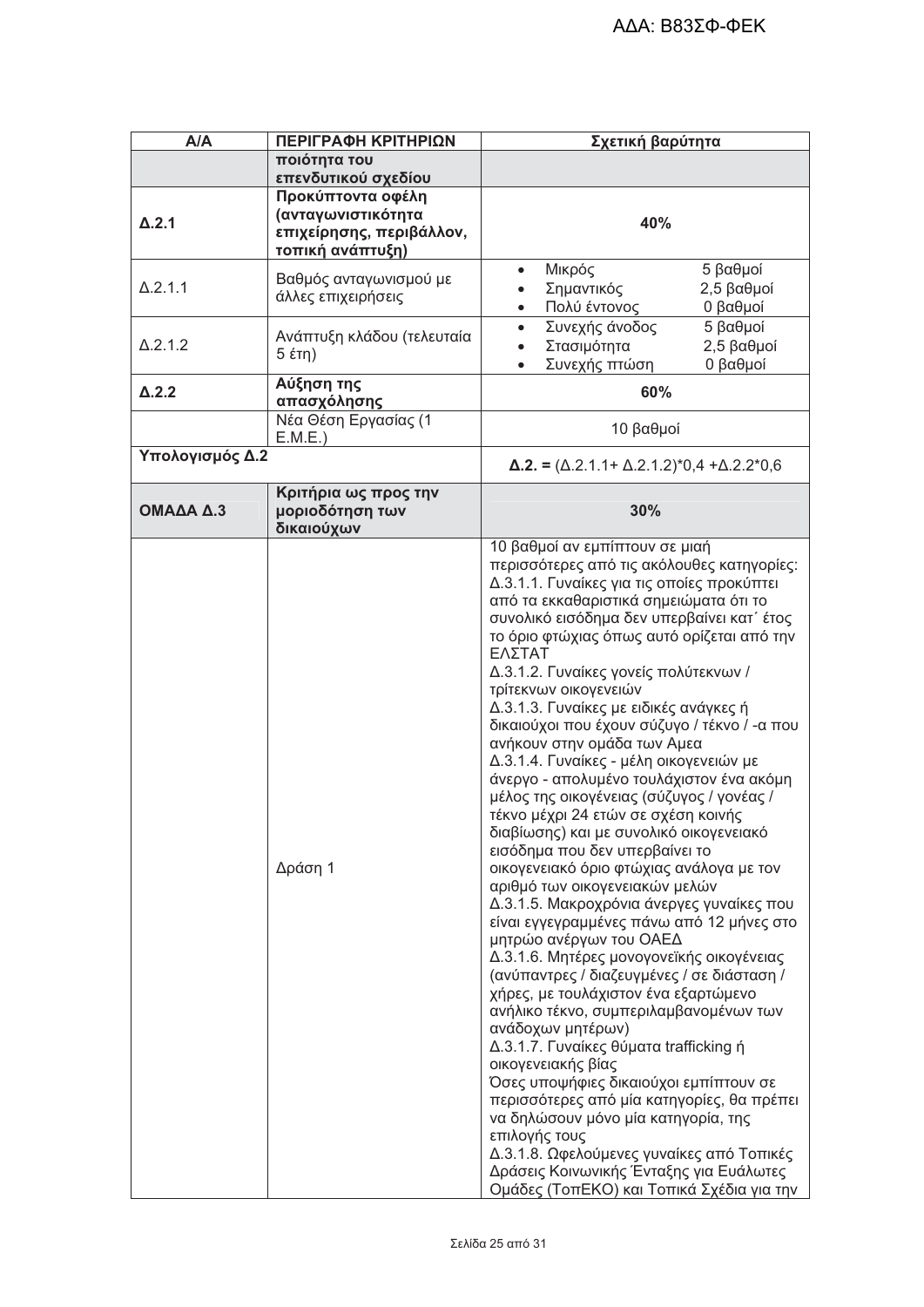| A/A         | ΠΕΡΙΓΡΑΦΗ ΚΡΙΤΗΡΙΩΝ | Σχετική βαρύτητα                                                                                                                                 |
|-------------|---------------------|--------------------------------------------------------------------------------------------------------------------------------------------------|
|             |                     | Απασχόληση προσαρμοσμένα στις Ανάγκες                                                                                                            |
|             |                     | των Τοπικών Αγορών εργασίας (ΤοπΣΑ)                                                                                                              |
| Υπολογισμός |                     | $\Delta$ .3. = $\Delta$ .3.1.1 ή $\Delta$ .3.1.2. ή $\Delta$ .3.1.3. ή $\Delta$ .3.1.4. ή $\Delta$ .3.1.5. ή $\Delta$ .3.1.6. ή $\Delta$ .3.1.7. |
| $\Delta$ .3 | $\angle$ 0 3.1.8    |                                                                                                                                                  |

Βαθμολογία κριτηρίου Δ:

### ΣΥΝΟΛΙΚΗ ΒΑΘΜΟΛΟΓΙΑ

### ΣΥΝΟΛΙΚΗ ΒΑΘΜΟΛΟΓΙΑ = 20% \* ΚΡΙΤΗΡΙΟ Γ + 80% \* ΚΡΙΤΗΡΙΟ Δ

Βαθμολογία κριτηρίων σε κλίμακα 100 βαθμών

Όλες οι προτάσεις, που βάσει των παραπάνω κριτηρίων και συντελεστών συγκεντρώνουν βαθμολογία από (50,0) και άνω, είναι κατ' αρχήν επιλέξιμες μέχρι εξαντλήσεως του προϋπολογισμού.

### 10.6 Ολοκλήρωση αξιολόγησης - βαθμολόγησης

Μετά την ολοκλήρωση της αξιολόγησης η Επιτροπή Αξιολόγησης με την βοήθεια του ΕΦΕΠΑΕ, συντάσσει πρακτικό, που περιλαμβάνει, ανά Υποδράση:

- βαθμολογική κατάταξη των προτάσεων
- νια τις καταρχήν επιλέξιμες προτάσεις (όσες δηλαδή συνκεντρώνουν βαθμολονία άνω του 50 και δεν έχουν προβλήματα επιλεξιμότητας) καταγράφεται λεπτομερώς ο εγκεκριμένος προϋπολογισμός κατά κατηγορία δαπανών.
- για τις μη επιλέξιμες προτάσεις τη σχετική τεκμηρίωση.

Οι προκύπτοντες κατάλογοι των προς χρηματοδότηση προτάσεων, με τα πρακτικά αξιολόγησης των Επιτροπών Αξιολόγησης διαβιβάζονται από την ΕΥΔ ΕΠΑΕ στον Γενικό Γραμματέα Επενδύσεων και Ανάπτυξης, ο οποίος με Απόφασή του εντάσσει τα έργα στο πρόγραμμα.

Μετά την έκδοση της Απόφασης ένταξης, δημοσιεύονται στοιχεία των εγκεκριμένων έργων στους Δικτυακούς τόπους της ΕΥΔ/ΕΠΑΕ www.antagonistikotita.gr. και του ΕΦΕΠΑΕ www.efepae.gr Ακολούθως ενημερώνονται όλοι οι ενδιαφερόμενοι δυνητικοί δικαιούχοι με σχετικές εγκριτικές ή απορριπτικές επιστολές, από τον Ενδιάμεσο Φορέα Διαχείρισης  $(E\Phi E\Pi AE)$ :

- Στην περίπτωση των ενταγμένων έργων, η εγκριτική επιστολή ενημερώνει χωριστά τον κάθε δικαιούχο νια το Τεχνικό Παράρτημα στο οποίο περιλαμβάνεται σαφής και αναλυτική περιγραφή του προς εκτέλεση έργου, το χρονοδιάγραμμα, ο συνολικός προϋπολογισμός του, οι πηγές και το ποσοστό χρηματοδότησης αυτού (το Τεχνικό Παράρτημα θα αναρτηθεί και στο ΠΣΚΕ για κάθε επιχείρηση χωριστά). Επίσης, με την επιστολή θα ενημερώνεται ο Δικαιούχος για το Υπόδειγμα Υπεύθυνης Δήλωσης περί αποδοχής του Τεχνικού Παραρτήματος όπως αυτό διαμορφώθηκε μετά την αξιολόγηση καθώς και όλους τους όρους που τίθενται στον Οδηγό για την υλοποίηση του έργου και την παρακολούθηση αυτού. Η Υπεύθυνη Δήλωση θα υποβληθεί στον ΕΦΕΠΑΕ, μέχρι και το αίτημα για πρώτη εκταμίευση.
- Στην περίπτωση των μη εντανμένων έρνων, αναφέρεται ο ακριβής λόνος απόρριψης.

Μετά την έκδοση της Απόφασης Ένταξης, οι επιχειρήσεις μπορούν να υποβάλλουν ένσταση εντός 10 ημερολογιακών ημερών.

 $\Delta = [ (\Delta.1 * 20\%) + (\Delta.2 * 50\%) + (\Delta.3 * 30\%) ] * 10$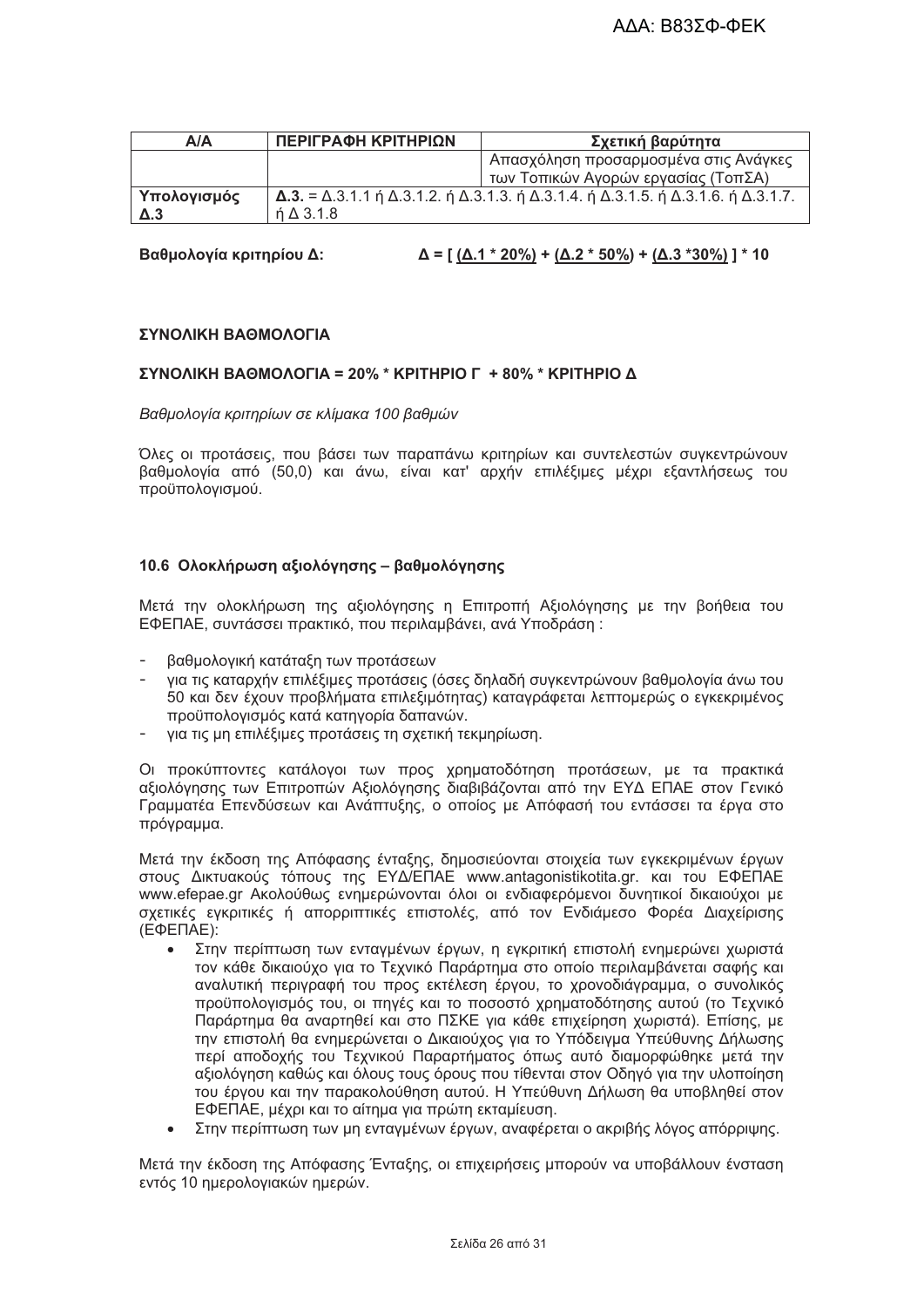Ο ΕΦΕΠΑΕ αναλαμβάνει τις ανωτέρω ενέργειες και έχει την ευθύνη της καταχώρησης όλων των απαραίτητων δεδομένων στο Πληροφοριακό Σύστημα Κρατικών Ενισχύσεων.

Οι επιχειρήσεις των οποίων τα αιτήματα χρηματοδότησης εγκρίνονται, συμφωνούν πως η έγκριση χρηματοδότησης συνεπάγεται δημοσίευση της επωνυμίας της εταιρίας τους, του τίτλου της πράξης και του ποσού της δημόσιας χρηματοδότησης, στον κατάλογο των δικαιούχων που δημοσιεύεται ηλεκτρονικά (τουλάχιστον στην ιστοσελίδα του ΕΠΑΝ ΙΙ, www.antagonistikotita.gr) ή με άλλον τρόπο, σύμφωνα με το άρθρο 7 παράγραφος 2 στοιχείο δ' του Κανονισμού (ΕΚ) αριθ. 1828/2006.

# 11 ΥΛΟΠΟΙΗΣΗ – ΟΛΟΚΛΗΡΟΣΗ ΠΡΟΓΡΑΜΜΑΤΟΣ

Εντός εξήντα (60) ημερολογιακών ημερών από την ημερομηνία ολοκλήρωσης του επιχειρηματικού σχεδίου, ο δικαιούχος υποχρεούται να υποβάλει στον ΕΦΕΠΑΕ «Αίτηση Ολοκλήρωσης» συνοδευόμενη από τα δικαιολογητικά που περιγράφονται αναλυτικά στο Παράρτημα ΙΙΙ του παρόντος Οδηγού. Ως ημερομηνία ολοκλήρωσης νοείται η ημερομηνία έκδοσης του τελευταίου παραστατικού αποπληρωμής της πράξης, η οποία δεν μπορεί να ξεπεράσει την 30/06/2015 για τα έργα που έχουν ενταχθεί εντός του 2013 και την 31/12/2015 για τα έργα που έχουν ενταχθεί εντός του 2014.

### 12. ΕΠΑΛΗΘΕΥΣΕΙΣ

### 12.1 Εκθέσεις προόδου έργων - πιστοποίηση

Η παρακολούθηση των έργων των δικαιούχων (πιστοποιήσεις) γίνεται μέσω Διοικητικών ή / και επιτόπιων επαληθεύσεων του Φυσικού και Οικονομικού Αντικειμένου των έργων τους από ειδικά για το σκοπό αυτό όργανα ελέγχου του ΕΦΕΠΑΕ, κατόπιν αιτήματος πιστοποίησης του δικαιούχου.

- Το περιεχόμενο των εκθέσεων προόδου / ολοκλήρωσης, ο χρόνος υποβολής τους καθώς και τα δικαιολογητικά που θα συνοδεύουν την κάθε έκθεση προόδου, θα αποσταλούν από τον ΕΦΕΠΑΕ στους δικαιούχους μετά την υπογραφή της απόφασης ένταξης.
- Η Πρώτη Ενδιάμεση Έκθεση Προόδου είναι δυνατόν να υποβληθεί, μετά την εκτέλεση τουλάχιστον του 20% του συνολικού οικονομικού και αντίστοιχου φυσικού αντικειμένου.
- Η Δεύτερη Ενδιάμεση Έκθεση Προόδου είναι δυνατόν να υποβληθεί, μετά την εκτέλεση τουλάχιστον του 50% του συνολικού οικονομικού και αντίστοιχου φυσικού αντικειμένου.
- Ο δικαιούχος έχει δικαίωμα αίτησης συνολικής πιστοποίησης του έργου του χωρίς την  $\bullet$ υποβολή ενδιάμεσης έκθεσης προόδου (υποβολή απευθείας Έκθεσης Ολοκλήρωσης).
- Κάθε έκθεση προόδου / ολοκλήρωσης ενεργοποιεί τις διαδικασίες επαλήθευσηςπιστοποίησης, όσον αφορά στην υλοποίηση του έργου και καταβολής της επιχορήγησης που αναλονεί.

Μετά το πέρας της επαλήθευσης ο ΕΦΕΠΑΕ συντάσσει βάσει της προβλεπόμενης διαδικασίας το απαιτούμενο Έντυπο Ελέγχου (Έκθεση Πιστοποίησης), εισάγει όλα τα απαραίτητα στοιχεία στο ΠΣΚΕ και εν συνεχεία αποστέλλει στο Δικαιούχο σχετική επιστολή με τις δαπάνες που πιστοποιήθηκαν, αυτές που δεν πιστοποιήθηκαν και τα συνολικά στοιχεία σχετικά με την πιστοποίηση του έργου. Σε περίπτωση που σε αίτημα έλεγχου διαπιστωθεί ότι ο αιτούμενος Π/Υ είναι μικρότερος από αυτόν που δύναται να πιστοποιηθεί με βάση τα προσκομισθέντα παραστατικά, ο ΕΦΕΠΑΕ δύναται να πιστοποιήσει το ποσό αυτό εφόσον αυτό δεν υπερβαίνει την ενκεκριμένη Δημόσια Δαπάνη.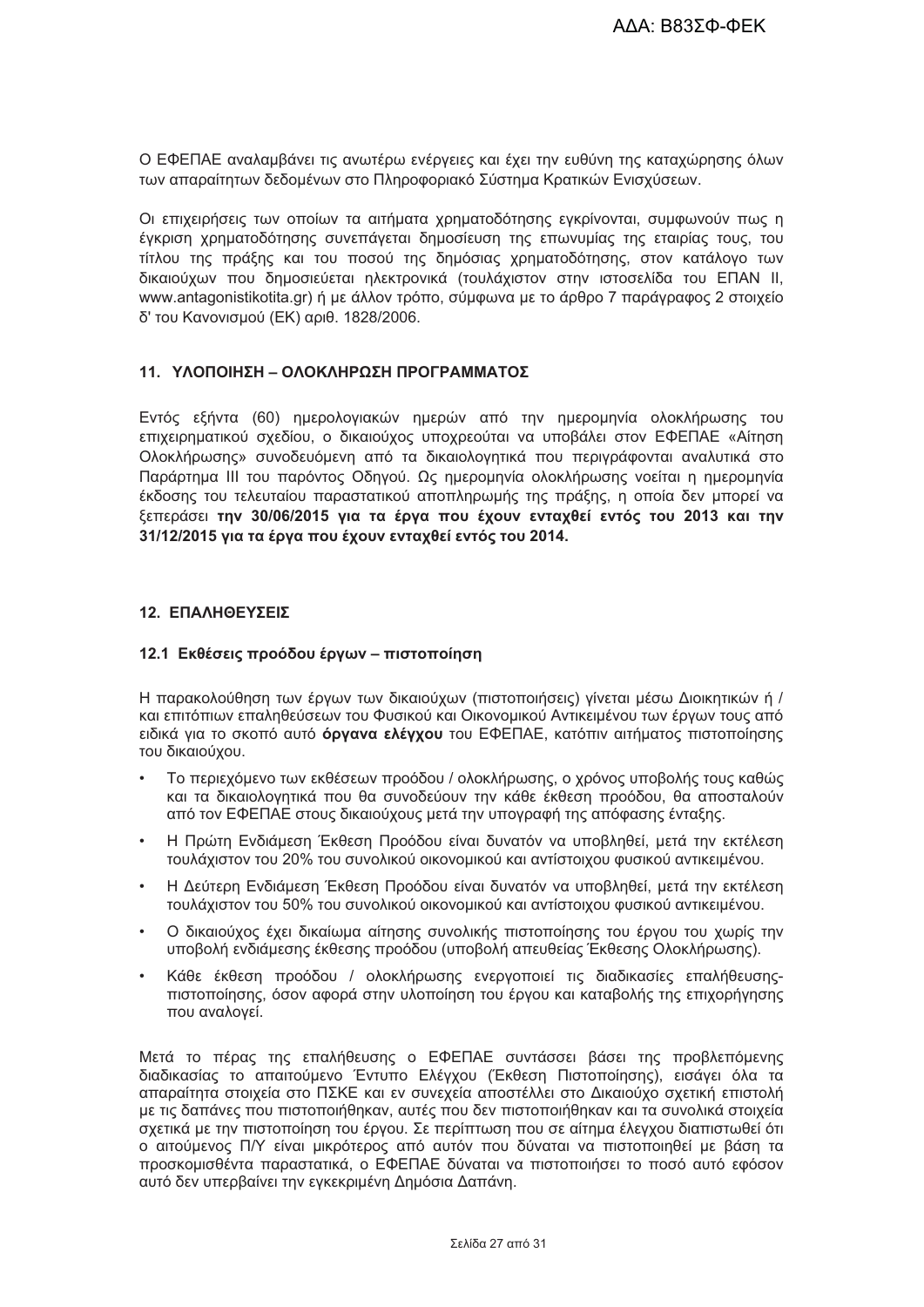# 12.2 Πιστοποίηση δαπανών νέας θέσης εργασίας

Η αναλογούσα δημόσια χρηματοδότηση καταβάλλεται έπειτα από πιστοποίηση κατά τη διάρκεια εκτέλεσης του έργου ή μετά την ολοκλήρωσή του.

### 12.3 Ολοκλήρωση και παραλαβή έργου

Το αίτημα ολοκλήρωσης, υποβάλλεται στον ΕΦΕΠΑΕ έως και εξήντα (60) ημερολογιακές ημέρες μετά την ημερομηνία ολοκλήρωσης του ολοκληρωμένου σχεδίου παρέμβασης. Ως ημερομηνία ολοκλήρωσης νοείται η ημερομηνία έκδοσης του τελευταίου παραστατικού αποπληρωμής της πράξης, η οποία δεν μπορεί να ξεπεράσει την 30/06/2015 για τα έργα που έχουν ενταχθεί εντός του 2013 και την 31/12/2015 νια τα έρνα που έχουν ενταχθεί εντός του 2014.

Μη υποβολή της αίτησης ολοκλήρωσης ή εκπρόθεσμη υποβολή της θέτει τον δικαιούχο στον κίνδυνο να υποστεί τις συνέπειες ανάκλησης της απόφασης ένταξης.

Σε περίπτωση δημιουργίας νέας ή νέων θέσεων εργασίας απαιτείται και έλεγχος διατήρησης των θέσεων αυτών μέχρι την συμπλήρωση της 1 Ετήσιας Μονάδας Εργασίας ή την συμπλήρωση 2400 ωρών εργασίας κατά τη διάρκεια υλοποίησης του επιχειρηματικού σχεδίου. Ο δικαιούχος είναι υποχρεωμένος καθ' όλη την διάρκεια του έργου έως και την ολοκλήρωση αυτού να διατηρεί κατά μέσο όρο (Μ.Ο.) τις ΕΜΕ που είχε η επιχείρησή του κατά το έτος πριν την απόφαση ένταξης (δηλαδή το 2012).

Σε περίπτωση που ο παραπάνω όρος δεν τηρηθεί, η επιχείρηση επιστρέφει εντόκως την αναλογούσα Δημόσια Χρηματοδότηση σύμφωνα με τη διαδικασία επιβολής δημοσιονομικής διόρθωσης (άρθρα 7 έως 15 της ΥΠΑΣΥΔ).

Ο ΕΦΕΠΑΕ διενεργεί διοικητικούς ελέγχους στο 100% των περιπτώσεων.

Αρμόδιος για την εξέταση αιτημάτων ολοκλήρωσης και παραλαβής των έργων είναι ο ΕΦΕΠΑΕ. Σε περίπτωση που απαιτηθεί ανάκληση της απόφασης ένταξης, ο ΕΦΕΠΑΕ εισηγείται στην ΕΥΔ ΕΠΑΕ την έκδοση της σχετικής απόφασης.

# 13. ΤΡΟΠΟΠΟΙΗΣΕΙΣ ΑΠΟΦΑΣΕΩΝ ΕΝΤΑΞΗΣ

### 13.1 Τροποποιήσεις Φυσικού και Οικονομικού Αντικειμένου

Κατά τη διάρκεια υλοποίησης του επενδυτικού σχεδίου, επιτρέπονται τροποποιήσεις του φυσικού και οικονομικού αντικειμένου (ΦΟΑ) της επένδυσης. Είναι δυνατές έως τρεις (3) τροποποιήσεις του οικονομικού και φυσικού αντικειμένου της επένδυσης και εφόσον με την αιτούμενη διαμόρφωση ή τροποποίηση δεν αλλοιώνονται οι προϋποθέσεις ένταξης του έργου στο Πρόγραμμα. Σ' αυτές τις τροποποιήσεις ΦΟΑ της επένδυσης δεν συγκαταριθμούνται οι λοιπές, ήσσονος σημασίας κατά τους όρους της παραγράφου 13.2 κατωτέρω τροποποιήσεις.

Σε κάθε περίπτωση στο υποβληθέν αίτημα τροποποίησης πρέπει να δικαιολονείται ειδικώς και επαρκώς η αναγκαιότητα της τροποποίησης και τεκμηριώνεται η μη αλλοίωση των στόχων που έχουν τεθεί και εγκριθεί. Το αίτημα τροποποίησης φυσικού και οικονομικού αντικειμένου πρέπει να υποβληθεί στον ΕΦΕΠΑΕ (αρμόδιο εταίρο) πριν την ημερομηνία λήξης του έργου, όπως αυτή προκύπτει βάσει της Απόφασης Ένταξης, συνοδευόμενο από όλα κατά περίπτωση απαραίτητα δικαιολογητικά.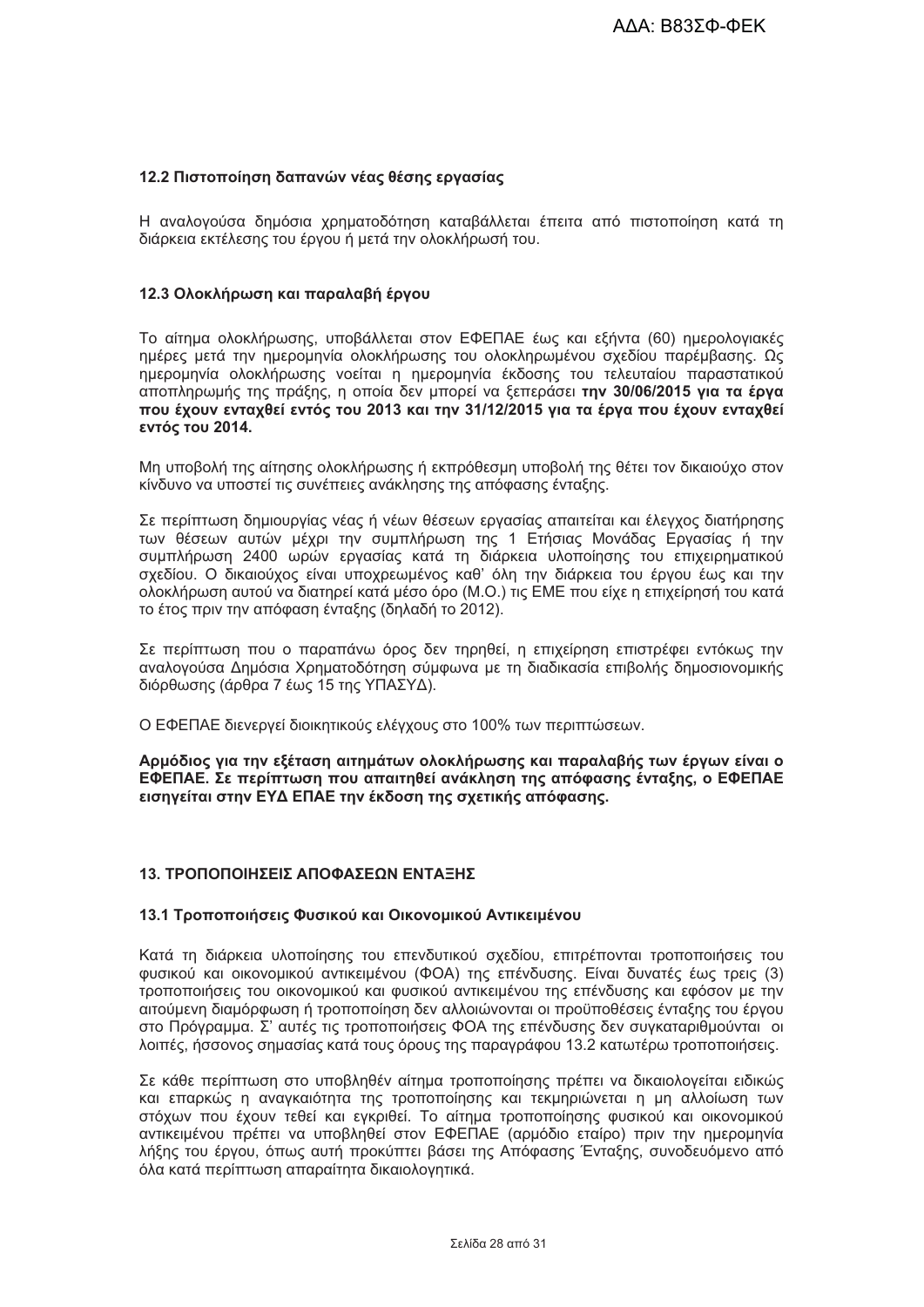Σημειώνεται ότι:

- Δεν γίνεται δεκτό αίτημα αύξησης του εγκεκριμένου προϋπολογισμού.
- Η μεταφορά κονδυλιών δαπανών μεταξύ των κατηνοριών δαπανών δεν δύναται να υπερβαίνει το 25% του εγκεκριμένου συνολικού προϋπολογισμού,  $\mu$ n συμπεριλαμβανομένου του κόστους της νέας θέσης εργασίας.
- Στον τροποποιημένο επιχορηγούμενο προϋπολογισμό θα πρέπει να τηρούνται τα μέγιστα ποσοστά των κατηγοριών δαπανών.
- Κατά την ολοκλήρωση δεν θα ελέγχεται η τήρηση των μέγιστων ποσοστών των κατηγοριών δαπανών παρά μόνο τα μέγιστα εγκεκριμένα ποσά ανά κατηγορία δαπάνης.
- Δεν γίνεται δεκτό αίτημα μείωσης του συνολικά επιχορηγούμενου προϋπολογισμού κάτω των 10.000,00 ευρώ, μη συμπεριλαμβανομένου του κόστους της νέας θέσης εργασίας.
- Η αλλαγή προμηθευτή, η οποία δεν συνοδεύεται από οποιαδήποτε άλλη μεταβολή του εγκεκριμένου φυσικού και οικονομικού αντικειμένου της εκάστοτε δαπάνης δεν συνιστά αιτία τροποποίησης, ενσωματώνεται στο αίτημα επαλήθευσης/πιστοποίησης και εξετάζεται απευθείας με αυτό.
- Οι τελικά πιστοποιημένες δαπάνες δεν δύναται να είναι κάτω του ποσού των 10.000,00 €, μη συμπεριλαμβανομένου του κόστους της νέας θέσης εργασίας.

Δεν απαιτείται τροποποίηση ΦΟΑ, όταν μεταβάλλεται/διαφοροποιείται το φυσικό / οικονομικό αντικείμενο εντός της ίδιας κατηγορίας ενέργειας, χωρίς να διαφοροποιείται το συνολικό οικονομικό αντικείμενο της κατηγορίας αυτής. Σε περίπτωση μεταβολής οικονομικού και φυσικού αντικειμένου μεταξύ διαφορετικών κατηγοριών ενεργειών απαιτείται να υποβληθεί αίτημα τροποποίησης (π.χ. προσθήκη νέας κατηγορίας ενέργειας ή/και μεταφοράς ποσών από ενέργεια σε ενέργεια).

# 13.2. Λοιπές τροποποιήσεις

Ο ΕΦΕΠΑΕ εξετάζει και εγκρίνει/απορρίπτει αιτήματα επενδυτών που έχουν ενταχθεί στο Πρόγραμμα και αφορούν σε πάσης φύσεως τροποποιήσεις φυσικού και οικονομικού αντικειμένου και τα οποία δεν διαφοροποιούν ουσιωδώς τα κριτήρια επιλεξιμότητας και αξιολόγησης του επενδυτικού σχεδίου.

Ενδεικτικά, εξετάζει και λαμβάνει απόφαση για:

- Αλλαγή υπεύθυνου έργου  $\blacksquare$
- Αλλαγή νομίμου εκπροσώπου
- i. Μεταβολή επωνυμίας ή/και νομικής μορφής της επιχείρησης
- $\blacksquare$ Μεταβολή εταιρικής / μετοχικής σύνθεσης
- Αλλαγή έδρας επιχείρησης ή/και τόπου εγκατάστασης
- Τροποποιήσεις ΚΑΔ, με την προϋπόθεση να είναι επιλέξιμοι και συναφείς με το επενδυτικό σχέδιο και τα κριτήρια αξιολόγησης αυτού.

Δεν απαιτείται τροποποίηση ΦΟΑ όταν ο δικαιούχος πραγματοποιεί αλλαγές ΚΑΔ οι οποίες δεν διαφοροποιούν ουσιωδώς τα κριτήρια επιλεξιμότητας και αξιολόγησης του επιχειρηματικού σχεδίου. Οι αλλαγές των ΚΑΔ θα εξετάζονται κατά την πιστοποίηση των αιτημάτων επαλήθευσης και θα αποτυπώνονται στα σχετικά έντυπα. Σε περίπτωση που οι διαφοροποιήσεις των ΚΑΔ αλλοιώνουν τα κριτήρια αξιολόνησης το έρνο θα παραπέμπεται στην αρμόδια Επιτροπή Παρακολούθησης της ΕΥΔ ΕΠΑΕ. Αιτήματα τροποποιήσεων δύναται να υποβληθούν πέραν των καταληκτικών ημερομηνιών ολοκλήρωσης του έργου

Σε περίπτωση που οι τροποποιήσεις διαφοροποιούν ουσιωδώς τα κριτήρια επιλεξιμότητας και αξιολόγησης, ο ΕΦΕΠΑΕ προβαίνει σε σχετική εισήγηση στην ΕΥΔ ΕΠΑΕ, η οποία και γνωμοδοτεί για την τελική απόρριψη ή μη του έργου και την έκδοση σχετικής απόφασης.

Επίσης, σε περίπτωση που κατά την εξέταση των ως άνω αιτημάτων απαιτείται αναβαθμολόγηση των κριτηρίων αξιολόγησης του έργου (λόγω π.χ. διαφοροποίησης των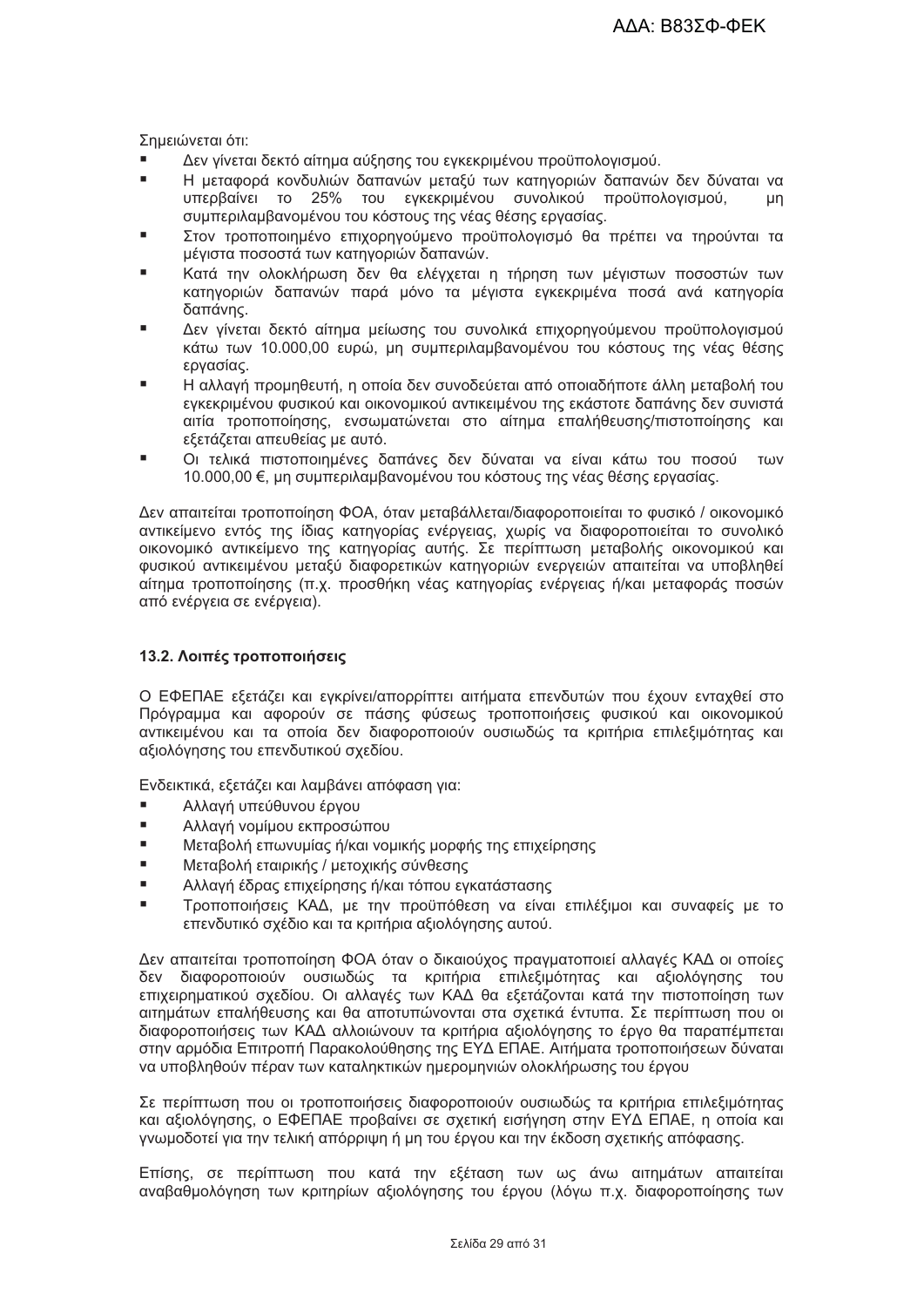βαθμολονούμενων κριτηρίων σε περίπτωση αλλαγή εταιρικής σύνθεσης) και αυτή οδηγεί κατόπιν επανακατάταξης σε απένταξη της πρότασης, ο ΕΦΕΠΑΕ εισηγείται σχετικά στην ΕΥΔ-ΕΠΑΕ, η οποία γνωμοδοτεί για την απόρριψη ή αποδοχή των αιτημάτων τροποποίησης.

Διευκρινίζεται δε, ότι ως προς τον χρόνο των αιτημάτων τροποποίησης από τους επενδυτές του προγράμματος, αυτός δύναται να είναι και κατά την υποβολή των δικαιολογητικών του κεφ. Β του Παραρτήματος ΙΙΙ του προγράμματος (Έλεγχος Φυσικού Φακέλου). Επομένως, εφόσον κατά την υποβολή των ως άνω δικαιολονητικών διαπιστωθούν τροποποιήσεις ως προς το αρχικά ενκριθέν επενδυτικό σχέδιο, αυτό δύναται να λαμβάνεται ως οιωνεί αίτημα τροποποίησης το οποίο θα συνεξετάζεται και θα γίνεται αποδεκτό ή μη από την αρμόδια σε κάθε περίπτωση αρχή.

Για κάθε άλλο θέμα επιλαμβάνεται η ΕΥΔ ΕΠΑΕ, κατόπιν εισήγησης του ΕΦΕΠΑΕ.

# 14. ΥΠΟΧΡΕΩΣΕΙΣ ΕΝΙΣΧΥΟΜΕΝΩΝ ΕΠΙΧΕΙΡΗΣΕΩΝ

Κατά το διάστημα υλοποίησης του έργου τους οι δικαιούχοι είναι υποχρεωμένοι να παρέχουν οποιαδήποτε πληροφορία καταστεί ανανκαία προς τον ΕΦΕΠΑΕ και την ΕΥΔ/ΕΠΑΕ σχετικά με το έργο τους, με τη μορφή αναφορών ή παροχής συγκεκριμένων στοιχείων. Μη ανταπόκριση σε αίτημα λήψης στοιχείων, που απαιτούνται από το Ε.Π. ΕΘΝΙΚΟ ΑΠΟΘΕΜΑΤΙΚΟ ΑΠΡΟΒΛΕΠΤΩΝ και το ΕΣΠΑ 2007-2013, ενδέχεται να οδηγήσει στην απένταξη του δικαιούχου από το Πρόγραμμα.

Δειγματοληπτικά αλλά και στοχευμένα είναι δυνατόν να γίνει επιτόπια επαλήθευση χωρίς την προγενέστερη ενημέρωση των φορέων του έργου από τον ΕΦΕΠΑΕ, από την ΕΥΔ/ΕΠΑΕ, ή και άλλα όργανα του Ελληνικού Δημοσίου ή της Ευρωπαϊκής Ένωσης. Ειδικότερα, η ΕΥΔ/ΕΠΑΕ έχει το δικαίωμα διενέργειας όχι μόνο δειγματοληπτικών αλλά και στοχευμένων επανελέγχων μετά την ολοκλήρωση των έργων.

Σε περίπτωση δημιουργίας γέας ή γέων θέσεων εργασίας απαιτείται και έλεγχος διατήρησης των θέσεων αυτών μέχρι την συμπλήρωση της μίας (1) Ετήσιας Μονάδας Εργασίας ή την συμπλήρωση 2400 ωρών εργασίας κατά τη διάρκεια υλοποίησης του επιχειρηματικού σχεδίου. Ο δικαιούχος είναι υποχρεωμένος καθ' όλη την διάρκεια του έργου έως και την ολοκλήρωση αυτού να διατηρεί κατά μέσο όρο (Μ.Ο.) τις ΕΜΕ που είχε η επιχείρησή του κατά το έτος πριν την απόφαση ένταξης (δηλαδή το 2012).

Εξαιρούνται οι περιπτώσεις που αφορούν σε θέσεις εργασίας που έμειναν κενές μετά από αναπηρία ή συνταξιοδότηση λόγω ηλικίας ή άδεια μητρότητας.

Ο έλεγχος για τη διατήρηση των ΕΜΕ εξετάζεται μόνο κατά την τελική έκθεση προόδου/πιστοποίησης και όχι στις τυχόν ενδιάμεσες εκθέσεις προόδου/ πιστοποίησης.

Σε περίπτωση που διαπιστωθεί κατά τον τελικό έλεγχο από τον ΕΦΕΠΑΕ, παραβίαση από τον Δικαιούχο της δέσμευσης για διατήρηση των θέσεων εργασίας (υφιστάμενων και νέων) με μείωση μεγαλύτερη του 0,2 ΕΜΕ αθροιστικά ή άνω των 480 ωρών εργασίας, ο δικαιούχος χάνει εξ' ολοκλήρου το δικαίωμα της ενίσχυσης, το έργο απεντάσσεται και επιστρέφεται η επιχορήγηση που έχει ήδη καταβληθεί.

Οι ενισχυόμενες επιχειρήσεις οφείλουν να είναι σε λειτουρνία τουλάχιστον μέχρι την τελική πιστοποίηση και αποπληρωμή του έργου.

# Υποχρεώσεις Δημοσιότητας

Με την ολοκλήρωση του έργου και για τρία (3) έτη από την ημερομηνία ολοκλήρωσης του φυσικού και οικονομικού αντικειμένου ο επενδυτής υποχρεούται με βάση τον Κανονισμό (ΕΚ)1828/2006 της Ε.Ε. να τοποθετήσει σε εμφανές σημείο της επιχείρησης του αναμνηστική πινακίδα σύμφωνα με τις προδιαγραφές που θα του υποδειχθούν από τον ΕΦΕΠΑΕ. Υποχρεούται επίσης να παρέχει στοιχεία για στατιστικές και μελέτες που διενεργούν δημόσιες αρχές.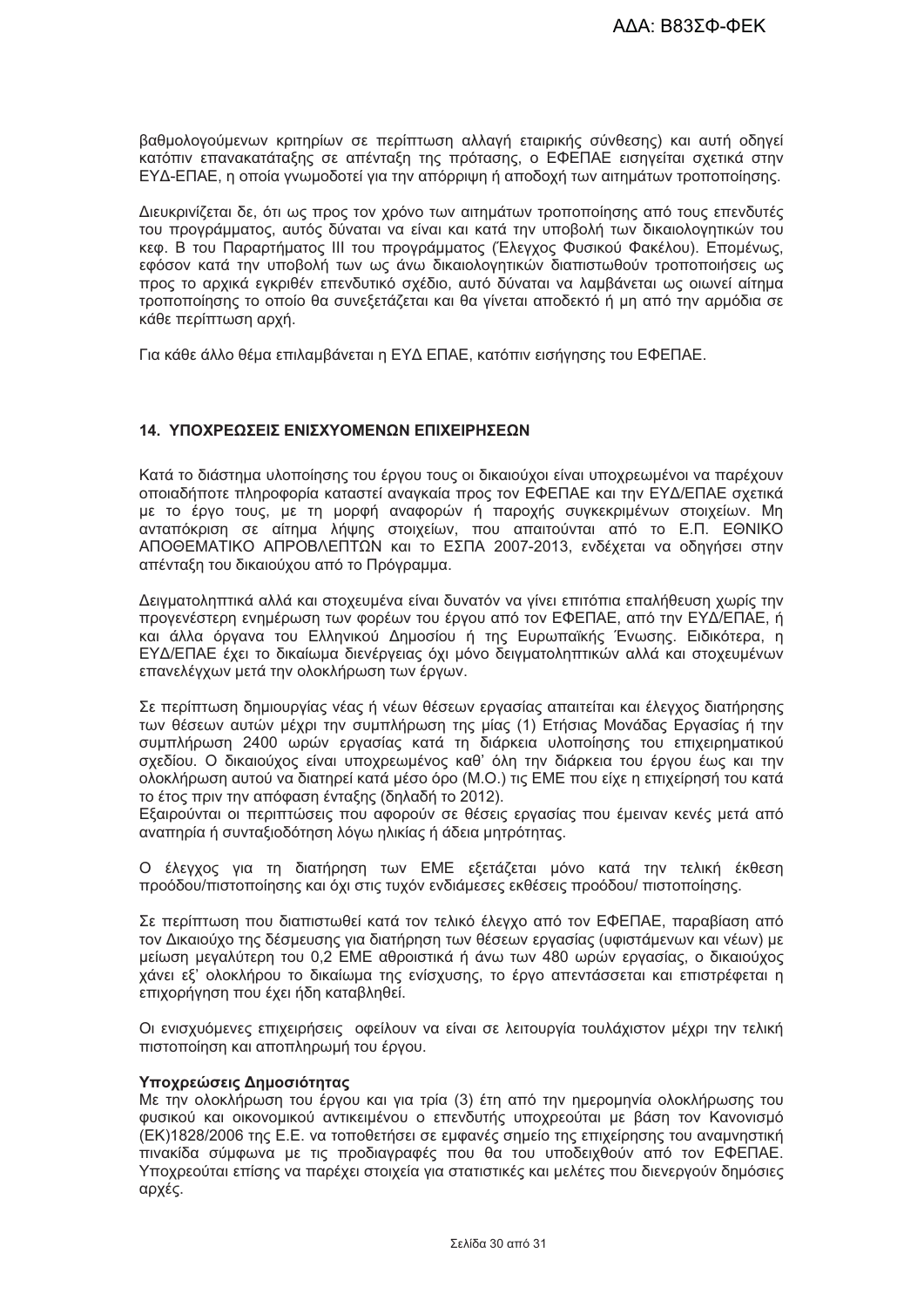#### 15. ΟΜΑΔΑ ΠΑΡΑΚΟΛΟΥΘΗΣΗΣ ΠΡΟΓΡΑΜΜΑΤΟΣ

Δύναται για τις ανάγκες παρακολούθησης του παρόντος Προγράμματος να συσταθεί με<br>απόφαση του Γενικού Γραμματέα Δημοσίων Επενδύσεων – ΕΣΠΑ πενταμελής Ομάδα<br>Παρακολούθησης των ενταγμένων έργων, η οποία είναι αρμόδια για την τροποποίησης, ολοκλήρωσης και απένταξης (σύμφωνα με τα οριζόμενα στα Κεφάλαια 11 ως 14 του Οδηγού του Προγράμματος) και γενικότερα ειδικών θεμάτων που έχουν να κάνουν με την υλοποίηση, την παρακολούθηση, την ολοκλήρωση και την παραλαβή των έργων, σύμφωνα με τις διατάξεις του Οδηγού Προγράμματος.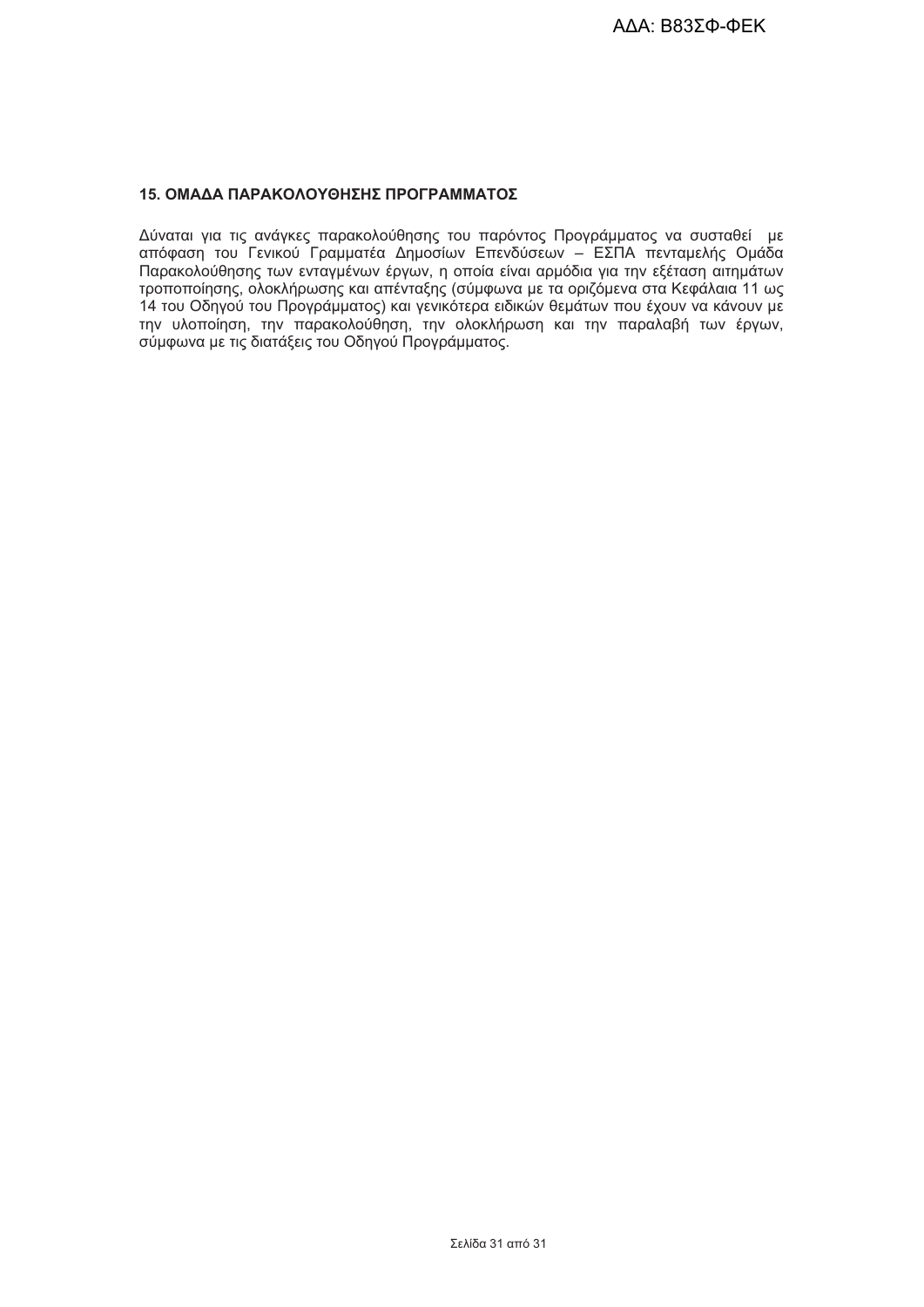# **ПАРАРТНМА І**

# ΟΡΙΣΜΟΣ ΜΗ ΕΠΙΛΕΞΙΜΟΝ ΚΛΑΛΟΝ

Σε κάθε περίπτωση, ισχύουν οι περιορισμοί του πεδίου εφαρμογής των ενισχύσεων όπως ορίζονται στο Άρθρο 1 του Κανονισμού της ΕΕ 1998/2006 De Minimis. Ο παρόν κανονισμός εφαρμόζεται στις ενισχύσεις που χορηγούνται σε επιχειρήσεις σε όλους τους τομείς εκτός από:

- α) τις ενισχύσεις προς επιχειρήσεις που δραστηριοποιούνται στους τομείς της αλιείας και της υδατοκαλλιέρνειας, που εμπίπτουν στον κανονισμό (ΕΚ) αριθ. 104/2000 του Συμβουλίου (1).
- β) τις ενισχύσεις προς επιχειρήσεις που ασχολούνται με την πρωτογενή παραγωγή γεωργικών προϊόντων, όπως απαριθμούνται στο παράρτημα Ι της συνθήκης:
- γ) ενισχύσεις προς επιχειρήσεις που ασχολούνται με τη μεταποίηση και εμπορία γεωργικών προϊόντων, όπως απαριθμούνται στο Παράρτημα Ι της συνθήκης, στις ακόλουθες περιπτώσεις:
	- i) όταν το ποσό της ενίσχυσης καθορίζεται με βάση την τιμή ή την ποσότητα τέτοιων προϊόντων που πωλούνται από πρωτογενείς παραγωγούς ή διατίθενται στην αγορά από τις οικείες επιχειρήσεις·
	- ii) όταν η ενίσχυση συνοδεύεται από την υποχρέωση απόδοσής της εν μέρει ή εξ ολοκλήρου σε πρωτογενείς παραγωγούς·
- δ) ενισχύσεις για δραστηριότητες που σχετίζονται με εξαγωγές προς τρίτες χώρες ή προς κράτη μέλη, ιδίως δε ενισχύσεις που συνδέονται άμεσα με τις εξαγόμενες ποσότητες, με τη δημιουργία και λειτουργία δικτύου διανομής ή με άλλες τρέχουσες δαπάνες που σχετίζονται με εξαγωγική δραστηριότητα:
- ε) ενισχύσεις για τις οποίες τίθεται ως όρος η χρήση εγχώριων αγαθών αντί των εισανόμενων·
- στ) τις ενισχύσεις προς επιχειρήσεις που δραστηριοποιούνται στον τομέα του άνθρακα κατά την έννοια του κανονισμού (ΕΚ) αριθ. 1407/2002·
- ζ) τις ενισχύσεις για την απόκτηση οχημάτων οδικών εμπορευματικών μεταφορών οι οποίες χορηνούνται σε επιχειρήσεις που εκτελούν οδικές εμπορευματικές μεταφορές για λοναριασμό τρίτων·
- η) τις ενισχύσεις που χορηγούνται σε προβληματικές επιχειρήσεις.

Για τους σκοπούς του παρόντος κανονισμού νοούνται ως:

- α) «γεωργικά προϊόντα» τα προϊόντα που απαριθμούνται στο Παράρτημα Ι της συνθήκης ΕΚ (που παρατίθεται παρακάτω), με εξαίρεση τα προϊόντα αλιείας:
- β) «μεταποίηση γεωργικών προϊόντων» κάθε πράξη επί γεωργικού προϊόντος από την οποία προκύπτει ένα επίσης γεωργικό προϊόν, με εξαίρεση τις εργασίες εντός της γεωργικής εκμετάλλευσης που είναι απαραίτητες για την προετοιμασία ενός προϊόντος ζωικής ή φυτικής προέλευσης για την πρώτη του πώληση·
- y) «εμπορία γεωργικών προϊόντων» η κατοχή ή έκθεση με σκοπό την πώληση, την προσφορά προς πώληση, την παράδοση ή οποιονδήποτε άλλον τρόπο διάθεσης στην αγορά, με εξαίρεση την πρώτη πώληση από μέρους πρωτογενούς παραγωγού σε μεταπωλητές ή μεταποιητικές επιχειρήσεις και κάθε δραστηριότητα η οποία προετοιμάζει το προϊόν για μια τέτοια πρώτη πώληση· η πώληση από μέρους πρωτογενούς παραγωγού προς τελικούς καταναλωτές λογίζεται ως εμπορία αν πραγματοποιείται σε χωριστό και ειδικό για τον σκοπό αυτό χώρο.

Επίσης από τον κλάδο της μεταποίησης, για τις ανάγκες του παρόντος οδηγού εξαιρούνται και δεν δύνανται να υποβάλλουν αίτηση: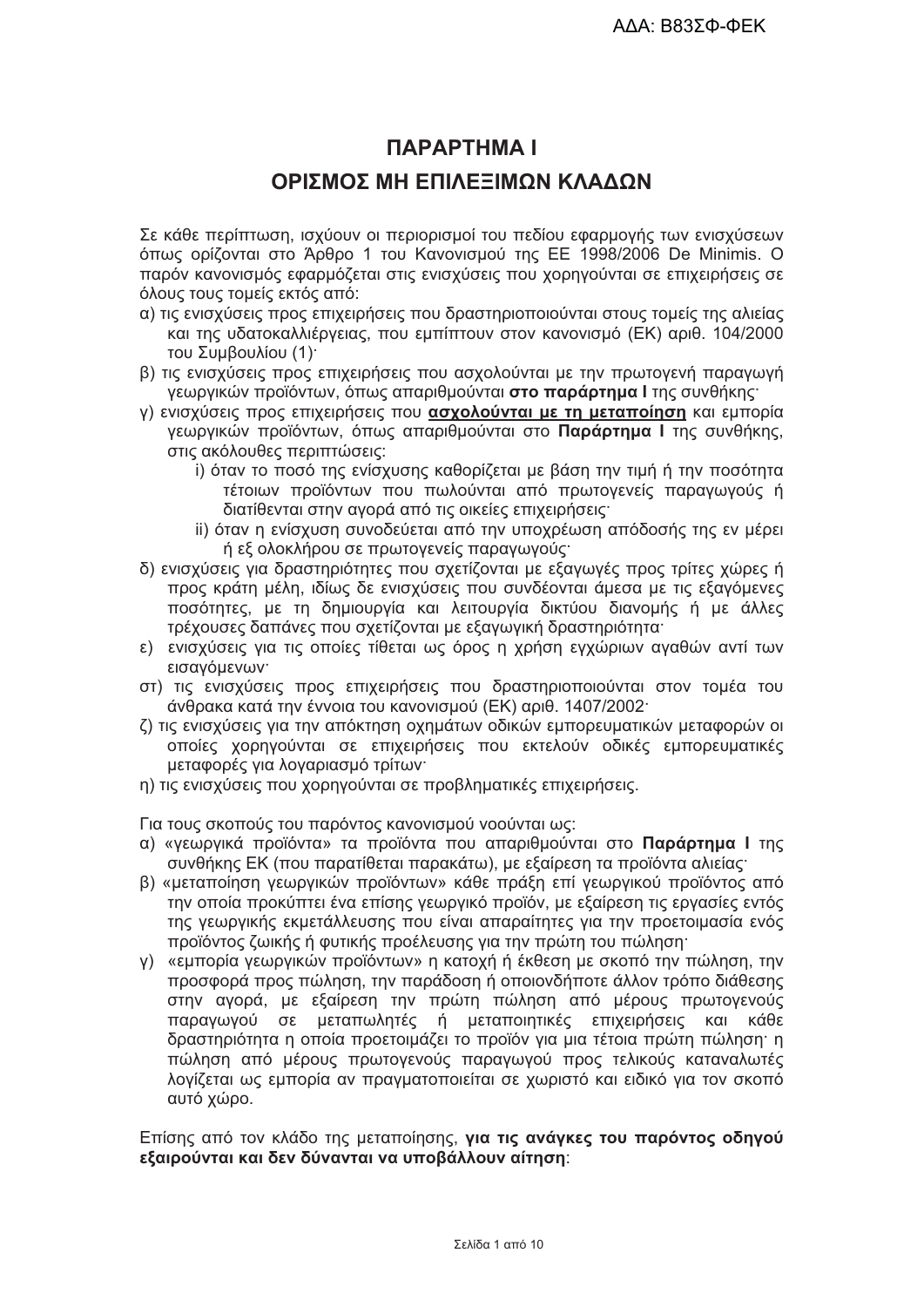- i) οι δραστηριότητες του τομέα της χαλυβουργίας όπως αυτός προσδιορίζεται στο ΠΑΡΑΡΤΗΜΑ Β΄ του νέου Πολυτομεακού Πλαισίου για τις Περιφερειακές Ενισχύσεις προς μεγάλα επενδυτικά σχέδια της Ευρωπαϊκής Ένωσης
- ii) οι δραστηριότητες ναυπηγικών εργασιών όπως αυτές προσδιορίζονται στο πλαίσιο για τις κρατικές ενισχύσεις στη ναυπηγική βιομηχανία (2003/С317/06), каі,
- iii) οι δραστηριότητες του τομέα των συνθετικών ινών όπως αυτός προσδιορίζεται στο ΠΑΡΑΡΤΗΜΑ Δ΄ του νέου Πολυτομεακού Πλαισίου της Ευρωπαϊκής Ένωσης.

| ΠΙΝΑΚΑΣ: Προβλεπόμενος στο άρθρο 32 της Συνθήκης |                                                                                                                                                                                                         |  |  |  |  |
|--------------------------------------------------|---------------------------------------------------------------------------------------------------------------------------------------------------------------------------------------------------------|--|--|--|--|
| 1                                                |                                                                                                                                                                                                         |  |  |  |  |
| Κλάση της<br>ονοματολογίας<br>TWV<br>Βρυξελλών   | Είδος εμπορεύματος                                                                                                                                                                                      |  |  |  |  |
| ΚΕΦΑΛΑΙΟ 1                                       | Ζώα ζώντα.                                                                                                                                                                                              |  |  |  |  |
| ΚΕΦΑΛΑΙΟ 2                                       | Κρέατα και βρώσιμα παραπροιόντα σφαγίων.                                                                                                                                                                |  |  |  |  |
| ΚΕΦΑΛΑΙΟ<br>- 3                                  | Ιχθείς μαλακόστρατα και μαλάκια.                                                                                                                                                                        |  |  |  |  |
| ΚΕΦΑΛΑΙΟ 4                                       | Γάλα και προϊόντα γαλακτοκομίας. Ωά πτηνών. Μέλι φυσικόν.                                                                                                                                               |  |  |  |  |
| ΚΕΦΑΛΑΙΟ 5<br>05.04                              | Έντερα, κύστεις και στόμαχοι ζώων, ολόκληρα ή εις τεμάχια, πλην των εξ ιχθύων<br>τοιούτων.                                                                                                              |  |  |  |  |
| 05.15                                            | Προϊόντα ζωικής προελεύσεως, μη αλλαχού κατονομαζόμενα ή περιλαμβανόμενα. Μη<br>ζώντα ζώα των κεφαλαίων 1 και 3, ακατάλληλα δια την ανθρώπινην κατανάλωσιν.                                             |  |  |  |  |
| ΚΕΦΑΛΑΙΟ 6                                       | Φυτά ζώντα και προϊόντα ανθοκομίας.                                                                                                                                                                     |  |  |  |  |
| ΚΕΦΑΛΑΙΟ 7                                       | Λαχανικά, φυτά ρίζαι και κόνδυλοι, άπαντα εδώδιμα.                                                                                                                                                      |  |  |  |  |
| ΚΕΦΑΛΑΙΟ 8                                       | Καρποί και οπώραι εδώδιμοι . Φλοιοί εσπεριδοειδών.                                                                                                                                                      |  |  |  |  |
| ΚΕΦΑΛΑΙΟ 9                                       | Καφές, τείον και αρτύματα (μπαχαρικά) εξαιρέσει του ματέ (κλάσις 09.03).                                                                                                                                |  |  |  |  |
| ΚΕΦΑΛΑΙΟ 10                                      | Δημητριακά προϊόντα.                                                                                                                                                                                    |  |  |  |  |
| ΚΕΦΑΛΑΙΟ 11                                      | Προϊόντα αλευροποιίας , βύνη, άμυλα, γλουτένη, ινουλίνη.                                                                                                                                                |  |  |  |  |
| ΚΕΦΑΛΑΙΟ 12                                      | Σπέρματα και καρποί ελαιώδεις. Σπέρματα, σπόροι σποράς και διάφοροι καρποί.<br>Βιομηχανικά και φαρμακευτικά φυτά. Άχυρα και χορτονομαί.                                                                 |  |  |  |  |
| ΚΕΦΑΛΑΙΟ 13                                      | Πηκτίνη.                                                                                                                                                                                                |  |  |  |  |
| EX 13.03                                         |                                                                                                                                                                                                         |  |  |  |  |
| ΚΕΦΑΛΑΙΟ 15<br>15.01                             | Λίπη χοίρειον υπό την ονομασία < <saindoux>&gt; και λοιπά χοίρεια λίπη, λαμβανόμενα<br/>διά πιέσεως ή τήξεως.</saindoux>                                                                                |  |  |  |  |
| 15.02                                            | Λίπη βοειδών, προβατοειδών και αιγοειδών, ακατέργαστα<br>ή τετηγμένα,<br>περιλαμβανόμενων και των λιπών των λεγομένων πρώτης εκθλίψεως.                                                                 |  |  |  |  |
| ΚΕΦΑΛΑΙΟ 15<br>15.03                             | Στεατίνη, ελαιοστεατίνη, έλαιον του υπό την ονομασία < <saindoux>&gt; χοιρείου λίπους<br/>και ελαιομαργαρίνη, άνευ προσθήκης γαλακτοματοποιών ουσιών, άνευ αναμείξεως ή<br/>παρασκευή τινός.</saindoux> |  |  |  |  |
| 15.04                                            | Λίπη και έλαια ιχθύων και θαλασσίων θηλαστικών, έστω και εξηυγενισμένα.                                                                                                                                 |  |  |  |  |
| 15.07                                            | Έλαια φυσικά μόνιμα, ρευστά ή αλοιφώδη , ακαθάριστα, κεκαθαρμένα ή<br>εξηυγενισμένα.                                                                                                                    |  |  |  |  |
| 15.12                                            | Έλαια και λίπη ζωικά ή φυτικά υδρογονομένα, έστω και εξηυγενισμένα, αλλ΄ουχί<br>περαιτέρω επεξεργασμένα.                                                                                                |  |  |  |  |
| 15.13                                            | Μαργαρίνη, απομίμησης χοιρείου λίπους (simili saindoux) και έτερα βρώσιμα λίπη<br>παρασκευασμένα.                                                                                                       |  |  |  |  |
| 15.17                                            | Υπολείμματα προκύπτοντα εκ της επεξεργασίας των λιπαρών ουσιών ή των ζωικών ή<br>φυτικών κηρών.                                                                                                         |  |  |  |  |
| KEΦAΛAIO 16                                      | Παρασκευάσματα κρεάτων, ιχθύων, μαλακοστάτων και μαλακίων.                                                                                                                                              |  |  |  |  |
| ΚΕΦΑΛΑΙΟ 17<br>17.01                             | Σάκχαρις τεύτλων και σακχαροκάλαμου, εις στερεάν κατάστασιν.                                                                                                                                            |  |  |  |  |
| 17.02                                            | Έτερα σάκχαρα, σιρόπια. Υποκατάστατα του μέλιτος, έστω και μεμειγμένα μετά                                                                                                                              |  |  |  |  |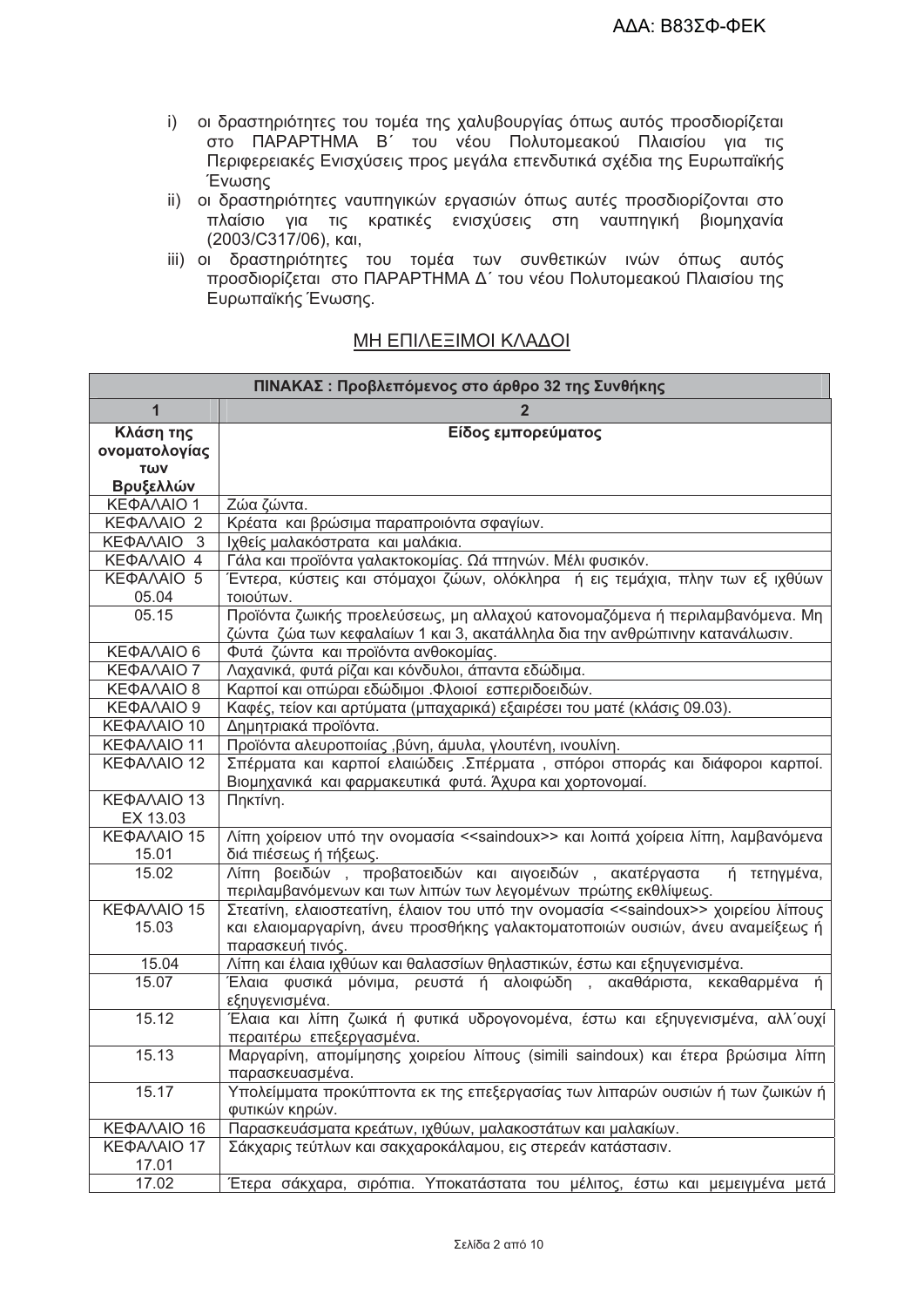|                          | φυσικού μέλιτος. Σάκχαρα και μελάσσαι κεκαυμέναι.                                                                                                         |  |  |  |  |
|--------------------------|-----------------------------------------------------------------------------------------------------------------------------------------------------------|--|--|--|--|
| 17.03                    | Μελάσσαι, έστω και αποχρωματισμέναι.                                                                                                                      |  |  |  |  |
| 17.05                    | Σάκχαρα, σιρόπια και μελάσσαι, άπαντα αρωματισμένα ή τεχνικώς κεχρωσμένα<br>(περιλαμβανόμενης και της δια βανίλλης ή βανιλλίνης αρωματισμένης σακχάρεως), |  |  |  |  |
|                          | εξαιρουμένων των χυμών οπώρων μετά προσθήκης σακχάρεως εις πάσαν αναλογίαν.                                                                               |  |  |  |  |
| ΚΕΦΑΛΑΙΟ 18<br>18.01     | Κακάον εις βαλάνους και θραύσματα βαλάνων, ακατέργαστα ή πεφρυγμένα.                                                                                      |  |  |  |  |
| 18.02                    | Κελύφη, φλοιοί μεμβράναι και απορρίμματα κακάου.                                                                                                          |  |  |  |  |
| ΚΕΦΑΛΑΙΟ<br>20           | Παρασκευάσματα οσπρίων, λαχανικών, οπώρων και ετέρων φυτών ή μερών φυτών.                                                                                 |  |  |  |  |
| ΚΕΦΑΛΑΙΟ 22<br>22.04     | Γλεύκος σταφυλών, μερικώς ζυμωθέν, έστω και αν η ζύμωσις ανεστάλη<br>καθ'οιονδήποτε έτερον τρόπον, εξαιρέσει της δια προσθήκης οινοπνεύματος.             |  |  |  |  |
| 22.05                    | Οίνοι εκ νωπών σταφυλών. Γλεύκος εκ νωπών σταφυλών, ούτινος η ζύμωσις<br>ανεστάλη τη προσθήκη οινοπνεύματος (περιλαμβανομένων και των μιστελίων).         |  |  |  |  |
| 22.07                    | Μηλίτης, απίτης, υδρόμελι και έτερα ποτά προερχόμενα εκ ζυμώσεως.                                                                                         |  |  |  |  |
| Ex 22.08                 | Αιθυλική αλκοόλη, μετουσιωμένη ή μη, οιουδήποτε αλκοομετρικού τίτλου,                                                                                     |  |  |  |  |
| Ex22.09                  | Λαμβανόμενη από γεωργικά προϊόντα περιλαμβανόμενα στο παράρτημα 1 της                                                                                     |  |  |  |  |
|                          | εξαιρουμένων<br>αποσταγμάτων, ηδύποτων<br>Συνθήκης,<br>TWV<br>ετέρων<br>και                                                                               |  |  |  |  |
|                          | οινοπνευματωδών ποτών, συνθέτων αλκοολούχων παρασκευασμάτων (καλουμένων                                                                                   |  |  |  |  |
|                          | συμπεπυκνωμένων εκχυλισμάτων) δια την παρασκευή ποτών.                                                                                                    |  |  |  |  |
| 22.10                    | Όξος εδώδιμων και υποκατάστατα αυτού εδώδιμα.                                                                                                             |  |  |  |  |
| ΚΕΦΑΛΑΙΟ 23              | Υπολείμματα και απορρίμματα των βιομηχανιών ειδών διατροφής.<br>Τροφαί παρεσκευασμέναι δια ζώα.                                                           |  |  |  |  |
| ΚΕΦΑΛΑΙΟ 24<br>24.01     | Καπνός ακατέργαστος ή μη βιομηχανοποιημένος. Απορρίμματα καπνού                                                                                           |  |  |  |  |
| KE <sub>Φ</sub> AΛΑΙΟ 45 | Φελλός, φυσικός ακατέργαστος και απορρίμματα φελλού.                                                                                                      |  |  |  |  |
| 45.01                    | Φελλός εις θραύσματα, κόκκους ή κόνιν.                                                                                                                    |  |  |  |  |
| ΚΕΦΑΛΑΙΟ 54              | Λίνον, ακατέργαστον, μουσκευμένον, αποφλοιωμένον, κτενισμένον ή άλλως πως                                                                                 |  |  |  |  |
| 54.01                    | όμως νηματοποιημένον. Στυπία<br>και<br>κατειργασμένον, μη<br>απορρίμματα                                                                                  |  |  |  |  |
|                          | (περιλαμβανομένου και του εκ της ξάνσεως νημάτων, υφασμάτων<br>ή ρακών<br>προερχομένου λίνου).                                                            |  |  |  |  |
| ΚΕΦΑΛΑΙΟ 57              | Κάνναβις, (Cannabis sativa) ακατέργαστος ,μουσκευμένη, αποφλοιωμένη, κτενισμένη                                                                           |  |  |  |  |
| 57.01                    | ή άλλως κατειργασμένη, αλλά μη νηματοποιημένη. Στυπία και απορρίμματα                                                                                     |  |  |  |  |
|                          | καννάβεως (περιλαμβανομένων και των προερχόμενων εκ της ξάνσεως νημάτων,                                                                                  |  |  |  |  |
|                          | υφασμάτων ή ρακών).                                                                                                                                       |  |  |  |  |

# ΜΗ ΕΠΙΛΕΞΙΜΟΙ ΚΛΑΔΟΙ ΣΥΜΦΩΝΑ ΜΕ ΤΗΝ KYA 292313/2622/3-7-09 (ΦΕΚ 1391/Β)

# ΔΡΑΣΕΙΣ ΚΑΤΑ ΤΟΜΕΑ

#### 1. TOMEAZ: ΚΡΕΑΣ

Δράση 1.1.: Εκσυγχρονισμός, συμπλήρωση της υφιστάμενης σφαγειοτεχνικής υποδομής με ή χωρίς μετεγκατάσταση, ώστε να πληρούν και τις απαιτήσεις για την βιολογική κτηνοτροφία.

Δράση 1.2.: Ίδρυση νέων μονάδων σφαγείων δυναμικότητας μέχρι 400 τον. κρέατος σε νησιωτικές περιοχές όπου δεν υπάρχει επαρκής σφαγειοτεχνική υποδομή (πλην Κρήτης και Εύβοιας).

Δράση 1.3.: Εκσυγχρονισμός – επέκταση με ή χωρίς μετεγκατάσταση υφισταμένων, μονάδων τεμαχισμού - τυποποίησης κρέατος και παραγωγής κρεατοσκευασμάτων.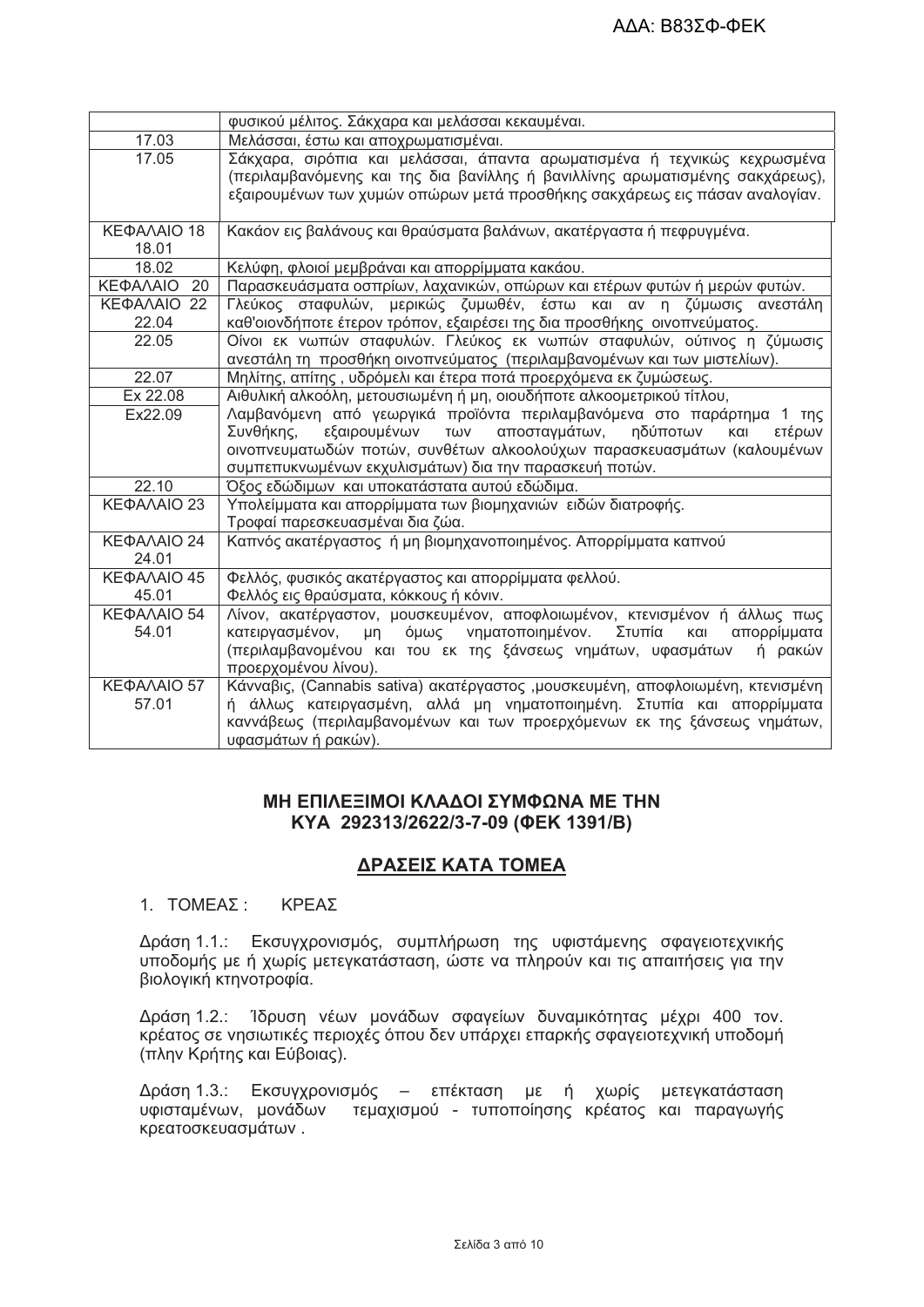Δράση 1.4.: 1δρυση μονάδων τεμαχισμού – τυποποίησης κρέατος θηραματικών ειδών και παραγωγής κρεατοσκευασμάτων σε περιπτώσεις καθετοποίησης της παραγωγής.

Δράση 1.5.: Ίδρυση μονάδων τεμαχισμού – τυποποίησης κρέατος και παραγωγής κρεατοσκευασμάτων, σε περιοχές όπου δεν υπάρχει επαρκής υποδομή, με στόχο την προστασία της δημόσιας υγείας.

Δράση 1.6.: Εκσυγχρονισμός - συμπλήρωση, χωρίς αύξηση δυναμικότητας, με ή χωρίς μετεγκατάσταση μονάδων παραγωγής προϊόντων με βάση το κρέας (αλλαντοποιεία – κονσέρβες κλπ).

Δράση 1.7.: Ολοκλήρωση (β' φάση) της κρεαταγοράς Αθηνών.

Δράση 1.8.: Ίδρυση – επέκταση ή εκσυγχρονισμός με ή χωρίς μετεγκατάσταση μονάδων αδρανοποίησης παραπροϊόντων και υποπροϊόντων σφαγής (rendering) σαν συμπλήρωση μονάδων σφαγής συμπεριλαμβανομένου και εξοπλισμού για παραγωγή ανανεώσιμης ενέργειας.

Δράση 1.9.: Προμήθεια κινητών (αυτοκινήτων) ψυγείων και ίδρυση μικρών εγκαταστάσεων ψυκτικών θαλάμων στα μικρά νησιά Αιγαίου Πελάγους για τη μεταφορά και συντήρηση ευπαθών και νωπών προϊόντων (κρέας και λοιπά προϊόντα κρέατος) με σκοπό τη χονδρεμπορία των προϊόντων.

#### 2. ΤΟΜΕΑΣ: ΓΑΛΑ

Δράση 2.1: Ίδρυση - επέκταση τυροκομείων εφόσον κρίνεται απαραίτητο λόγω επάρκειας γάλακτος.

Δράση 2.2.: Εκσυγχρονισμός τυροκομείων με ή χωρίς μετεγκατάσταση ώστε να τηρούνται οι βασικοί όροι υγιεινής και να προωθηθούν τα ποιοτικά προϊόντα ΠΟΠ, ΠΓΕ της χώρας.

Δράση 2.3.: Ίδρυση, επέκταση, εκσυγχρονισμός με ή χωρίς μετεγκατάσταση μικρομεσαίων επιχειρήσεων επεξεργασίας γάλακτος με απασχολούμενο δυναμικό μικρότερο ή ίσο των 250 υπαλλήλων και κύκλο εργασιών μικρότερο των 50 εκ. €, εφόσον κρίνεται απαραίτητο λόγω μη πλήρους αξιοποίησης του γάλακτος σε τοπικό οδεπίπε

Δράση 2.4.: Ίδρυση μικρών μονάδων παραγωγής γιαούρτης και λοιπών ζυμούμενων προϊόντων γάλακτος.

Δράση 2.5.: Εκσυγχρονισμός – επέκταση με ή χωρίς μετεγκατάσταση μονάδων παραγωγής γιαούρτης και λοιπών ζυμούμενων προϊόντων γάλακτος.

Δράση 2.6.: Ίδρυση ή εκσυγχρονισμός - επέκταση, μονάδων αξιοποίησης παραπροϊόντων (τυρόγαλα), που στοχεύουν στη βελτίωση του περιβάλλοντος.

#### 3. ΤΟΜΕΑΣ: ΑΥΓΑ - ΠΟΥΛΕΡΙΚΑ

**AYFA**  $3.1.$ ΥΠΟΤΟΜΕΑΣ:

Δράση 3.1.1.: Ίδρυση μονάδων τυποποίησης και συσκευασίας αυγών.

Δράση 3.1.2.: Εκσυγχρονισμός – επέκταση με ή χωρίς μετεγκατάσταση υφισταμένων μονάδων τυποποίησης και συσκευασίας αυγών.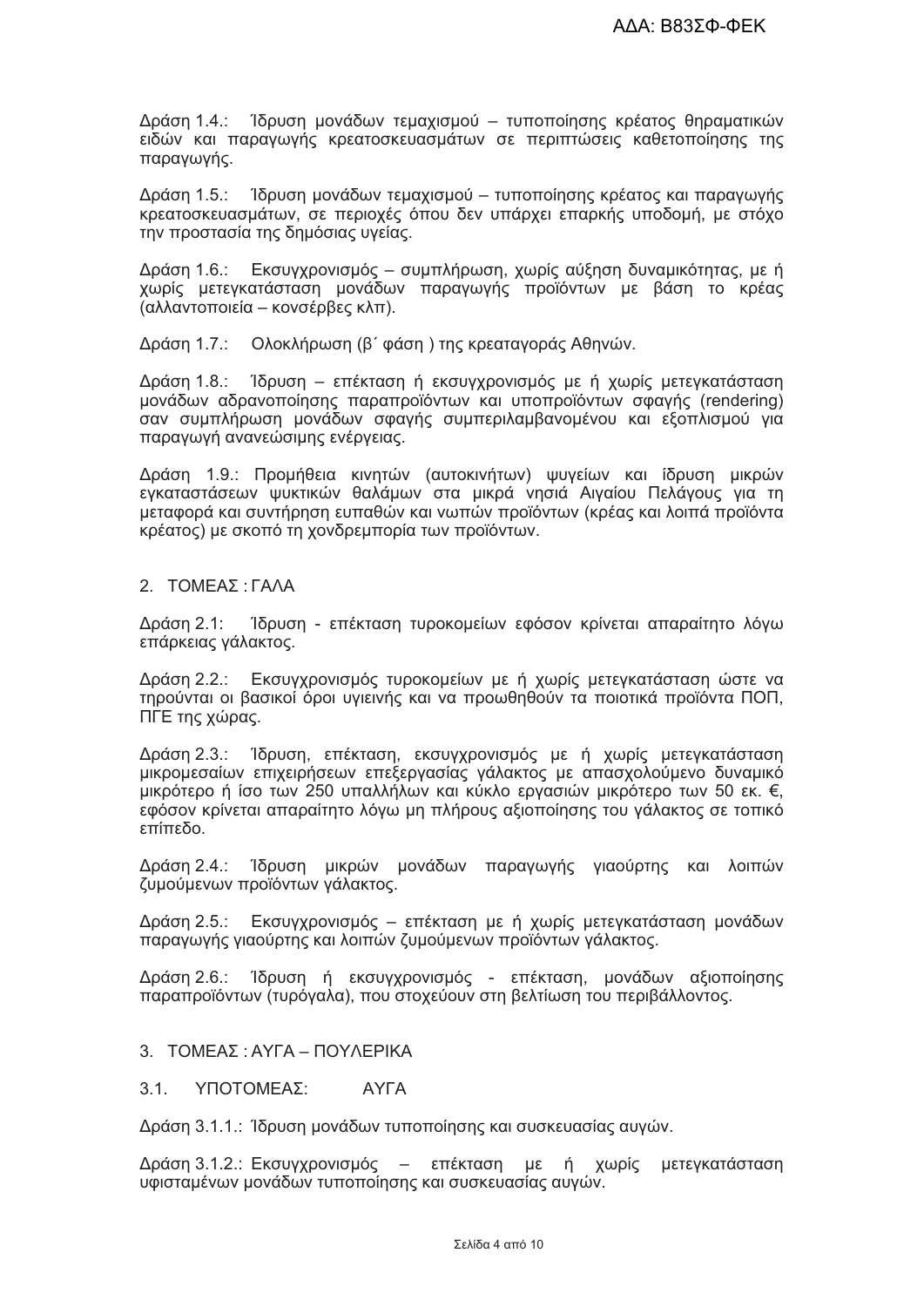Δράση 3.1.3: 1δρυση μονάδων επεξεργασίας αυγών για παραγωγή νέων προϊόντων με βάση τα αυγά.

Δράση 3.1.4.: Ίδρυση μονάδων τυποποίησης και συσκευασίας αυγών και προϊόντων που τυποποιούνται με βάση αναγνωρισμένες προδιαγραφές ή πρότυπα (ειδικές εκτροφές, βιολογικά κ.λ.π.) στα πλαίσια καθετοποίησης των μονάδων.

#### $32<sup>°</sup>$ ΥΠΟΤΟΜΕΑΣΩ ΣΦΑΓΕΙΑ ΠΟΥΛΕΡΙΚΟΝ

Δράση 3.2.1.: Ίδρυση πτηνοσφαγείων με πρώτη ύλη προϊόντα ποιότητας, ειδικών πτηνοτροφικών εκτροφών και ιδιαίτερα αυτών που πληρούν τις απαιτήσεις για βιολογικά παραγόμενα σφάγια και προϊόντα σφαγής.

Δράση 3.2.2.: Εκσυγχρονισμός με ή χωρίς μετεγκατάσταση υφιστάμενων μονάδων πτηνοσφαγείων και κυρίως ιδιαίτερα αυτών που πληρούν τις απαιτήσεις για βιολογικά παραγόμενα σφάγια και προϊόντα σφαγής.

Δράση 3.2.3.: Ίδρυση σφαγείων πουλερικών σε ορεινές ή νησιωτικές περιοχές.

Δράση 3.2.4.: Εκσυγχρονισμός - επέκταση υφισταμένων με ή χωρίς μετεγκατάσταση μονάδων τεμαχισμού – τυποποίησης και μεταποίησης κρέατος πουλερικών.

Δράση 3.2.5.: Ίδρυση μονάδων τεμαχισμού – τυποποίησης και μεταποίησης κρέατος πουλερικών – κουνελιών κυρίως σε συμπλήρωση υφιστάμενων μονάδων σφαγής πτηνών και κουνελιών.

Δράση 3.2.6.: Ίδρυση γραμμών σφαγής κουνελιών - ινδιάνων εντός υφιστάμενων πτηνοσφαγείων.

4. ΤΟΜΕΑΣ: ΔΙΑΦΟΡΑ ΖΩΑ

ΥΠΟΤΟΜΕΑΣ: **MFAI** 

Δράση 4.1.: Εκσυγχρονισμός χωρίς αύξηση δυναμικότητας με ή χωρίς μετεγκατάσταση υφισταμένων μονάδων τυποποίησης – επεξεργασίας – μεταποίησης - συσκευασία μελιού.

Δράση 4.2.: 1δρυση μικρών μονάδων τυποποίησης – συσκευασίας μελιού μόνο σε ορεινές - νησιωτικές περιοχές, με προτεραιότητα στις μονάδες τυποποίησης επεξεργασίας – μεταποίησης βιολογικού μελιού.

Δράση 4.3.: Ίδρυση - εκσυγχρονισμός - επέκταση - μετεγκατάσταση μονάδων νια παραγωγή σακχαρωδών προϊόντων με βάση το μέλι, snacks κλπ.

Στον υποτομέα του μελιού καμία από τις ανωτέρω δράσεις δεν εμπίπτει στα πεδία επιλεξιμότητας του Καν. 797/2004.

5. ΤΟΜΕΑΣ: ΔΙΑΦΟΡΑ ΖΩΑ

ΣΗΡΟΤΡΟΦΙΑ - ΑΛΛΑ ΕΙΔΗ ΥΠΟΤΟΜΕΑΣ ·

Δράση 5.1.: Ίδρυση – επέκταση σύγχρονων μονάδων αναπήνισης κουκουλιών.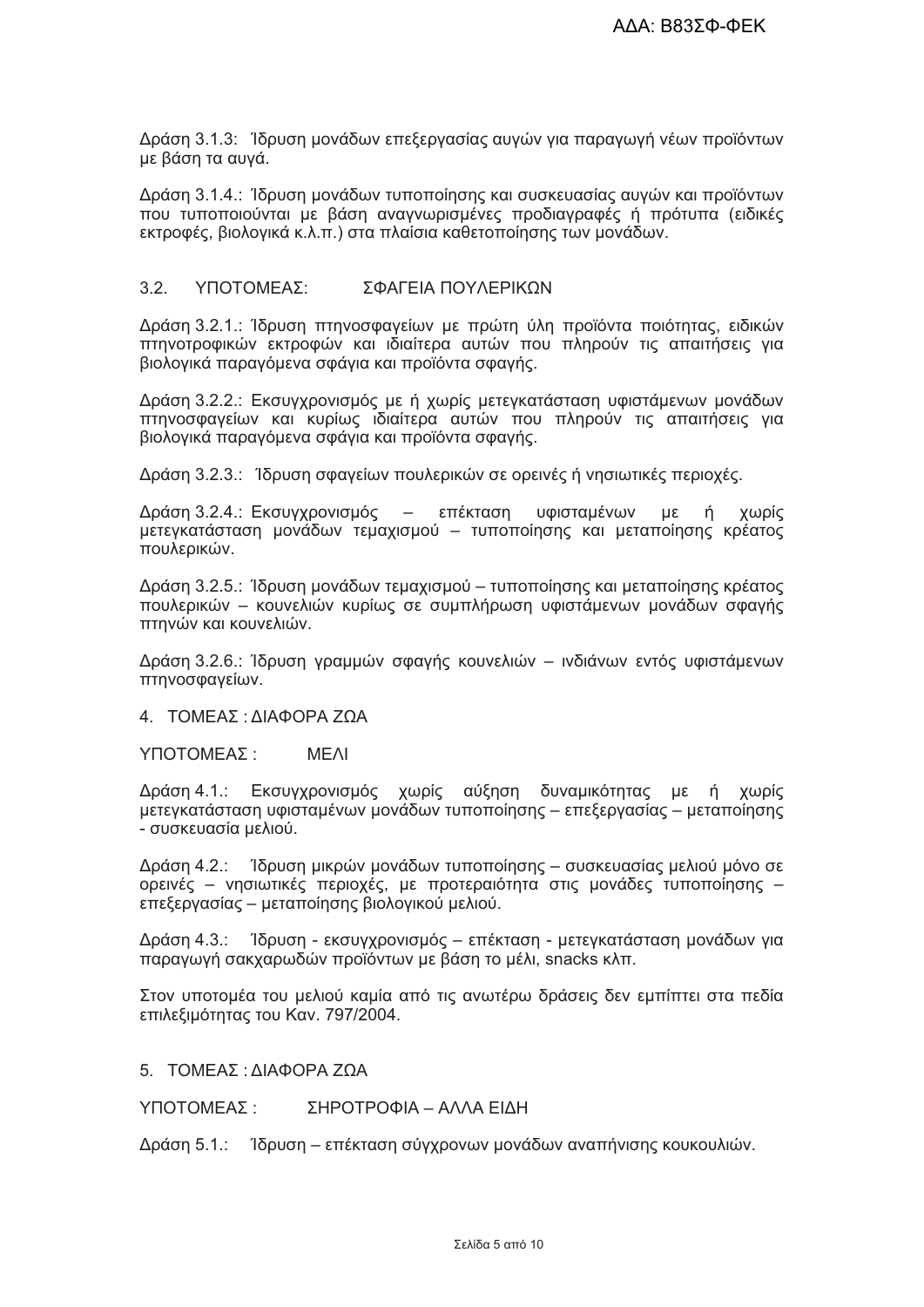Εκσυγχρονισμός, βελτίωση υφισταμένων μονάδων αναπήνισης Δράση 5.2.: κουκουλιών.

Δράση 5.3.: Ίδρυση – επέκταση μονάδων μεταποίησης σαλιγκαριών.

Δράση 5.4.: Εκσυγχρονισμός με ή χωρίς μετεγκατάσταση μονάδων μεταποίησης σαλιγκαριών.

6. ΤΟΜΕΑΣ: ΔΗΜΗΤΡΙΑΚΑ

Δράση 6.1.: Εκσυγχρονισμός καθέτων αποθηκευτικών χώρων δημητριακών και με εγκαταστάσεις αερισμού ή με ψυχρό αέρα.

Δράση 6.2.: Εκσυγχρονισμός – βελτίωση οριζοντίων παλαιών αποθηκών.

Δράση 6.3.: Ίδρυση ξηραντηρίων δημητριακών.

Δράση 6.4.: Εκσυγχρονισμός με ή χωρίς μετεγκατάσταση υφισταμένων ξηραντηρίων δημητριακών.

Δράση 6.5.: Συμπλήρωση - εκσυγχρονισμός χωρίς αύξηση δυναμικότητας υφισταμένων αποθηκευτικών εγκαταστάσεων ρυζιού με τοποθέτηση συστημάτων προκαθορισμού ξήρανσης & ψύξης.

Ίδρυση νέων μονάδων αποφλοίωσης - επεξεργασίας - τυποποίησης Δράση 6.6.: ρυζιού.

Δράση 6.7.: Εκσυγχρονισμός με ή χωρίς μετεγκατάσταση υφισταμένων μονάδων αποφλοίωσης ρυζιού με εξοπλισμό λείανσης, χρωματοδιαλογής και υγροθερμικής επεξεργασίας και τυποποίησης – συσκευασίας με ή χωρίς μετεγκατάσταση.

Ίδρυση silos σε κόμβους σύγχρονων διαμετακομιστικών κέντρων. Δράση 6.8.:

Δράση 6.9.: Ίδρυση οριζοντίων αποθηκών σε νησιωτικές ή ορεινές περιοχές.

#### 7. ΤΟΜΕΑΣ: ΕΛΑΙΟΥΧΑ ΠΡΟΪΟΝΤΑ

#### Ελαιόλαδο  $(A)$

Δράση 7.1.: Ελαιοτριβεία

Εκσυγχρονισμός, με ή χωρίς μετεγκατάσταση ελαιοτριβείων χωρίς αύξηση  $\alpha$ ) της δυναμικότητας, με προτεραιότητα σε αυτά που επεξεργάζονται βιολογική πρώτη úλη.

Συγχωνεύσεις ελαιοτριβείων με δυναμικότητα ανάλογη των συγχωνευθέντων.  $\beta$ ) Ιδρύσεις ελαιοτριβείων αποκλειστικά και μόνο σε ορεινές ή νησιωτικές Y) περιοχές από βιολογική πρώτη ύλη.

Δράση 7.2.: Εκσυγχρονισμός με ή χωρίς μετεγκατάσταση τυποποιητηρίων συσκευαστηρίων ελαιολάδου, χωρίς αύξηση της δυναμικότητας.

Δράση 7.3.: Ιδρύσεις - επεκτάσεις τυποποιητηρίων ελαιολάδου για την παραγωγή επώνυμων ποιοτικών, εμπορεύσιμων συσκευασιών, με στόχο την αύξηση της προστιθέμενης αξίας του προϊόντος.

Δράση 7.4.: Εκσυγχρονισμός με ή χωρίς μετεγκατάσταση ραφιναριών ελαιολάδου χωρίς αύξηση της δυναμικότητας.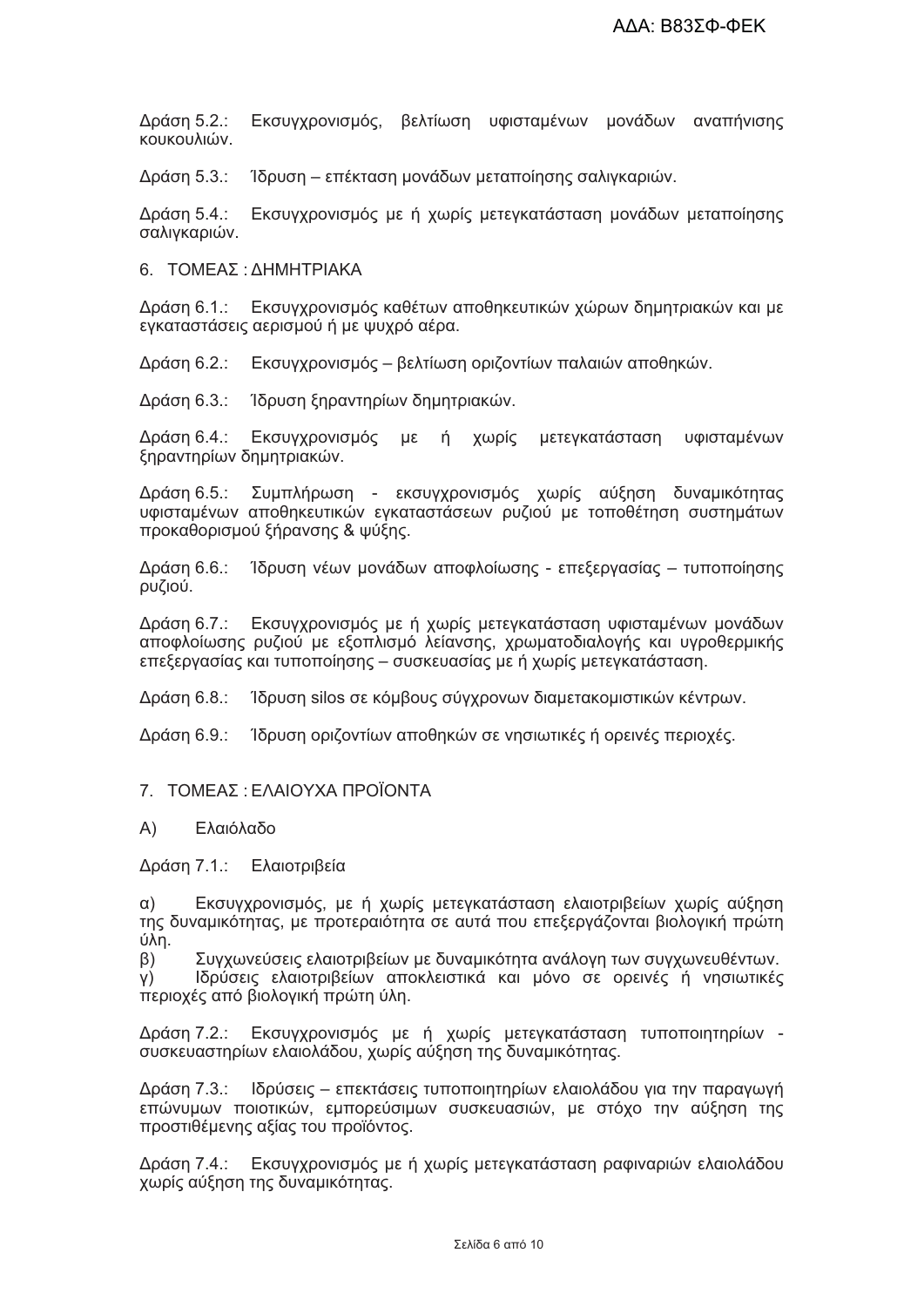#### B) Άλλα Έλαια

Δράση 7.5.: Ίδρυση - Επέκταση - Εκσυγχρονισμός με ή χωρίς μετεγκατάσταση σποροελαιργείων και Βιομηχανιών σπορελαιουργίας χωρίς αύξηση δυναμικότητας.

Δεν είναι επιλέξιμες στο πλαίσιο του μέτρου επενδύσεις μελών αναγνωρισμένης ΟΕΦ που αφορούν:

Α)Βελτίωση των συνθηκών αποθήκευσης και αξιοποίησης των καταλοίπων της παραγωγής ελαιολάδου και επιτραπέζιων ελιών

Β)Δημιουργία και διαχείριση συστημάτων πιστοποίησης της ποιότητας, με βάση σύστημα ανάλυσης κινδύνου και κρίσιμων σημείων ελέγχου (HACCP), για τα οποία η συγγραφή υποχρεώσεων είναι σύμφωνη με τα τεχνικά κριτήρια που καθορίζονται από την αρμόδια εθνική αρχή.

#### 8. ΤΟΜΕΑΣ: ΟΙΝΟΣ

Δράση 8.1.: Εκσυγχρονισμός οινοποιείων με ή χωρίς μετεγκατάσταση χωρίς αύξηση της δυναμικότητας, για παραγωγή οίνων ποιότητας.

Δράση 8.2.: Συγχώνευση οινοποιείων με παράλληλο εκσυγχρονισμό (κτιριακών εγκαταστάσεων και μηχανολογικού εξοπλισμού) για βελτίωση της ποιότητας και μείωση του κόστους παραγωγής, χωρίς αύξηση της δυναμικότητας.

Δράση 8.3.: Ίδρυση νέων οινοποιείων σύγχρονης τεχνολογίας:

 $\alpha$ ) σε περιπτώσεις εξυπηρέτησης της τοπικής παραγωγής σε ορεινές και νησιώτικες περιοχές

μονάδων παραγωγής οίνων από προϊόντα της βιολογικής αμπελουργίας  $\beta$ ) [Καν.(ΕΟΚ) 2092/91] και συστημάτων ολοκληρωμένης διαχείρισης.

Δράση 8.4.: Προσθήκη, εκσυγχρονισμός, επέκταση γραμμής εμφιάλωσης οίνου σε οινοποιεία για την κάλυψη των αναγκών εμφιάλωσης της παραγωγής τους.

- 9 ΤΟΜΕΑΣ ΟΠΟΡΟΚΗΠΕΥΤΙΚΑ
- I. Στο επίπεδο της εμπορίας

Δράση 9.1.: Ίδρυση μονάδων συσκευασίας, τυποποίησης, διαλογής, συντήρησης, ψύξης, αποθήκευσης νωπών οπωροκηπευτικών, πατάτας, σύκων, οσπρίων και ξηρών καρπών.

Δράση 9.2.: Ίδρυση εγκαταστάσεων στατικών ψυγείων και κατασκευή μικρής δυναμικότητας συσκευαστηρίων κηπευτικών με δυνατότητα προμήθειας κινητών (αυτοκινήτων) ψυγείων μόνο στα νησιωτικές περοχές (πλην Κρήτης και Εύβοιας).

Δράση 9.3.: Εκσυγχρονισμοί ή/και επέκταση με ή χωρίς μετεγκατάσταση υφιστάμενων μονάδων συσκευασίας, τυποποίησης, διαλογής, συντήρησης, ψύξης, αποθήκευσης νωπών οπωροκηπευτικών, πατάτας, σύκων, οσπρίων και ξηρών καρπών:

ΙΙ. Στο επίπεδο της μεταποίησης

Δράση 9.7.: Μεταποίηση Βιομηχανικής τομάτας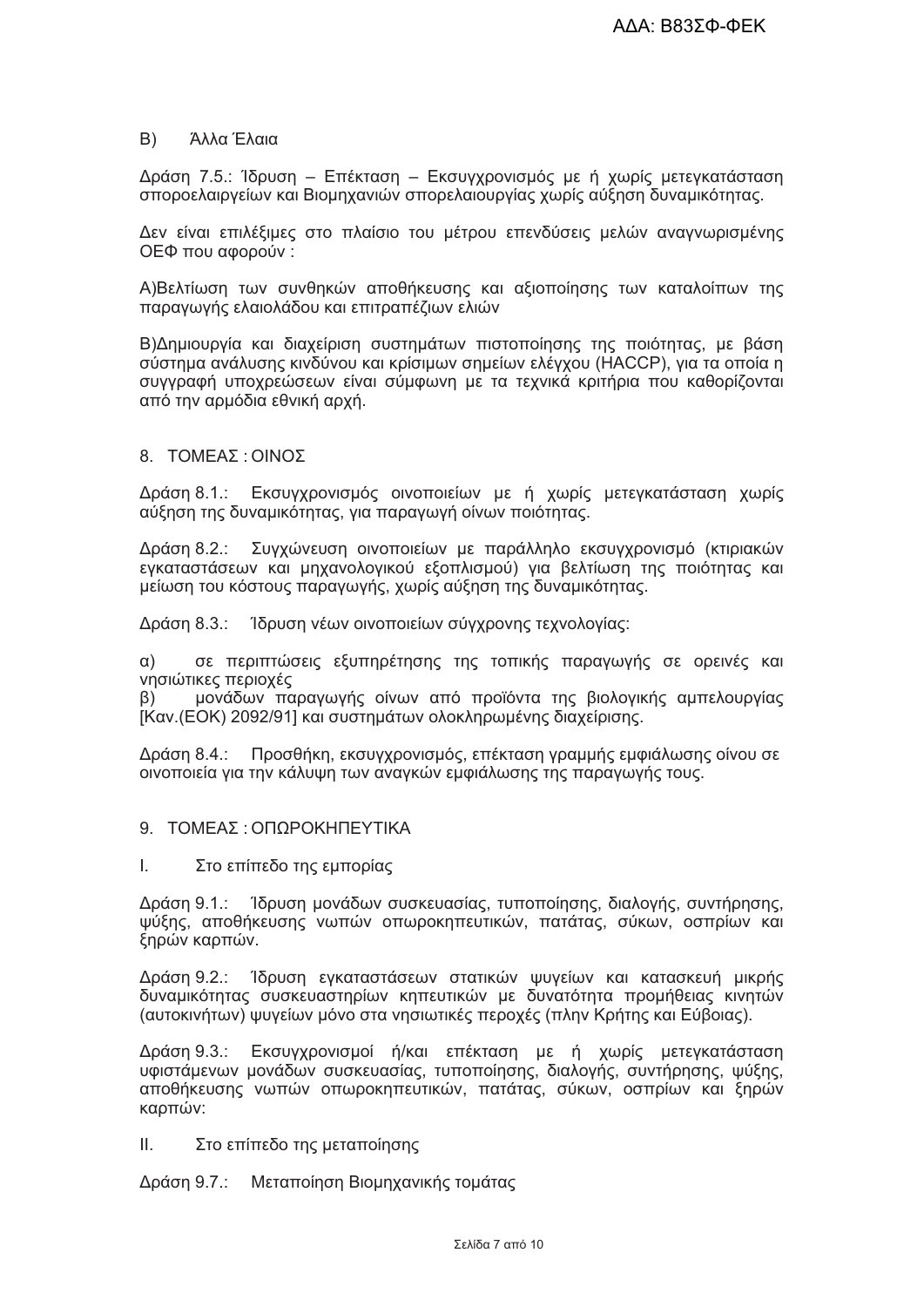Εκσυγχρονισμός με ή χωρίς μετεγκατάσταση υφισταμένων μονάδων, κυρίως όσον αφορά:

- την χρήση νέων τεχνολογιών και συσκευασιών,
- την παραγωγή νέων προϊόντων

χωρίς αύξηση της δυναμικότητας.

Δράση 9.8.: Μεταποίηση φρούτων (ροδάκινα, βερίκοκα, αχλάδια, μήλα. δαμάσκηνα κ.λ.π.)

 $\alpha$ ) Κονσερβοποιεία – Χυμοί φρούτων – Αποξηραμένα φρούτα

Εκσυγχρονισμός με ή χωρίς μετεγκατάσταση ή/και επέκταση υφισταμένων μονάδων κονσερβοποίησης οπωροκηπευτικών, βιομηχανικών ροδακίνων και αχλαδιών, λοιπών φρούτων και λαχανικών κυρίως όσον αφορά: την χρήση νέων τεχνολογιών και συσκευασιών,

την παραγωγή νέων προϊόντων.

Ίδρυση νέων μονάδων μεταποίησης (κονσερβοποίησης) οπωροκηπευτικών (πλην βιομηχανικής τομάτας), βιομηχανικών ροδακίνων και αχλαδιών, λοιπών φρούτων και λαχανικών.

 $\beta$ ) Εκσυγχρονισμός με ή χωρίς μετεγκατάσταση ή/και επέκταση υφισταμένων μονάδων χυμοποίησης, κυρίως όσον αφορά:

- την χρήση νέων τεχνολογιών και συσκευασιών,
- την παραγωγή νέων προϊόντων.

Ίδρυση νέων μονάδων χυμοποίησης οπωρών (πλην των εσπεριδοειδών)  $Y)$ σύγχρονης τεχνολογίας.

 $\delta$ Αποξηραμένων φρούτων

Εκσυγχρονισμός με ή χωρίς μετεγκατάσταση ή/και επέκταση μονάδων αποξήρανσης φρούτων (δαμάσκηνα, βερίκοκα κλπ).

Ίδρυση – εκσυγχρονισμός με ή χωρίς μετεγκατάσταση μονάδων παραγωγής ε) μαρμελάδων και γλυκών κουταλιού.

Εκσυγχρονισμός με ή χωρίς μετεγκατάσταση υφισταμένων μονάδων,  $(T<sub>D</sub>)$ χυμοποίησης εσπεριδοειδών κυρίως όσον αφορά:

- την χρήση νέων τεχνολογιών και συσκευασιών,
- στις ψυκτικές εγκαταστάσεις.
- την παραγωγή νέων προϊόντων.  $\bullet$

Δράση 9.9.: Μεταποίηση λαχανικών

 $\alpha$ ) Ίδρυση νέων, εκσυγχρονισμός - επέκταση με ή χωρίς μετεγκατάσταση υφισταμένων μονάδων παραγωγής τουρσιών και ψητών λαχανικών, κυρίως όσον αφορά:

- στην χρήση νέων τεχνολογιών και συσκευασιών
- στην παραγωγή νέων προϊόντων

Ίδρυση νέων, εκσυγχρονισμός – επέκταση με ή χωρίς μετεγκατάσταση  $\beta$ ) υφισταμένων μονάδων για την παραγωγή χυμών λαχανικών κύβων ή μιγμάτων αυτών σε ασηπτική συσκευασία.

Δράση 9.10.: Επενδύσεις εγκατάστασης βιολογικού καθαρισμού και αξιοποίησης υπολειμμάτων των χρησιμοποιούμενων πρώτων υλών του τομέα μεταποίησης οπωροκηπευτικών για την παραγωγή λιπασμάτων ή/και ζωοτροφών.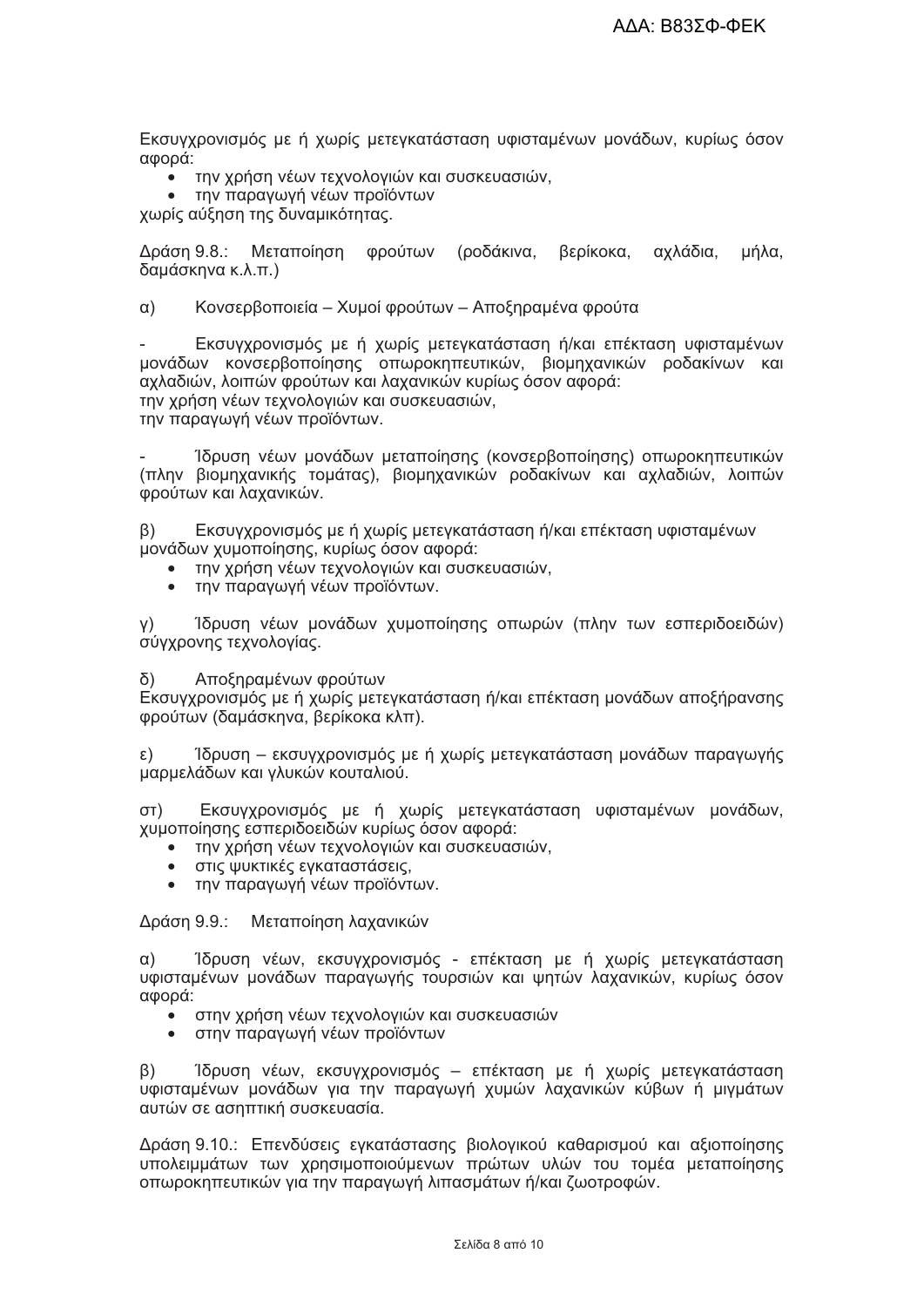Δράση 9.11.: Μεταποίηση ξηρών καρπών. Ίδρυση νέων μονάδων, εκσυγχρονισμός και επέκταση ή και μετεγκατάσταση υφισταμένων μονάδων για παραγωγή προϊόντων πάστας, νιφάδων πραλίνας, παστελιών, snaks κ.λ.π.

Δράση 9.12.: Μεταποίηση σύκων - σταφίδων

Εκσυγχρονισμός και επέκταση με ή χωρίς μετεγκατάσταση υφισταμένων  $\alpha$ ) μονάδων.

Ίδρυση νέων μονάδων μεταποίησης - αποξήρανσης σύκων και σταφίδων.  $\beta$ )

 $III.$ Στον τομέα των μονάδων επεξεργασίας επιτραπέζιων ελαιών

Δράση 9.13.: Εκσυγχρονισμός των μονάδων επεξεργασίας βρωσίμων ελαιών, χωρίς αύξηση δυναμικότητας.

Δράση 9.14.: Ίδρυση – επέκταση μονάδων μόνο για γραμμές συσκευασίας καταναλωτή και γραμμές παραγωγής νέων προϊόντων.

Δράση 9.15.: Μετεγκαταστάσεις που αφορούν την μεταφορά μονάδων από τις αστικές περιοχές, για λόγους που σχετίζονται με τη ρύπανση χωρίς αύξηση δυναμικότητας.

 $IV$ Στον τομέα των Γεωμήλων

Δράση 9.16.: Ιδρύσεις νέων μονάδων, εκσυγχρονισμός – επέκταση, με ή χωρίς μετεγκατάσταση, συμπλήρωση υφισταμένων μονάδων, ή προσθήκη γραμμών σε υφιστάμενες μονάδες μεταποίησης γεωμήλων με προορισμό την παραγωγή νέων προϊόντων όπως:

- προτηγανισμένης / κατεψυγμένης πατάτας,
- τσιπς ή σνακς πατάτας κ.λ.π.
- άλλα νέα προϊόντα  $\bullet$

#### 10. ΤΟΜΕΑΣ: ANΘH

Δράση 10.1.: Ίδρυση νέων εγκαταστάσεων μεταποίησης ή εκσυγχρονισμός ή επέκταση υφισταμένων μονάδων.

Ίδρυση ή εκσυγχρονισμός και επέκταση τυποποιημένων δρεπτών ανθέων και  $\alpha$ ) γλαστρικών.

Ίδρυση ξηραντηρίων ανθέων.  $\beta$ )

Δράση 10.2.: Ίδρυση νέων εγκαταστάσεων εμπορίας (νέες ανθαγορές – κέντρα διανομής) από συλλογικούς φορείς ανθοπαραγωγών.

#### 11. ΤΟΜΕΑΣ: ΖΩΟΤΡΟΦΕΣ

Δράση 11.1.: Εκσυγχρονισμός με ή χωρίς μετεγκατάσταση μονάδων παραγωγής πλήρων τυποποιημένων μιγμάτων ζωοτροφών, χωρίς αύξηση δυναμικότητας, οι οποίες θα εφαρμόσουν ΗΑCCP.

Δράση 11.2.: Ίδρυση μονάδων παραγωγής αποκλειστικά βιολογικών πλήρων τυποποιημένων μειγμάτων ζωοτροφών.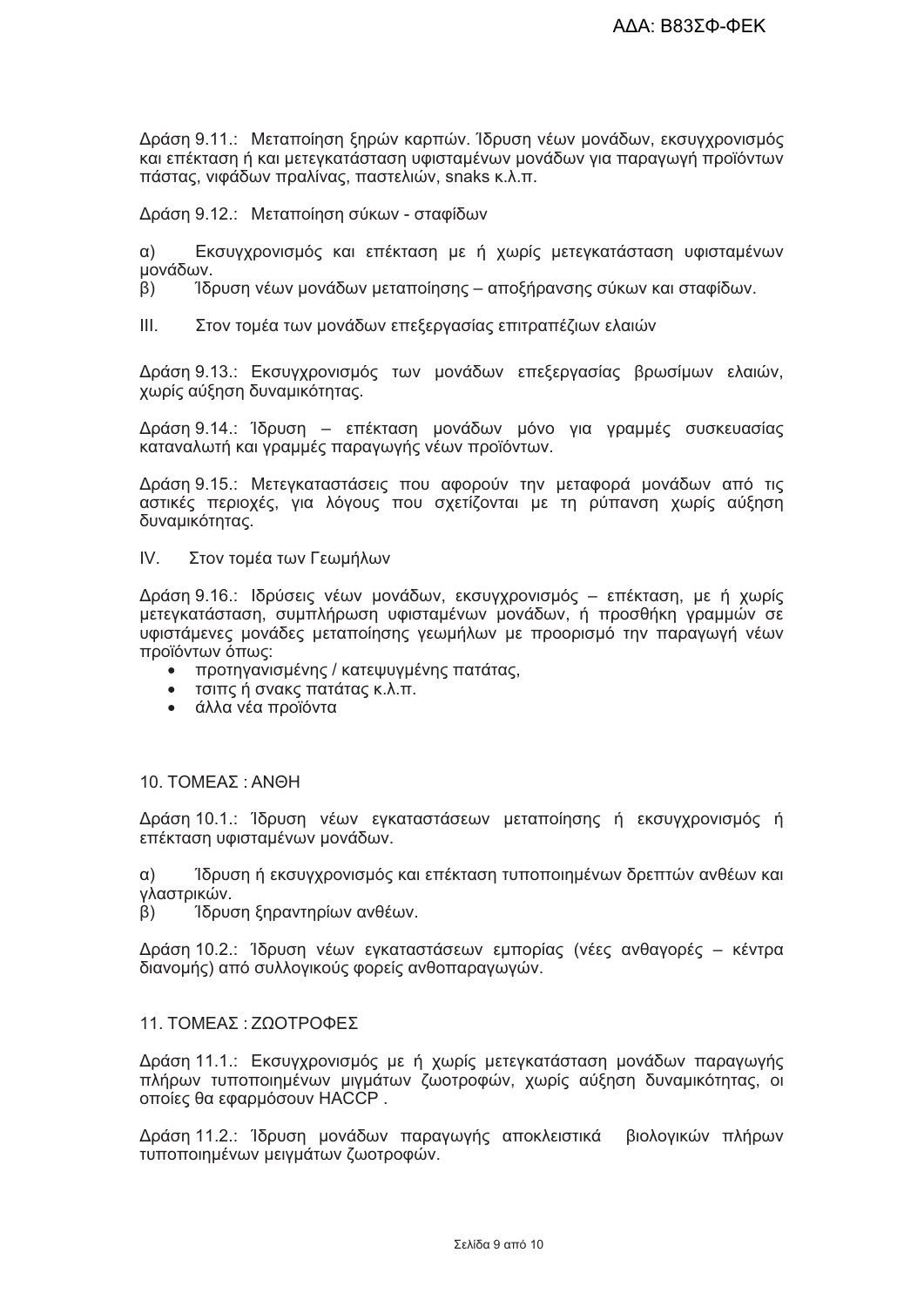Δράση 11.3.: Ίδρυση αποθηκευτικών χώρων ζωοτροφών για την μερική κάλυψη των αναγκών ορισμένων περιοχών της χώρας (ορεινών - νησιωτικών) σε αποθηκευτικούς χώρους ζωοτροφών, με δυνατότητα εγκατάστασης μικρού παρασκευαστηρίου.

Δράση 11.4.: Εκσυγχρονισμός με ή χωρίς μετεγκατάσταση αποθηκευτικών χώρων ζωοτροφών με δυνατότητα μικρού παρασκευαστηρίου μόνο σε ορεινές και νησιωτικές περιοχές.

Δράση 11.5.: Ίδρυση μονάδων παραγωγής ζωοτροφών οικιακών ζώων και γουνοφόρων ζώων που θα εφαρμόσουν ΗΑCCP.

Δράση 11.6.: Εκσυγχρονισμός με ή χωρίς μετεγκατάσταση μονάδων παραγωγής ζωοτροφών οικιακών ζώων και γουνοφόρων ζώων που θα εφαρμόσουν ΗΑCCP.

#### 12 ΤΟΜΕΑΣ · ΣΠΟΡΟΝ ΚΑΙ ΠΟΛΛΑΠΛΑΣΙΑΣΤΙΚΟΥ ΥΛΙΚΟΥ

Δράση 12.1.: Ίδρυση – επέκταση μονάδων επεξεργασίας και τυποποίησης σπόρων και πολλαπλασιαστικού υλικού.

Εκσυγχρονισμός με ή χωρίς μετεγκατάσταση υφισταμένων μονάδων επεξεργασίας και τυποποίησης σπόρων και πολλαπλασιαστικού υλικού.

#### 13. ΤΟΜΕΑΣ: ΦΑΡΜΑΚΕΥΤΙΚΩΝ & ΑΡΩΜΑΤΙΚΩΝ ΦΥΤΩΝ

Δράση 13.1.: Ίδρυση – επέκταση μονάδων τυποποίησης και επεξεργασίας αρωματικών και φαρμακευτικών φυτών.

Δράση13.2.: Εκσυγχρονισμός με ή χωρίς μετεγκατάσταση μονάδων τυποποίησης και επεξεργασίας αρωματικών και φαρμακευτικών φυτών.

#### ΣΕ ΟΛΟΥΣ ΤΟΥΣ ΑΝΩΤΕΡΩ ΤΟΜΕΙΣ:

Ως προϊόντα ποιότητας είναι αυτά που καθορίζονται από τους Καν. (ΕΟΚ) 2092/91. 2081/92, 2082/92 και Καν. (Ε.Κ.) 1804/99, όπως αυτοί εκάστοτε τροποποιούνται. καθώς και αυτά που καθορίζονται από την Εθνική Νομοθεσία και πιστοποιούνται κατάλληλα.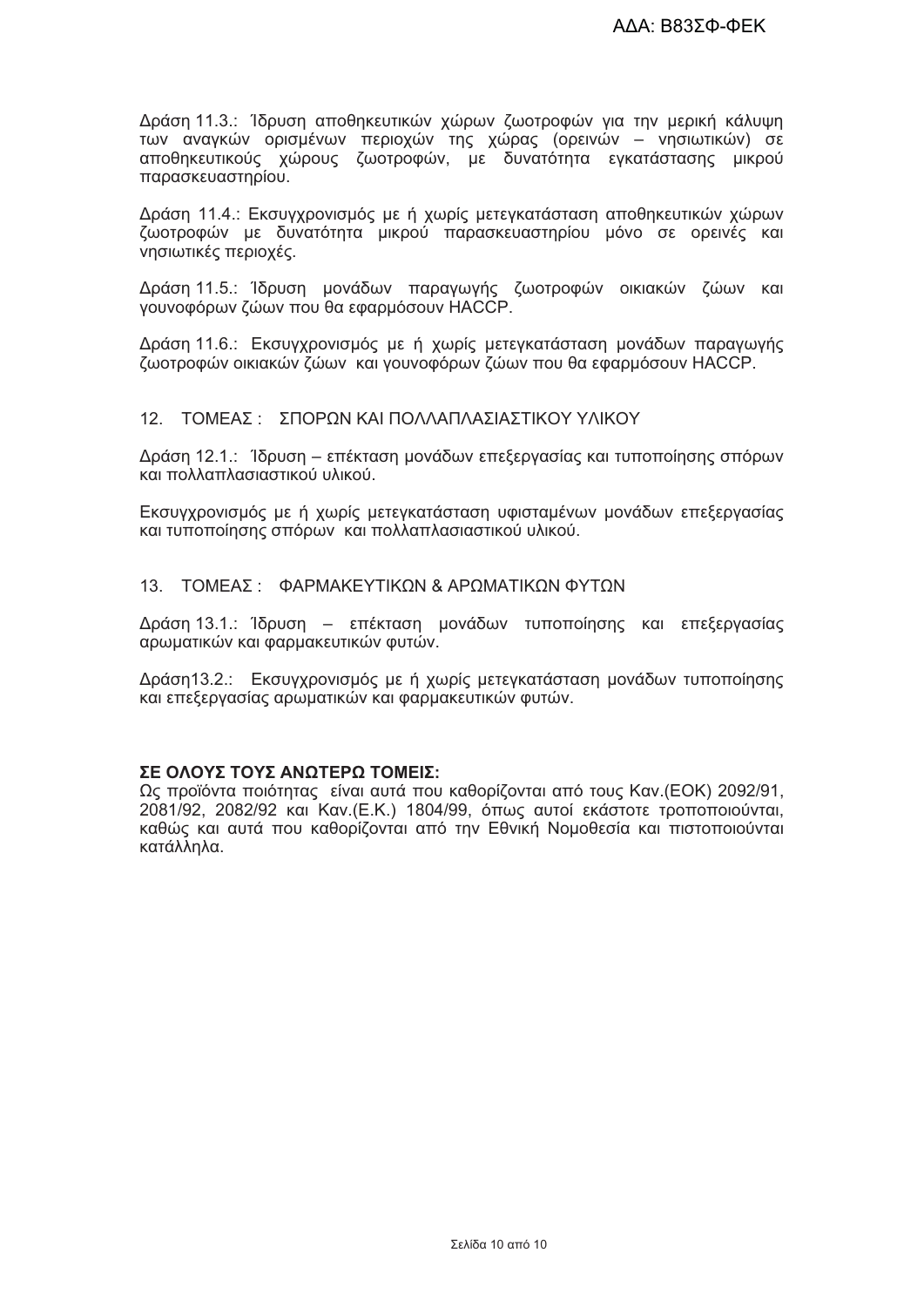# **ПАРАРТНМА II** ΑΝΑΛΥΣΗ ΕΠΙΛΕΞΙΜΟΤΗΤΑΣ ΛΑΠΑΝΟΝ

Επιλέξιμες είναι οι παρακάτω δαπάνες:

#### **ENOIKIA**

Περιλαμβάνει το κόστος ενοικίων του τόπου υλοποίησης του σχεδίου.

Σε περίπτωση ενοικίασης οικίας, το επιδοτούμενο ποσό ανέρχεται στο 1/3 της συνολικής αξίας του μισθώματος.

Επισημαίνεται ότι δεν επιτρέπεται η συστέγαση επιχειρήσεων.

Με τον όρο συστέναση νοείται η ενκατάσταση της επιχείρησης σε χώρο που δεν αποτελεί μια οριζόντια ανεξάρτητη ιδιοκτησία. Σε περίπτωση που δεν υφίσταται σύσταση οριζόντιας ιδιοκτησίας να ζητηθούν και να διενεργηθούν τα εξής:

- Επιτόπιος έλενχος όπου θα πιστοποιεί ότι ο χώρος είναι διακριτός
- Αρχιτεκτονικό σχέδιο σφραγισμένο από μηχανικό (κάτοψη, διάγραμμα κάλυψης) όπου θα τεκμαίρεται ότι ο χώρος είναι διακριτός, μέσω της ταυτοποίησης των τ.μ. του μισθωτηρίου συμβολαίου και του αρχιτεκτονικού σχεδίου
- Θα γίνονται δεκτές όλες οι δαπάνες πλην ΔΕΚΟ (με εξαίρεση την κινητή τηλεφωνία)

Σε κάθε άλλη περίπτωση πρόκειται για συστέγαση και πρέπει οπωσδήποτε η επιχείρηση να μετενκατασταθεί. Η επιλεξιμότητα των δαπανών ενοικίων, λοναριασμών ΔΕΚΟ, αποσβέσεων πανίων και ανοράς εξοπλισμού/πρώτων και ενδιάμεσων προϊόντων θα ορίζεται από την μετεγκατάσταση της επιχείρησης σε νέο αυτόνομο χώρο.

## ΛΟΓΑΡΙΑΣΜΟΙ ΔΕΚΟ

Περιλαμβάνει δαπάνες:

- Ηλεκτρισμού
- **Υδρευσης**
- Θέρμανσης
- Σταθερής τηλεφωνίας
- Κινητής τηλεφωνίας
- Διαδικτύου

#### Σημείωση:

Επιλέξιμοι είναι οι λογαριασμοί που εκδίδονται στην επωνυμία της επιχείρησης. Είναι επίσης επιλέξιμοι και οι λοναριασμοί που εκπίπτουν βάσει νόμου (ΦΕΚ 80/25-01-2005 καθώς και νέος Κ.Φ.Ε. - Ν.4172 ΦΕΚ 167Α/23.07.2013) από τα ακαθάριστα έσοδα της μισθώτριας επιχείρησης και είναι καταχωρημένοι στα λονιστικά βιβλία της. Σε περίπτωση που έδρα της επιχείρησης στενάζεται σε οικία, το επιδοτούμενο ποσό ανέρχεται στο 1/3 της συνολικής αξίας των λογαριασμών.

#### ΛΔΠΔΝΕΣ ΙΛΡΥΣΗΣ ΤΗΣ ΕΠΙΧΕΙΡΗΣΗΣ

Περιλαμβάνει δαπάνες και παραστατικά στην επωνυμία της επιχείρησης νια αμοιβές νια νομικές υπηρεσίες, υπηρεσίες διοικητικής υποστήριξης και παροχής συμβουλών που έχουν άμεση σχέση με τη δημιουργία της επιχείρησης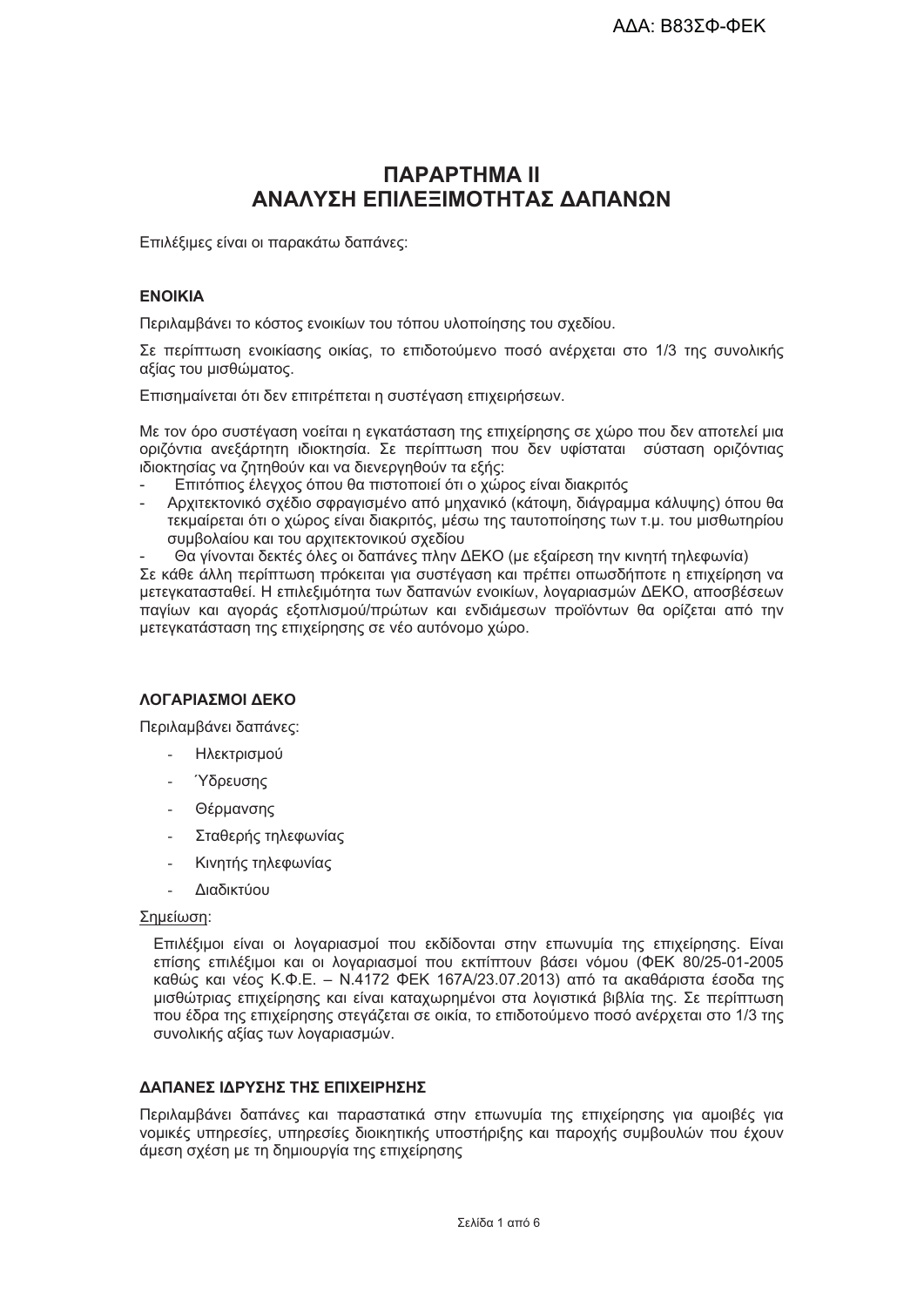#### ΛΔΠΔΝΕΣ ΠΔΡΟΧΗΣ ΥΠΗΡΕΣΙΟΝ

Περιλαμβάνει:

- Δαπάνες νομικής, λογιστικής και τεχνικής υποστήριξης.
- Δαπάνες για την παροχή υπηρεσιών mentoring / coaching από συμβούλους με σκοπό την υποστήριξη των ωφελούμενων στην ανάπτυξη της επιχειρηματικής ιδέας και την υλοποίηση του επιχειρησιακού σχεδίου για διάστημα έξι (6) μηνών από την έναρξη της επιχειρηματικής δραστηριότητας.

#### ΕΞΟΔΑ ΠΡΟΒΟΛΗΣ & ΔΙΑΦΗΜΙΣΗΣ

Περιλαμβάνει δαπάνες προβολής και διαφήμισης της νέας επιχειρηματικής δραστηριότητας:

- σχεδιασμός & παραγωγή λογότυπου / επιγραφής καταστήματος / μακετών
- σχεδιασμός & εκτύπωση διαφημιστικών εντύπων και αφισών,
- διαφημιστική καταχώρηση σε ημερήσιες ή οικονομικές εφημερίδες εθνικής ή τοπικής εμβέλειας ή κλαδικά και ειδικά / εξειδικευμένα για το αντικείμενο έντυπα.
- συμμετοχή σε μια (1) κλαδική έκθεση,  $\mathbf{r}$
- σχεδιασμός & κατασκευή εταιρικής ιστοσελίδας.

Δεν συμπεριλαμβάνονται δαπάνες για την δημιουργία ραδιοτηλεοπτικών σποτς και το κόστος ραδιο-τηλεοπτικών διαφημίσεων.

#### ΔΣΦΑΛΙΣΤΙΚΕΣ ΕΙΣΦΟΡΕΣ ΕΠΙΧΕΙΡΗΜΑΤΙΑ

Αφορά τις ασφαλιστικές εισφορές του επιχειρηματία (στον κύριο φορέα υποχρεωτικής ασφάλισης).

#### ΔΑΠΑΝΕΣ ΣΥΝΤΑΞΗΣ ΕΠΙΧΕΙΡΗΜΑΤΙΚΟΥ ΣΧΕΔΙΟΥ

Περιλαμβάνει την αμοιβή για τη σύνταξη και υποβολή του προτεινόμενου επιχειρηματικού σχεδίου καθώς και για την παρακολούθηση εκτέλεσης του έργου.

#### **ΔΑΠΑΝΕΣ ΠΑΡΟΧΗΣ ΥΠΗΡΕΣΙΩΝ ΜΕΝΤΟRING / COACHING ΚΑΙ ΣΥΜΒΟΥΛΕΥΤΙΚΗΣ** ΥΠΟΣΤΗΡΙΞΗΣ ΤΟΥ ΕΠΙΧΕΙΡΗΜΑΤΙΑ

Περιλαμβάνει δαπάνες για υπηρεσίες συμβουλευτικής υποστήριξης, ατομικής καθοδήγησης και ενδυνάμωσης των επιχειρηματιών από εμπειρογνώμονες συμβούλους με αντικείμενο (ενδεικτικά):

- οργάνωση διαδικασιών για εφαρμογή του σχεδίου από την επιχείρηση και τις πρώτες ενέργειες εφαρμογής του επιχειρηματικού σχεδίου,
- κοστολόγηση προϊόντων / υπηρεσιών,
- εισανωνή και εφαρμονή διαδικασιών παρανωνής.
- υιοθέτηση μεθόδων και διαδικασιών διασφάλισης ποιότητας των προϊόντων / υπηρεσιών.
- σχεδιασμός και εφαρμονή ενεργειών προβολής / προώθησης της επιχείρησης.
- υιοθέτηση τεχνικών προτύπων και προδιαγραφών και πιστοποίηση προϊόντων και παρανωνικών διαδικασιών.
- ενκατάσταση και λειτουργία συστημάτων διασφάλισης ποιότητας (π.χ. ΕΛΟΤ EN ISO L. 9000), διεθνώς αναγνωρισμένα οικολογικά πρότυπα και σήματα (π.χ. ECO LABEL) και συστημάτων περιβαλλοντικής διαχείρισης (π.χ. ISO 14000, EMAS). Είναι απαραίτητη η απόκτηση Πιστοποιητικού.

Ο Φορέας Πιστοποίησης πρέπει να είναι διαπιστευμένος από τον ΕΣΥΔ. Σε περίπτωση που τα χρονικά όρια υλοποίησης του προνράμματος δεν επιτρέπουν την απόκτηση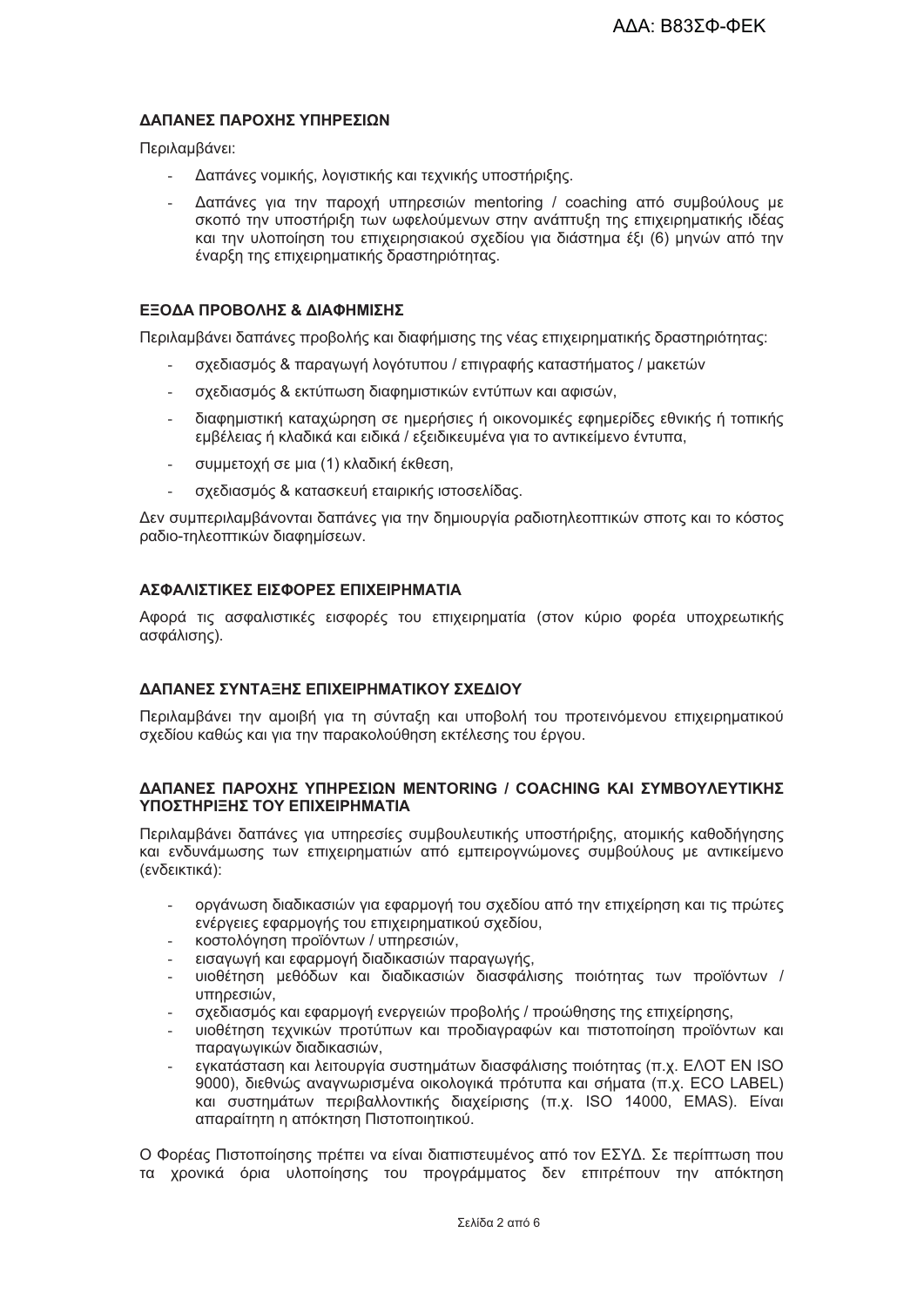πιστοποιητικού, απαραίτητη είναι η προσκόμιση βεβαίωσης επιτυχούς επιθεώρησης από το Φορέα Πιστοποίησης.

Επιλέξιμες είναι αποκλειστικά δαπάνες για υπηρεσίες παρεχόμενες από εξωτερικούς συμβούλους, έχουν έκτακτο χαρακτήρα και μόνο στην περίπτωση που δεν συνιστούν διαρκή ή περιοδική δραστηριότητα, ούτε συνδέονται με τις συνήθεις λειτουργικές δαπάνες της επιχείρησης, π.χ. για συνήθεις φοροτεχνικές υπηρεσίες, τακτικές νομικές υπηρεσίες κλπ. Απαιτείται σχετική σύμβαση θεωρημένη από τη Δ.Ο.Υ., σύμφωνα με το ισχύον σε κάθε περίπτωση θεσμικό πλαίσιο.

#### ΔΑΠΑΝΕΣ ΚΑΤΑΡΤΙΣΗΣ

Αφορά δαπάνες κατάρτισης του δικαιούχου επιχειρηματία ή/και του νεοπροσλαμβανόμενου (ανέργου / άνεργης ή απειλούμενου / -nc από ανεργία) σε πιστοποιημένο φορέα επαννελματικής κατάρτισης.

#### ΑΠΟΣΒΕΣΕΙΣ ΠΑΓΙΟΝ

Περιλαμβάνει αποσβέσεις παγίου εξοπλισμού που θα χρησιμοποιηθεί για τις ανάγκες του έρνου και νια το χρονικό διάστημα υλοποίησης του έρνου. Ο πάνιος εξοπλισμός ΔΕΝ θα πρέπει να έχει επιχορηνηθεί από κανένα άλλο πρόνραμμα.

#### ΔΑΠΑΝΕΣ ΜΙΣΘΩΣΗΣ / LEASING ΕΞΟΠΛΙΣΜΟΥ, ΠΡΟΜΗΘΕΙΑΣ ΠΡΩΤΩΝ ΥΛΩΝ ΚΑΙ ΕΝΛΙΑΜΕΣΟΝ ΠΡΟΪΟΝΤΟΝ

Περιλαμβάνει:

- $\bullet$ δαπάνες ενοικίασης-μίσθωσης εξοπλισμού (leasing),
- δαπάνες προμήθειας αναλώσιμων υλικών που θα χρησιμοποιήσει η επιχείρηση και οι οποίες έχουν άμεση σχέση με τη λειτουργία της επιχείρησης.
- δαπάνες προμήθειας πρώτων υλών και ενδιάμεσων προϊόντων που θα  $\bullet$ χρησιμοποιηθούν στην παραγωγική διαδικασία (αφορά επιχειρήσεις με μεταποιητική δραστηριότητα).

#### ΜΙΣΘΟΛΟΓΙΚΟ ΚΟΣΤΟΣ ΓΙΑ ΝΕΑ/ΕΣ ΘΕΣΗ/ΕΙΣ ΕΡΓΑΣΙΑΣ (1 ΕΜΕ)

Περιλαμβάνει δαπάνες μισθοδοσίας του / των νέου / νέων εργαζομένου / -νων της επιχείρησης με σχέση εξαρτημένης εργασίας (όχι απαραίτητα συνεχόμενων αρκεί να είναι κατά τη διάρκεια υλοποίησης του επενδυτικού σχεδίου και να ικανοποιείται η υποχρέωση συμπλήρωσης 1 ΕΜΕ ή συμπλήρωσης 2400 ωρών εργασίας κατά τη διάρκεια υλοποίησης του επιχειρηματικού σχεδίου.

Συγκεκριμένα στο μισθολογικό κόστος περιλαμβάνονται όλες οι νόμιμες αποδοχές & ασφαλιστικές εισφορές σύμφωνα με τις εκάστοτε ισχύουσες διατάξεις, καθώς και οι υποχρεώσεις της επιχείρησης προς τους φορείς του Δημοσίου, εξαιρουμένης της αποζημίωσης απόλυσης.

Σε περίπτωση που δεν απορροφηθεί το ποσό για την κάλυψη του μισθολογικού κόστους, δύναται να παραταθεί η περίοδος απασχόλησης μέχρις εξαντλήσεως του ποσού των 12.000€.

#### Επισήμανση:

1) Δεν περιλαμβάνεται ΦΠΑ σε καμία κατηγορία δαπανών, καθώς δεν θεωρείται επιλέξιμη δαπάνη και επιβαρύνει εξ' ολοκλήρου την επιχείρηση.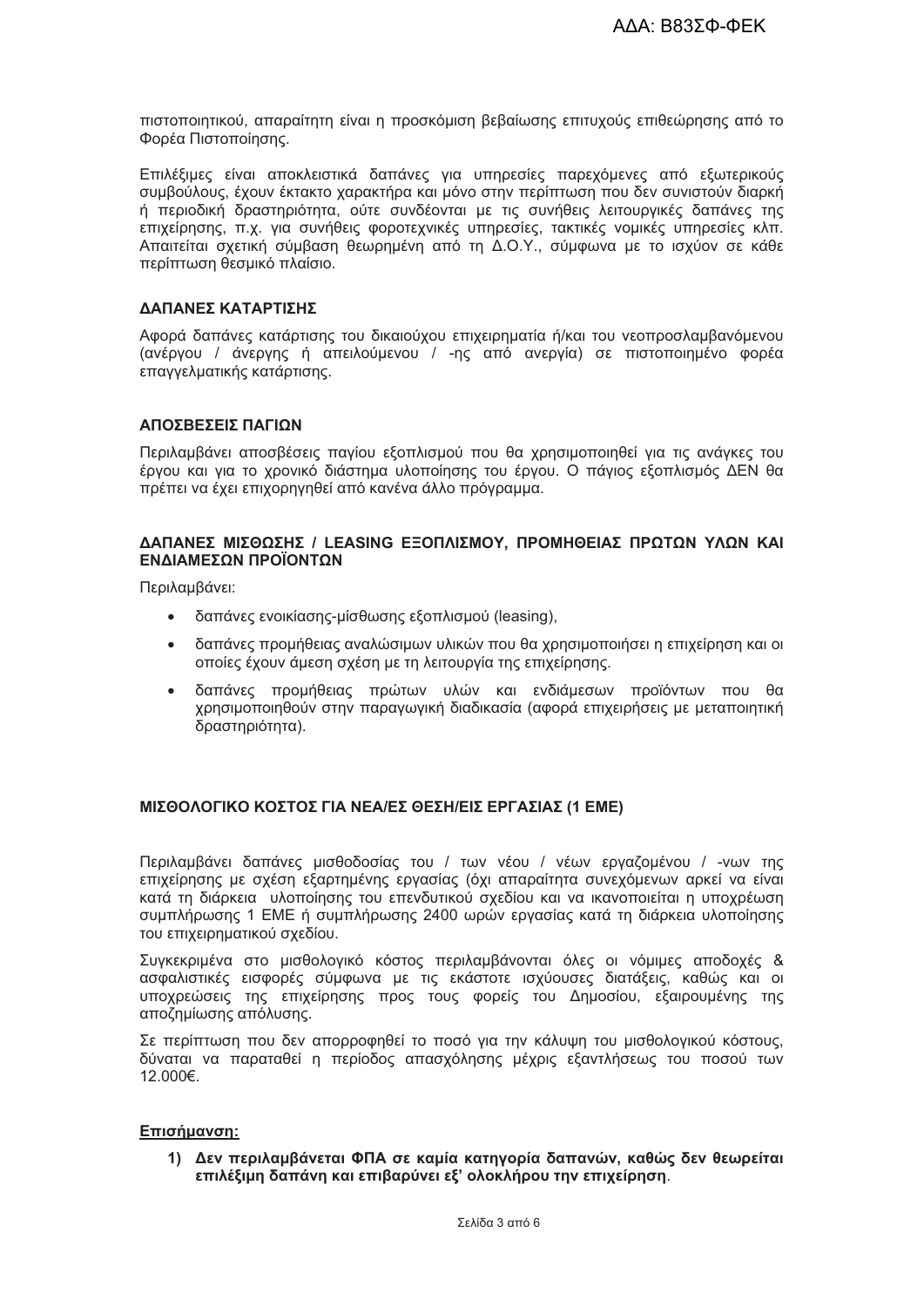#### 2) Στους λογαριασμούς ΔΕΗ δεν είναι επιλέξιμη δαπάνη το ΕΕΤΗΔΕ και το ΕΕΤΑ

#### Εξόφληση Δαπανών:

Η εξόφληση κάθε δαπάνης (τμηματική ή ολική), για να είναι επιλέξιμη, πρέπει να είναι σύμφωνη με τις ισχύουσες φορολογικές διατάξεις και τον Οδηγό του Προγράμματος.

- 1. Φορολογικά στοιχεία αξίας ή λοιπά έγγραφα που εκδίδονται ή συντάσσονται αντί ΦΟρολονικών στοιχείων, συνολικής αξίας κάτω των τριών χιλιάδων (3.000) ευρώ (συμπεριλαμβανομένου ΦΠΑ). δύναται πέραν των επιλέξιμων τρόπων εξόφλησης που περινράφονται παρακάτω να εξοφλούνται απευθείας στον προμηθευτή με μετρητά. Στην περίπτωση αυτή για την πιστοποίηση της πληρωμής απαιτείται απόδειξη είσπραξης του προμηθευτή.
- 2. Φορολογικά στοιχεία αξίας ή λοιπά έγγραφα που εκδίδονται ή συντάσσονται αντί φορολογικών στοιχείων, συνολικής αξίας τριών χιλιάδων (3.000) ευρώ (συμπεριλαμβανομένου ΦΠΑ) και άνω, τα οποία εκδίδονται για συναλλαγές μεταξύ επιτηδευματιών εξοφλούνται μέσω επαγγελματικών τραπεζικών λογαριασμών του εκδότη-πωλητή αναθών ή υπηρεσιών και του λήπτη των αντίστοιχων στοιχείων ή επιταγών που εξοφλούνται μέσω των ιδίων λογαριασμών. Δεν επιτρέπεται εξόφληση των στοιχείων αυτών με μετοητά.

Αποδεκτοί τρόποι εξόφλησης είναι:

- Έκδοση επιταγής επιχείρησης από τον εταιρικό λογαριασμό του λήπτη της ενίσχυσης (δικαιούχου) προς τον προμηθευτή, που πρέπει να έχει εξοφληθεί σε χρόνο προγενέστερο της ημερομηνίας ολοκλήρωσης του έργου. Για την πιστοποίηση της πληρωμής απαιτούνται (α) το έντυπο κίνησης του τραπεζικού λογαριασμού όψεως (extrait) της επιχορηγούμενης επιχείρησης, ή/και βεβαίωση της τράπεζας ότι έχει εξοφληθεί η επιτανή (αριθμός επιτανής-ημερομηνία πληρωμής-ποσό) (β) αντίγραφο του σώματος της επιταγής και (γ) απόδειξη είσπραξης του προμηθευτή που να αναφέρει τα στοιχεία του/των εξοφλούμενου/ων παραστατικών (εκτός των περιπτώσεων ΔΕΚΟ και Δημόσιων Υπηρέσιών).
- Κατάθεση μετρητών στον τραπεζικό λογαριασμό του προμηθευτή, από τον λήπτη της ενίσχυσης (δικαιούχο). Για την πιστοποίηση της πληρωμής απαιτούνται (α) το αντίνραφο κατάθεσης του ποσού στον εταιρικό τραπεζικό λοναριασμό στο οποίο θα φαίνεται ως δικαιούχος του λοναριασμού ο προμηθευτής των αναθών και υπηρεσιών προς τον λήπτη της Ενίσχυσης (δικαιούχο) και ο καταθέτης – επενδυτής, και (β) απόδειξη είσπραξης του προμηθευτή που να αναφέρει τα στοιχεία του/των εξοφλούμενου/ων παραστατικών (εκτός των περιπτώσεων ΔΕΚΟ και Δημόσιων Υπηρεσιών).
- Μεταφορά από τον εταιρικό λογαριασμό του λήπτη της ενίσχυσης (δικαιούχου) σε εταιρικό λογαριασμό του προμηθευτή. Για την πιστοποίηση της πληρωμής απαιτούνται (α) **αντίνραφο** του εννράφου της τράπεζας νια μεταφορά χρημάτων όπου να φαίνονται τα στοιχεία των λογαριασμών και (β) απόδειξη είσπραξης του προμηθευτή που να αναφέρει τα στοιχεία του/των εξοφλούμενου/ων παραστατικών (εκτός των περιπτώσεων ΔΕΚΟ και Δημόσιων Υπηρεσιών).
- Έκδοση Τραπεζικής Επιταγής από την επιχορηγούμενη επιχείρηση προς τον προμηθευτή. Πρόκειται για επιταγές που εκδίδονται από νόμιμα λειτουργούσα στην Ελλάδα τράπεζα, είτε με αντίστοιχη κατάθεση μετρητών στην τράπεζα από την επιχορηνούμενη επιχείρηση, είτε με χρέωση του εταιρικού τραπεζικού λοναριασμού του δικαιούχου. Για την πιστοποίηση της πληρωμής απαιτούνται (α) αντίγραφο του σώματος της αντίστοιχης επιταγής, (β) απόδειξη είσπραξης του προμηθευτή που να αναφέρει τα στοιχεία του/των εξοφλούμενου/ων παραστατικών (εκτός των περιπτώσεων ΔΕΚΟ και Δημόσιων Υπηρεσιών) και (γ) σε περίπτωση έκδοσης της επιταγής με χρέωση του εταιρικού λογαριασμού του δικαιούχου, έντυπο κίνησης του αντίστοιχου εταιρικού τραπεζικού λοναριασμού (extrait)
- Χρήση ηλεκτρονικών τραπεζικών συναλλαγών (π.χ. ηλεκτρονική κατάθεση) για τις εξοφλήσεις των παραστατικών. Για την πιστοποίηση της πληρωμής απαιτούνται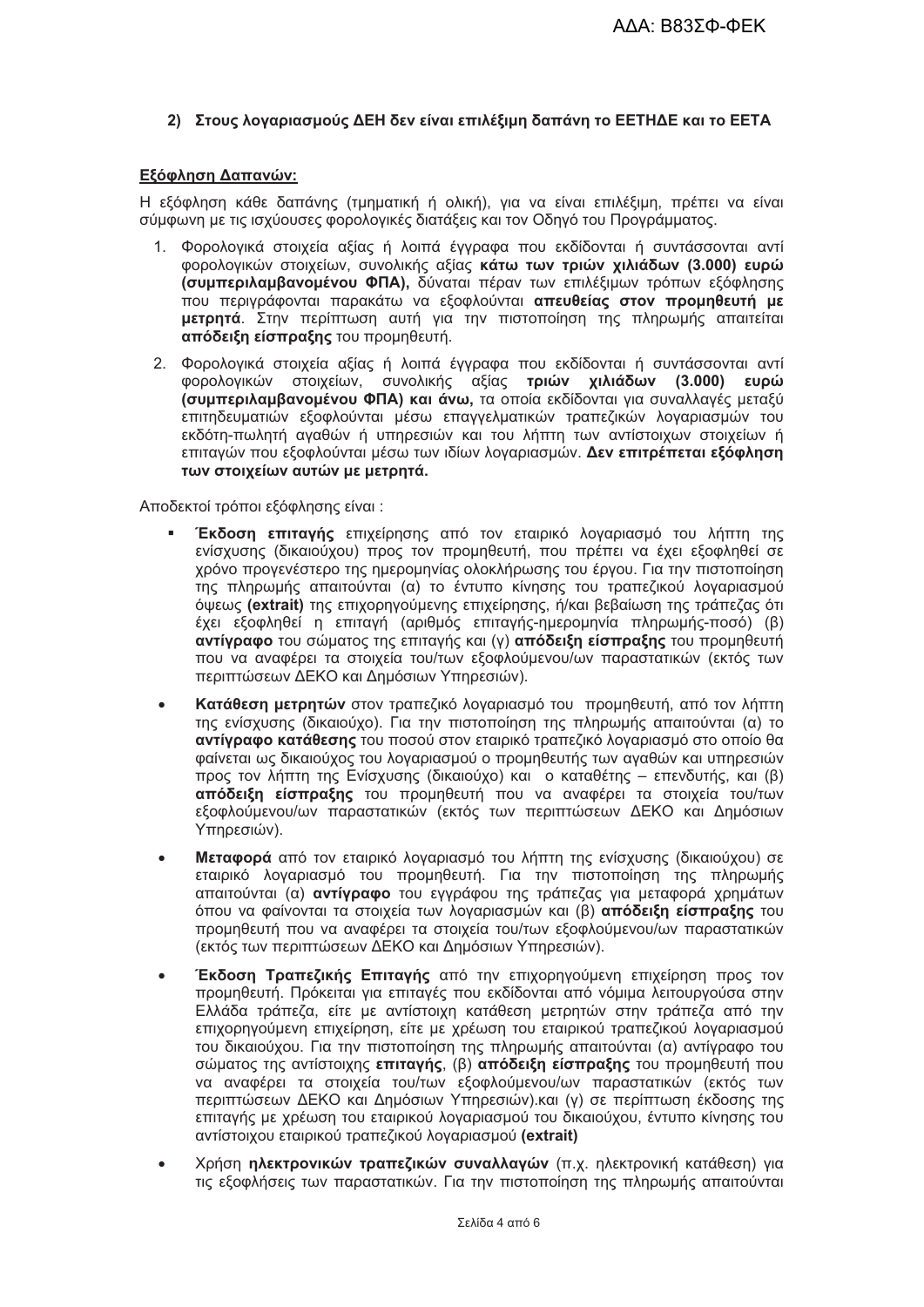(α) έντυπο κίνησης του εταιρικού τραπεζικού λογαριασμού του δικαιούχου (extrait), (β) το αντίγραφο της ηλεκτρονικής συναλλαγής όπου να φαίνονται τα στοιχεία λογαριασμού του προμηθευτή και (γ) απόδειξη είσπραξης του προμηθευτή που να αναφέρει τα στοιχεία του/των εξοφλούμενου/ων παραστατικών (εκτός των περιπτώσεων ΔΕΚΟ και Δημόσιων Υπηρεσιών).

Εξόφληση τιμολογίων μέσω πιστωτικών - χρεωστικών καρτών. Για την  $\ddot{\phantom{a}}$ πιστοποίηση της πληρωμής απαιτούνται (α) αντίγραφο μηνιαίου λογαριασμού της χρεωστικής - πιστωτικής κάρτας στο οποίο να αναφέρονται αναλυτικά οι συναλλαγές που πρανματοποιήθηκαν. (β) έντυπο κίνησης του τραπεζικού λοναριασμού (extrait) και (γ) απόδειξη είσπραξης του προμηθευτή που να αναφέρει τα στοιχεία του/των εξοφλούμενου/ων παραστατικών (εκτός των περιπτώσεων ΔΕΚΟ και Δημόσιων Υπηρεσιών).

Προϋπόθεση για την πιστοποίηση της πληρωμής είναι η κάρτα να είναι στο όνομα του δικαιούχου της ενίσχυσης, δηλαδή του επιχειρηματία μόνο στην περίπτωση των ατομικών επιχειρήσεων και οπωσδήποτε εταιρική σε περίπτωση που ο δικαιούχος της ενίσχυσης είναι νομικό πρόσωπο.

Επιπλέον θα πρέπει να ισχύουν τα κάτωθι:

- Η εξόφληση του μηνιαίου λογαριασμού της κάρτας πρέπει να αφορά στο i. σύνολο της εκκαθαρισμένης οφειλής και όχι στην ελάχιστη καταβολή.
- ii. Αν για την εν λόγω δαπάνη δίνεται το δικαίωμα εξόφλησης σε «Δόσεις μέσω Πιστωτικής Κάρτας», τότε προφανώς απαιτούνται εξοφλημένοι στο σύνολό τους όλοι οι μηνιαίοι Λοναριασμοί των Δόσεων που συμφωνήθηκαν.
- iii. Σε κάθε περίπτωση ως ημερομηνία εξόφλησης κάθε τέτοιας δαπάνης θεωρείται η ημερομηνία καταβολής, στην αντίστοιχη τράπεζα, της τελευταίας δόσης του αντίστοιχου μηνιαίου λογαριασμού της κάρτας.
- Σε κάθε περίπτωση πρέπει να υπάρχει επαρκής διαδρομή ελέγχου όσον iv. αφορά στην εξόφληση του λογαριασμού της κάρτας και να αποδεικνύεται μέσω της κίνησής του η εξόφληση των παραστατικών δαπανών της επένδυσης.
- $3.$ Η δαπάνη της μισθοδοσίας εξοφλείται σύμφωνα με τις εκάστοτε ισχύουσες διατάξεις.

Σε όλες τις περιπτώσεις, τα σχετικά παραστατικά εξοφλούνται σύμφωνα με τον Κώδικα Βιβλίων και Στοιχείων (Κ.Β.Σ.) μέχρι 31.12.2012 και σύμφωνα με τον Κώδικα Φορολογικής Απεικόνισης Συναλλαγών (Κ.Φ.Α.Σ.) από 1.1.2013 και εντεύθεν.

Το σύνολο των ως άνω συναλλαγών πρέπει να συνοδεύεται από τις κατά περίπτωση και σύμφωνα με τηρούμενη κατηγορία λογιστικών βιβλίων της επιχείρησης (Β' ή Γ' Κατηγορίας), λογιστικές καταχωρήσεις.

Στην περίπτωση τήρησης λονιστικών βιβλίων Β' κατηνορίας (απλονραφικά) πρέπει να προσκομιστούν αντίγραφα των λογιστικών καταχωρήσεων των παραστατικών τιμολόγησης των δαπανών/εξόδων του έργου (π.χ. τιμολογίων, αποδείξεων παροχής υπηρεσιών κλπ.) στο βιβλίο εσόδων-εξόδων της επιχείρησης.

Στην περίπτωση τήρησης λογιστικών βιβλίων Γ' κατηγορίας (διπλογραφικά) πρέπει να προσκομιστούν αντίγραφα των λογιστικών καταχωρήσεων των παραστατικών τιμολόγησης και εξόφλησης των δαπανών/εξόδων της επένδυσης στα αναλυτικά καθολικά των οικείων λογαριασμών (π.χ. προμηθευτών, παγίων, ταμείου κλπ.) και στο γενικό ημερολόγιο.

Επισημαίνεται ότι:

Δεν επιτρέπεται κατακερματισμός της δαπάνης που οδηγεί σε αποφυγή της παραπάνω υποχρέωσης (δηλαδή δεν επιτρέπεται τμηματική πληρωμή τιμολογίου, με σκοπό την μετάπτωση σε μικρότερη κατηνορία τρόπου εξόφλησης δαπανών).

Δεν είναι επιτρεπτή η εξόφληση δαπανών με επιταγές τρίτων.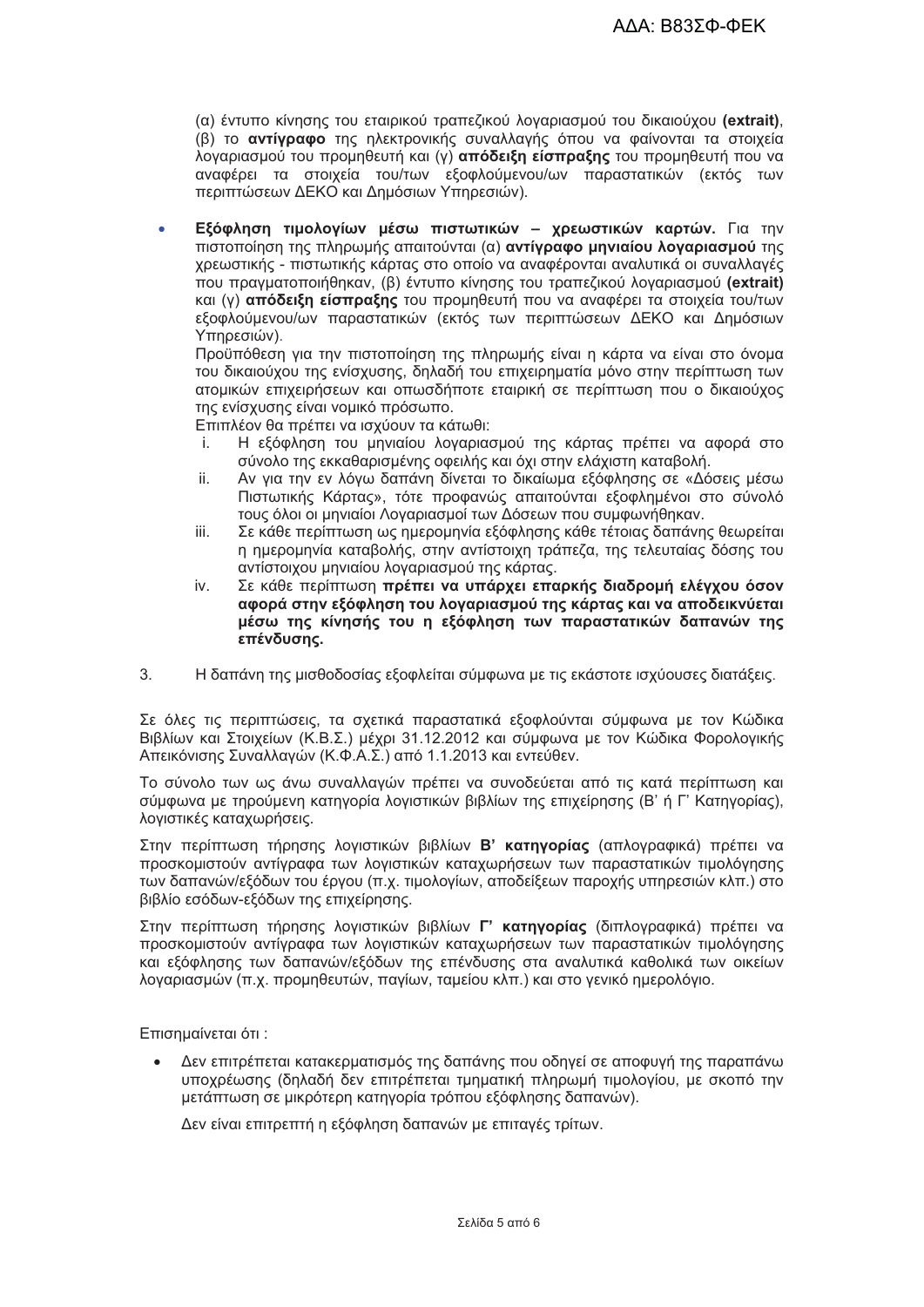- Το σύνολο των πιστοποιημένων δαπανών θα πρέπει να έχει εξοφληθεί πριν από την ολοκλήρωση της εκάστοτε έκθεσης επαλήθευσης/πιστοποίησης του έργου και σε κάθε περίπτωση μέχρι την ημερομηνία λήξης του έργου.
- Δεν είναι επιλέξιμοι οι χρεωστικοί τόκοι, οι προμήθειες χρηματοπιστωτικών  $\bullet$ συναλλαγών, τα έξοδα συναλλάγματος και χρεωστικές συναλλαγματικές διαφορές καθώς και τα λοιπά καθαρά χρηματοοικονομικά έξοδα του δικαιούχου με εξαίρεση τυχόν επιλέξιμες δαπάνες σύμφωνα με τον οδηγό του προγράμματος.

Όλες οι εταιρείες-προμηθευτές της επιχείρησης για τις δαπάνες του προνράμματος θα πρέπει να τηρούν εταιρικό τραπεζικό λογαριασμό. Σε περίπτωση καταθέσεων σε προσωπικό λογαριασμό και όχι εταιρικό (εξαιρούνται οι προμηθευτές που είναι ατομικές επιχειρήσεις) δεν θα πιστοποιούνται οι εν λόνω δαπάνες.

Δεν είναι επιτρεπτή η εξόφληση του προμηθευτή μέσω λογαριασμών και παραστατικών των εταίρων/μετόχων της επιχείρησης.

Για τιμολόγια που είναι ξενόγλωσσα (εκτός αγγλικής) και δυσκολεύουν την απόφαση για την επιλεξιμότητα τους μπορεί να ζητηθεί η μετάφραση τους στην ελληνική γλώσσα από επίσημο φορέα.

Σε περιπτώσεις προμηθειών από το εξωτερικό θα προσκομίζονται για την πιστοποίηση των δαπανών όλα τα συνοδευτικά έγγραφα, το απαιτούμενο προτιμολόγιο (Proforma Invoice) και τα αντίστοιχα τραπεζικά εμβάσματα. Δηλαδή:

- Εντολή έκδοσης εντάλματος/γραμμάτιο είσπραξης όπου να αναγράφεται ο δικαιούχος  $1$ καθώς και ο αριθμός του εξοφλούμενου παραστατικού.
- 2. Swift όπου να αναγράφεται ο δικαιούχος καθώς και ο αριθμός του εξοφλούμενου παραστατικού.

Για τον έλεγχο των τιμών, οι αρμόδιες Υπηρεσίες μπορούν να ελέγχουν τα στοιχεία αξίας των μηχανημάτων και εξοπλισμού και να ζητούν από τον δικαιούχο, τον προμηθευτικό οίκο ή και τρίτους πρόσθετα κατά την κρίση τους στοιχεία και πληροφορίες για εξακρίβωση της αξίας, για τον έλεγχο των τιμών αυτών. Για τον έλεγχο του κόστους των λοιπών πάγιων στοιχείων της επένδυσης μπορούν να χρησιμοποιούνται από τις αρμόδιες υπηρεσίες κάθε είδους αποδεικτικά στοιχεία. Ο ΕΦΕΠΑΕ έχει το δικαίωμα περικοπής εγκεκριμένων δαπανών κατά την πιστοποίηση τους, αν αυτές δεν εξυπηρετούν τη σκοπιμότητα του επιχειρηματικού σχεδίου ή κριθούν υπερβολικές ως προς το κόστος τους.

Επιπρόσθετα επισημαίνονται τα κάτωθι:

- · Το έντυπο κίνησης τραπεζικού λογαριασμού (extrait) πρέπει να φέρει τα στοιχεία του δικαιούχου και τον αριθμό του λογαριασμού.
- Στα παραστατικά εξόφλησης (καταθετήρια, αποδείξεις κλπ) πρέπει να αναφέρονται λεπτομερώς τα στοιχεία συναλλαγής (π.χ. καταθέτης, αριθμός τιμολογίου, λήπτης κατάθεσης κλπ).
- Όταν η πληρωμή γίνεται με κατάθεση σε τραπεζικό λογαριασμό του προμηθευτή και στο καταθετήριο δεν φαίνεται ως καταθέτης η επιχείρηση (δικαιούχος) αλλά κάποιος τρίτος (πχ εργαζόμενος ή πρόσωπο που δε φαίνεται από τα δικαιολογητικά να σχετίζεται με την εταιρία), τότε απαιτείται υπεύθυνη δήλωση του νομίμου εκπροσώπου όπου θα δηλώνεται ότι το τρίτο πρόσωπο ενήργησε για λογαριασμό της επιχείρησης με χρήματα της επιχείρησης.

Σε όλες τις περιπτώσεις, τα σχετικά παραστατικά εξοφλούνται σύμφωνα με την εκάστοτε νομοθεσία και τις οδηγίες της Αρχής Πληρωμής του ΕΣΠΑ 2007-2013.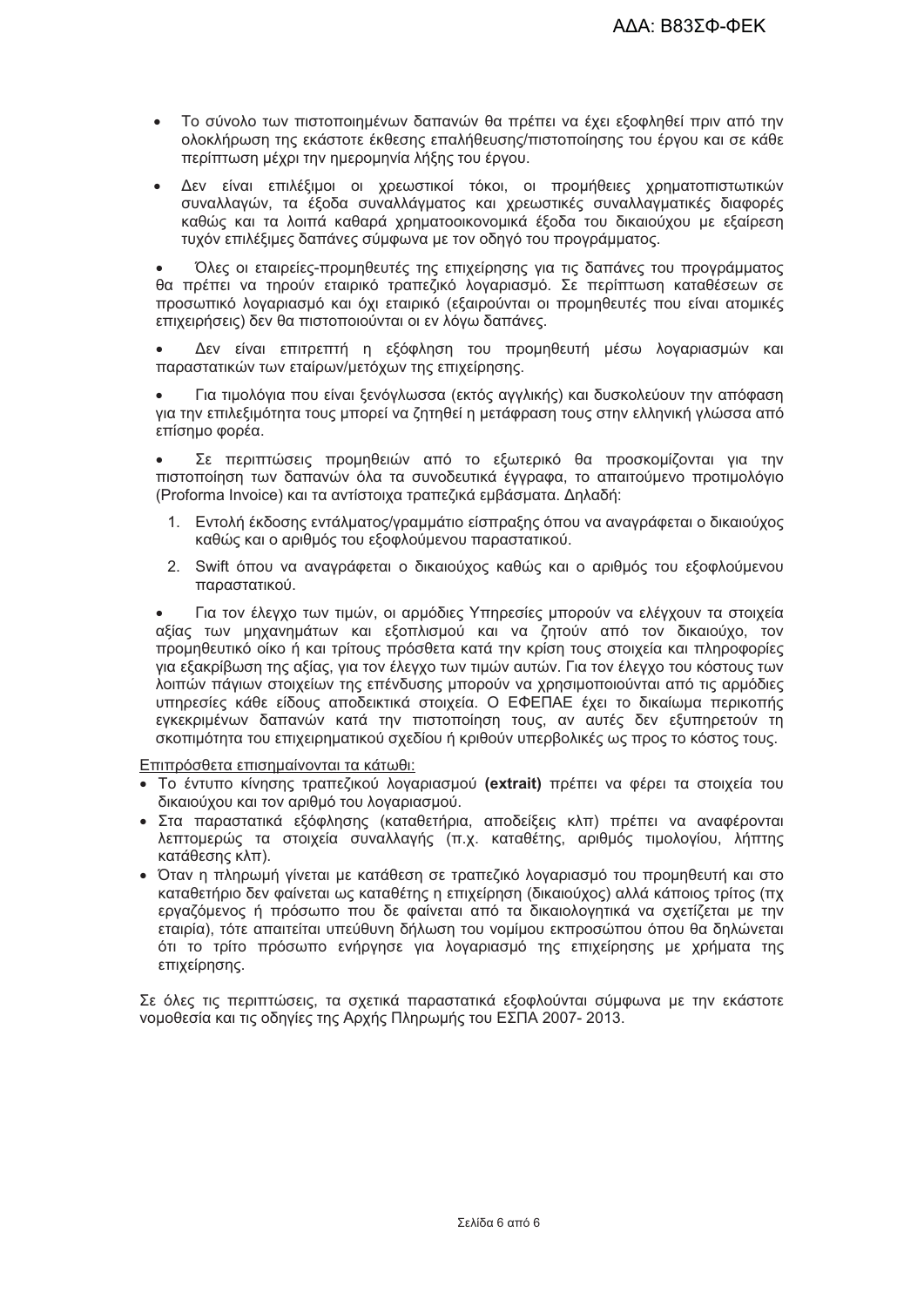# *<u>ПАРАРТНМА III</u>*

# ΔΙΚΑΙΟΛΟΓΗΤΙΚΑ ΥΠΟΒΟΛΗΣ, ΜΕΤΑ ΤΗΝ ΈΝΤΑΞΗ, ΠΙΣΤΟΠΟΙΗΣΗΣ & ΠΛΗΡΩΜΗΣ

#### Α) ΔΙΚΑΙΟΛΟΓΗΤΙΚΑ ΥΠΟΒΟΛΗΣ ΠΡΟΤΑΣΗΣ

Τα δικαιολογητικά που αναφέρονται σε αυτό το σημείο υποβάλλονται ηλεκτρονικά ( σκαναρισμένα) μαζί με την αίτηση υποβολής στο ΠΣΚΕ.

Τα πρωτότυπα υποβάλλονται μετά την ένταξη και μέχρι την ημερομηνία που θα ορισθεί στην απόφαση ένταξης

#### 1. Φωτοαντίγραφο των δύο όψεων του ατομικού δελτίου ταυτότητας

- 2. Δικαιολονητικά τεκμηρίωσης επιλέξιμης ιδιότητας του δικαιούχου (εναλλακτικά κατά περίπτωση):
	- Άνεργες: Δελτίο ανεργίας του φυσικού προσώπου ή των εταίρων σε ισχύ την ημερομηνία έναρξης της επιχειρηματικής τους δραστηριότητας για όσες έχουν κάνει έναρξη και δελτίο ανερνίας σε ισχύ κατά την υποβολή της πρότασης στην περίπτωση που δεν έχει γίνει έναρξη ακόμα ή βεβαίωση από τον ΟΑΕΔ ότι είναι εγγεγραμμένοι στα μητρώα ανέργων. Απολυμένες κατά την τελευταία τριετία: Βεβαίωση απόλυσης από εργοδότη (καταγγελία της σύμβασης εξαρτημένης εργασίας ορισμένου ή αόριστου χρόνου, πλήρους ή μερικής απασχόλησης), ή βεβαίωση λήξης σύμβασης ορισμένου χρόνου. Επίσης, βεβαίωση ΟΑΕΔ ότι δεν έχει γίνει αναγγελία πρόσληψης από την ημερομηνία καταγγελίας της σύμβασης έως την ημερομηνία έναρξης της επιχείρησης ή υποβολής της πρότασης στο πρόγραμμα ή βεβαίωση από ΙΚΑ ότι δεν υπάρχουν ένσημα το ζητούμενο διάστημα ή πρόσφατο αντίγραφο ενσήμων από το ΙΚΑ από το οποίο να προκύπτει ότι δεν υπάρχουν ένσημα το ζητούμενο διάστημα και Υπεύθυνη δήλωση της υποψήφιας που να βεβαιώνει ότι κατά την ημερομηνία καταγγελίας της σύμβασης έως την ημερομηνία έναρξης τη επιχείρησης (για όσες έχουν κάνει έναρξη) ή υποβολής της πρότασης στο πρόγραμμα (για όσες δεν έχουν κάνει ακόμη έναρξη) δεν ασκούσε κάποια επαγγελματική δραστηριότητα.
	- Επιχειρηματίες που έκλεισαν την επιχείρησή τους την τελευταία τριετία (2010.2011.2012). Βεβαίωση διακοπής άσκησης επιτηδεύματος της Δ.Ο.Υ.
	- Απειλούμενες από ανεργία (εργαζόμενες σε επιχειρήσεις που βρίσκονται σε επίσχεση εργασίας): Φωτοαντίγραφο του επισχετηρίου.
	- Απειλούμενες από ανεργία (εργαζόμενες σε επιχειρήσεις που έχουν υπαχθεί στο άρθρο 99): Απόφαση πρωτοδικείου υπαγωγής της επιχείρησης στο άρθρο 99
	- Αυτοαπασχολούμενες: Βεβαίωση του οικείου ασφαλιστικού φορέα και Εκκαθαριστικό Σημείωμα για το οικονομικό έτος 2012 (εισοδήματα 2011).

#### 3. Δικαιολογητικά Προσόντων των Εταίρων

Α) Αντίνραφα τίτλων σπουδών

#### Ειδικές διευκρινίσεις για δικαιολογητικά που αφορούν τίτλους σπουδών:

Για τους αποφοίτους Ι.Ε.Κ., προσκομίζεται Δίπλωμα Επαγγελματικής Κατάρτισης Επιπέδου Μεταδευτεροβάθμιας Επαγγελματικής Κατάρτισης και βεβαίωση του Ο.Ε.Ε.Κ. ή Ε.Ο.Π.Π. από την οποία να προκύπτει ότι κατέστησαν διπλωματούχοι.

Για τίτλους Πανεπιστημιακής και Τεχνολογικής Εκπαίδευσης οι οποίοι έχουν στην αλλοδαπή, απαιτείται Πράξη αναννώρισης από το ΔΙ.Κ.Α.Τ.Σ.Α, ή το Ι.Τ.Ε, αντίστοιχα, νια την αντιστοιχία του τίτλου ή πιστοποιητικό αναγνώρισης από τον Διεπιστημονικό Οργανισμό Αναγνώρισης Τίτλων Ακαδημαϊκών και Πληροφόρησης (Δ.Ο.Α.Τ.Α.Π.)

Αν μεταπτυχιακός / διδακτορικός τίτλος έχει αποκτηθεί στην αλλοδαπή απαιτείται μόνο Πράξη Αναγνώρισης του τίτλου από το ΔΙΚΑΤΣΑ ή Πιστοποιητικό Αναγνώρισης από το Διεπιστημονικό Οργανισμό Αναγνώρισης Τίτλων Ακαδημαϊκών και Πληροφόρησης  $(A.O.A.T.A.\Pi.)$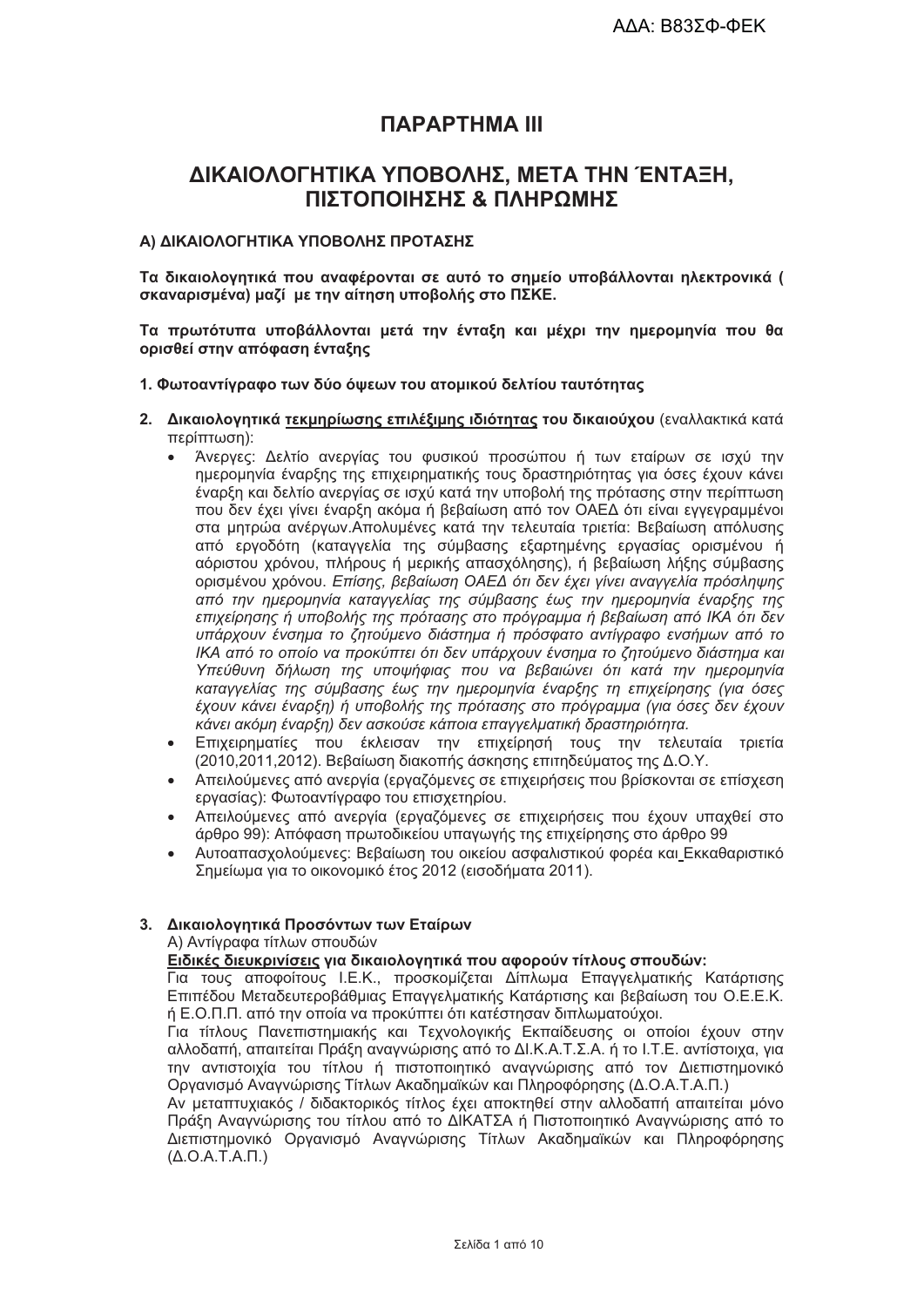Β) Αποδεικτικά εργασιακής εμπειρίας

Ειδικές διευκρινίσεις για δικαιολογητικά που αποδεικνύουν την εργασιακή εμπειρία και συνάφεια:

Πιστοποιητικά απόδειξης εμπειρίας τα οποία κατά περίπτωση είναι:

Α. Όταν απαιτείται άδεια άσκησης επαγγέλματος:

Για τους μισθωτούς και τους ελεύθερους επαγγελματίες:

(1) Όταν ο υποψήφιος δεν υποβάλλει επαγγελματική εμπειρία με συνάφεια:

• Άδεια άσκησης επαγγέλματος και

• Βεβαίωση του οικείου ασφαλιστικού φορέα στην οποία να ανανράφεται η διάρκεια της ασφάλισης.

Όσοι έχουν προϋπηρεσία σε φορείς του δημοσίου τομέα μπορούν, εναλλακτικά, αντί της βεβαίωσης του οικείου ασφαλιστικού φορέα να προσκομίσουν βεβαίωση του οικείου φορέα του δημοσίου τομέα από την οποία να προκύπτουν το είδος και η χρονική διάρκεια της εμπειρίας.

(2) Όταν ο υποψήφιος υποβάλλει επαννελματική εμπειρία με συνάφεια απαιτείται επιπλέον:

- Για τους μισθωτούς, χωριστή από την αίτηση, υπεύθυνη δήλωση του υποψηφίου κατά το άρθρο 8 του ν.1599/1986 στην οποία να δηλώνονται ο εργοδότης, το είδος και η χρονική διάρκεια της εξειδικευμένης εμπειρίας.

Οι μισθωτοί του δημόσιου τομέα μπορούν, εναλλακτικά, αντί της υπεύθυνης δήλωσης να προσκομίσουν βεβαίωση του οικείου φορέα του δημόσιου τομέα από την οποία να προκύπτουν το είδος και η χρονική διάρκεια της εξειδικευμένης εμπειρίας.

- Για τους ελεύθερους επαγγελματίες, χωριστή από την αίτηση, υπεύθυνη δήλωση κατά το άρθρο 8 του ν.1599/1986, για το είδος και τη χρονική διάρκεια της εξειδικευμένης εμπειρίας και μία τουλάχιστον σχετική σύμβαση ή δελτία παροχής υπηρεσιών, που καλύπτουν ενδεικτικώς τη διάρκεια και το είδος της εξειδικευμένης εμπειρίας. Στην περίπτωση που η εξειδικευμένη εμπειρία έχει αποκτηθεί στο δημόσιο τομέα, εναλλακτικά, αντί των προαναφερομένων, οι υποψήφιοι μπορούν να προσκομίσουν βεβαίωση του οικείου φορέα του δημόσιου τομέα από την οποία να προκύπτουν το είδος και η χρονική διάρκεια της εξειδικευμένης εμπειρίας.

Β. Όταν δεν απαιτείται άδεια άσκησης επαγγέλματος:

Για όλες τις περιπτώσεις είτε υποβάλλει εμπειρία με συνάφεια είτε όχι.

(1) Για τους μισθωτούς του δημοσίου και ιδιωτικού τομέα:

• Βεβαίωση του οικείου ασφαλιστικού φορέα από την οποία να προκύπτει η διάρκεια της ασφάλισης.

• Χωριστή από την αίτηση υπεύθυνη δήλωση του υποψηφίου κατά το άρθρο 8 του ν.1599/1986 στην οποία να δηλώνονται επακριβώς ο χρόνος και το είδος της εμπειρίας του καθώς και τα στοιχεία του εργοδότη, φυσικού προσώπου ή της επωνυμίας της επιχείρησης αν πρόκειται για νομικό πρόσωπο. Το είδος της εμπειρίας είναι δυνατό να προκύπτει και από τη βεβαίωση του οικείου ασφαλιστικού φορέα.

Οι μισθωτοί του δημοσίου τομέα μπορούν, εναλλακτικά, αντί της βεβαίωσης του ασφαλιστικού φορέα και της υπεύθυνης δήλωσης, να προσκομίσουν βεβαίωση του οικείου φορέα του δημοσίου τομέα από την οποία να προκύπτουν το είδος και η χρονική διάρκεια της εμπειρίας.

(2) Για τους ελεύθερους επαγγελματίες:

• Βεβαίωση του οικείου ασφαλιστικού φορέα στην οποία να αναγράφεται η διάρκεια της ασφάλισης.

• Υπεύθυνη δήλωση, χωριστή από την αίτηση, κατά το άρθρο 8 του ν.1599/1986, ότι πραγματοποίησε συγκεκριμένες εργασίες, μελέτες και έργα σχετικά με το αντικείμενο της εμπειρίας και

• Υποβολή μιας τουλάχιστον σχετικής σύμβασης ή δελτίων παροχής υπηρεσιών που καλύπτουν ενδεικτικώς τη διάρκεια και το είδος της εμπειρίας.

Στην περίπτωση που η εμπειρία έχει αποκτηθεί στο δημόσιο τομέα, εναλλακτικά, αντί των προαναφερομένων, οι υποψήφιοι μπορούν να προσκομίσουν βεβαίωση του οικείου φορέα του δημόσιου τομέα από την οποία να προκύπτουν το είδος και η χρονική διάρκεια της εμπειρίας.

ΕΠΙΣΗΜΑΝΣΗ ΓΙΑ ΤΟΥΣ ΑΠΑΣΧΟΛΟΥΜΕΝΟΥΣ ΣΤΟ ΛΗΜΟΣΙΟ ΤΟΜΕΑ: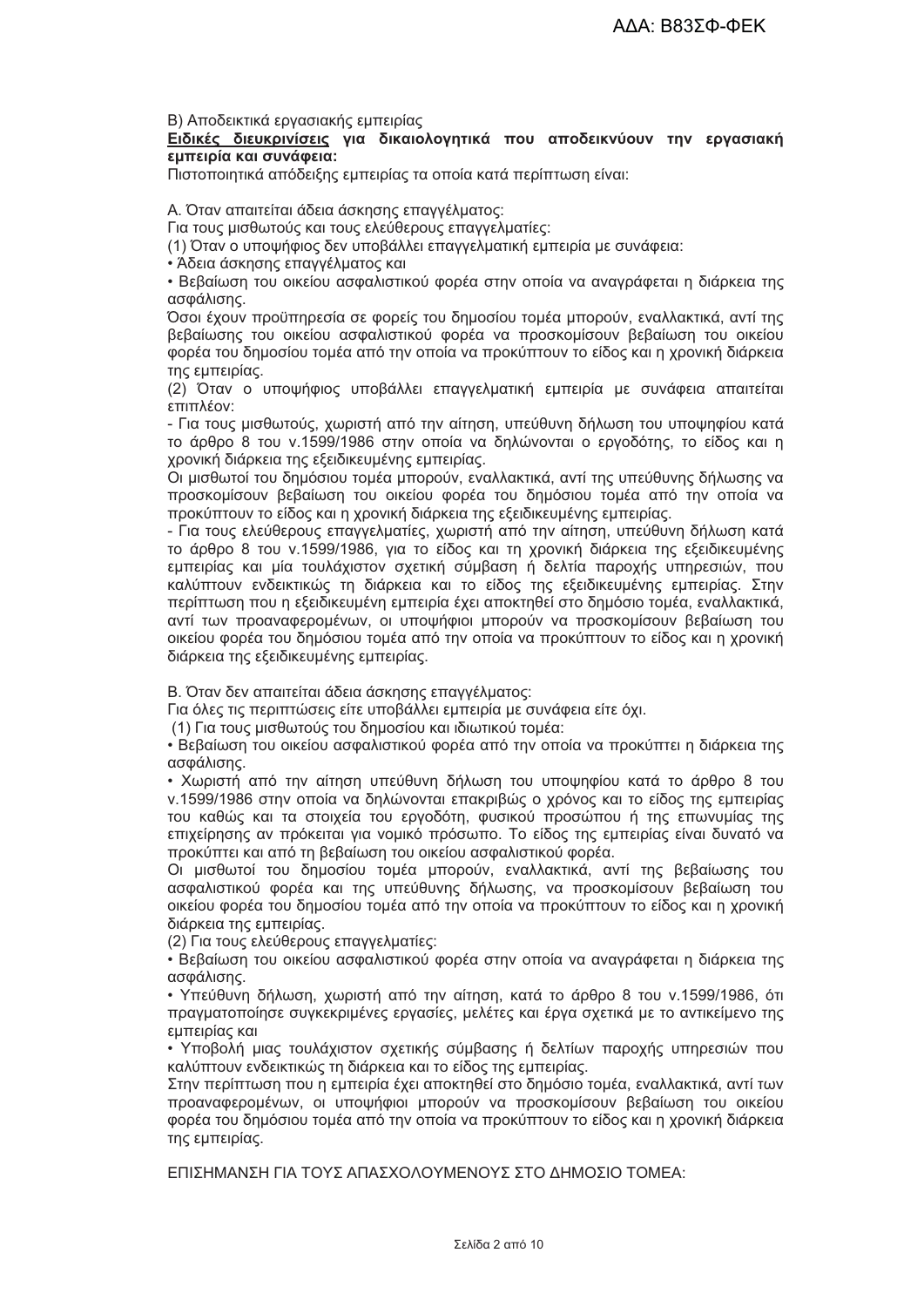Ως φορείς του Δημοσίου νοούνται: Οι Υπηρεσίες του Δημοσίου, τα Ν.Π.Δ.Δ., τα Ν.Π.Ι.Δ. του δημόσιου τομέα, οι Ο.Τ.Α. πρώτου και δεύτερου βαθμού καθώς και τα νομικά πρόσωπα των Ο.Τ.Α., όπως ορίζονται στο άρθρο 1 του ν.3812/2009 (όπως ισχύει). Ως εργασία που έχει διανυθεί στο Δημόσιο Τομέα, θεωρείται επίσης:

- Η απασχόληση κατά τη διάρκεια της Στρατιωτικής Θητείας.
- Η συμμετοχή σε προγράμματα απόκτησης εργασιακής εμπειρίας (STAGE) του OAEA.
- Η απασχόληση με Σύμβαση Μίσθωσης Έργου σε φορείς του Δημοσίου.

Όταν η εμπειρία έχει αποκτηθεί στην αλλοδαπή:

Για εμπειρία η οποία έχει αποκτηθεί στην αλλοδαπή επιπλέον των λοιπών δικαιολογητικών που απαιτούνται από τις ανωτέρω, κατά περίπτωση, παραγράφους ο υποψήφιος προσκομίζει:

(1) Όταν κατά το ισχύον νομικό καθεστώς του κράτους η ασφάλιση των ερναζομένων νια συνκεκριμένο επάννελμα ή συνκεκριμένη σχέση ερνασίας είναι υποχρεωτική:

Βεβαίωση του εργοδότη στον οποίο απασχολήθηκε, στην οποία να αναφέρεται ο χρόνος και το είδος της απασχόλησης του ενδιαφερομένου και

Βεβαίωση του οικείου ασφαλιστικού οργανισμού, είτε πρόκειται για αμιγώς κρατική ή αμιγώς ιδιωτική ή μικτή ασφάλιση.

(2) Όταν κατά το ισχύον νομικό καθεστώς του κράτους η ασφάλιση των εργαζομένων για συγκεκριμένο επάγγελμα ή συγκεκριμένη σχέση εργασίας είναι μη υποχρεωτική:

Βεβαίωση του εργοδότη στον οποίο απασχολήθηκε, στην οποία να αναφέρεται ο χρόνος και το είδος της απασχόλησης του ενδιαφερομένου.

Υπεύθυνη δήλωση του ιδίου κατά το άρθρο 8 του ν.1599/1986 στην οποία να αναγράφονται επακριβώς ο χρόνος απασχόλησης και το είδος της εμπειρίας του, τα στοιχεία του εργοδότη, φυσικού προσώπου ή της επωνυμίας της επιχείρησης αν πρόκειται περί νομικού προσώπου και

Βεβαίωση της αρμόδιας αρχής του κράτους στο οποίο απασχολήθηκε ότι η ασφάλιση για το συγκεκριμένο επάγγελμα ή τη συγκεκριμένη σχέση εργασίας δεν είναι υποχρεωτική, κατά τη νομοθεσία του κράτους τούτου.

(3) Όταν ο χρόνος εμπειρίας έχει διανυθεί σε υπηρεσίες δημόσιου χαρακτήρα της αλλοδαπής, μπορεί να αποδεικνύεται και με βεβαίωση του αντίστοιχου δημόσιου φορέα.

Τα δικαιολογητικά του υποψηφίου, ο οποίος επικαλείται εμπειρία που αποκτήθηκε στο εξωτερικό. θα πρέπει να συνοδεύονται εκτός από τα πρωτότυπα ή επικυρωμένα αντίγραφα των πρωτοτύπων και από επίσημη μετάφρασή τους στην ελληνική γλώσσα

Ειδικές περιπτώσεις απόδειξης εμπειρίας

α. Δικαστική Απόφαση

Η εμπειρία αποδεικνύεται και με τυχόν υπάρχουσα δικαστική απόφαση από την οποία να προκύπτει το είδος της εργασίας που παρασχέθηκε καθώς και η χρονική διάρκεια της παροχής της.

β. Έρευνα ή συμμετοχή σε ερευνητικά κέντρα ή προγράμματα

Η έρευνα ή η συμμετοχή σε ερευνητικά κέντρα ή προγράμματα μπορεί να ληφθεί ως χρόνος εμπειρίας υπό την απαραίτητη προϋπόθεση ότι ο υποψήφιος προσκομίζει:

(α) Βεβαίωση του διοικητικού υπευθύνου (του Γραμματέα ή Προέδρου της Επιτροπής Ερευνών) στην οποία θα αναφέρονται, για κάθε ερευνητικό πρόγραμμα ή έργο, ο τίτλος και η διάρκειά του, ο χρόνος συμμετοχής του υποψηφίου, η συμβατική σχέση με την οποία συνδεόταν ο υποψήφιος με το φορέα και ο επιστημονικός υπεύθυνος και

(β) Βεβαίωση του επιστημονικού υπευθύνου στην οποία θα αναφέρονται, νια κάθε ερευνητικό πρόγραμμα, το αντικείμενο της έρευνας, ο χρόνος συμμετοχής του υποψηφίου και η ιδιαίτερη συμβολή του στην εκπόνηση ή ολοκλήρωση του έργου.

Είναι αυτονόητο ότι τα ανωτέρω ισχύουν εφόσον ο υποψήφιος κατά τη διάρκεια της συμμετοχής του κατείχε τον απαιτούμενο από την ανακοίνωση βασικό τίτλο σπουδών ή άδεια άσκησης επαγγέλματος ή άλλη επαγγελματική άδεια, όπου αυτή απαιτείται. ν. Προνράμματα STAGE

Ως χρόνος εμπειρίας θεωρείται και η συμμετοχή στα προγράμματα απόκτησης εργασιακής εμπειρίας STAGE του ΟΑΕΔ. Η σχετική βεβαίωση, από την οποία πρέπει να προκύπτει το είδος και η χρονική διάρκεια του προγράμματος, εκδίδεται από τον ΟΑΕΔ.

Γ) Επαγγελματική κατάρτιση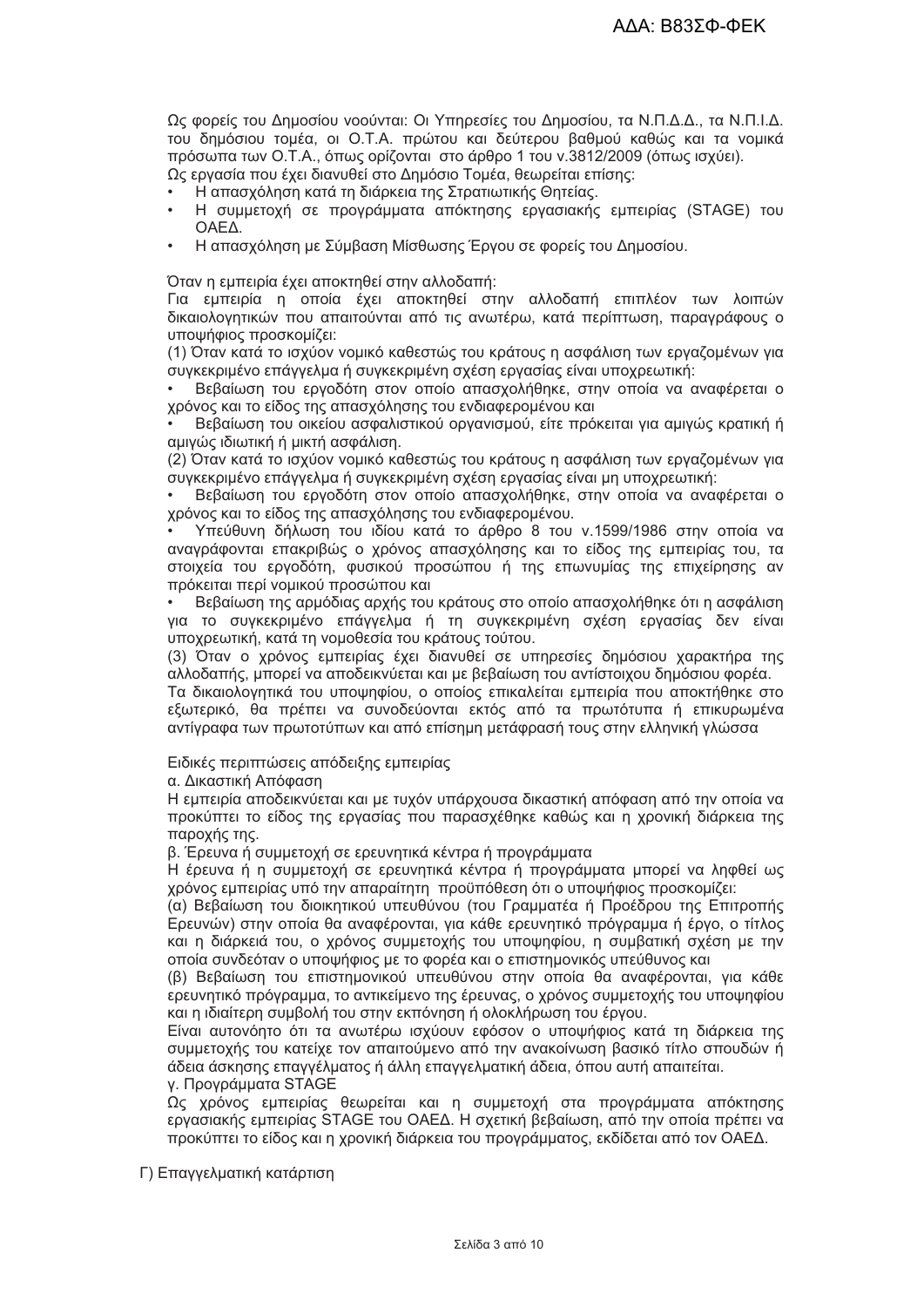παρακολούθησης Βεβαιώσεις προγραμμάτων επαννελματικής κατάρτισης  $\sigma$ πιστοποιημένους φορείς από τον Εθνικό Οργανισμό Πιστοποίησης Προσόντων και Επαγγελματικού Προσανατολισμού (πρώην ΕΚΕΠΙΣ)

#### 4. Δικαιολογητικά μοριοδότησης (εναλλακτικά κατά περίπτωση):

t. Γυναίκες για τις οποίες προκύπτει από τα εκκαθαριστικά σημειώματα ότι το συνολικό εισόδημα δεν υπερβαίνει κατ΄ έτος το όριο φτώχιας όπως αυτό ορίζεται από την ΕΛΣΤΑΤ

Εκκαθαριστικό Σημείωμα νια το οικονομικό έτος 2012 (εισοδήματα 2011). Οι ένναμες που υποβάλουν ατομική φορολογική δήλωση. θα πρέπει να προσκομίζουν και το εκκαθαριστικό του συζύγου τους. Για όσες νομίμως δεν υποβάλλουν φορολογική δήλωση: Υπεύθυνη Δήλωση θεωρημένη από τη Δ.Ο.Υ.

- ii. Γυναίκες νονείς πολύτεκνων / τρίτεκνων οικονενειών Πιστοποιητικό Οικογενειακής κατάστασης (εάν δεν είναι στην Ελληνική γλώσσα θα πρέπει να συνοδεύεται και από επίσημη μετάφραση)
- Γυναίκες με ειδικές ανάγκες ή δικαιούχοι που έχουν σύζυνο / τέκνο/-α που ανήκουν iii. στην ομάδα των Αμεα

Βεβαίωση Υγειονομικής Επιτροπής ή βεβαίωση από Δημόσιο Νοσοκομείο (σε ισχύ τρέχοντος έτους), με την οποία να πιστοποιείται το ποσοστό αναπηρίας τους, το οποίο απαραίτητα θα πρέπει να είναι 50% και άνω. Δεν γίνεται δεκτή Απόφαση / Βεβαίωση, στην οποία αναφέρεται ότι το άτομο με Αναπηρία είναι «ανίκανο για κάθε βιοποριστική ερνασία»

Εάν πρόκειται για σύζυγο / τέκνο / -α που ανήκουν στην ομάδα των Αμεα και Πιστοποιητικό Οικονενειακής κατάστασης (εάν δεν είναι στην Ελληνική νλώσσα θα πρέπει να συνοδεύεται και από επίσημη μετάφραση)

Γυναίκες - μέλη οικογενειών με άνεργο - απολυμένο τουλάχιστον ένα ακόμη μέλος της iv. οικογένειας (σύζυγος / γονέας / τέκνο μέχρι 24 ετών σε σχέση κοινής διαβίωσης) και με συνολικό οικογενειακό εισόδημα που δεν υπερβαίνει το οικογενειακό όριο φτώχιας ανάλογα με τον αριθμό των οικογενειακών μελών

Πιστοποιητικό Οικονενειακής κατάστασης (εάν δεν είναι στην Ελληνική νλώσσα θα πρέπει να συνοδεύεται και από επίσημη μετάφραση)

Εκκαθαριστικό Σημείωμα για το οικονομικό έτος 2012 (εισοδήματα 2011). Οι έγγαμες που υποβάλουν ατομική φορολονική δήλωση. θα πρέπει να προσκομίζουν και το εκκαθαριστικό του συζύνου τους. Για όσες νομίμως δεν υποβάλλουν φορολονική δήλωση: Υπεύθυνη Δήλωση θεωρημένη από τη Δ.Ο.Υ.

Για το σύζυνο / τέκνο /-α Βεβαίωση από τον Ο.Α.Ε.Δ. ότι είναι άνερνος κατά την ημερομηνία υποβολής της αίτησης.

Μακροχρόνια άνεργες γυναίκες που είναι εγγεγραμμένες πάνω από 12 μήνες στο  $\mathbf{v}$ . μητρώο ανέρνων του ΟΑΕΔ

Βεβαίωση από τον Ο.Α.Ε.Δ. ότι είναι άνεργος κατά την ημερομηνία υποβολής της αίτησης.

vi. Μητέρες μονογονεϊκής οικογένειας (ανύπαντρες / διαζευγμένες / σε διάσταση / χήρες, με τουλάχιστον ένα εξαρτώμενο ανήλικο τέκνο, συμπεριλαμβανομένων των ανάδοχων μητέρων)

Πιστοποιητικό οικονενειακής κατάστασης, και

- σε περίπτωση που η ενδιαφερόμενη είναι διαζευγμένη, απαιτείται και αντίγραφο  $\Omega$ διαζευκτηρίου, εάν αυτό δεν αναφέρεται στο πιστοποιητικό οικογενειακής κατάστασης.
- ο σε περίπτωση που η ενδιαφερόμενη τελεί σε διάσταση, απαιτείται και αίτηση διαζυγίου ή οποιοδήποτε αποδεικτικό έγγραφο της διάστασης, (π.χ. φορολογική δήλωση)
- ο σε περίπτωση που η ενδιαφερόμενη είναι άγαμη μητέρα, απαιτείται και ληξιαρχική πράξη γέννησης του παιδιού
- ο σε περίπτωση που η ενδιαφερόμενη είναι ανάδοχη μητέρα, απαιτείται και αντίγραφο δικαστικής απόφασης ή οποιοδήποτε αποδεικτικό έγγραφο της Επιτροπείας ανηλίκου τέκνου
- ο σε περίπτωση που η ενδιαφερόμενη είναι χήρα, απαιτείται και ληξιαρχική πράξη θανάτου του συζύγου, εάν αυτό δεν αναφέρεται στο πιστοποιητικό οικογενειακής κατάστασης,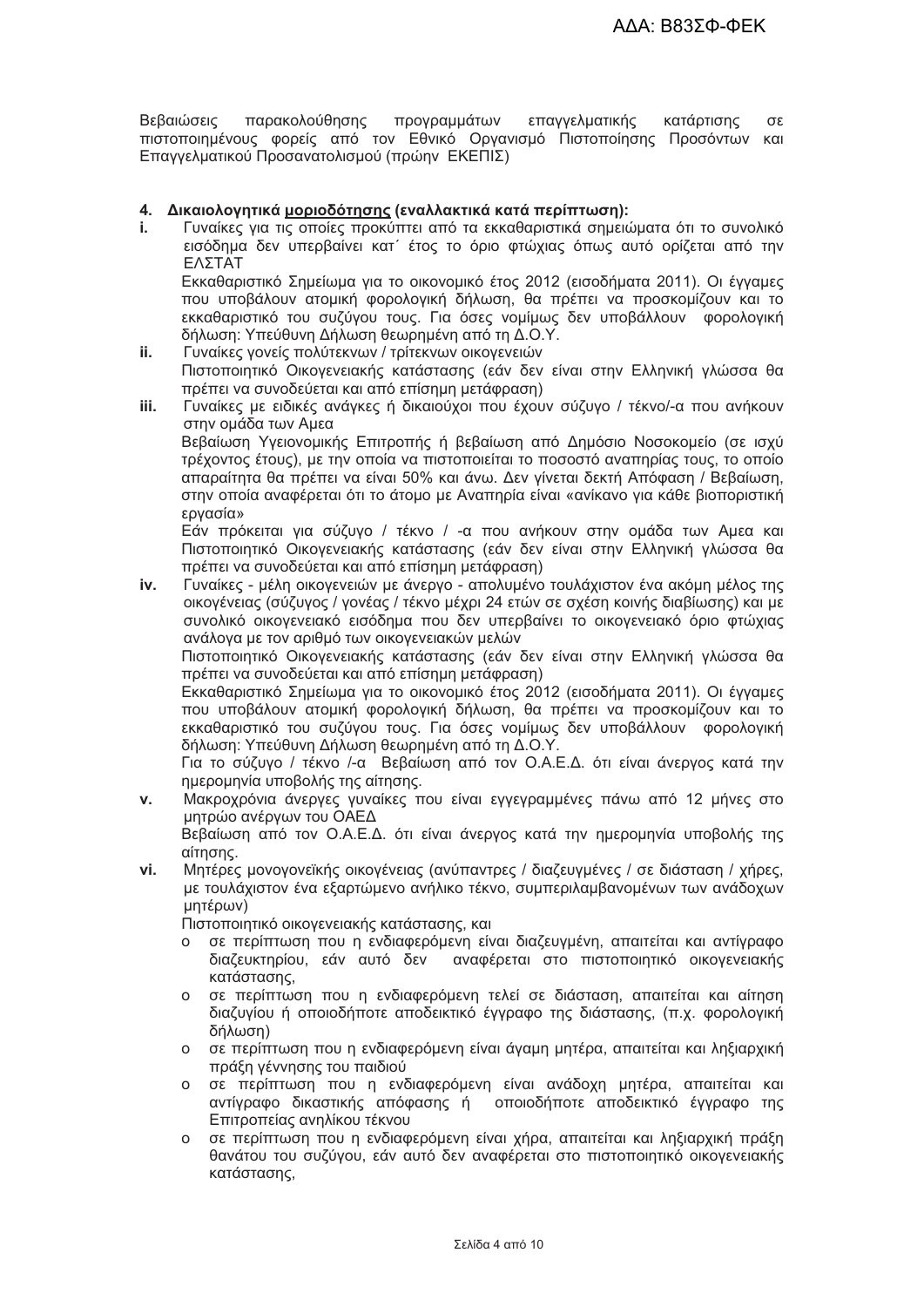- Γυναίκες θύματα trafficking ή οικογενειακής βίας vii. Βεβαίωση από αναγνωρισμένη δομή υποστήριξης θυμάτων trafficking ή οικογενειακής Bίας.
- .<br>Ωφελούμενες γυναίκες από Τοπικές Δράσεις Κοινωνικής Ένταξης για Ευάλωτες  $viii)$ Ομάδες (ΤοπΕΚΟ) και Τοπικά Σχέδια για την Απασχόληση προσαρμοσμένα στις Ανάγκες των Τοπικών Αγορών εργασίας (ΤοπΣΑ) Για ΤοπΕΚΟ Βεβαίωση από Αναπτυξιακή Σύμπραξη. Η Αναπτυξιακή Σύμπραξη θα πρέπει να περιλαμβάνεται στον κατάλογο των εγκεκριμένων Αναπτυξιακών Συμπράξεων που υλοποιούν το πρόγραμμα, ο οποίος είναι διαθέσιμος στην ιστοσελίδα www.keko.ar. Για ΤοπΣΑ Βεβαίωση από Αναπτυξιακή Σύμπραξη. Η Αναπτυξιακή Σύμπραξη θα πρέπει να περιλαμβάνεται στις εγκεκριμένες Αναπτυξιακές Συμπράξεις που υλοποιούν  $\overline{O}$   $\overline{O}$   $\overline{O}$   $\overline{O}$   $\overline{O}$   $\overline{O}$   $\overline{O}$   $\overline{O}$   $\overline{O}$   $\overline{O}$   $\overline{O}$   $\overline{O}$   $\overline{O}$   $\overline{O}$   $\overline{O}$   $\overline{O}$   $\overline{O}$   $\overline{O}$   $\overline{O}$   $\overline{O}$   $\overline{O}$   $\overline{O}$   $\overline{O}$   $\overline{O}$   $\overline{$ πρόνραμμα.  $\Omega$ είναι διαθέσιμος  $\sigma$ <sub>Tn</sub> $\sqrt{ }$ ιστοσελίδα:  $T<sub>O</sub>$ http://www.epanad.gov.gr/default.asp?pID=54&la=1. Σε περίπτωση που δεν έχει εκδοθεί ακόμη η Βεβαίωση από Αναπτυξιακή Σύμπραξη, η υποψήφια δικαιούχος υποβάλλει Βεβαίωση από Αναπτυξιακή Σύμπραξη υποβολής αίτησης συμμετοχής στο πλαίσιο των ΤοπΣΑ (ή ΤΟΠΕΚΟ) και μέχρι την ημερομηνία που θα οριστεί στην Απόφαση Ένταξης θα πρέπει να υποβληθεί βεβαίωση συμμετοχής στο σχέδιο ΤοπΣΑ (ή ΤΟΠΕΚΟ). Σε περίπτωση μη προσκόμισης της Βεβαίωσης συμμετοχής αφαιρείται η πρόσθετη μοριοδότηση, η πρόταση επαναξιολογείται, αναλόγως κατατάσσεται

βαθμολογικά και είτε συνεχίζει να είναι ενταγμένη, είτε απορρίπτεται. Επισημαίνεται ότι οι γυναίκες που επιθυμούν να συμμετέχουν ως ωφελούμενες ΤοπΣΑ

και ΤοπΕΚΟ στο εν λόγω Πρόγραμμα θα πρέπει να πληρούν σωρευτικά τα κριτήρια και των δύο προσκλήσεων και να υποβάλλουν χωριστά στην κάθε περίπτωση τα απαραίτητα δικαιολονητικά.»

Όσες υποψήφιες δικαιούχοι εμπίπτουν σε περισσότερες από μία κατηγορίες, θα πρέπει να δηλώσουν μόνο μία κατηγορία της επιλογής τους.

Κατά την υποβολή σε έντυπη μορφή η πρόταση, όπως αυτή θα έχει παραχθεί μέσω της υποβολής της στη φόρμα της ηλεκτρονικής υποβολής στο ΠΣΚΕ, πρέπει να συνοδεύεται από Υπεύθυνη δήλωση του άρθρου 8 του Ν.1599/1986 υπογεγραμμένη από το νόμιμο εκπρόσωπο του φορέα πρότασης, με τις ακόλουθες σχετικές διατυπώσεις, με θεωρημένο το ννήσιο της υπονραφής;

- Η πρόταση ή μέρος της δεν έχει υποβληθεί και δε θα υποβληθεί προς έγκριση χρηματοδότησης, δεν έχει ενταχθεί, δεν έχει χρηματοδοτηθεί και δεν θα χρηματοδοτηθεί από άλλο Εθνικό ή Κοινοτικό Πρόνραμμα.
- Έχει υποβληθεί μία μόνο πρόταση του έργου και σε μια μόνο υποδράση στο παρόν κύκλο του Προγράμματος.
- Έλαβα σαφή γνώση του περιεχομένου του Οδηγού του Προγράμματος. à.
- Αποδέχομαι οποιοδήποτε σχετικό έλεγχο ή εξακρίβωση των δηλωθέντων από τις αρμόδιες εθνικές ή κοινοτικές αρχές.
- Όλα τα αναγραφόμενα στοιχεία και τα δικαιολογητικά που υποβλήθηκαν με την ٠ ηλεκτρονική μορφή καθώς και τα αναγραφόμενα στοιχεία στην έντυπη μορφή είναι πλήρη, αληθή και ακριβή.
- Συμφωνώ στην δημοσίευση της επωνυμίας της εταιρίας, του τίτλου της πράξης και του ποσού της δημόσιας χρηματοδότησης, στον κατάλογο των δικαιούχων που δημοσιεύεται ηλεκτρονικά (τουλάχιστον στην ιστοσελίδα του ΕΠΑΕ, www.antagonistikotita.gr) ή με άλλον τρόπο, σύμφωνα με το άρθρο 7 παράγραφος 2 στοιχείο δ του Κανονισμού (ΕΚ) αριθ. 1828/2006.
- Η επιχείρηση αποδέχεται ότι κατά την υλοποίηση του έργου, η επικοινωνία με την ΕΥΔ/ΕΠΑΕ και τον ΕΦΕΠΑΕ αναφορικά με την εξέλιξη και ολοκλήρωση της πρότασης (Εκθέσεις Προόδου/Αιτήματα Πληρωμής και Ολοκλήρωσης κλπ) δύναται να γίνεται ηλεκτρονικά (on screen) μέσω ηλεκτρονικών εντύπων όπως αυτά θα καθοριστούν από την ΕΥΔ/ΕΠΑΕ και τον ΕΦΕΠΑΕ.
- Η ενίσχυση που θα λάβει η επιχείρηση βάσει της παρούσας προκήρυξης, αθροιζόμενη με οποιαδήποτε άλλη ενίσχυση ήσσονος σημασίας (de minimis) έχει λάβει ή θα λάβει η επιχείρηση (καθώς και οι τυχόν συνδεδεμένες με αυτήν επιχειρήσεις) δεν μπορεί να υπερβαίνει το ποσό των 200.000 ευρώ (ή 100.000 ευρώ για τον τομέα των μεταφορών)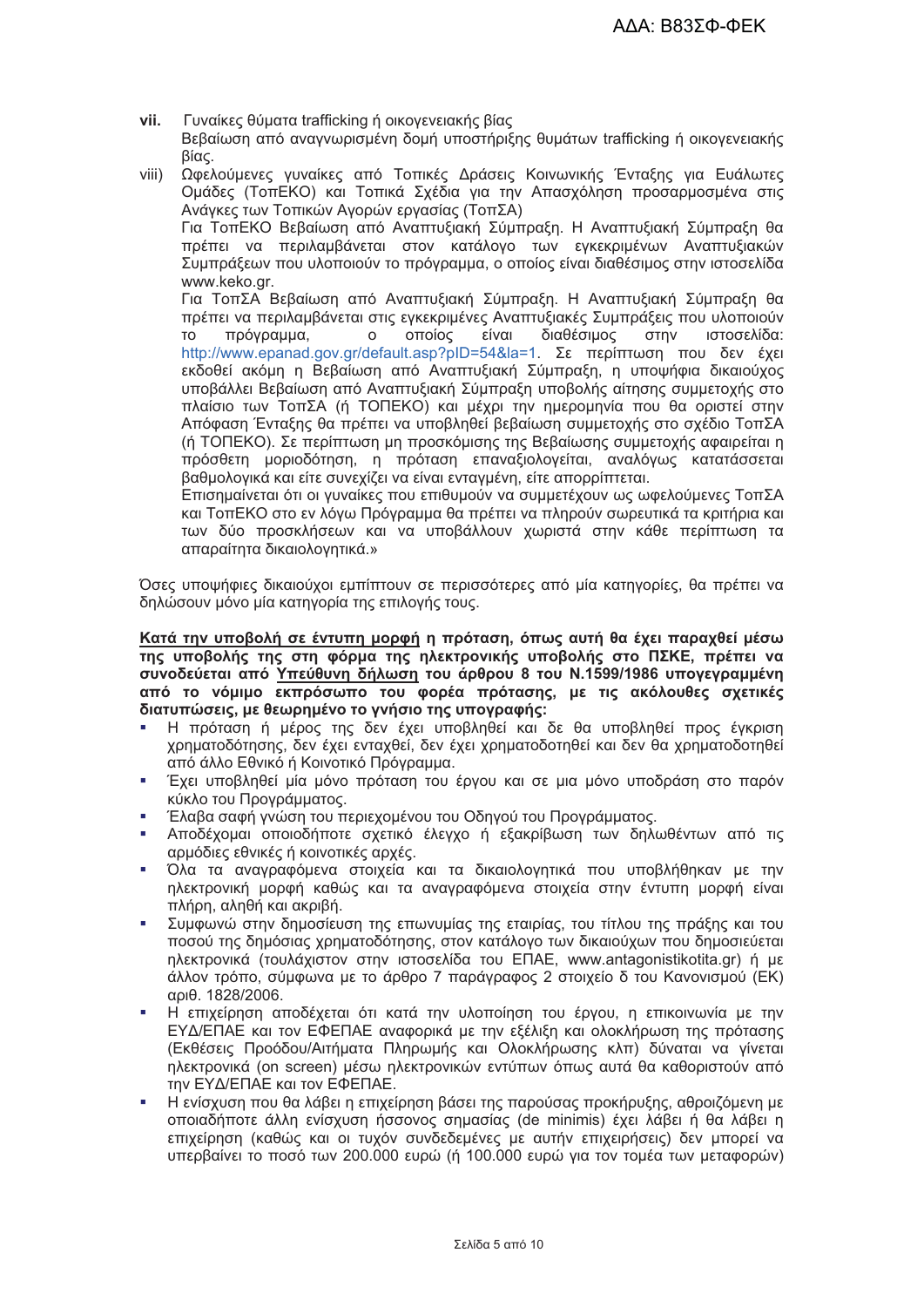σε περίοδο μέσα σε μία τριετία (τρέχον οικονομικό έτος και τα δύο (2) προηγούμενα οικονομικά έτη) πριν από την ημερομηνία ένταξης της πρότασης.

- Αποδέχομαι ότι τα μηνύματα που θα αποστέλλονται μέσω ηλεκτρονικού ταχυδρομείου, και ειδικότερα της διεύθυνσης e-mail που έχει δηλωθεί στο Έντυπο Υποβολής, προς τον ΕΦΕΠΑΕ, ή / και την ΕΥΔ/ΕΠΑΕ και όσα λαμβάνονται από αυτούς θα επέχουν θέση επίσημων εγγράφων.
- Αποδέχομαι ότι σε περίπτωση διαπίστωσης ανακριβειών στη δήλωσή μου, μετά την ένταξη του έργου, το έργο θα απενταχθεί και θα κληθώ να επιστρέψω εντόκως τη ληφθείσα δημόσια χρηματοδότηση.
- Αποδέχουαι τη διασταύρωση των στοιχείων που δηλώνονται στην πρόταση του à. επιχειρηματικού σχεδίου, από το πληροφοριακό σύστημα TAXIS και τα συστήματα των ασφαλιστικών ορνανισμών.
- Οι νέες θέσεις εργασίας που θα δημιουργηθούν, θα διατηρηθούν νια το χρονικό διάστημα  $\mathbf{r}$ που θέτει η παρούσα προκήρυξη.
- Αποδέχομαι την τήρηση των εθνικών και κοινοτικών κανόνων

#### Β) ΔΙΚΑΙΟΛΟΓΗΤΙΚΑ ΜΕΤΑ ΤΗΝ ΕΝΤΑΞΗ ΤΗΣ ΠΡΟΤΑΣΗΣ (στην ημερομηνία που θα ορισθεί στην απόφαση ένταξης)

#### 1. Τα δικαιολογητικά του Κεφαλαίου Α του Παραρτήματος ΙΙΙ, ΔΙΚΑΙΟΛΟΓΗΤΙΚΑ ΥΠΟΒΟΛΗΣ ΠΡΟΤΑΣΗΣ

2. Βεβαίωση έναρξης δραστηριότητας στην ΔΟΥ και όλες οι τυχόν μεταβολές.

#### 3. Δικαιολογητικά νόμιμης υπόστασης:

Για Ε.Π.Ε.: Τελευταίο κωδικοποιημένο καταστατικό, ΦΕΚ σύστασης και τυχόν τροποποιήσεών του.

Για Ο.Ε., Ε.Ε.: Ιδιωτικό συμφωνητικό σύστασης κατατεθειμένο στο αρμόδιο πρωτοδικείο και τυχόν τροποποιήσεις αυτού.

Για Κοινωνικές Επιχειρήσεις του Ν. 4019/2011 όπως τροποποιήθηκε με τον Ν. 4025/2012; Καταστατικό σύστασης και βεβαίωση ή αίτηση εγγραφής στο Μητρώο Κοινωνικής Επιχειρηματικότητας.

Για Συνεταιρισμούς του Ν. 1667/1986: Καταστατικό σύστασης και βεβαίωση ή αίτηση καταχώρισης στο μητρώο συνεταιρισμών του αρμόδιου Ειρηνοδικείου.

Για ατομικές επιχειρήσεις: Βεβαίωση έναρξης επιτηδεύματος του επιχειρηματία και όλες τις τυχόν μεταβολές.

Για λοιπές νομικές μορφές προσκομίζονται τα κατά περίπτωση απαραίτητα δικαιολογητικά.

#### 4. Δικαιολογητικά νόμιμης λειτουργίας

Άδεια λειτουργίας της επιχείρησης ή άλλα δικαιολογητικά που αποδεικνύουν τη νόμιμη λειτουργία της επιχείρησης κατά την ημερομηνία ένταξης.

Η άδεια λειτουργίας πρέπει να προσκομιστεί μέχρι την τελευταία εκταμίευση της δημόσιας επιχορήγησης.

Σε περίπτωση που δεν απαιτείται έκδοση άδειας λειτουργίας προσκομίζεται βεβαίωση μη αναγκαιότητας ή υπεύθυνη δήλωση του νόμιμου εκπροσώπου ότι η επιχείρηση απαλλάσσεται από την υποχρέωση έκδοσης άδειας λειτουργίας.

#### 5. Ιδιοκτησιακό καθεστώς τόπου υλοποίησης του σχεδίου

Τίτλος κτήσης ακινήτου και πρόσφατο πιστοποιητικό ιδιοκτησίας.

Σε περίπτωση μίσθωσης απαιτείται μισθωτήριο συμβόλαιο θεωρημένο από την αρμόδια Δ.Ο.Υ., του οποίου η διάρκεια θα πρέπει να καλύπτει την περίοδο υλοποίησης του σχεδίου ή παραχωρητήριο θεωρημένο από την αρμόδια Δ.Ο.Υ. σύμφωνα με την ισχύουσα σε κάθε περίπτωση νομοθεσία.

#### 6. Στοιχεία νέου απασχολούμενου προσωπικού τα οποία θα πρέπει να προσκομιστούν μέχρι την πρώτη εκταμίευση της δημόσιας επιχορήγησης

Δικαιολογητικά τεκμηρίωσης της ιδιότητας του απασχολούμενου, εναλλακτικά, κατά περίπτωση (Άνεργες, απολυμένες κατά την τελευταία τριετία, επιχειρηματίες που έκλεισαν την επιχείρησή τους την τελευταία τριετία (2010,2011,2012), απειλούμενες από ανεργία,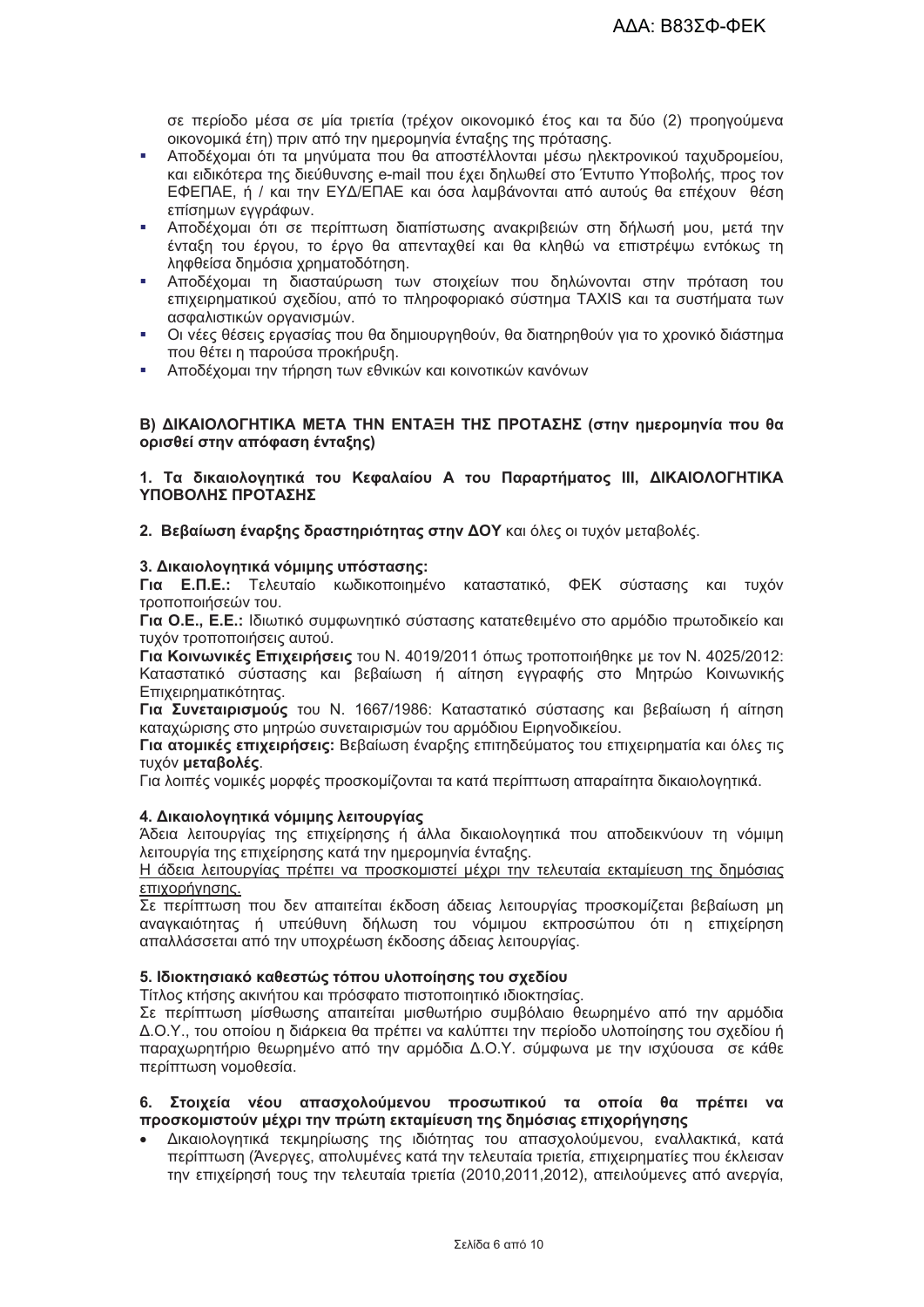εργαζόμενες σε επιχειρήσεις  $T[0]$ βρίσκονται  $\sigma$ ε επίσχεση εργασίας, αυτοαπασχολούμενες.

- Αντίγραφο θεωρημένης από την επιθεώρηση εργασίας κατάσταση προσωπικού  $\bullet$
- Αναγγελία πρόσληψης στον ΟΑΕΔ  $\bullet$
- Αντίγραφο βιβλίου νεοπροσλαμβανομένων
- Αντίνραφο ταυτότητας νεοπροσλαμβανομένου

Τα ως άνω δικαιολογητικά, εκτός του σημείου 4. «Δικαιολογητικά νόμιμης λειτουργίας» θα πρέπει να προσκομιστούν μέχρι την πρώτη εκταμίευση της δημόσιας επιχορήγησης.

Επιπλέον υποβάλλονται τα δικαιολογητικά σε έντυπη μορφή τα οποία είχαν υποβληθεί σε ηλεκτρονική μορφή στη φάση της ηλεκτρονικής υποβολής και αναφέρονται παραπάνω στο Α) ΔΙΚΑΙΟΛΟΓΗΤΙΚΑ ΥΠΟΒΟΛΗΣ ΠΡΟΤΑΣΗΣ

#### Γ) ΔΙΚΑΙΟΛΟΓΗΤΙΚΑ ΠΙΣΤΟΠΟΙΗΣΗΣ ΠΡΟΤΑΣΗΣ (20%, 50%, 100%)

- Παραστατικά τιμολόγησης δαπανών (Τ.Π., Τ.Δ.Α., Τ.Π.Υ., Α.Π.Υ. ιδιωτικό συμφωνητικό μίσθωσης, λοναριασμοί ΔΕΚΟ, λοναριασμός κοινοχρήστων με ανάλυση για τη δαπάνη θέρμανσης, κ.α.).
- Δελτία Αποστολής ή CMR, όπου αυτά απαιτούνται
- Ιδιωτικά συμφωνητικά έρνου / Συμβάσεις όπου αυτά απαιτούνται. Θεωρημένα από Δ.Ο.Υ., σύμφωνα με το ισχύον σε κάθε περίπτωση φορολογικό πλαίσιο.
- Παραστατικά εξόφλησης δαπανών (εξοφλητικές Αποδείξεις, εξόφληση μέσω τραπέζης, παραστατικά εξόφλησης της τράπεζας, κ.α. όπως αυτά αναφέρονται παρακάτω αναλυτικά).
- Όλες οι ΑΠΔ από την ημερομηνία έναρξης της επιχείρησης έως την ημερομηνία ολοκλήρωσης έργου (αποδεικτικό κατάθεσης/υποβολής και ανάλυση).Τα παραστατικά αυτά προσκομίζονται μόνο στο αίτημα ελέγχου 100%.
- Ε7 της/των διαχειριστικής/ών χρήσης/εων έως την ημερομηνία ολοκλήρωσης έργου
- Υπεύθυνη δήλωση με θεωρημένο το γνήσιο της υπογραφής από δημόσια αρχή, στην οποία θα αναφέρεται ότι όλα τα προσκομισθέντα παραστατικά και δικαιολογητικά είναι ακριβή αντίνραφα των πρωτοτύπων.
- Λοιπά συνοδευτικά έγγραφα απαιτούμενα κατά περίπτωση.

#### Παραστατικά δαπανών

Όλα τα παραστατικά δαπανών προσκομίζονται πρωτότυπα προκειμένου να σφραγιστούν και αντίγραφα αυτών.

#### Ειδικότερα:

#### **ENOIKIA**

- Ιδιωτικό συμφωνητικό μίσθωσης επαγγελματικής στένης κατατεθειμένο στην ΔΟΥ
- Παραστατικά εξόφλησης ενοικίου

#### ΛΟΓΑΡΙΑΣΜΟΙ ΛΕΚΟ

- Έντυπο λογαριασμού ΔΕΚΟ (περιλαμβάνει δαπάνες ηλεκτρισμού, ύδρευσης, θέρμανσης, σταθερή τηλεφωνία, κινητή τηλεφωνία και διαδίκτυο)
- Αναλυτικός λογαριασμός κοινοχρήστων, με ανάλυση για τη δαπάνη θέρμανσης ή τα σχετικά με την προμήθεια πετρελαίου παραστατικά τιμολόγησης (τιμολόγια αγοράς στην επωνυμία της επιχείρησης και δελτία αποστολής) και εξόφλησης, σε περίπτωση το επιχειρηματικό σχέδιο περιλαμβάνει δαπάνη θέρμανσης
- Παραστατικά εξόφλησης των ως άνω λογαριασμών

#### ΔΑΠΑΝΕΣ ΙΔΡΥΣΗΣ ΕΠΙΧΕΙΡΗΣΗΣ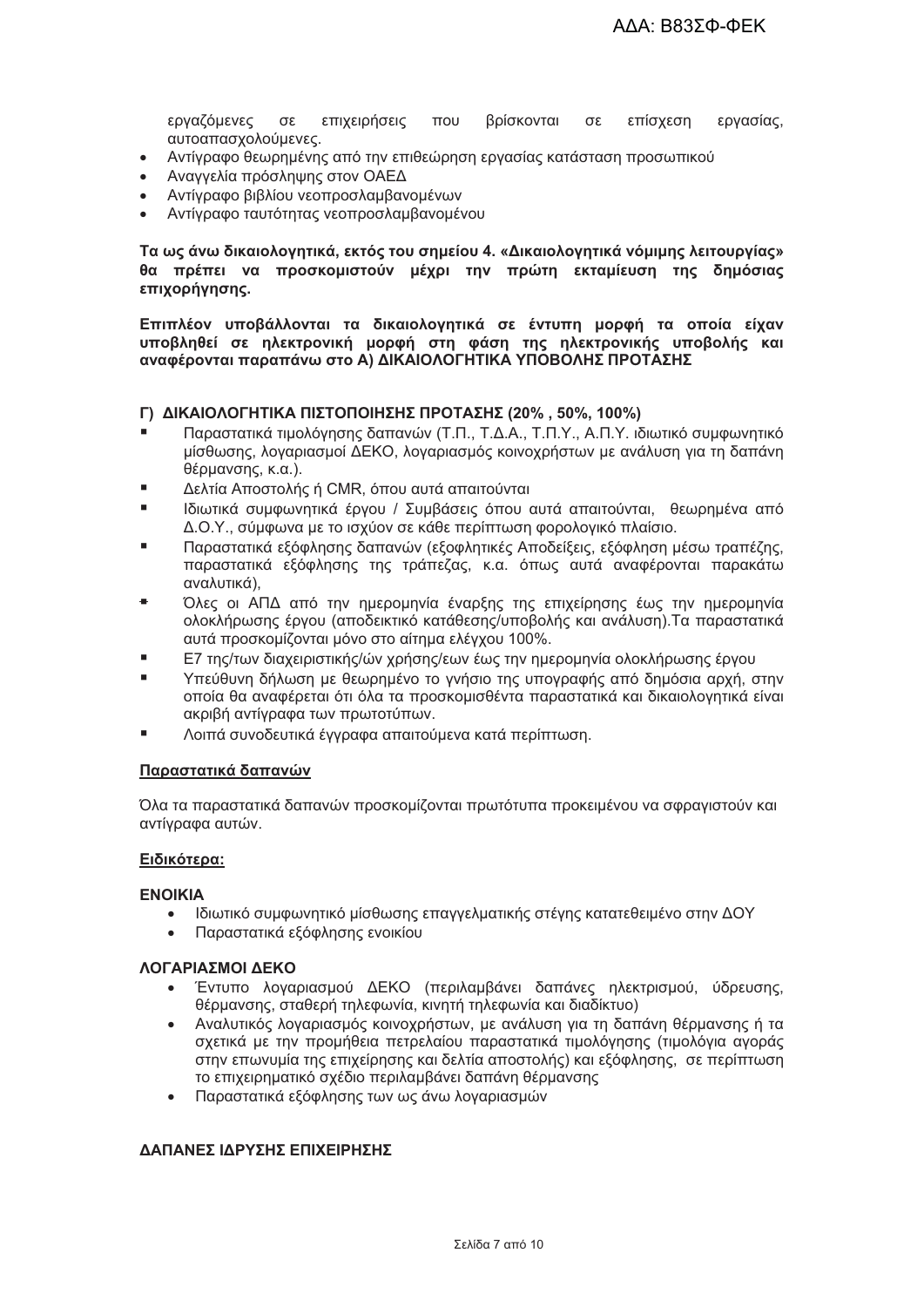- Παραστατικά τιμολόγησης στην επωνυμία της επιχείρησης (Τιμολόγια Παροχής Υπηρεσιών ή Αποδειξη Παροχής Υπηρεσιών) για τις νομικές υπηρεσίες, υπηρεσίες διοικητικής υποστήριξης και παροχής συμβουλών που έχουν άμεση σχέση με τη δημιουργία της επιχείρησης
- Παραστατικά εξόφλησης των ως άνω παραστατικών τιμολόγησης (καταθετήρια σε τράπεζα, επιταγές, αποδείξεις είσπραξης, κ.ά.)

#### ΔΑΠΑΝΕΣ ΠΑΡΟΧΗΣ ΥΠΗΡΕΣΙΩΝ

- Παραστατικά τιμολόγησης των παρεχόμενων υπηρεσιών (Τιμολόγια Παροχής Υπηρεσιών ή Αποδείξη Παροχής Υπηρεσιών) από λογιστή ή/και δικηγόρο για τις υπηρεσίες που θα παρέχουν καθόλη τη διάρκεια του επιχειρηματικού σχεδίου.
- Παραστατικά εξόφλησης ως άνω παραστατικών τιμολόγησης (καταθετήρια σε τράπεζα, επιταγές, αποδείξεις είσπραξης, κ.ά.)

#### ΕΞΟΔΑ ΠΡΟΒΟΛΗΣ ΚΑΙ ΔΙΑΦΗΜΙΣΗΣ

- Παραστατικά τιμολόγησης των παρεχόμενων υπηρεσιών (Τιμολόγια Παροχής Υπηρεσιών ή Αποδειξη Παροχής Υπηρεσιών) για τις υπηρεσίες που θα παρέχουν καθόλη τη διάρκεια του επιχειρηματικού σχεδίου.
- Παραστατικά εξόφλησης ως άνω παραστατικών τιμολόγησης (καταθετήρια σε τράπεζα, επιταγές, αποδείξεις είσπραξης, κ.ά.)

#### ΑΣΦΑΛΙΣΤΙΚΕΣ ΕΙΣΦΟΡΕΣ ΕΠΙΧΕΙΡΗΜΑΤΙΑ

- Αποδεικτικά καταβολής των ασφαλιστικών εισφορών του επιχειρηματία
- Παραστατικά εξόφλησης αυτών.

#### **ΛΑΠΑΝΕΣ ΠΑΡΟΧΗΣ ΥΠΗΡΕΣΙΟΝ ΜΕΝΤΟRING/ COACHING ΚΑΙ ΣΥΜΒΟΥΛΕΥΤΙΚΗΣ** ΥΠΟΣΤΗΡΙΞΗΣ ΤΟΥ ΕΠΙΧΕΙΡΗΜΑΤΙΑ

- Παραστατικά τιμολόγησης των παρεχόμενων υπηρεσιών (Τιμολόγια Παροχής Υπηρεσιών ή Αποδειξη Παροχής Υπηρεσιών) για τις υπηρεσίες που θα παρέχουν καθόλη τη διάρκεια του επιχειρηματικού σχεδίου.
- Παραστατικά εξόφλησης ως άνω παραστατικών τιμολόγησης (καταθετήρια σε τράπεζα, επιταγές, αποδείξεις είσπραξης, κ.ά.)

#### ΔΑΠΑΝΕΣ ΚΑΤΑΡΤΙΣΗΣ

- Παραστατικά τιμολόγησης της κατάρτισης  $\bullet$
- Παραστατικά εξόφλησης των ως άνω παραστατικών τιμολόγησης (καταθετήρια σε τράπεζα, επιταγές, αποδείξεις είσπραξης, κ.ά.)
- Βεβαίωση / πιστοποιητικό κατάρτισης του πιστοποιημένου από τον ΕΟΠΠΕΠ (πρώην ΕΚΕΠΙΣ) φορέα, από τον οποίο έχει πραγματοποιηθεί η κατάρτιση.

#### **ΑΠΟΣΒΕΣΕΙΣ ΠΑΓΙΟΝ**

- Αντίγραφο του Μητρώου Παγίων υπογεγραμμένο από το λογιστή και το νόμιμο εκπρόσωπο της επιχείρησης με τις διενεργηθείσες αποσβέσεις παγίων για το χρονικό διάστημα υλοποίησης του έργου και τα οποία δεν έχουν επιχορηγηθεί από κανένα πρόγραμμα.
- Αντίγραφα των τιμολογίων αγοράς παγίων των οποίων υπολογίστηκαν οι αποσβέσεις

#### ΔΑΠΑΝΕΣ ΜΙΣΘΩΣΗΣ/ LEASING ΕΞΟΠΛΙΣΜΟΥ, ΠΡΟΜΗΘΕΙΑΣ ΠΡΩΤΩΝ ΥΛΩΝ ΚΑΙ ΕΝΔΙΑΜΕΣΩΝ ΠΡΟΪΟΝΤΩΝ

- Παραστατικά αγοράς αναλώσιμων υλικών, πρώτων υλών ή/και ενδιάμεσων  $\bullet$ προϊόντων
- Συμφωνητικό μίσθωσης εξοπλισμού σε περίπτωση ενοικίασης μίσθωσης εξοπλισμού (leasing) θεωρημένο στη ΔΟΥ
- Παραστατικά εξόφλησης των παραπάνω δαπανών (καταθετήρια σε τράπεζα,  $\bullet$ επιτανές, αποδείξεις είσπραξης, κ.ά.)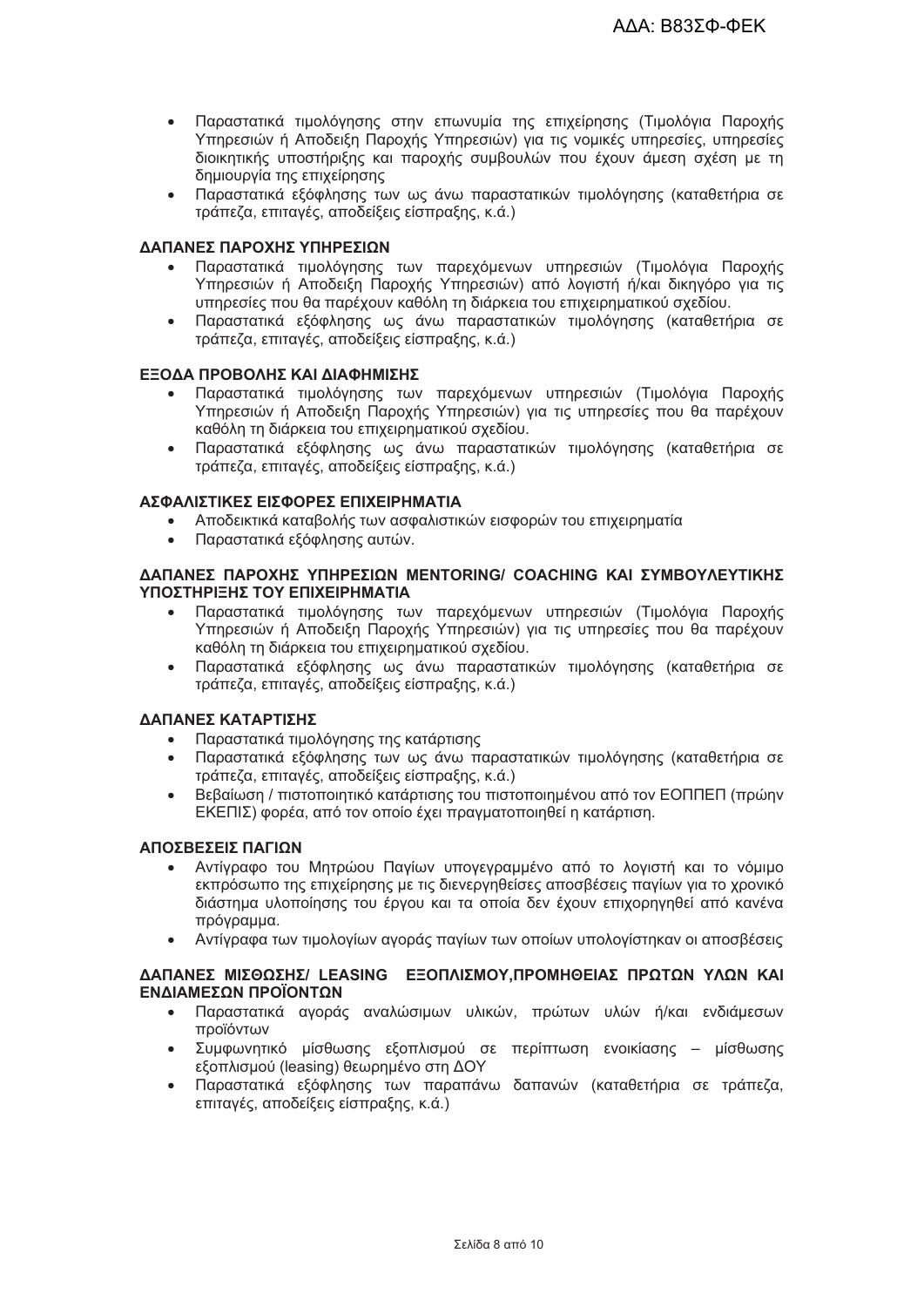#### ΛΑΠΑΝΗ ΝΕΑΣ ΘΕΣΗΣ ΕΡΓΑΣΙΑΣ

- Μισθοδοτικές καταστάσεις σφραγισμένες και υπογεγραμμένες από τον λογιστή και τον νόμιμο εκπρόσωπο επιχείρησης, για το διάστημα κατά το οποίο επιδοτείται η θέση απασχόλησης.
- Αποδείξεις πληρωμής μισθοδοσίας στον εργαζόμενο ή καταθετήριο σε τραπεζικό λογαριασμό του εργαζόμενου ή επιταγή.
- Αποδεικτικά καταβολής εργοδοτικών και ασφαλιστικών εισφορών
- Αποδεικτικά καταβολής ΦΜΥ και εισφοράς αλληλεννύης.

#### Απώλεια παραστατικού

Στις περιπτώσεις απώλειας παραστατικών δαπάνης ο Δικαιούχος είναι υποχρεωμένος να προσκομίσει: α) Αντίγραφο των απολεσθέντων παραστατικών με εμφανή τη σφραγίδα του προμηθευτή στο παραστατικό και την ένδειξη "ακριβές φωτοαντίγραφο εκ του πρωτοτύπου" και β) Υ.Δ. Ν1599/86 με θεώρηση του γνησίου της υπογραφής του Νόμιμου Εκπροσώπου του Δικαιούχου, σύμφωνα με το σχετικό υπόδεινμά μας περί απώλειας.

Για την ολοκλήρωση του Οικονομικού Αντικειμένου απαιτείται η λονιστική απεικόνιση των δαπανών που αφορούν την υλοποίηση των επιχειρηματικών σχεδίων:

Το σύνολο των ως άνω συναλλανών πρέπει να συνοδεύεται από τις κατά περίπτωση και σύμφωνα με τηρούμενη κατηγορία λογιστικών βιβλίων της επιχείρησης (Β' ή Γ' Κατηγορίας), λογιστικές καταχωρήσεις.

Στην περίπτωση τήρησης λονιστικών βιβλίων Β' κατηνορίας (απλονραφικά) πρέπει να προσκομιστούν αντίγραφα των λογιστικών καταχωρήσεων των παραστατικών τιμολόγησης των δαπανών/εξόδων του έργου (π.χ. τιμολογίων, αποδείξεων παροχής υπηρεσιών κλπ.) στο βιβλίο εσόδων-εξόδων της επιχείρησης.

Στην περίπτωση τήρησης λογιστικών βιβλίων Γ' κατηγορίας (διπλογραφικά) πρέπει να προσκομιστούν αντίγραφα των λογιστικών καταχωρήσεων των παραστατικών τιμολόγησης και εξόφλησης των δαπανών/εξόδων της επένδυσης στα αναλυτικά καθολικά των οικείων λογαριασμών (π.χ. προμηθευτών, παγίων, ταμείου κλπ.) και στο γενικό ημερολόγιο.

Αντίνραφο του Μητρώου / Βιβλίου Πανίων της επιχείρησης, όπου εμφανίζονται τα πάνια της επιχείρησης.

#### Δ) ΔΙΚΑΙΟΛΟΓΗΤΙΚΑ ΠΛΗΡΩΜΗΣ ΠΡΟΤΑΣΗΣ (20%,50%,100%)

- Αποδεικτικό φορολογικής ενημερότητας και Αποδεικτικό ασφαλιστικής ενημερότητας ή Βεβαίωση παρακράτησης (απόδοσης) φόρων και ασφαλιστικών εισφορών.
- Τυχόν τροποποιήσεις του καταστατικού σύστασης της εταιρίας (για ΟΕ, ΕΕ) ή ΦΕΚ  $\bullet$ (για ΕΠΕ, ΙΚΕ) ή βεβαίωση από την αρμόδια ΔΟΥ (για ατομικές), για όσες μεταβολές πραγματοποιήθηκαν από την ημερομηνία υποβολής των δικαιολογητικών του ελέγχου έως σήμερα.
- Βεβαίωση της εκάστοτε αρμόδιας υπηρεσίας περί τροποποιήσεων ή μη του καταστατικού. Σε περίπτωση μη μεταβολών για τις ατομικές επιχειρήσεις, Υπεύθυνη Δήλωση, του νόμιμου εκπροσώπου θεωρημένη για το γνήσιο της υπογραφής, ότι δεν έχουν μεταβληθεί / τροποποιηθεί τα στοιχεία της ατομικής επιχείρησης από την ημ/νια υποβολής έως σήμερα. \*\*
- Πρόσφατη βεβαίωση του Πρωτοδικείου της έδρας της επιχείρησης περί μη πτωχεύσεως
- Πρόσφατη βεβαίωση της αρμόδιας αρχής περί μη θέσης της εταιρείας σε εκκαθάριση.
- Πρόσφατο πρακτικό Γ.Σ. ή βιβλίο μετόχων/εταίρων, από όπου προκύπτει η σημερινή μετοχική σύνθεση (μόνο ΕΠΕ, ΙΚΕ).
- Υπεύθυνη δήλωση στοιχείων ατομικού / εταιρικού λογαριασμού, σύμφωνα με το παρακάτω υπόδειγμα, θεωρημένη με το γνήσιο της υπογραφής του Νόμιμου Εκπροσώπου.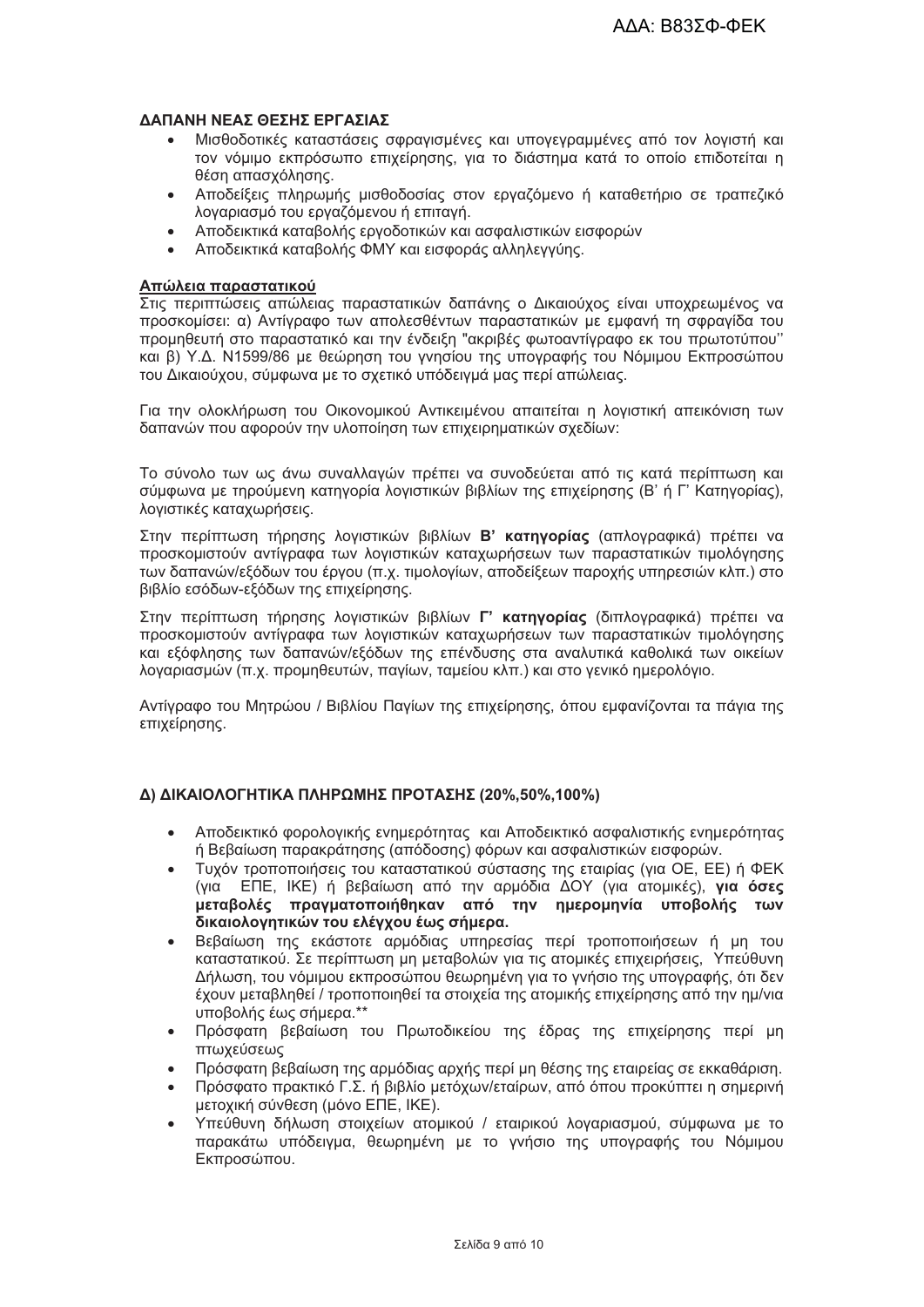- Αθεώρητο τιμολόγιο επιχορηγήσεων § 3 του άρθρου 12 του ΠΔ 186/26-05-92. Τα στοιχεία που καταχωρούνται στο τιμολόγιο είναι τα εξής:
	- **BRANCISCO ETT**WVUµÍQ: E<sup>QENAE</sup>
	- **Επάγγελμα: Διαχείριση Προγραμμάτων**
	- ο Διεύθυνση: Σεβαστουπόλεως 113
	- ο Πόλη: **Αθήνα**
	- $\circ$  A  $\Phi$ M: 998406973
	- **Ο ΔΟΥ: Ψυχικού**
	- ο Αιτιολογία: Είσπραξη Προκαταβολής/ ΕΝΔΙΑΜΕΣΗΣ ΔΟΣΗΣΙΟΛΟΚΛΗΡΟΣΗΣ νια το πρόνραμμα «ΟΛΟΚΛΗΡΩΜΕΝΗ ΠΑΡΕΜΒΑΣΗ ΓΙΑ ΤΗ ΣΤΗΡΙΞΗ ΤΗΣ ΓΥΝΑΙΚΕΙΑΣ ΑΠΑΣΧΟΛΗΣΗΣ ΜΕΣΩ **FNISXYSHS THY** ΕΠΙΧΕΙΡΗΜΑΤΙΚΟΤΗΤΑΣ ΕΠΙΧΕΙΡΗΣΙΑΚΟ ΠΡΟΓΡΑΜΜΑ ΕΘΝΙΚΟ ΑΠΟΘΕΜΑΤΙΚΟ ΑΠΡΟΒΛΕΠΤΟΝ», Κωδικός Epyou: XXXXX
	- ο Η ημερομηνία που καταχωρείται είναι αυτή της αποστολής των δικαιολογητικών στο φορέα.
- Αθεώρητη Απόδειξη είσπραξης σφραγισμένη από την επιχείρηση, με αναγραφή του ποσού που θα λάβει η επιχείρηση και ημερομηνία ίδια με αυτή του τιμολογίου επιχορηνήσεων.

Σημείωση: Τα ανωτέρω δικαιολογητικά προσκομίζονται μαζί με την εγγυητική επιστολή και στην περίπτωση λήψης προκαταβολής.

\*Επισημαίνεται ότι το ποσό της προκαταβολής προστιθέμενο με το ποσό της εκχώρησης, δε μπορεί να ξεπερνά το σύνολο της εγκριθείσας δημόσιας χρηματοδότησης. Σε περίπτωση που έχει ήδη εκχωρηθεί το σύνολο της δημόσιας χρηματοδότησης δε μπορείτε να λάβετε προκαταβολή.

\*\*Όλες οι βεβαιώσεις πρέπει να είναι σε ισχύ κατά την ημερομηνία υποβολής του αιτήματος πληρωμής.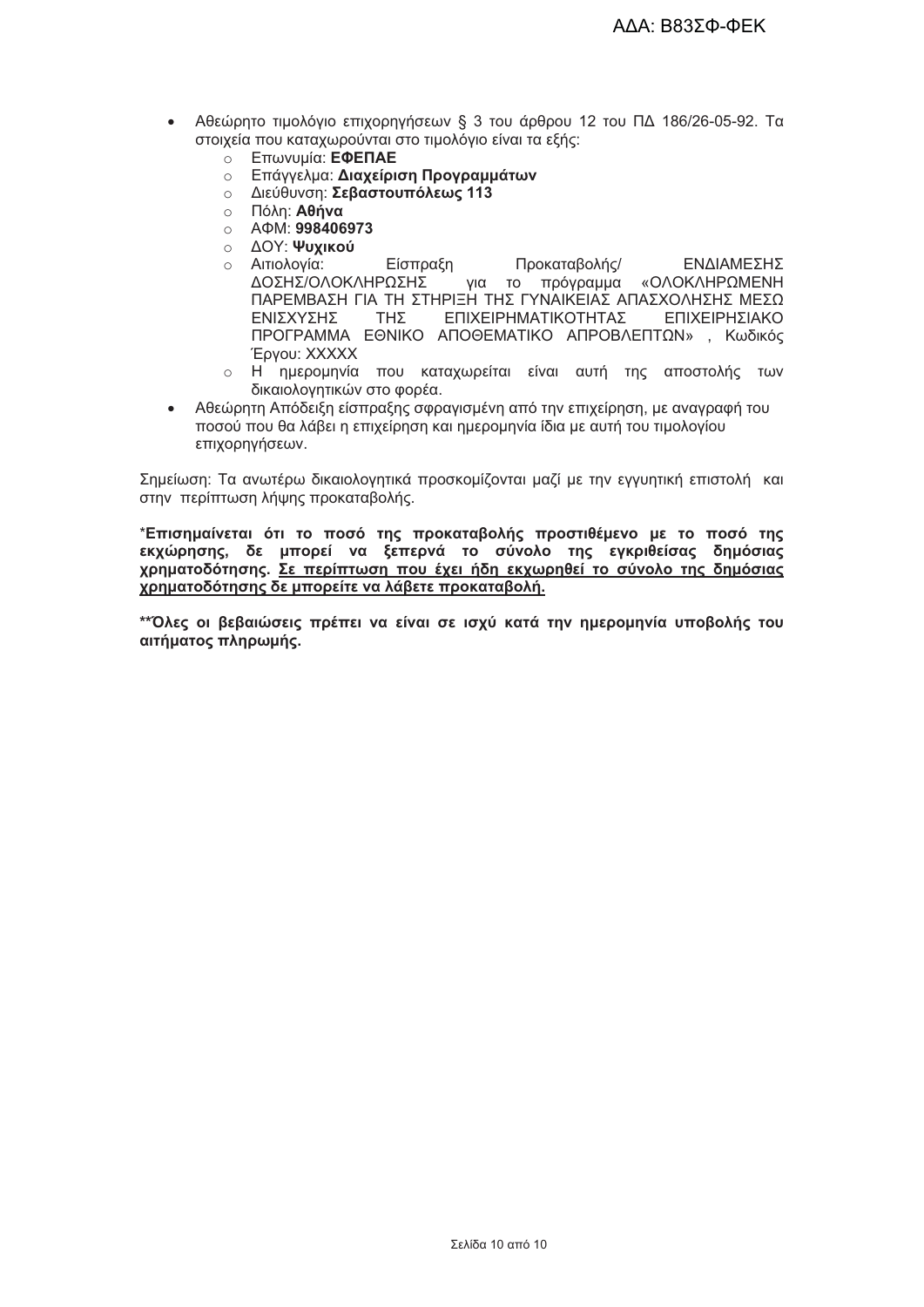# *<u>ITAPAPTHMA</u>* ΟΡΙΣΜΟΙ - ΣΥΣΤΗΜΑ ΓΙΑ ΤΟΝ ΕΛΕΓΧΟ ΣΩΡΕΥΣΗΣ ΚΡΑΤΙΚΩΝ ΕΝΙΣΧΥΣΕΩΝ

# Α. ΟΡΙΣΜΟΣ ΤΩΝ ΜΜΕ (ΣΥΜΦΩΝΑ ΜΕ ΤΟ ΠΑΡΆΡΤΗΜΑ ΤΟΥ ΚΑΝ. (ΕΚ) 800/2008)

#### Άρθρο 1

#### Επιχείρηση

Επιχείρηση θεωρείται κάθε μονάδα, ανεξάρτητα από τη νομική της μορφή, που ασκεί οικονομική δραστηριότητα, ως τέτοιες νοούνται ιδίως οι μονάδες που ασκούν βιοτεχνική ή άλλη δραστηριότητα, ατομικά ή οικογενειακά, προσωπικές εταιρείες ή ενώσεις προσώπων που ασκούν τακτικά μια οικονομική δραστηριότητα.

#### $A<sub>0</sub>θ<sub>00</sub>$  2

Αριθμός απασχολούμενων και οικονομικά όρια προσδιορίζοντα τις κατηγορίες επιχειρήσεων

1. Η κατηγορία των πολύ μικρών, μικρών και μεσαίων επιχειρήσεων (ΜΜΕ) αποτελείται από επιχειρήσεις που απασχολούν λιγότερους από 250 εργαζομένους και των οποίων ο ετήσιος κύκλος εργασιών δεν υπερβαίνει τα 50 εκατομμύρια ευρώ ή το σύνολο του ετήσιου ισολογισμού δεν υπερβαίνει τα 43 εκατομμύρια ευρώ.

2. Στην κατηγορία των ΜΜΕ, ως μικρή επιχείρηση ορίζεται η επιχείρηση η οποία απασχολεί λιγότερους από 50 εργαζομένους και της οποίας ο ετήσιος κύκλος εργασιών ή το σύνολο του ετήσιου ισολογισμού δεν υπερβαίνει τα 10 εκατομμύρια ευρώ.

3. Στην κατηγορία των ΜΜΕ, ως πολύ μικρή επιχείρηση ορίζεται η επιχείρηση η οποία απασχολεί λιγότερους από δέκα εργαζομένους και της οποίας ο ετήσιος κύκλος εργασιών ή το σύνολο του ετήσιου ισολογισμού δεν υπερβαίνει τα 2 εκατομμύρια ευρώ.

#### $A<sub>0</sub>θ<sub>00</sub>$  3

Τύποι επιχειρήσεων που λαμβάνονται υπόψη για τον υπολογισμό του αριθμού απασχολούμενων και των χρηματοοικονομικών ποσών

1. "Ανεξάρτητη επιχείρηση" είναι κάθε επιχείρηση που δεν χαρακτηρίζεται ως συνεργαζόμενη επιχείρηση κατά την έννοια της παραγράφου 2 ή ως συνδεδεμένη επιχείρηση κατά την έννοια της παραγράφου 3.

"Συνεργαζόμενες επιχειρήσεις" είναι όλες οι επιχειρήσεις που δεν  $2<sup>1</sup>$ γαρακτηρίζονται ως συνδεδεμένες κατά την έννοια της παρανράφου 3 και μεταξύ των οποίων υπάρχει η ακόλουθη σχέση: μια επιχείρηση (ανάντη επιχείρηση) κατέχει, η ίδια ή από κοινού με μία ή περισσότερες συνδεδεμένες επιχειρήσεις κατά την έννοια της παραγράφου 3, το 25 % ή περισσότερο του κεφαλαίου ή των δικαιωμάτων ψήφου μιας άλλης επιχείρησης (κατάντη επιχείρηση).

Ωστόσο, μια επιχείρηση μπορεί να χαρακτηριστεί ως ανεξάρτητη, μη έχουσα δηλαδή συνεργαζόμενες επιχειρήσεις, ακόμη και εάν το όριο του 25 % καλύπτεται ή υπερκαλύπτεται, εφόσον το ποσοστό αυτό ελέγχεται από τις ακόλουθες κατηγορίες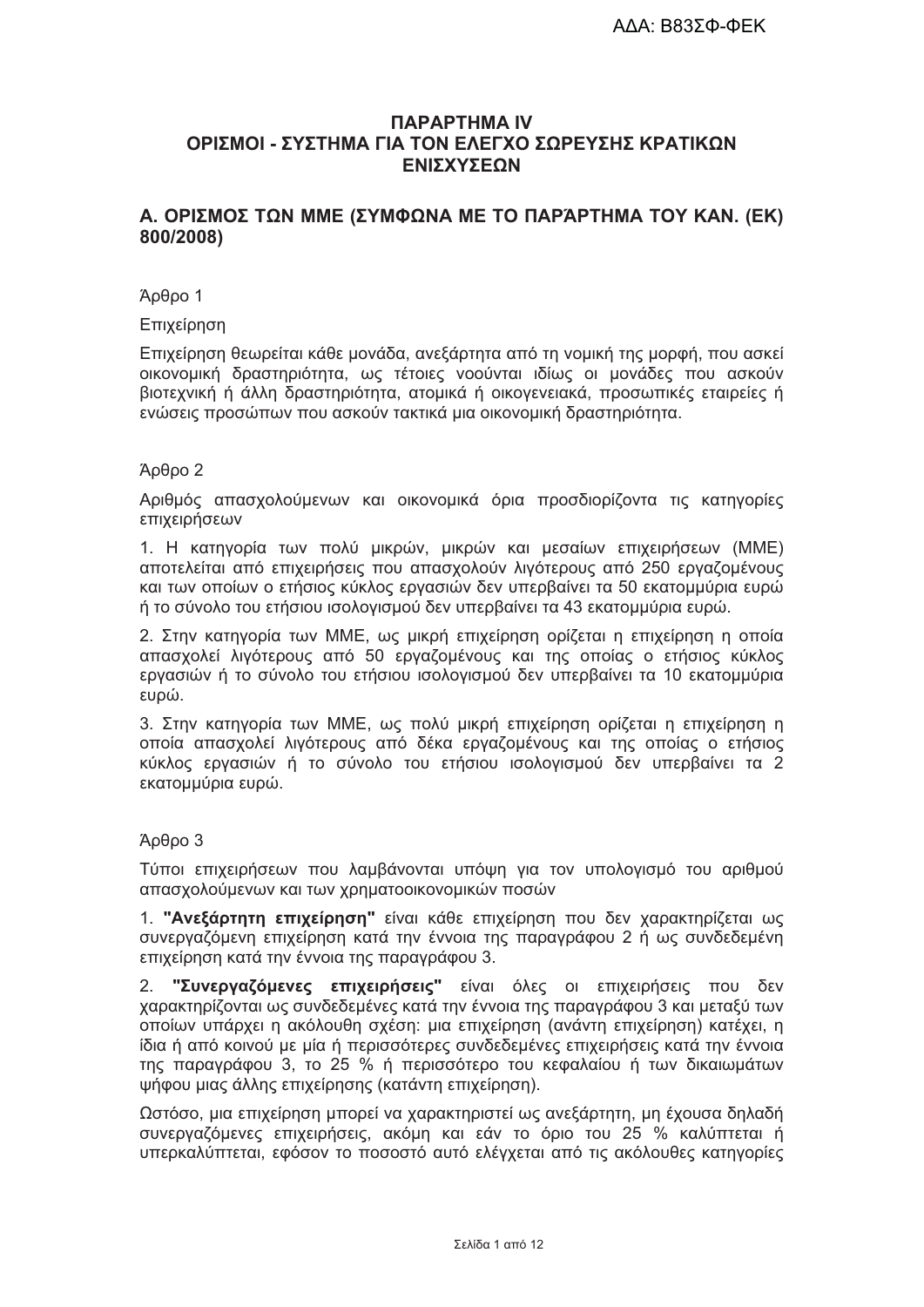επενδυτών, και υπό την προϋπόθεση ότι αυτοί δεν είναι, μεμονωμένα ή από κοινού, συνδεδεμένοι κατά την έννοια της παραγράφου 3 με την οικεία επιχείρηση:

α) δημόσιες εταιρείες συμμετοχών, εταιρείες επιχειρηματικού κεφαλαίου, φυσικά πρόσωπα ή ομάδες φυσικών προσώπων που ασκούν συστηματικά δραστηριότητες σε επενδύσεις επιχειρηματικού κινδύνου ("business angels") και επενδύουν ίδια κεφάλαια σε μη εισηγμένες στο χρηματιστήριο επιχειρήσεις, εφόσον το σύνολο της επένδυσης σε μια ίδια επιχείρηση δεν υπερβαίνει 1250000 ευρώ·

β) πανεπιστήμια ή ερευνητικά κέντρα μη κερδοσκοπικού σκοπού·

γ) θεσμικοί επενδυτές, συμπεριλαμβανομένων των ταμείων περιφερειακής ανάπτυξης·

δ) αυτόνομες τοπικές αρχές με ετήσιο προϋπολογισμό μικρότερο από 10 εκατομμύρια ευρώ και λιγότερο από 5000 κατοίκους.

3. "Συνδεδεμένες επιχειρήσεις" είναι οι επιχειρήσεις που διατηρούν μεταξύ τους μια από τις ακόλουθες σχέσεις:

α) μια επιχείρηση κατέχει την πλειοψηφία των δικαιωμάτων ψήφου των μετόχων ή των εταίρων άλλης επιχείρησης·

β) μια επιχείρηση έχει το δικαίωμα να διορίζει ή να παύει την πλειοψηφία των μελών του διοικητικού. διαχειριστικού ή εποπτικού οργάνου άλλης επιχείρησης·

γ) μια επιχείρηση έχει το δικαίωμα να ασκήσει κυριαρχική επιρροή σε άλλη επιχείρηση βάσει σύμβασης που έχει συνάψει με αυτήν ή δυνάμει ρήτρας του καταστατικού αυτής της τελευταίας·

δ) μια επιχείρηση που είναι μέτοχος ή εταίρος άλλης επιχείρησης ελέγχει μόνη της, βάσει συμφωνίας που έχει συνάψει με άλλους μετόχους ή εταίρους της εν λόγω επιχείρησης, την πλειοψηφία των δικαιωμάτων ψήφου των μετόχων ή των εταίρων αυτής της επιχείρησης.

Τεκμαίρεται ότι δεν υπάρχει κυρίαρχη επιρροή, εφόσον οι επενδυτές που αναφέρονται στην παράγραφο 2 δεύτερο εδάφιο δεν υπεισέρχονται άμεσα ή έμμεσα στη διαχείριση της εξεταζόμενης επιχείρησης, με την επιφύλαξη των δικαιωμάτων που κατέχουν με την ιδιότητά τους ως μετόχων ή εταίρων.

Συνδεδεμένες θεωρούνται επίσης οι επιχειρήσεις που διατηρούν μια από τις σχέσεις που αναφέρονται στο πρώτο εδάφιο μέσω μιας ή περισσότερων άλλων επιχειρήσεων ή με τους επενδυτές που αναφέρονται στην παράνραφο 2.

Οι επιχειρήσεις που διατηρούν μια από τις εν λόγω σχέσεις μέσω ενός φυσικού προσώπου ή ομάδας φυσικών προσώπων που ενερνούν από κοινού θεωρούνται επίσης συνδεδεμένες επιχειρήσεις καθόσον ασκούν το σύνολο ή τμήμα των δραστηριοτήτων τους στην ίδια αγορά ή σε όμορες αγορές.

Ως όμορη αγορά θεωρείται η αγορά ενός προϊόντος ή υπηρεσίας που βρίσκεται αμέσως ανάντη ή κατάντη της σχετικής αγοράς.

4. Εκτός από τις περιπτώσεις που ορίζονται στην παράνραφο 2 δεύτερο εδάφιο, μια επιχείρηση δεν μπορεί να θεωρηθεί ΜΜΕ, εάν το 25 % ή περισσότερο του κεφαλαίου της ή των δικαιωμάτων ψήφου της ελέγχεται, άμεσα ή έμμεσα, από έναν ή περισσότερους δημόσιους οργανισμούς ή δημόσιους φορείς, μεμονωμένα ή από κοινού.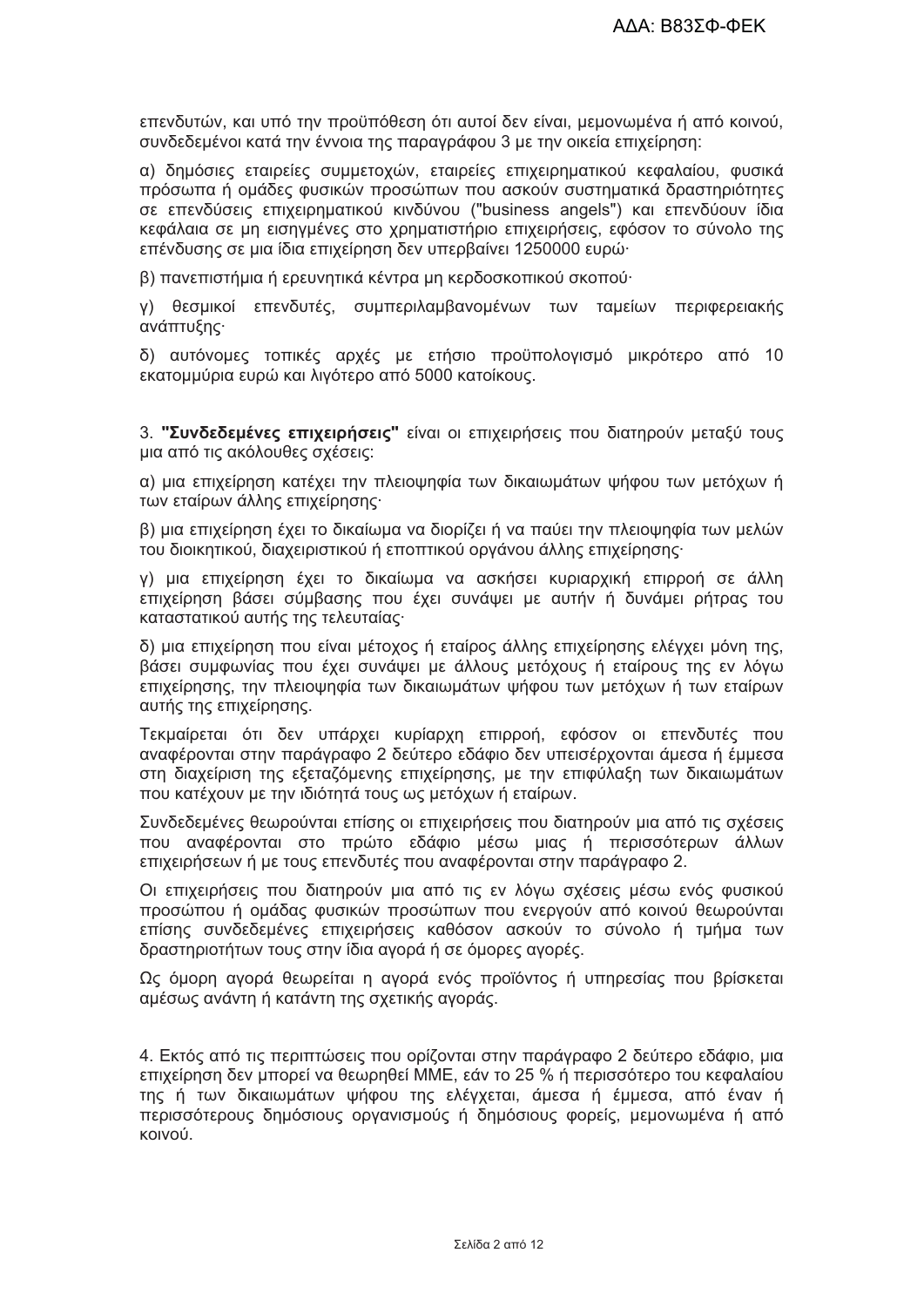5. Μια επιχείρηση δύναται να υποβάλει δηλώσεις σχετικά με την ιδιότητά της ως ανεξάρτητης, συνεργαζόμενης ή συνδεδεμένης επιχείρησης, καθώς και σχετικά με τα στοιχεία που αφορούν τα αριθμητικά όρια που αναφέρονται στο άρθρο 2. Η δήλωση αυτή μπορεί να υποβληθεί ακόμη και εάν η διασπορά κεφαλαίου δεν επιτρέπει να καθοριστεί ποιος το κατέχει εφόσον η επιχείρηση δηλώνει υπεύθυνα ότι μπορεί εύλογα να υποθέσει ότι δεν ανήκει, κατά ποσοστό 25 % ή περισσότερο, σε μια επιχείρηση ή, από κοινού, σε περισσότερες επιχειρήσεις που είναι συνδεδεμένες μεταξύ τους ή μέσω φυσικών προσώπων ή ομάδας φυσικών προσώπων. Οι δηλώσεις αυτές πραγματοποιούνται με την επιφύλαξη των ελέγχων και εξακριβώσεων που προβλέπονται από τις εθνικές ή κοινοτικές κανονιστικές ρυθμίσεις.

#### Άρθρο 4

Στοιχεία για τον υπολογισμό του αριθμού απασχολούμενων και των χρηματοοικονομικών ποσών και περίοδος αναφοράς

 $1<sub>1</sub>$ Τα στοιχεία που χρησιμοποιούνται για τον υπολογισμό του αριθμού απασχολούμενων και των χρηματοοικονομικών ποσών είναι εκείνα που αφορούν την τελευταία κλεισμένη διαχειριστική χρήση και υπολογίζονται σε ετήσια βάση. Λαμβάνονται υπόψη κατά την ημερομηνία κλεισίματος των λογαριασμών. Το ύψος του κύκλου εργασιών υπολογίζεται χωρίς το φόρο προστιθέμενης αξίας (ΦΠΑ) και χωρίς άλλους έμμεσους δασμούς.

2. Όταν, κατά την ημερομηνία κλεισίματος των λογαριασμών και σε ετήσια βάση, μια επιχείρηση βρίσκεται πάνω ή κάτω από τα όρια τα σχετικά με τον αριθμό απασχολούμενων ή τα χρηματοοικονομικά όρια που αναφέρονται στο άρθρο 2, η κατάσταση αυτή έχει ως αποτέλεσμα την απόκτηση ή την απώλεια της ιδιότητας της μεσαίας, μικρής ή πολύ μικρής επιχείρησης μόνον εάν το φαινόμενο επαναληφθεί επί δύο διαδοχικά οικονομικά έτη.

3. Στην περίπτωση νεοσύστατων επιχειρήσεων, οι λογαριασμοί των οποίων δεν έχουν κλείσει ακόμη, τα στοιχεία που λαμβάνονται υπόψη πρέπει να προκύπτουν από αξιόπιστες εκτιμήσεις που πραγματοποιούνται κατά τη διάρκεια του οικονομικού έτους.

## Άρθρο 5

#### Ο αριθμός απασχολούμενων

Ο αριθμός απασχολούμενων ατόμων αντιστοιχεί στον αριθμό ετήσιων μονάδων εργασίας (ΕΜΕ), δηλαδή στον αριθμό εργαζομένων πλήρους απασχόλησης που εργάστηκαν στην εξεταζόμενη επιχείρηση ή για λογαριασμό αυτής επί ολόκληρο το υπόψη έτος. Τα άτομα που δεν εργάστηκαν ολόκληρο το έτος, οι εργαζόμενοι μερικής απασχόλησης, ανεξάρτητα από τη διάρκεια, και οι εργαζόμενοι σε εποχική βάση αντιστοιχούν σε κλάσματα των ΕΜΕ. Στον αριθμό απασχολούμενων περιλαμβάνονται:

#### α) οι μισθωτοί

β) τα άτομα που εργάζονται για την επιχείρηση, έχουν σχέση εξάρτησης προς αυτήν και εξομοιούνται με μισθωτούς με βάση το εθνικό δίκαιο·

#### γ) οι ιδιοκτήτες επιχειρηματίες

δ) οι εταίροι που ασκούν τακτική δραστηριότητα εντός της επιχείρησης και προσπορίζονται οικονομικά πλεονεκτήματα από την επιχείρηση.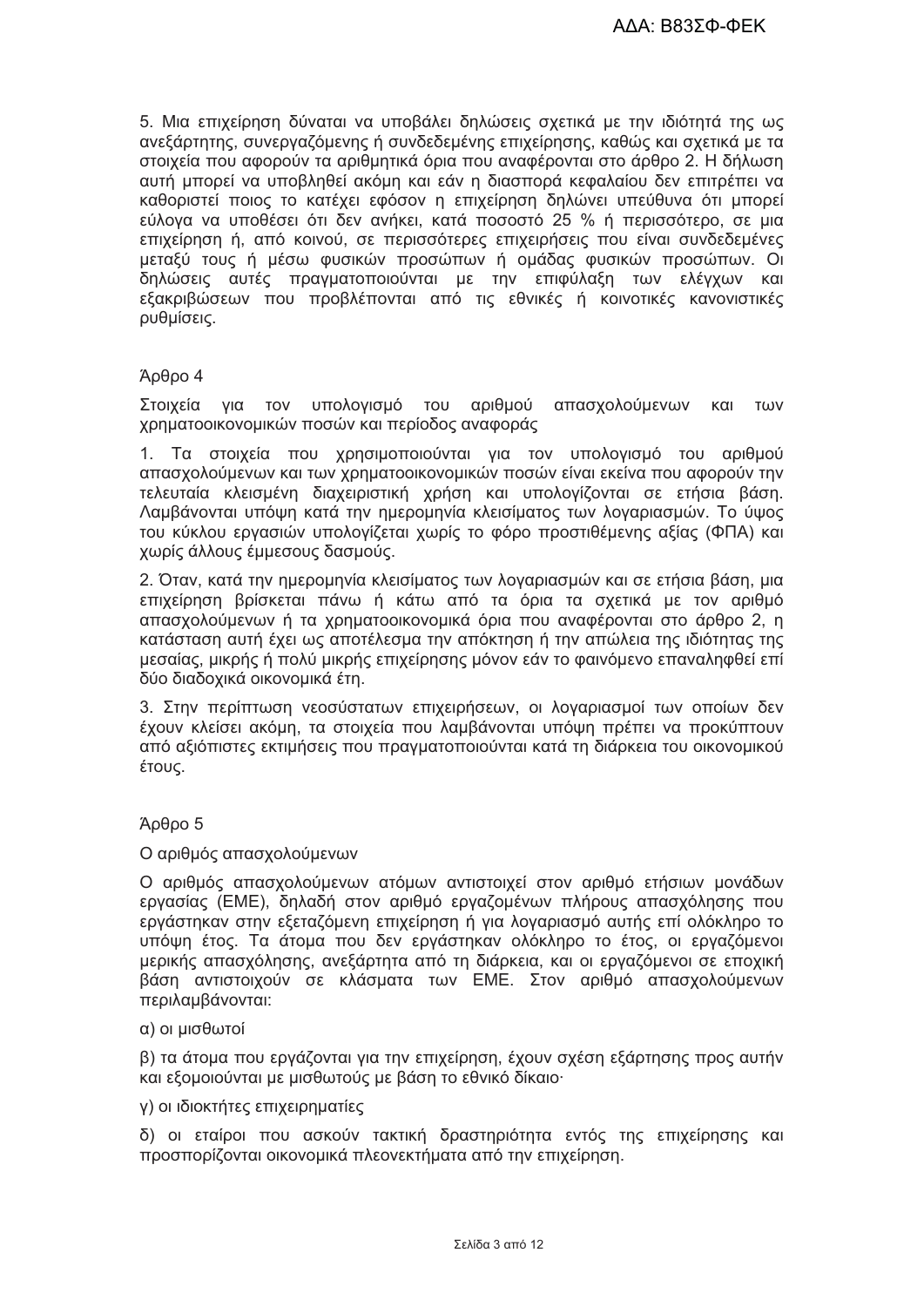Οι μαθητευόμενοι ή οι σπουδαστές που βρίσκονται σε επαγγελματική εκπαίδευση σύμβασης μαθητείας επαγγελματικής δεν **OTO** πλαίσιο ń κατάρτισης συνυπολογίζονται στον αριθμό απασχολούμενων. Η διάρκεια των αδειών μητρότητας ή των γονικών αδειών δεν συνυπολογίζεται.

## Άρθρο 6

Καθορισμός των στοιχείων της επιχείρησης

1. Στην περίπτωση ανεξάρτητης επιχείρησης, ο καθορισμός των στοιχείων, συμπεριλαμβανομένου TOU αριθμού απασχολούμενων. πρανματοποιείται αποκλειστικά με βάση τους λοναριασμούς αυτής της επιχείρησης.

2. Στην περίπτωση επιχείρησης που συνεργάζεται ή συνδέεται με άλλες επιχειρήσεις, ο καθορισμός των στοιχείων, συμπεριλαμβανομένου του αριθμού απασχολούμενων, γίνεται με βάση τους λογαριασμούς και τα λοιπά στοιχεία της επιχείρησης, ή -εφόσον υπάρχουν- τους ενοποιημένους λογαριασμούς της επιχείρησης, ή τους ενοποιημένους λογαριασμούς στους οποίους περιλαμβάνεται και η εξεταζόμενη επιχείρηση βάσει ενοποίησης.

Στα στοιχεία που αναφέρονται στο πρώτο εδάφιο προστίθενται τα στοιχεία των επιχειρήσεων που ενδεχομένως συνεργάζονται με την εξεταζόμενη επιχείρηση, οι οποίες βρίσκονται ακριβώς ανάντη ή κατάντη της εν λόνω επιχείρησης. Τα στοιχεία συγκεντρώνονται κατ' αναλογία προς το ποσοστό συμμετοχής στο κεφάλαιο ή στα δικαιώματα ψήφου (το υψηλότερο από τα δύο αυτά ποσοστά). Σε περίπτωση διασταυρωμένης συμμετοχής, λαμβάνεται υπόψη το υψηλότερο των ποσοστών αυτών.

Στα στοιχεία που αναφέρονται στο πρώτο και το δεύτερο εδάφιο προστίθεται το 100 % των στοιχείων των επιχειρήσεων που ενδεχομένως συνδέονται άμεσα ή έμμεσα με την εξεταζόμενη επιχείρηση και τα οποία δεν περιλαμβάνονται ήδη στους λογαριασμούς βάσει ενοποίησης.

3. Για την εφαρμογή της παραγράφου 2, τα στοιχεία των επιχειρήσεων που συνεργάζονται με την εξεταζόμενη επιχείρηση προκύπτουν από τους λογαριασμούς και τα λοιπά στοιχεία, ενοποιημένα εφόσον υπάρχουν, στα οποία προστίθεται το 100 % των στοιχείων των επιχειρήσεων που συνδέονται με τις συνεργαζόμενες αυτές επιχειρήσεις, εκτός εάν τα στοιχεία τους περιλαμβάνονται ήδη βάσει ενοποίησης.

Για την εφαρμογή της παραγράφου 2, τα στοιχεία των επιχειρήσεων που συνδέονται με την εξεταζόμενη επιχείρηση προκύπτουν από τους λογαριασμούς και τα λοιπά στοιχεία τους, ενοποιημένα εφόσον υπάρχουν. Στα στοιχεία αυτά προστίθενται κατ' αναλονία τα στοιχεία των επιχειρήσεων που ενδεχομένως συνερνάζονται με τις συνδεδεμένες αυτές επιχειρήσεις, οι οποίες βρίσκονται ακριβώς ανάντη ή κατάντη αυτών, εάν δεν περιλαμβάνονται ήδη στους ενοποιημένους λογαριασμούς σε αναλογία τουλάχιστον ισοδύναμη με το ποσοστό που ορίζεται στην παράγραφο 2 δεύτερο εδάφιο.

4. Όταν ο αριθμός απασχολούμενων δεδομένης επιχείρησης δεν προκύπτει από τους ενοποιημένους λογαριασμούς, υπολογίζεται συγκεντρώνοντας κατ' αναλογία τα στοιχεία τα σχετικά με τις επιχειρήσεις που συνεργάζονται με την εν λόγω επιχείρηση, και προσθέτοντας τα στοιχεία τα σχετικά με τις επιχειρήσεις που συνδέονται μαζί της.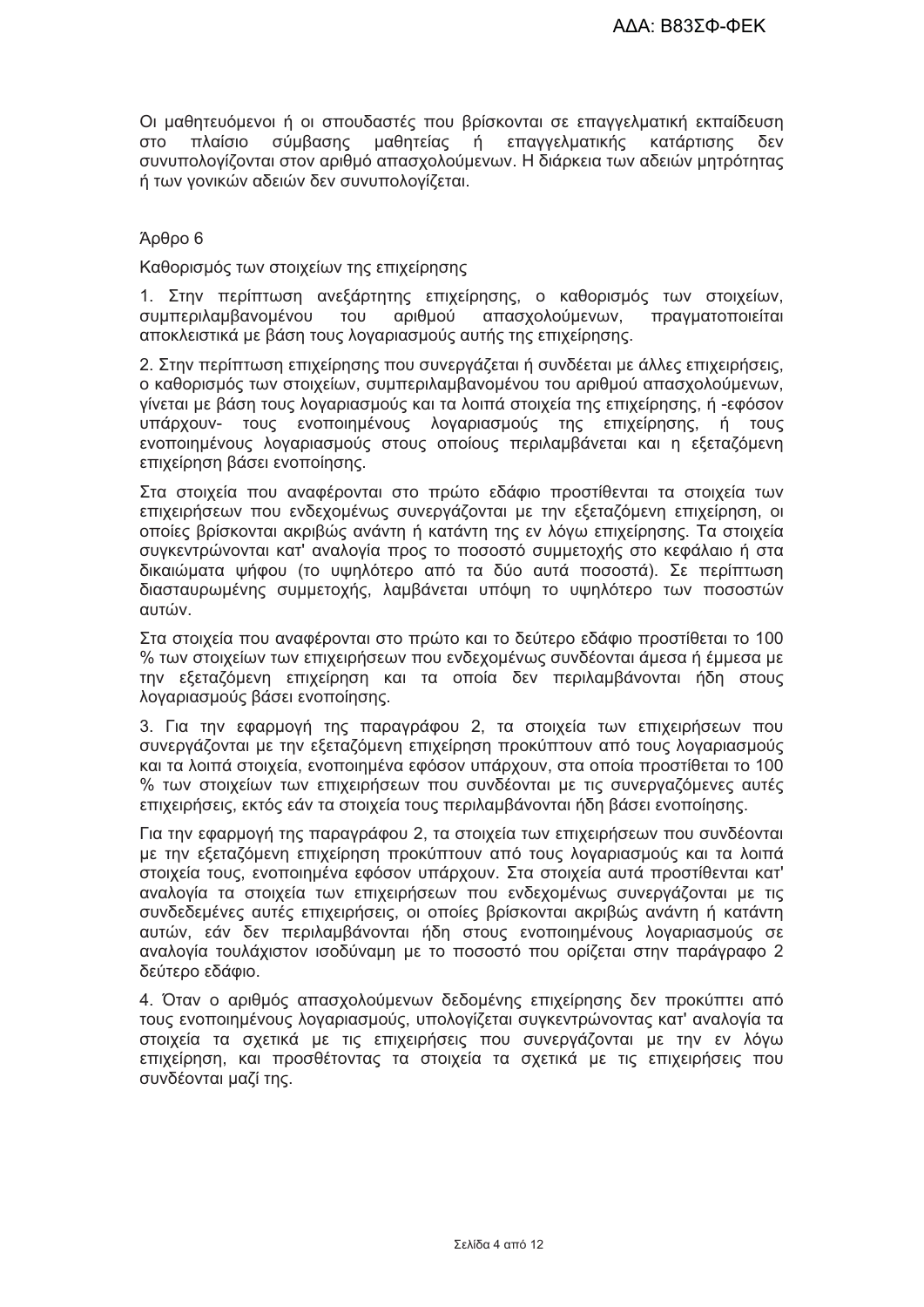# Β. ΣΤΟΙΧΕΙΑ ΣΥΣΤΗΜΑΤΟΣ ΓΙΑ ΤΟΝ ΕΛΕΓΧΟ ΣΩΡΕΥΣΗΣ ΚΡΑΤΙΚΩΝ ΕΝΙΣΧΥΣΕΩΝ (σύμφωνα με την υπ.αρ. 3357/ΕΥΣ 1338/27-01-2011).

# Ενίσχυση ήσσονος σημασίας (de minimis):

Είναι η ενίσχυση που έχει χορηγηθεί βάσει του Κανονισμού (ΕΚ) αριθμ.1998/2006 της Επιτροπής σχετικά με την εφαρμογή των άρθρων 87 και 88 της συνθήκης ΕΚ για στις ενισχύσεις ήσσονος σημασίας (δημοσιευμένος στην Επίσημη Εφημερίδα της Ευρωπαϊκής Ένωσης L379 της 28/12/2006, σελ.5).

## <u>ΜΕΘΟΔΟΣ ΠΑΡΑΚΟΛΟΥΘΗΣΗΣ ΣΩΡΕΥΣΗΣ</u>

Ι) Ο Ενδιάμεσος Φορέας Διαχείρισης ενσωματώνει συμπληρωμένο στο Έντυπο Υποβολής πίνακα με τα ακόλουθα στοιχεία:

## Στοιχεία Προκήρυξης

| Τίτλος Πεδίου                     | Επεξήγηση                                                  |  |  |
|-----------------------------------|------------------------------------------------------------|--|--|
| Συγχρηματοδοτούμενο               | Συγχρηματοδοτούμενη πρόσκληση (ΝΑΙ/ΟΧΙ)                    |  |  |
| Κωδικός ΕΣΠΑ                      | Αν το έργο είναι συγχρηματοδοτούμενο θα εισάγεται σχετικός |  |  |
|                                   | αριθμός.                                                   |  |  |
| ΕΠ Κωδικός                        | Κωδικός Επιχειρησιακού προγράμματος.                       |  |  |
| Άξονας Κωδικός                    | Κωδικός Άξονα Προτεραιότητας.                              |  |  |
| Φορέας Κωδικός                    | Φορέας Προκήρυξης (για κάθε διακριτή προκήρυξη)            |  |  |
| Κωδικός Προκήρυξης                | Κωδικός Προκήρυξης                                         |  |  |
| Είδος Αξιολόγησης                 | Άμεση / Συγκριτική                                         |  |  |
| Ημερομηνία έναρξης Υποβολής       | Ημερομηνία έναρξης υποβολής αιτήσεων συμμετοχής των        |  |  |
|                                   | δυνητικά δικαιούχων                                        |  |  |
| Ημερομηνία Λήξης Υποβολής         | Ημερομηνία λήξης υποβολής αιτήσεων συμμετοχής των          |  |  |
|                                   | δυνητικά δικαιούχων                                        |  |  |
| Περίοδος Υποβολής                 | Σε ημέρες ο χρόνος υποβολής. Διαφορά των δύο παραπάνω      |  |  |
|                                   | ημερομηνιών                                                |  |  |
| Ημερομηνία έναρξης Αξιολόγησης    | Ημερομηνία έναρξης αξιολόγησης αιτήσεων συμμετοχής των     |  |  |
|                                   | δυνητικά δικαιούχων                                        |  |  |
| Ημερομηνία λήξης Αξιολόγησης      | Ημερομηνία λήξης αξιολόγησης αιτήσεων συμμετοχής των       |  |  |
|                                   | δυνητικά δικαιούχων                                        |  |  |
| Περίοδος Αξιολόγησης              | Σε ημέρες ο χρόνος αξιολόγησης. Διαφορά των δύο            |  |  |
|                                   | παραπάνω ημερομηνιών                                       |  |  |
| Ημερομηνία Έναρξης Επιλεξιμότητας | Ημερομηνία έναρξης επιλεξιμότητας των<br>επενδυτικών       |  |  |
|                                   | δαπανών σύμφωνα με τους όρους της οικείας προκήρυξης και   |  |  |
|                                   | των τροποποιήσεων αυτής                                    |  |  |
| Ημερομηνία λήξης Επιλεξιμότητας   | Ημερομηνία λήξης επιλεξιμότητας των επενδυτικών δαπανών    |  |  |
|                                   | σύμφωνα με τους όρους της οικείας προκήρυξης και των       |  |  |
|                                   | τροποποιήσεων αυτής                                        |  |  |
| Τίτλος προκήρυξης                 | Τίτλος προκήρυξης                                          |  |  |
| Ποσό                              | Συνολικό διατιθέμενο ποσό για την συγκεκριμένη δράση       |  |  |
|                                   | (Δημόσια Δαπάνη)                                           |  |  |
| Αρ. Πρωτοκόλλου                   | Αριθμός ΦΕΚ Προκήρυξης                                     |  |  |
| Ημερ. Πρωτοκόλλου                 | ημερομηνία ΦΕΚ Προκήρυξης                                  |  |  |
| Ημερ. Ολοκλήρωσης                 | Ημερομηνία Ολοκλήρωσης της Προκήρυξης                      |  |  |
| Καθεστώς Ενίσχυσης                | Κείμενο Κοινότητας στο οποίο βασίζεται το μέτρο ενίσχυσης  |  |  |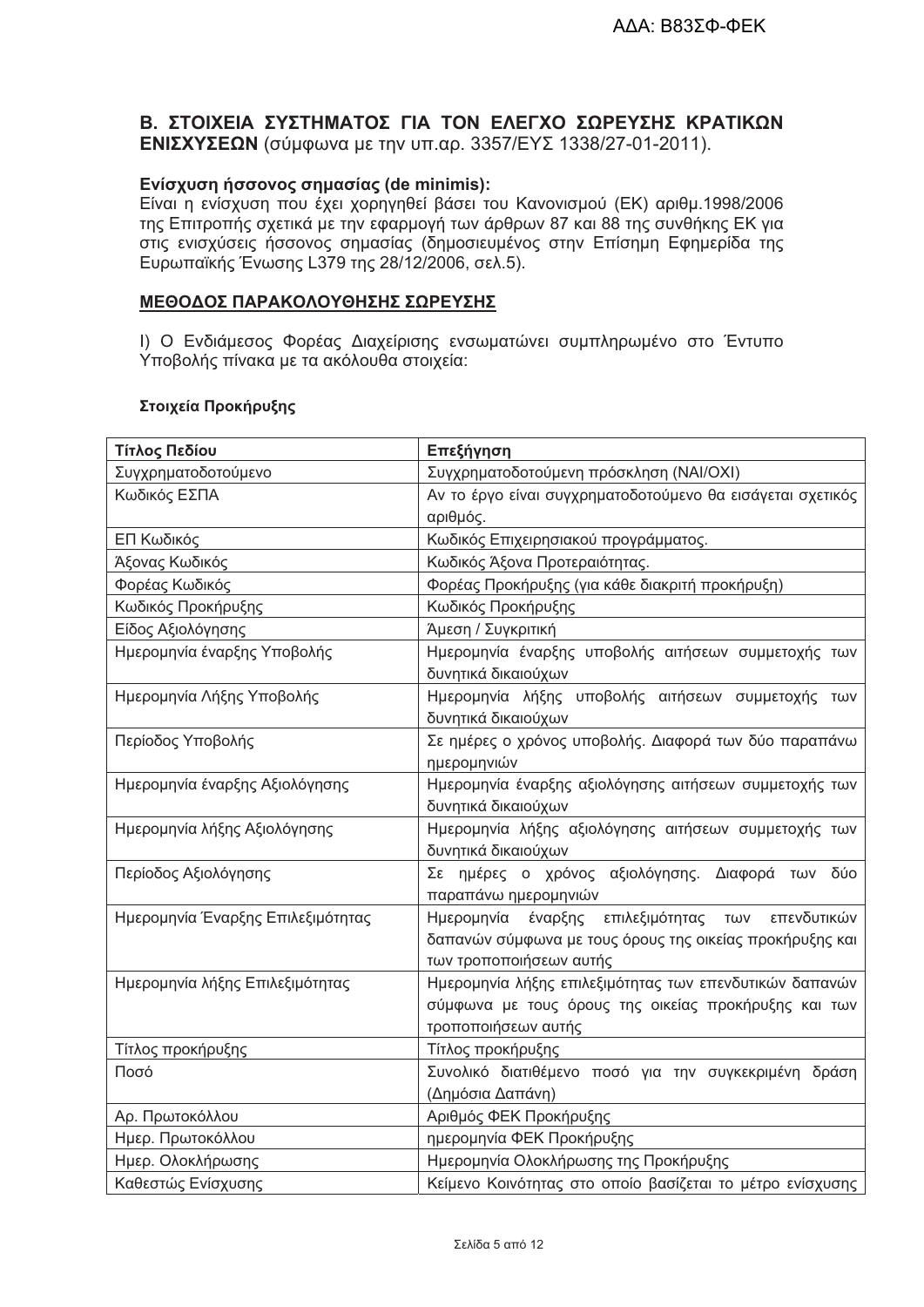|                           | (Κανονισμός - Κατευθυντήριες Γραμμές - π.χ. Γ.Α.Κ., Καν. |  |  |  |
|---------------------------|----------------------------------------------------------|--|--|--|
|                           | 794 κ.α.) - Άρθρο κανονισμού στο οποίο αναφέρεται η      |  |  |  |
|                           | ενίσχυση (όπου χρειάζεται π.χ. στον Γ.Α.Κ.)              |  |  |  |
| Αριθμός Κοινοποίησης      | Αριθμός Κοινοποίησης ή Γνωστοποίησης του καθεστώτος      |  |  |  |
|                           | στην Ε. Επιτροπή                                         |  |  |  |
| Αριθμός Απόφασης Έγκρισης | Αριθμός Απόφασης Έγκρισης Ευρωπαικής Ένωσης              |  |  |  |
| Ευρωπαϊκής Ένωσης         |                                                          |  |  |  |
| Αριθμός δικαιούχων        | δικαιούχων που χρηματοδοτεί<br>Αριθμός δυνητικών<br>n.   |  |  |  |
|                           | προκήρυξη                                                |  |  |  |
| Αριθμός Κοινότητας        | I.D. number Κοινότητας (σε περίπτωση που ενεργοποιηθεί η |  |  |  |
|                           | σχετική πρόβλεψη στο άρθρο 9 του ΓΑΚ)                    |  |  |  |
| Τομέας                    | Τομέας<br>(π.χ. αναφορά στον<br>τομέα<br>όπως<br>αυτοί   |  |  |  |
|                           | αποτυπώνονται στο Scoreboard της Κοινότητας)             |  |  |  |
|                           |                                                          |  |  |  |
| Περιγραφή Δράσης          | Συνοπτική περιγραφή του μέτρου ενίσχυσης ή<br>της        |  |  |  |
|                           | μεμονωμένης ενίσχυσης                                    |  |  |  |
| Τύπος Ενίσχυσης           | Ad hoc ενίσχυση ή μέτρο ενίσχυσης ή και τα δύο           |  |  |  |
| Συνδυασμένη Ενίσχυση      | Συνδυασμένη ενίσχυση (ΝΑΙ/ΟΧΙ)                           |  |  |  |
| Είδος Ενίσχυσης           | Είδος ενίσχυσης (Επιχορήγηση επένδυσης - Επιδότηση -     |  |  |  |
|                           | Εγγυήσεις - Αφορολόγητα Αποθεματικά – επιχορήγηση        |  |  |  |
|                           | μισθολογικού κόστους κ.λ.π.)                             |  |  |  |
| AMEA                      | Κατατάσσεται η ενίσχυση στις ενισχύσεις υπέρ εργαζομένων |  |  |  |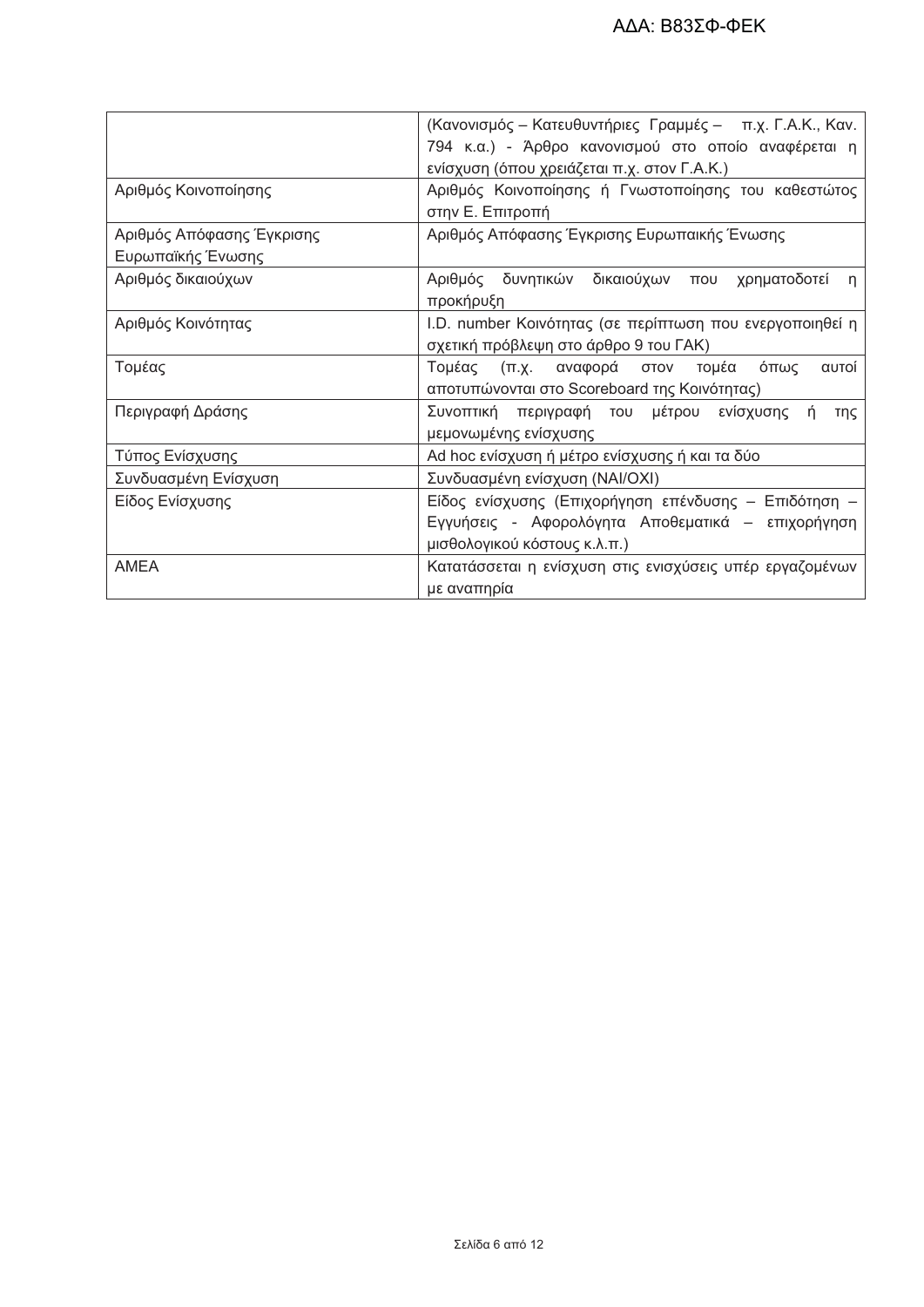ΙΙ) Κατά την υποβολή της πρότασης οι υποψήφιοι επενδυτές υποβάλουν συμπληρωμένα τα ακόλουθα στοιχεία:

#### ΔΗΛΩΣΗ ΣΧΕΤΙΚΑ ΜΕ ΤΗ ΣΩΡΕΥΣΗ ΤΩΝ ΕΝΙΣΧΥΣΕΩΝ ΗΣΣΟΝΟΣ ΣΗΜΑΣΙΑΣ (DE MINIMIS) $<sup>1</sup>$ </sup>

....δηλώνω ότι:

Α. Η επιχείρηση .................., την οποία νομίμως εκπροσωπώ, η οποία υποβάλλει πρόταση (αιτούσα) συμπεριλαμβανομένων και των τυχόν συνεργαζόμενων και συνδεδεμένων<sup>2</sup> με αυτήν επιχειρήσεων με τις οποίες η αιτούσα λειτουργεί ως ενιαία οικονομική μονάδα, έχει λάβει κατά τα δύο προηγούμενα έτη και κατά το τρέχον οικονομικό έτος τις κάτωθι ενισχύσεις ήσσονος σημασίας:

|     | ΕΝΙΣΧΥΣΕΙΣ ΗΣΣΟΝΟΣ ΣΗΜΑΣΙΑΣ (DE MINIMIS)<br>ΠΟΥ ΕΧΕΙ ΛΑΒΕΙ Ή ΠΡΟΚΕΙΤΑΙ ΝΑ ΛΑΒΕΙ Η ΕΠΙΧΕΙΡΗΣΗ<br>Αφορά στην επιχείρηση που υποβάλλει πρόταση (αιτούσα) καθώς και σε αυτές με την οποία η αιτούσα λειτουργεί<br>ως ενιαία οικονομική μονάδα (στην έννοια περιλαμβάνονται οι συνδεδεμένες ή συνεργαζόμενες με την αιτούσα<br>επιχειρήσεις). |                                         |                                                                                     |                             |                                        |                              |                                                   |                           |
|-----|------------------------------------------------------------------------------------------------------------------------------------------------------------------------------------------------------------------------------------------------------------------------------------------------------------------------------------------|-----------------------------------------|-------------------------------------------------------------------------------------|-----------------------------|----------------------------------------|------------------------------|---------------------------------------------------|---------------------------|
| A/A | ΟΝΟΜΑΣΙΑ<br>ΠΡΟΓΡΑΜΜΑΤΟΣ                                                                                                                                                                                                                                                                                                                 | ΦΟΡΕΑΣ<br>ΧΟΡΗΓΗΣΗΣ<br>TΗΣ<br>ΕΝΙΣΧΥΣΗΣ | ΑΡΙΘΜΟΣ<br>ΠΡΩΤΟΚΟΛΛΟΥ &<br><b>HMEP/NIA</b><br>ΕΓΚΡΙΤΙΚΗΣ<br>ΑΠΟΦΑΣΗΣ /<br>ΣΥΜΒΑΣΗΣ | ΙΕΓΚΡΙΘΕΝ ΠΟΣΟ<br>ΕΝΙΣΧΥΣΗΣ | <b>KATABAHOEN</b><br>ΠΟΣΟ<br>ΕΝΙΣΧΥΣΗΣ | <b>HMEP/NIA</b><br>ΚΑΤΑΒΟΛΗΣ | ΤΡΕΧΟΥΣΑ<br>ΦΑΣΗ<br><b>EEEAIEHZ</b><br>TOY EPFOY* | ΑΦΜ ΤΟΥ<br>ΔΙΚΑΙΟΥΧ<br>OY |
|     |                                                                                                                                                                                                                                                                                                                                          |                                         |                                                                                     |                             |                                        |                              |                                                   |                           |
|     |                                                                                                                                                                                                                                                                                                                                          |                                         |                                                                                     |                             |                                        |                              |                                                   |                           |
|     |                                                                                                                                                                                                                                                                                                                                          |                                         |                                                                                     |                             |                                        |                              |                                                   |                           |
|     |                                                                                                                                                                                                                                                                                                                                          |                                         |                                                                                     |                             |                                        |                              |                                                   |                           |

\* Ολοκληρωμένο/ Σε εξέλιξη/Πριν την έγκριση

Β. Η ενίσχυση ήσσονος σημασίας που πρόκειται να λάβει η επιχείρηση από το Πρόγραμμα «.....», αθροιζόμενη με άλλες ενισχύσεις ήσσονος σημασίας που έχει λάβει η επιχείρηση (καθώς και οι τυχόν συνδεδεμένες<sup>2</sup> με αυτήν επιχειρήσεις) κατά τα δύο προηγούμενα<br>οικονομικά έτη και το τρέχον έτος δεν υπερβαίνει το ποσό των 200.000 ευρώ. Ως ημερομηνία λήψης της ενίσχυσης νοείται η ημερομηνία της εγκριτικής απόφασης (απόφαση ένταξης) η σύμβασης κατά περίπτωση.

Στη δήλωση θα αναφέρονται επίσης τα στοιχεία για τις ενισχύσεις που έχουν χορηνηθεί βάσει οιουδήποτε άλλου καθεστώτος που δεν εμπίπτει στις διατάξεις περί ενισχύσεων ήσσονος σημασίας (πρόγραμμα, φορέας επιδότησης, χρονολογία ένταξης και ποσό) για τις ίδιες επιλέξιμες δαπάνες που πρόκειται να σωρευθούν με ενισχύσεις ήσσονος σημασίας με βάση το άρθρο 2.5 του ΕΚ 1998/2006. Στην περίπτωση που η επιχείρηση δεν έχει λάβει καμία ενίσχυση, θα το αναγράφει στην υπεύθυνη δήλωση.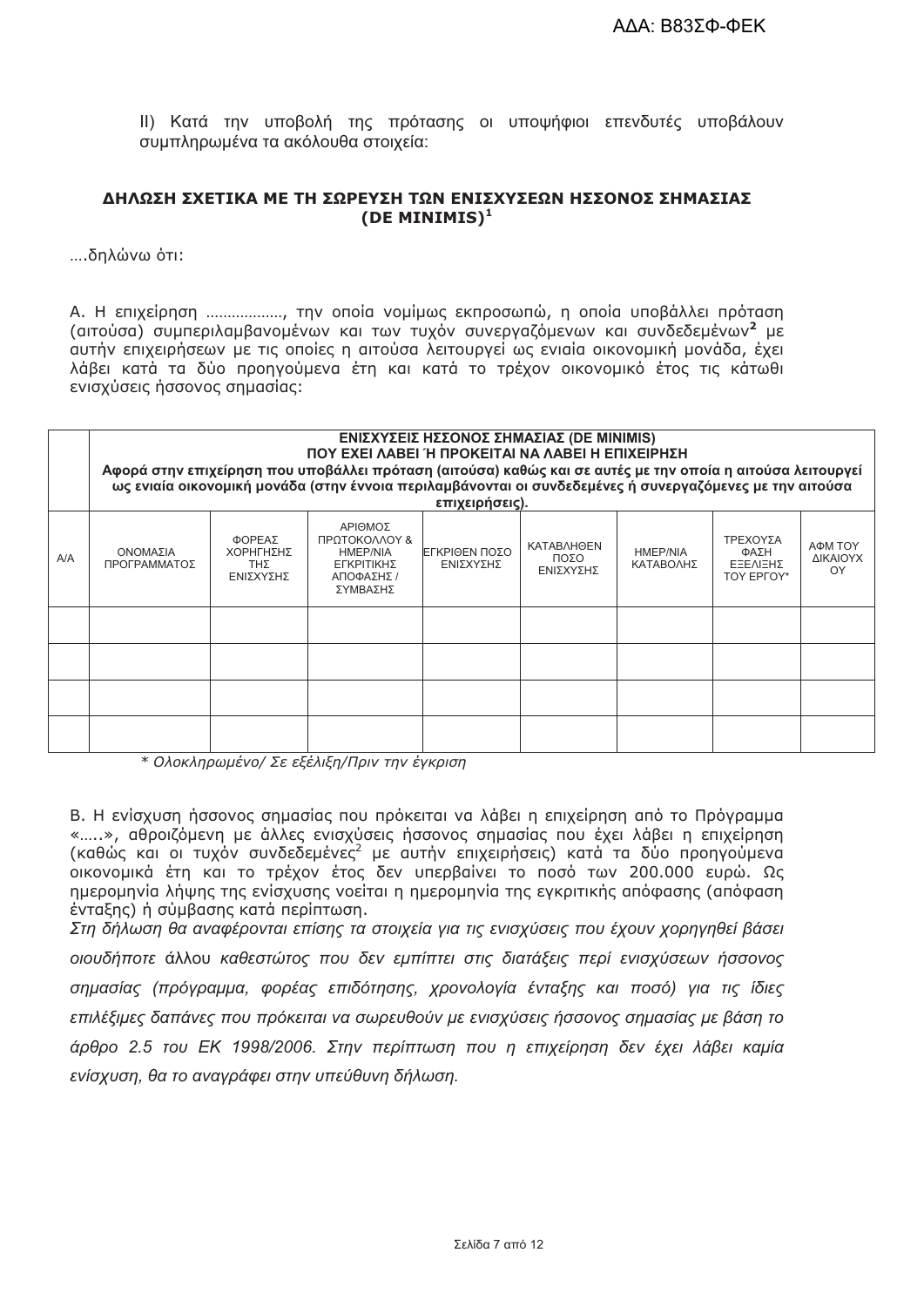# Πίνακας 6: Επιχορηγήσεις βάσει οποιουδήποτε άλλου (πλην de minimis)<br>καθεστώτος για τις ίδιες επιλέξιμες δαπάνες.

|     | ΕΝΙΣΧΥΣΕΙΣ (πλην De Minimis) ΓΙΑ ΤΙΣ ΟΠΟΙΕΣ Η ΑΙΤΟΥΣΑ ΕΧΕΙ ΑΠΟΚΤΗΣΕΙ ΕΝΝΟΜΟ ΔΙΚΑΙΩΜΑ ΛΗΨΗΣ, ΒΑΣΕΙ<br>ΟΠΟΙΟΥΔΗΠΟΤΕ ΑΛΛΟΥ ΚΑΘΕΣΤΩΤΟΣ ΕΝΙΣΧΥΣΗΣ ΓΙΑ ΤΙΣ ΙΔΙΕΣ ΕΠΙΛΕΞΙΜΕΣ ΔΑΠΑΝΕΣ.<br>Αφορά στην επιχείρηση που υποβάλλει πρόταση (αιτούσα) καθώς και σε αυτές με την οποία η αιτούσα λειτουργεί<br>ως ενιαία οικονομική μονάδα (στην έννοια περιλαμβάνονται οι συνδεδεμένες ή συνεργαζόμενες με την αιτούσα<br>επιχειρήσεις). |                                                |                                                                                     |                             |                                        |                              |                                                   |                           |
|-----|----------------------------------------------------------------------------------------------------------------------------------------------------------------------------------------------------------------------------------------------------------------------------------------------------------------------------------------------------------------------------------------------------------------------------|------------------------------------------------|-------------------------------------------------------------------------------------|-----------------------------|----------------------------------------|------------------------------|---------------------------------------------------|---------------------------|
| A/A | ΟΝΟΜΑΣΙΑ<br>ΠΡΟΓΡΑΜΜΑΤΟΣ                                                                                                                                                                                                                                                                                                                                                                                                   | ΦΟΡΕΑΣ<br>ΧΟΡΗΓΗΣΗΣ<br><b>THE</b><br>ΕΝΙΣΧΥΣΗΣ | ΑΡΙΘΜΟΣ<br>ΠΡΩΤΟΚΟΛΛΟΥ &<br><b>HMEP/NIA</b><br>ΕΓΚΡΙΤΙΚΗΣ<br>ΑΠΟΦΑΣΗΣ /<br>ΣΥΜΒΑΣΗΣ | ΙΕΓΚΡΙΘΕΝ ΠΟΣΟ<br>ΕΝΙΣΧΥΣΗΣ | <b>KATABAHOEN</b><br>ΠΟΣΟ<br>ΕΝΙΣΧΥΣΗΣ | <b>HMEP/NIA</b><br>ΚΑΤΑΒΟΛΗΣ | ΤΡΕΧΟΥΣΑ<br>ΦΑΣΗ<br>ΕΞΕΛΙΞΗΣ<br><b>TOY EPFOY*</b> | ΑΦΜ ΤΟΥ<br>ΔΙΚΑΙΟΥΧ<br>OY |
|     |                                                                                                                                                                                                                                                                                                                                                                                                                            |                                                |                                                                                     |                             |                                        |                              |                                                   |                           |
|     |                                                                                                                                                                                                                                                                                                                                                                                                                            |                                                |                                                                                     |                             |                                        |                              |                                                   |                           |
|     |                                                                                                                                                                                                                                                                                                                                                                                                                            |                                                |                                                                                     |                             |                                        |                              |                                                   |                           |
|     |                                                                                                                                                                                                                                                                                                                                                                                                                            |                                                |                                                                                     |                             |                                        |                              |                                                   |                           |

Ημερομηνία: ...... 20....

 $O/$  Δηλ.

(Υπογραφή)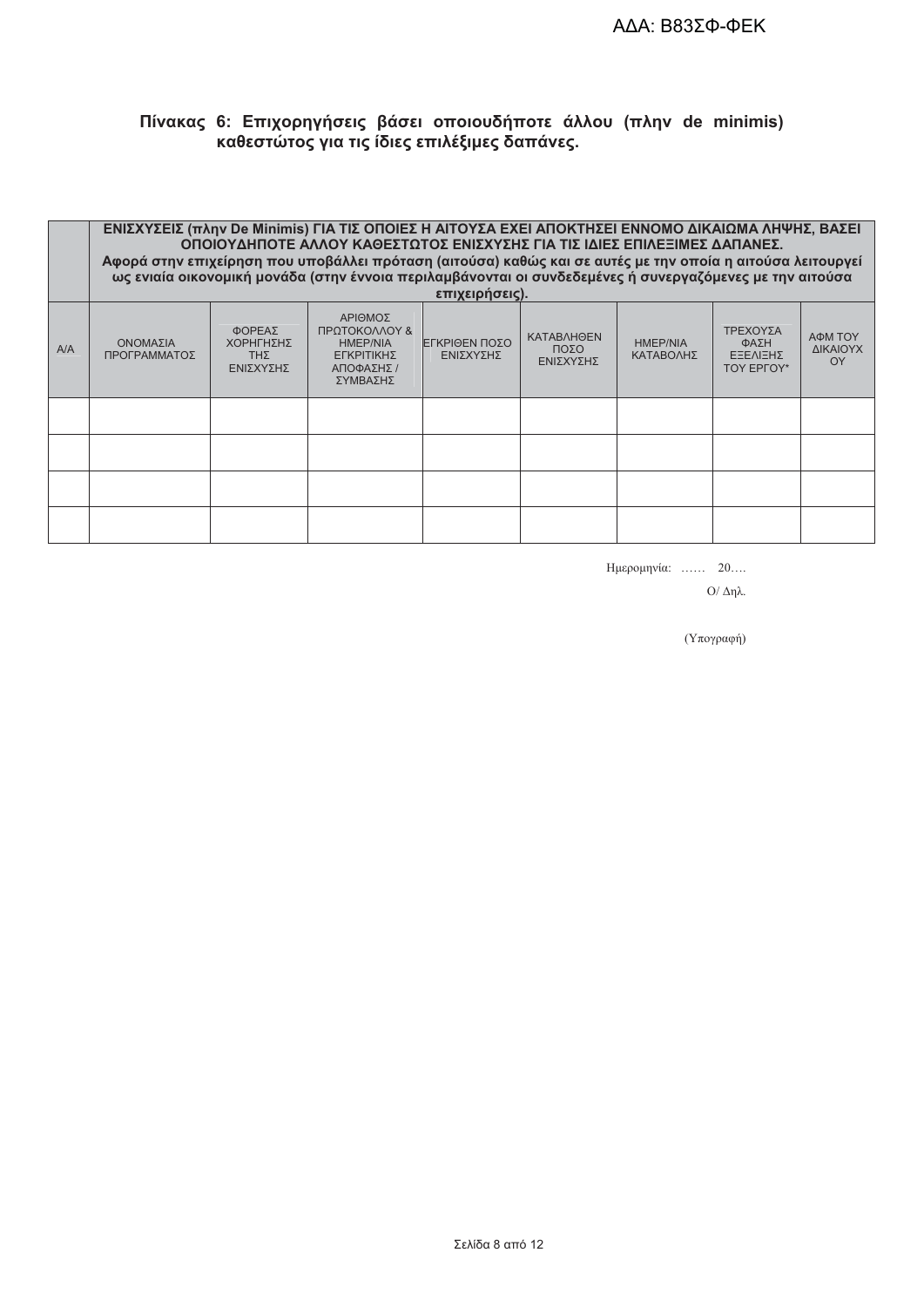# Στοιχεία Επιχείρησης

| Τίτλος Πεδίου                          | Επεξήγηση                                                   |  |  |  |
|----------------------------------------|-------------------------------------------------------------|--|--|--|
| Επωνυμία Επιχείρησης                   | Επωνυμία Επιχείρησης                                        |  |  |  |
| Διακριτικός Τίτλος                     | Διακριτικός Τίτλος εφόσον υπάρχει                           |  |  |  |
| Κωδικός κυρίας Δραστηριότητας          | Κωδικός Δραστηριότητας με βάση την κωδικοποίηση ΚΑΔ         |  |  |  |
|                                        | 2008                                                        |  |  |  |
| $A.\Phi.M.$                            | Α.Φ.Μ. Επιχείρησης                                          |  |  |  |
| $\Delta$ .O.Y.                         | Δημόσια Οικονομική Υπηρεσία                                 |  |  |  |
| Τομέας Δραστηριότητας                  | Πχ. Μεταποίηση, Τουρισμός, Υπηρεσίες κ.α.                   |  |  |  |
| Χώρα                                   | Χώρα έδρας της Επιχείρησης που θα ενισχυθεί                 |  |  |  |
| Περιφέρεια Έδρας                       | Περιφέρεια έδρας της επιχείρησης που θα ενισχυθεί           |  |  |  |
| Νομός Έδρας                            | Νομός έδρας της επιχείρησης που θα ενισχυθεί                |  |  |  |
| Δήμος Έδρας                            | Δήμος έδρας της επιχείρησης που θα ενισχυθεί                |  |  |  |
| Δημοτικό Διαμέρισμα Έδρας              | Δημοτικό Διαμέρισμα έδρας της επιχείρησης που θα            |  |  |  |
|                                        | ενισχυθεί                                                   |  |  |  |
| Οδός                                   | Οδός Έδρας                                                  |  |  |  |
| Αριθμός                                | Αριθμός διεύθυνσης Έδρας                                    |  |  |  |
| <b>TK</b>                              | Τ.Κ. Διεύθυνσης Έδρας                                       |  |  |  |
| Τηλέφωνο                               | Τηλέφωνο επιχείρησης                                        |  |  |  |
| <b>FAX</b>                             | <b>Fax επιχείρησης</b>                                      |  |  |  |
| Email                                  | Ηλεκτρονικό Ταχυδρομείο επιχείρησης                         |  |  |  |
| Website                                | Ιστοχώρος Επιχείρησης                                       |  |  |  |
| Νομική Μορφή                           | Пх. АЕ, ЕПЕ, ОЕ, Атоµкή к.                                  |  |  |  |
| Αριθμός απασχολούμενων στην Επιχείρηση | Αριθμός υφιστάμενων θέσεων απασχόλησης κατά την             |  |  |  |
|                                        | έγκριση σε Ε.Μ.Ε.                                           |  |  |  |
| Υπο σύσταση / Υφιστάμενη επιχείρηση    | (NAI/OXI)                                                   |  |  |  |
| Είδος Βιβλίων                          | Α,Β,Γ, Μη τήρηση                                            |  |  |  |
| Επωνυμία Νομίμου εκπροσώπου -          | Επωνυμία διαχειριστή ή δ/ντα συμβούλου ή άλλου φυσικού      |  |  |  |
| διαχειριστή                            | ή νομικού προσώπου που ασκεί κυρίαρχη επιρροή               |  |  |  |
| Όνομα Νομίμου εκπροσώπου - διαχειριστή | Όνομα διαχειριστή ή δ/ντα συμβούλου ή άλλου φυσικού ή       |  |  |  |
|                                        | νομικού πρνσώπου που ασκεί κυρίαρχη επιρροή                 |  |  |  |
| Θέση στην επιχείρηση                   | Θέση στην επιχείρηση                                        |  |  |  |
| ΑΦΜ Νομίμου εκπροσώπου - διαχειριστή   | Α.Φ.Μ. διαχειριστή ή δ/ντα συμβούλου ή άλλου φυσικού ή      |  |  |  |
|                                        | νομικού προσώπου που ασκεί κυρίαρχη επιρροή                 |  |  |  |
| Έγγραφο ταυτοποίησης Νομίμου           | Α.Δ.Τ. ή Διαβατήριο                                         |  |  |  |
| εκπροσώπου - διαχειριστή               |                                                             |  |  |  |
| Τηλέφωνο Νομίμου εκπροσώπου -          | Τηλέφωνο                                                    |  |  |  |
| διαχειριστή                            |                                                             |  |  |  |
| Μέγεθος Επιχείρησης                    | Μέγεθος της επιχείρησης (0.Πολύ μικρή, 1. μικρή, 2. μεσαία, |  |  |  |
|                                        | 3. μεγάλη, 4. Πολύ μεγάλη). Λίστα Τιμών                     |  |  |  |
| Αντικείμενο δραστηριότητας Επιχείρησης | Περιγραφή αντικειμένου δραστηριότητας επιχείρησης           |  |  |  |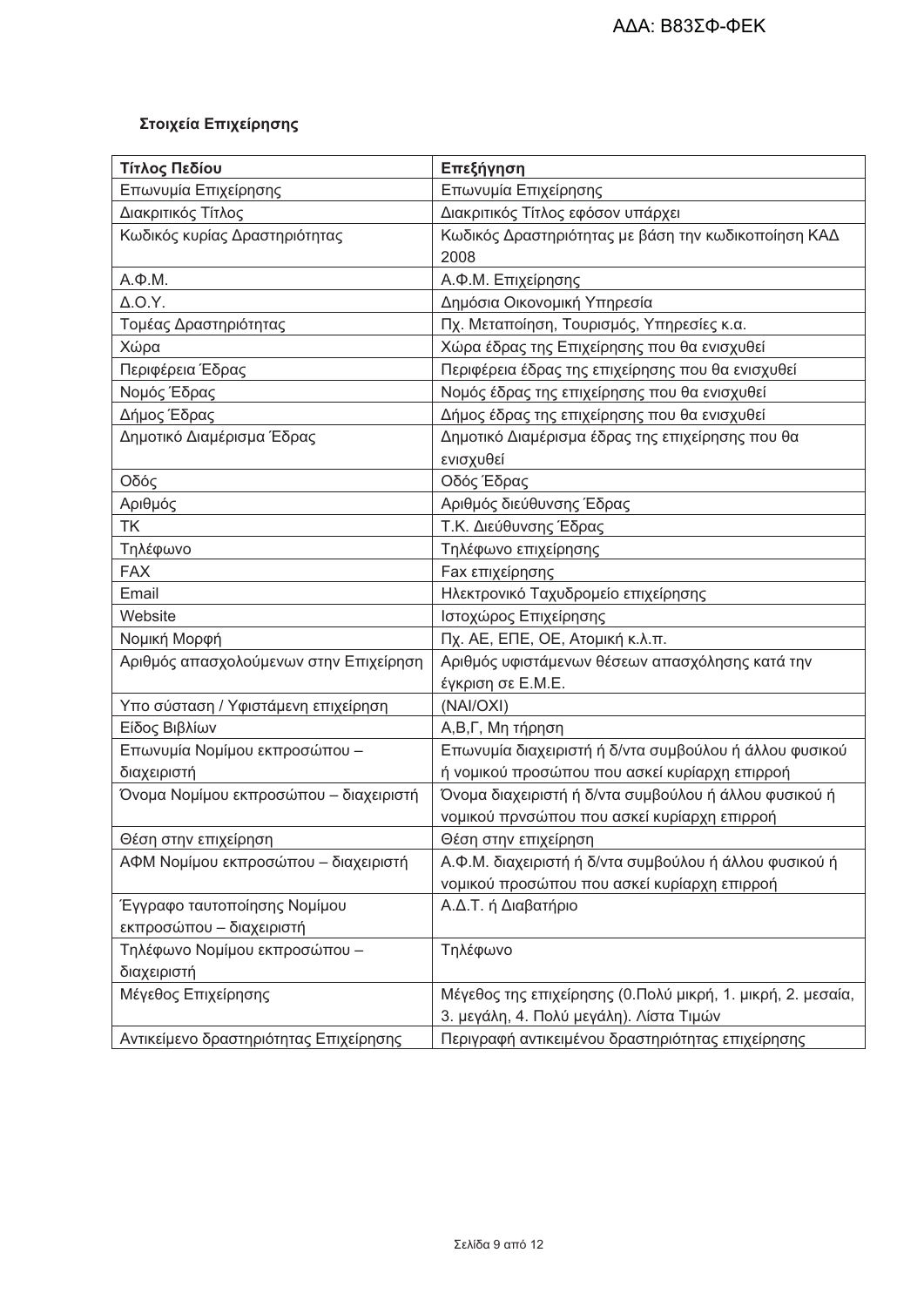## Στοιχεία Μετόχων Στοιχεία μετόχων / εταίρων > 25% και ποσοστά συμμετοχής του κάθε ενός εξ΄ αυτών

| Τίτλος Πεδίου                | Επεξήγηση                                           |
|------------------------------|-----------------------------------------------------|
| ΑΦΜ Επιχείρησης              | Η επιχείρηση που ενισχύεται                         |
| ΑΑ Μετόχου                   | Αύξων Αριθμός                                       |
| Είδος Προσώπου               | Φυσικό / Νομικό                                     |
| Επώνυμο / Επωνυμία           | Επώνυμο αν είναι Φυσικό Πρόσωπο ή Επωνυμία αν είναι |
|                              | Νομικό Πρόσωπο                                      |
| Όνομα                        | Όνομα αν είναι φυσικό πρόσωπο                       |
| Πατρώνυμο                    | Πατρώνυμο αν είναι φυσικό πρόσωπο                   |
| $A.\Phi.M.$                  | ΑΦΜ Νομικού ή Φυσικού Προσώπου                      |
| Κ.Α.Δ. Νομικού Προσώπου.     | Κ.Α.Δ Νομικού Προσώπου                              |
| Έγγραφο Ταυτοποίησης         | ΑΔΤ ή Αριθμός Διαβατηρίου Φυσικού Προσώπου.         |
| Ποσοστό Συμμετοχής           | Από 0-100                                           |
| Επώνυμο Νομίμου Εκπροσώπου   | Όταν πρόκειται για Νομικό πρόσωπο                   |
| Όνομα Νομίμου Εκπροσώπου     | Όταν πρόκειται για Νομικό πρόσωπο                   |
| Πατρώνυμο Νομίμου Εκπροσώπου | Όταν πρόκειται για Νομικό πρόσωπο                   |
| Α.Φ.Μ. Νομίμου Εκπροσώπου    | Όταν πρόκειται για Νομικό πρόσωπο                   |
| Έγγραφο Ταυτοποίησης Νομίμου | Όταν πρόκειται για Νομικό πρόσωπο                   |
| Εκπροσώπου                   |                                                     |
| Θέση στην Επιχείρηση Νομίμου | Όταν πρόκειται για Νομικό πρόσωπο                   |
| Εκπροσώπου                   |                                                     |

## Στοιχεία Συνεργαζόμενων / Συνδεδεμένων Επιχειρήσεων

| Τίτλος Πεδίου                | Επεξήγηση                                   |
|------------------------------|---------------------------------------------|
| ΑΦΜ Ενισχύομενης Επιχείρησης | Η επιχείρηση που ενισχύεται                 |
| ΑΑ Επιχείρησης               | Αύξων Αριθμός Συνεργαζόμενης - Συνδεδεμένης |
|                              | Επιχείρησης                                 |
| Επωνυμία Επιχείρησης         |                                             |
| Α.Φ.Μ. Επιχείρησης           |                                             |
| Κ.Α.Δ. Επιχείρησης           |                                             |
| Ποσοστό Συμμετοχής           | Από 0-100%                                  |
| Επώνυμο Νομίμου Εκπροσώπου   |                                             |
| Όνομα Νομίμου Εκπροσώπου     |                                             |
| Πατρώνυμο Νομίμου Εκπροσώπου |                                             |
| Α.Φ.Μ. Νομίμου Εκπροσώπου    |                                             |
| Έγγραφο Ταυτοποίησης Νομίμου |                                             |
| Εκπροσώπου                   |                                             |
| Θέση στην Επιχείρηση Νομίμου |                                             |
| Εκπροσώπου                   |                                             |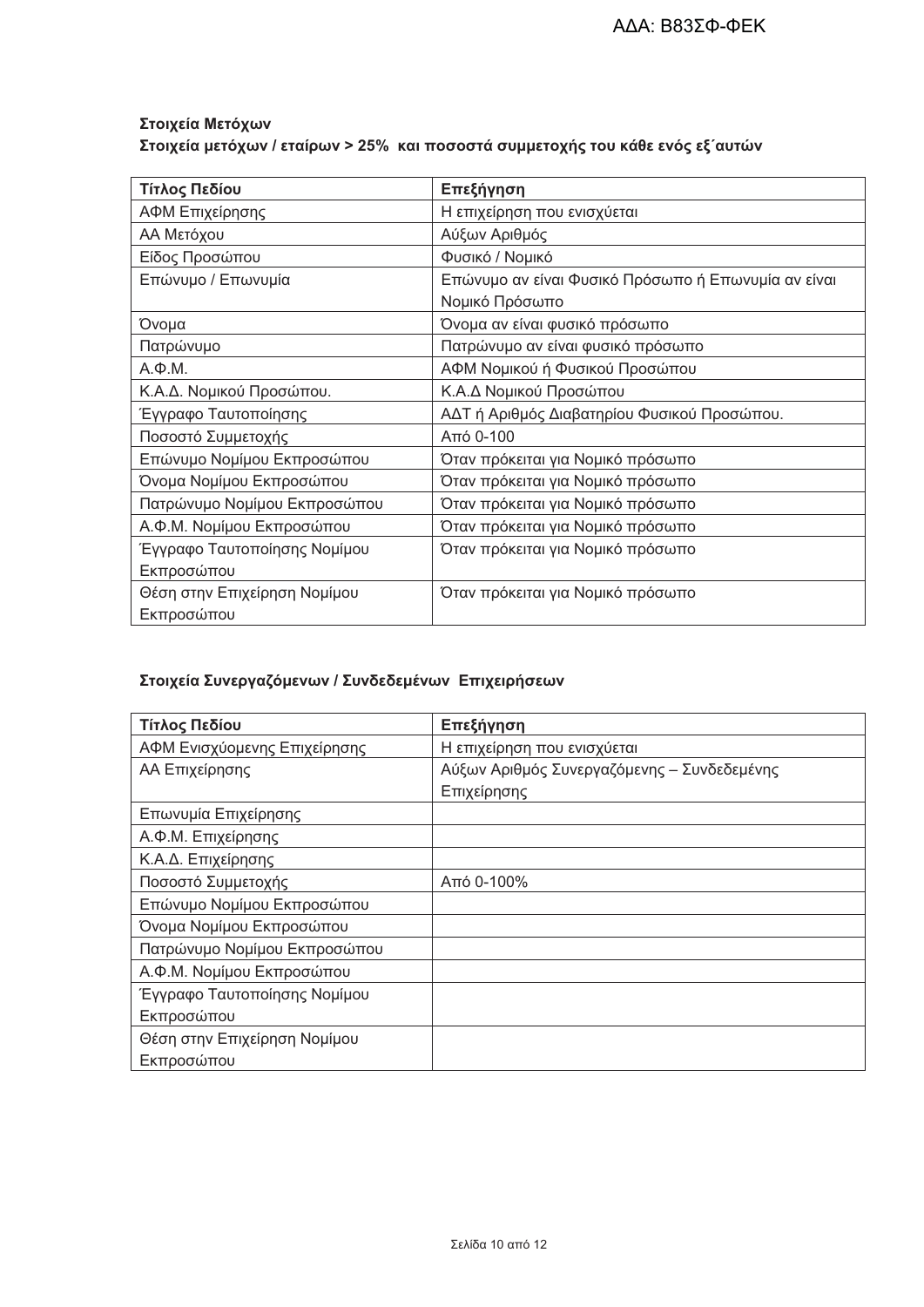ΙΙΙ) Μετά την ολοκλήρωση του έργου οι επενδυτές (επιχειρήσεις) που λαμβάνουν<br>ενίσχυση υποβάλουν συμπληρωμένα τα ακόλουθα στοιχεία:

#### Επενδυτικό Σχέδιο

| Τίτλος Πεδίου                                 | Επεξήγηση                                               |
|-----------------------------------------------|---------------------------------------------------------|
| Συγχρηματοδοτούμενο έργο                      | Συγχρηματοδοτούμενο έργο (ΝΑΙ/ΟΧΙ)                      |
| Περιγραφή Επενδυτικής Πρότασης                | Περιγραφή επενδυτικής πρότασης (Φυσικό αντικείμενο)     |
| Κωδικός Επενδυτικής Πρότασης                  | Μοναδικός αριθμός πρότασης                              |
| ΑΦΜ Επιχείρησης                               | Η επιχείρηση που ενισχύεται                             |
| Κωδικός Προκήρυξης                            | Η προκήρυξη στην οποία εντάσσεται το επενδυτικό σχέδιο. |
| Αιτούμενος Προϋπολογισμός                     | Π/Υ επένδυσης/πρότασης                                  |
| Επιχορηγούμενος/ Ενισχυόμενος                 | Επιχορηγούμενος προϋπολογισμός                          |
| Προϋπολογισμός                                |                                                         |
| Ποσοστό Ενίσχυσης                             | Ένταση ενίσχυσης                                        |
| Δημόσια Επιχορήγηση                           | Ποσό ενίσχυσης / ισοδύναμο επιχορήγησης                 |
| Χώρα Τόπου εγκατάστασης                       | Χώρα στην οποία πραγματοποιείται η επένδυση             |
| Περιφέρεια Τόπου εγκατάστασης                 | Περιφέρεια στην οποία πραγματοποιείται η επένδυση       |
| Νομός Τόπου εγκατάστασης                      | Νομός στην οποία πραγματοποιείται η επένδυση            |
| Δήμος Τόπου εγκατάστασης                      | Δήμος στην οποία πραγματοποιείται η επένδυση            |
| Δημοτικό Διαμέρισμα Τόπου εγκατάστασης        | Δημοτικό Διαμέρισμα στην οποία πραγματοποιείται η       |
|                                               | επένδυση                                                |
| Οδός Τόπου εγκατάστασης                       | Οδός Τόπου εγκατάστασης επένδυσης                       |
| Αριθμός οδού τόπου εγκατάστασης               | Αριθμός οδού τόπου εγκατάστασης επένδυσης               |
| Τ.Κ. οδού τόπου εγκατάστασης                  | Τ.Κ. οδού τόπου εγκατάστασης επένδυσης                  |
| Ιδιαίτερες περιπτώσεις τόπου εγκατάστασης     | Χαρακτηρισμός περιοχής (περιοχή 87 (α), μικρό νησί του  |
|                                               | Αιγαίου, ορεινός όγκος                                  |
| Αριθμός νέων απασχολουμένων                   | Αριθμός νέων θέσεων απασχόλησης που δημιουργούνται      |
|                                               | από την επένδυση (όπου απαιτείται) σε Ε.Μ.Ε.            |
| ΚΑΔ Ενίσχυσης                                 | Κύριος Κωδικός Δραστηριότητας που ενισχύεται            |
| Είδος ενίσχυσης                               | (Επιχορήγηση επένδυσης - Επιδότηση - Εγγυήσεις -        |
|                                               | Αφορολόγητα Αποθεματικά – επιχορήγηση μισθολογικού      |
|                                               | κόστους κ.λ.π.)                                         |
| Ημερομηνία έγκρισης                           | Ημερομηνία έγκρισης επένδυσης για χρηματοδότηση.        |
|                                               | Συμπληρώνεται η Ημερομηνία έκδοσης της Διοικητικής      |
|                                               | Πράξης των αποτελεσμάτων της αξιολόγησης για την κάθε   |
|                                               | επένδυση. Αν δεν υπάρχει συμπληρώνεται η Ημερομηνία     |
|                                               | Υπογραφής Σύμβασης                                      |
| Ημερομηνία έναρξης υλοποίηση της<br>επένδυσης | Έναρξη υλοποίησης της επένδυσης                         |
| Ημερομηνία βεβαίωσης ολοκλήρωσης              | Ημερομηνία χορήγησης της ενίσχυσης (δημιουργία εννόμου  |
| επένδυσης                                     | δικαιώματος λήψης της ενίσχυσης) – Θα συμπληρώνεται     |
|                                               | κατά την φάση της ολοκλήρωσης του επενδυτικού σχεδίου.  |
| Ημερομηνία εκταμίευσης ενίσχυσης              | Ημερομηνία εκταμίευσης της ενίσχυσης. Αν είναι να       |
|                                               | καταγράφονται πάνω από μία εκταμίευση θα εισάγονται     |
|                                               | όλες. – Θα συμπληρώνεται κατά την φάση της              |
|                                               | ολοκλήρωσης του επενδυτικού σχεδίου.                    |
| Είδος Εκταμίευσης                             | Είδος εκταμίευσης (προκαταβολή, ενδιάμεση εκταμίευση,   |
|                                               | αποπληρωμή, κ.α.). – Θα συμπληρώνεται κατά την φάση     |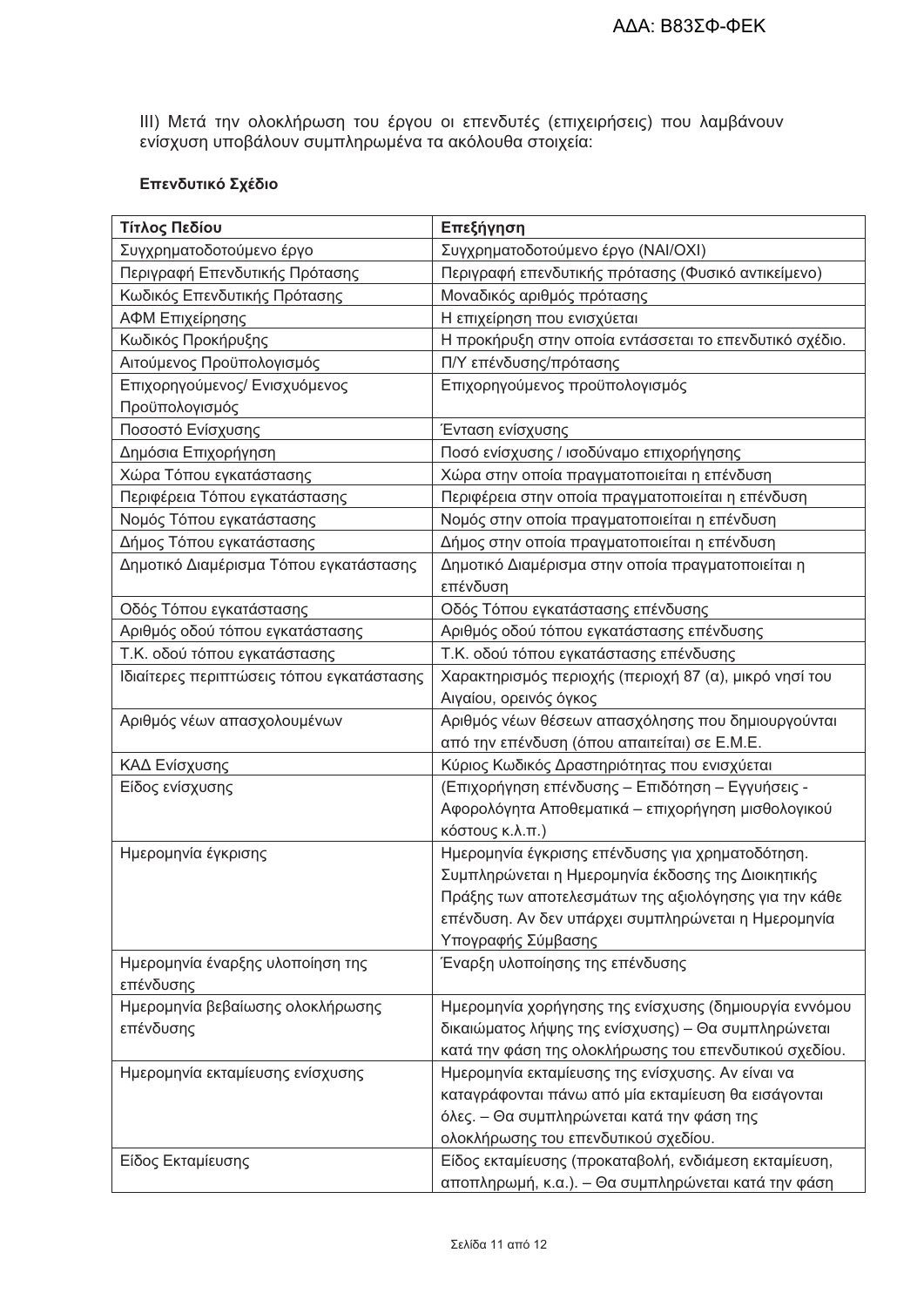|                       | της ολοκλήρωσης του επενδυτικού σχεδίου.        |
|-----------------------|-------------------------------------------------|
| Ποσό Εκταμίευσης      | Ποσό της Δημόσιας Επιχορήγησης που εκταμιεύθηκε |
| Φορέας Χρηματοδότησης | Φορέας Χρηματοδότησης                           |
| ' Ολοκληρωμένο έργο   | ΟΛΟΚΛΗΡΩΜΕΝΟ ΕΡΓΟ (ΝΑΙ/ΌΧΙ)                     |

## Επιλέξιμες Δαπάνες Επενδυτικού Σχεδίου

| Τίτλος Πεδίου                   | Επεξήγηση                                       |
|---------------------------------|-------------------------------------------------|
| Κωδικός Επενδυτικής Πρότασης    | Μοναδικός αριθμός πρότασης                      |
| Κωδικός Κατηγορίας Επιλέξιμης   | Αρίθμηση Ενεργειών / Δαπανών                    |
| Ενέργειας/Δαπάνης               |                                                 |
| Περιγραφή Κατηγορίας Επιλέξιμης | Πχ. Κτιριακά, Εισαγωγή Τεχνολογιών Πληροφορική, |
| Ενέργειας/Δαπάνης               | Εισαγωγή Καινοτομίας κ.λ.π.                     |
| Ποσό                            | Πόσο Δημόσιας Επιχορήγησης ανά Δαπάνη/Ενέργεια  |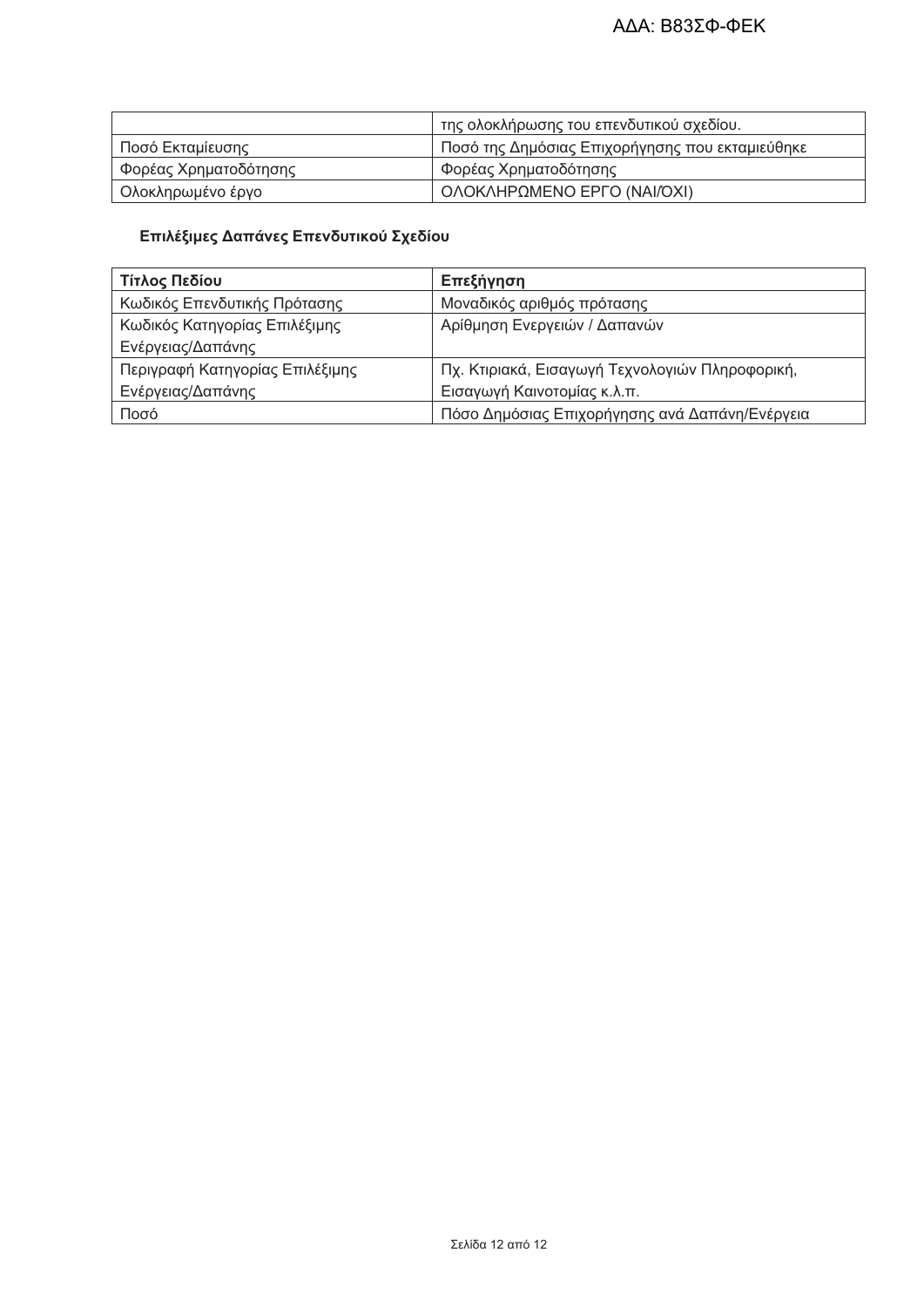ΑΔΑ: Β83ΣΦ-ΦΕΚ

# *<u>ITAPAPTHMA V</u>*

## ΕΤΑΙΡΟΙ ΕΦΕΠΑΕ ΚΑΙ ΣΗΜΕΙΑ ΠΡΟΒΟΛΗΣ ΔΡΑΣΕΩΝ ΕΝΙΣΧΥΣΕΩΝ ΚΑΙ ΥΠΟΒΟΛΗΣ ΕΠΕΝΔΥΤΙΚΩΝ ΠΡΟΤΑΣΕΩΝ.